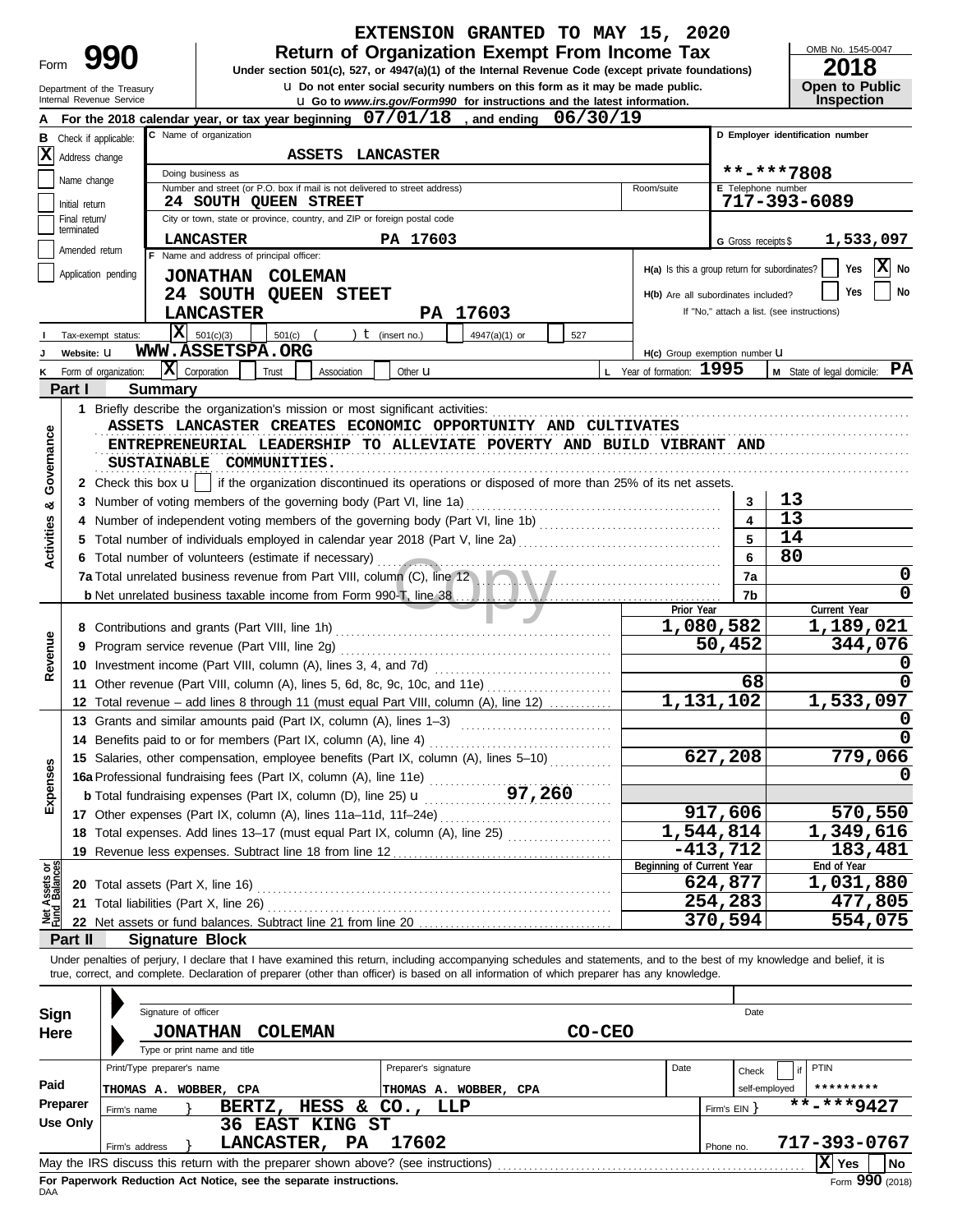|                  | Form 990 (2018) ASSETS LANCASTER                               |                                                                             |                                                                                                                                                                                                                                                                                                                 | **-***7808    | Page 2                         |
|------------------|----------------------------------------------------------------|-----------------------------------------------------------------------------|-----------------------------------------------------------------------------------------------------------------------------------------------------------------------------------------------------------------------------------------------------------------------------------------------------------------|---------------|--------------------------------|
| Part III         |                                                                | <b>Statement of Program Service Accomplishments</b>                         |                                                                                                                                                                                                                                                                                                                 |               |                                |
|                  |                                                                |                                                                             |                                                                                                                                                                                                                                                                                                                 |               | $\overline{\mathbf{x}}$        |
| $1 \quad$        | Briefly describe the organization's mission:<br>SEE SCHEDULE O |                                                                             |                                                                                                                                                                                                                                                                                                                 |               |                                |
|                  |                                                                |                                                                             |                                                                                                                                                                                                                                                                                                                 |               |                                |
|                  |                                                                |                                                                             |                                                                                                                                                                                                                                                                                                                 |               |                                |
|                  |                                                                |                                                                             |                                                                                                                                                                                                                                                                                                                 |               |                                |
| $\mathbf{2}$     |                                                                |                                                                             | Did the organization undertake any significant program services during the year which were not listed on the                                                                                                                                                                                                    |               |                                |
|                  | prior Form 990 or 990-EZ?                                      |                                                                             |                                                                                                                                                                                                                                                                                                                 |               | Yes $ \overline{X} $ No        |
|                  | If "Yes," describe these new services on Schedule O.           |                                                                             |                                                                                                                                                                                                                                                                                                                 |               |                                |
| 3<br>services?   |                                                                |                                                                             | Did the organization cease conducting, or make significant changes in how it conducts, any program                                                                                                                                                                                                              |               | Yes $ X $ No                   |
|                  | If "Yes," describe these changes on Schedule O.                |                                                                             |                                                                                                                                                                                                                                                                                                                 |               |                                |
| 4                |                                                                |                                                                             | Describe the organization's program service accomplishments for each of its three largest program services, as measured by                                                                                                                                                                                      |               |                                |
|                  |                                                                |                                                                             | expenses. Section 501(c)(3) and 501(c)(4) organizations are required to report the amount of grants and allocations to others,                                                                                                                                                                                  |               |                                |
|                  |                                                                | the total expenses, and revenue, if any, for each program service reported. |                                                                                                                                                                                                                                                                                                                 |               |                                |
| 4a (Code:        | ) (Expenses \$                                                 |                                                                             | 849, 195 including grants of \$                                                                                                                                                                                                                                                                                 | ) (Revenue \$ | $71,509$ )                     |
|                  |                                                                |                                                                             | ENVIRONMENTAL PERFORMANCE. ASSETS LANCASTER'S MICRO-LENDING IS DESIGNED TO<br>PROVIDE SMALL AMOUNTS OF WORKING CAPITAL TO BUSINESS ENTREPRENEURS.<br>LOANS WILL TYPICALLY RANGE BETWEEN \$1,200 AND \$20,000. THERE WERE 29 NEW<br>LOANS WITH AN AVERAGE BALANCE OF \$5,552 FOR THE FISCAL YEAR ENDING 6/30/19. |               | THE                            |
|                  |                                                                |                                                                             |                                                                                                                                                                                                                                                                                                                 |               |                                |
|                  |                                                                |                                                                             |                                                                                                                                                                                                                                                                                                                 |               |                                |
| 4b (Code:        | ) (Expenses \$                                                 | IN JOBS WITH VARIOUS LOCAL BUSINESSES.                                      | $220,884$ including grants of \$<br>DURING THE FISCAL YEAR ENDED JUNE 30, 2019, ASSETS LANCASTERS' SUBSIDIARY<br>LANCASTER WORKS, A SOCIAL ENTERPRISE EMPLOYMENT AGENCY, PLACED                                                                                                                                 | ) (Revenue \$ | 272,567<br><b>90 INVIDUALS</b> |
|                  |                                                                |                                                                             |                                                                                                                                                                                                                                                                                                                 |               |                                |
|                  |                                                                |                                                                             |                                                                                                                                                                                                                                                                                                                 |               |                                |
|                  |                                                                |                                                                             |                                                                                                                                                                                                                                                                                                                 |               |                                |
|                  |                                                                |                                                                             |                                                                                                                                                                                                                                                                                                                 |               |                                |
|                  |                                                                |                                                                             |                                                                                                                                                                                                                                                                                                                 |               |                                |
| 4c (Code:<br>N/A | ) (Expenses \$                                                 |                                                                             | including grants of \$                                                                                                                                                                                                                                                                                          | ) (Revenue \$ |                                |
|                  |                                                                |                                                                             |                                                                                                                                                                                                                                                                                                                 |               |                                |
|                  |                                                                |                                                                             |                                                                                                                                                                                                                                                                                                                 |               |                                |
|                  |                                                                |                                                                             |                                                                                                                                                                                                                                                                                                                 |               |                                |
|                  |                                                                |                                                                             |                                                                                                                                                                                                                                                                                                                 |               |                                |
|                  |                                                                |                                                                             |                                                                                                                                                                                                                                                                                                                 |               |                                |
|                  |                                                                |                                                                             |                                                                                                                                                                                                                                                                                                                 |               |                                |
|                  |                                                                |                                                                             |                                                                                                                                                                                                                                                                                                                 |               |                                |
|                  |                                                                |                                                                             |                                                                                                                                                                                                                                                                                                                 |               |                                |
|                  |                                                                |                                                                             |                                                                                                                                                                                                                                                                                                                 |               |                                |
|                  |                                                                |                                                                             |                                                                                                                                                                                                                                                                                                                 |               |                                |
|                  |                                                                |                                                                             |                                                                                                                                                                                                                                                                                                                 |               |                                |
|                  | 4d Other program services (Describe in Schedule O.)            |                                                                             |                                                                                                                                                                                                                                                                                                                 |               |                                |
|                  | (Expenses \$<br>4e Total program service expenses u            | including grants of \$                                                      |                                                                                                                                                                                                                                                                                                                 | (Revenue \$   |                                |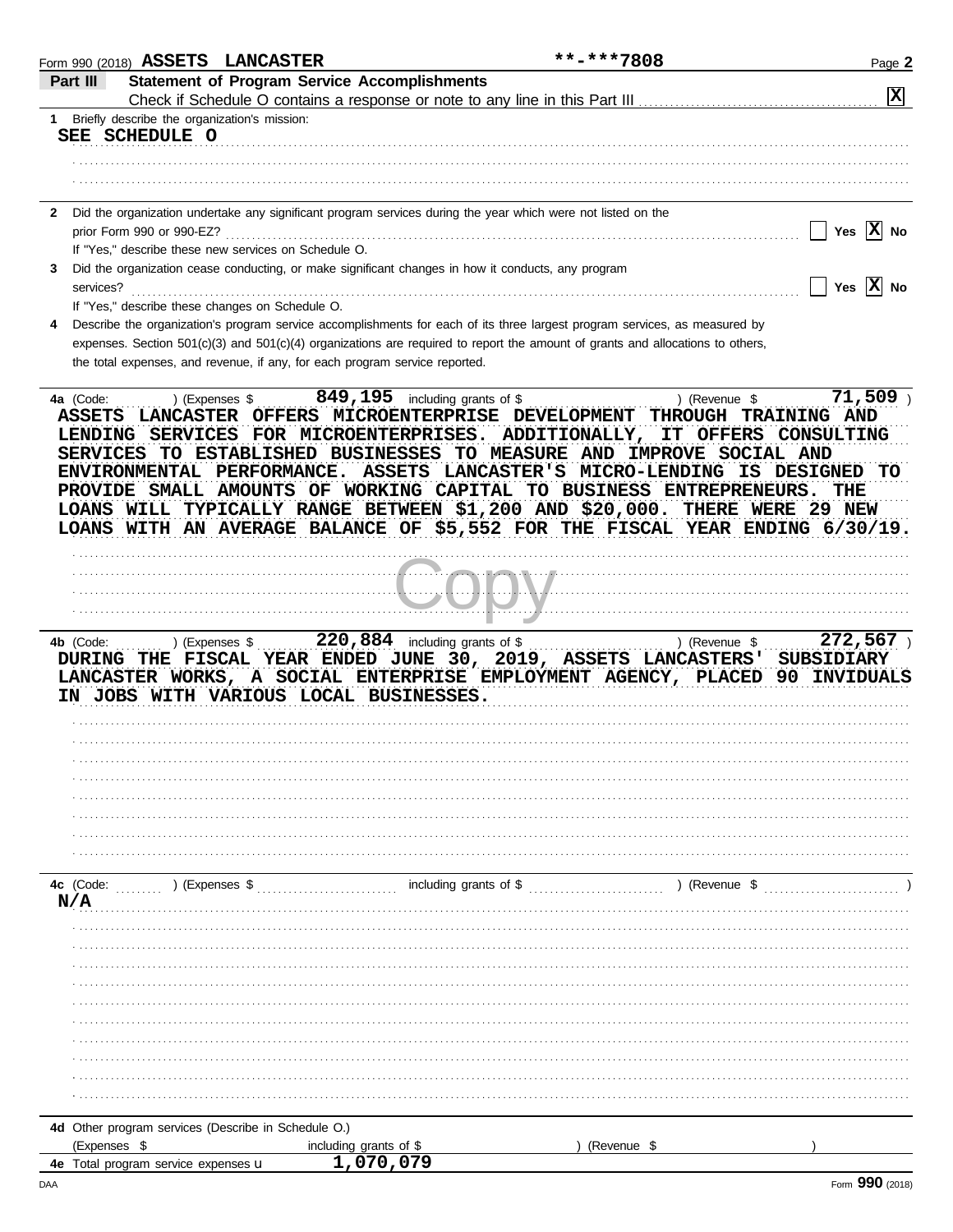Form 990 (2018) Page **3 ASSETS LANCASTER \*\*-\*\*\*7808**

**Part IV Checklist of Required Schedules**

|     | shoomot of hoquilou conouur                                                                                                                                                                                   |                 |             |    |
|-----|---------------------------------------------------------------------------------------------------------------------------------------------------------------------------------------------------------------|-----------------|-------------|----|
| 1   | Is the organization described in section $501(c)(3)$ or $4947(a)(1)$ (other than a private foundation)? If "Yes,"                                                                                             |                 | Yes         | No |
|     | complete Schedule A                                                                                                                                                                                           | 1               | х           |    |
| 2   | Is the organization required to complete Schedule B, Schedule of Contributors (see instructions)?                                                                                                             | $\overline{2}$  | $\mathbf x$ |    |
| 3   | Did the organization engage in direct or indirect political campaign activities on behalf of or in opposition to                                                                                              |                 |             |    |
|     | candidates for public office? If "Yes," complete Schedule C, Part I                                                                                                                                           | 3               |             | X  |
| 4   | Section 501(c)(3) organizations. Did the organization engage in lobbying activities, or have a section 501(h)                                                                                                 |                 |             |    |
|     | election in effect during the tax year? If "Yes," complete Schedule C, Part II                                                                                                                                | 4               |             | X  |
| 5   | Is the organization a section $501(c)(4)$ , $501(c)(5)$ , or $501(c)(6)$ organization that receives membership dues,                                                                                          |                 |             |    |
|     | assessments, or similar amounts as defined in Revenue Procedure 98-19? If "Yes," complete Schedule C, Part III                                                                                                | 5               |             | x  |
| 6   | Did the organization maintain any donor advised funds or any similar funds or accounts for which donors                                                                                                       |                 |             |    |
|     | have the right to provide advice on the distribution or investment of amounts in such funds or accounts? If                                                                                                   |                 |             |    |
|     | "Yes," complete Schedule D, Part I                                                                                                                                                                            | 6               |             | x  |
| 7   | Did the organization receive or hold a conservation easement, including easements to preserve open space,                                                                                                     |                 |             |    |
|     | the environment, historic land areas, or historic structures? If "Yes," complete Schedule D, Part II                                                                                                          | 7               |             | x  |
| 8   | Did the organization maintain collections of works of art, historical treasures, or other similar assets? If "Yes,"<br>complete Schedule D, Part III                                                          | 8               |             | x  |
| 9   | Did the organization report an amount in Part X, line 21, for escrow or custodial account liability, serve as a                                                                                               |                 |             |    |
|     | custodian for amounts not listed in Part X; or provide credit counseling, debt management, credit repair, or                                                                                                  |                 |             |    |
|     | debt negotiation services? If "Yes," complete Schedule D, Part IV                                                                                                                                             | 9               |             | x  |
| 10  | Did the organization, directly or through a related organization, hold assets in temporarily restricted                                                                                                       |                 |             |    |
|     | endowments, permanent endowments, or quasi-endowments? If "Yes," complete Schedule D, Part V                                                                                                                  | 10              |             | x  |
| 11  | If the organization's answer to any of the following questions is "Yes," then complete Schedule D, Parts VI,                                                                                                  |                 |             |    |
|     | VII, VIII, IX, or X as applicable.                                                                                                                                                                            |                 |             |    |
| a   | Did the organization report an amount for land, buildings, and equipment in Part X, line 10? If "Yes,"                                                                                                        |                 |             |    |
|     | complete Schedule D, Part VI                                                                                                                                                                                  | 11a             | X           |    |
| b   | Did the organization report an amount for investments—other securities in Part X, line 12 that is 5% or more                                                                                                  |                 |             |    |
|     | of its total assets reported in Part X, line 16? If "Yes," complete Schedule D, Part VII                                                                                                                      | 11b             |             | X  |
| c   | Did the organization report an amount for investments—program related in Part X, line 13 that is 5% or more                                                                                                   |                 |             | x  |
| d   | of its total assets reported in Part X, line 16? If "Yes," complete Schedule D, Part VIII<br>Did the organization report an amount for other assets in Part X, line 15 that is 5% or more of its total assets | 11c             |             |    |
|     | reported in Part X, line 16? If "Yes," complete Schedule D, Part IX                                                                                                                                           | 11d             | X           |    |
| е   | Did the organization report an amount for other liabilities in Part X, line 25? If "Yes," complete Schedule D, Part X                                                                                         | 11e             | X           |    |
| f   | Did the organization's separate or consolidated financial statements for the tax year include a footnote that addresses                                                                                       |                 |             |    |
|     | the organization's liability for uncertain tax positions under FIN 48 (ASC 740)? If "Yes," complete Schedule D, Part X                                                                                        | 11f             | X           |    |
| 12a | Did the organization obtain separate, independent audited financial statements for the tax year? If "Yes," complete                                                                                           |                 |             |    |
|     |                                                                                                                                                                                                               | 12a             |             | x  |
| b   | Was the organization included in consolidated, independent audited financial statements for the tax year? If                                                                                                  |                 |             |    |
|     | "Yes," and if the organization answered "No" to line 12a, then completing Schedule D, Parts XI and XII is optional                                                                                            | 12 <sub>b</sub> | X           |    |
| 13  |                                                                                                                                                                                                               | 13              |             | X  |
| 14a | Did the organization maintain an office, employees, or agents outside of the United States?                                                                                                                   | 14a             |             | X  |
| b   | Did the organization have aggregate revenues or expenses of more than \$10,000 from grantmaking,                                                                                                              |                 |             |    |
|     | fundraising, business, investment, and program service activities outside the United States, or aggregate                                                                                                     |                 |             |    |
|     |                                                                                                                                                                                                               | 14b             |             | X  |
| 15  | Did the organization report on Part IX, column (A), line 3, more than \$5,000 of grants or other assistance to or                                                                                             |                 |             |    |
|     | for any foreign organization? If "Yes," complete Schedule F, Parts II and IV                                                                                                                                  | 15              |             | X  |
| 16  | Did the organization report on Part IX, column (A), line 3, more than \$5,000 of aggregate grants or other                                                                                                    |                 |             |    |
|     | assistance to or for foreign individuals? If "Yes," complete Schedule F, Parts III and IV                                                                                                                     | 16              |             | X  |
| 17  | Did the organization report a total of more than \$15,000 of expenses for professional fundraising services on                                                                                                |                 |             |    |
|     |                                                                                                                                                                                                               | 17              |             | X  |
| 18  | Did the organization report more than \$15,000 total of fundraising event gross income and contributions on                                                                                                   |                 |             |    |
|     | Part VIII, lines 1c and 8a? If "Yes," complete Schedule G, Part II                                                                                                                                            | 18              |             | X  |
| 19  | Did the organization report more than \$15,000 of gross income from gaming activities on Part VIII, line 9a?                                                                                                  |                 |             |    |
|     |                                                                                                                                                                                                               | 19              |             | x  |
| 20a |                                                                                                                                                                                                               | <b>20a</b>      |             | X  |
| b   |                                                                                                                                                                                                               | 20b             |             |    |
| 21  | Did the organization report more than \$5,000 of grants or other assistance to any domestic organization or                                                                                                   |                 |             |    |
|     |                                                                                                                                                                                                               | 21              |             | X  |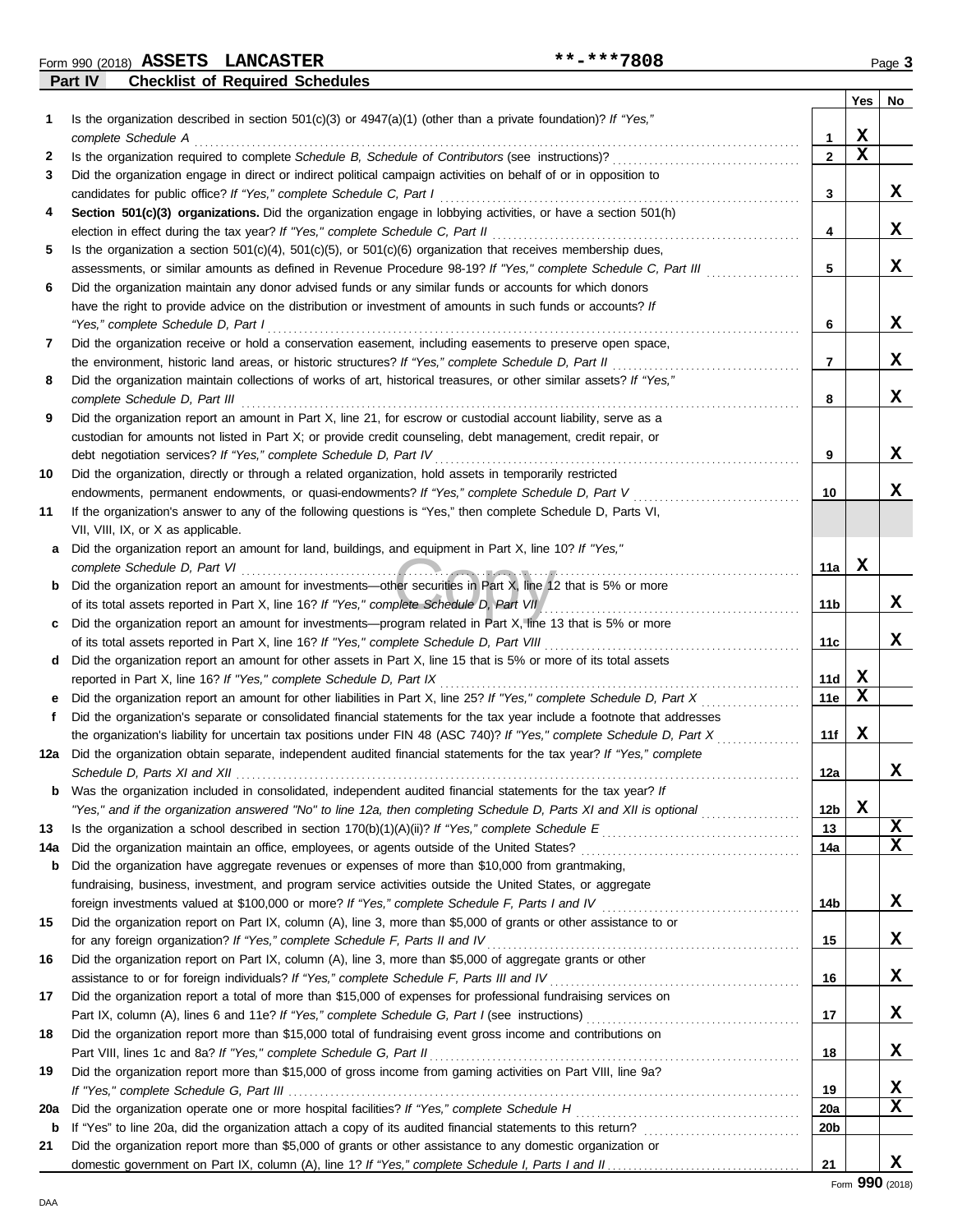Form 990 (2018) Page **4 ASSETS LANCASTER \*\*-\*\*\*7808**

**Part IV Checklist of Required Schedules** *(continued)*

| Did the organization report more than \$5,000 of grants or other assistance to or for domestic individuals on<br>22<br>x<br>Part IX, column (A), line 2? If "Yes," complete Schedule I, Parts I and III<br>22<br>Did the organization answer "Yes" to Part VII, Section A, line 3, 4, or 5 about compensation of the<br>23<br>organization's current and former officers, directors, trustees, key employees, and highest compensated<br>x<br>employees? If "Yes," complete Schedule J<br>23<br>Did the organization have a tax-exempt bond issue with an outstanding principal amount of more than<br>24a<br>\$100,000 as of the last day of the year, that was issued after December 31, 2002? If "Yes," answer lines 24b<br>x<br>through 24d and complete Schedule K. If "No," go to line 25a<br>24a<br>Did the organization invest any proceeds of tax-exempt bonds beyond a temporary period exception?<br>24b<br>b<br>Did the organization maintain an escrow account other than a refunding escrow at any time during the year<br>c<br>24c<br>to defease any tax-exempt bonds?<br>Did the organization act as an "on behalf of" issuer for bonds outstanding at any time during the year?<br>24d<br>d<br>Section 501(c)(3), 501(c)(4), and 501(c)(29) organizations. Did the organization engage in an excess benefit<br>25а<br>x<br>transaction with a disqualified person during the year? If "Yes," complete Schedule L, Part I<br>25a<br>Is the organization aware that it engaged in an excess benefit transaction with a disqualified person in a prior<br>b<br>year, and that the transaction has not been reported on any of the organization's prior Forms 990 or 990-EZ?<br>x<br>If "Yes," complete Schedule L, Part I<br>25b<br>Did the organization report any amount on Part X, line 5, 6, or 22 for receivables from or payables to any<br>26<br>current or former officers, directors, trustees, key employees, highest compensated employees, or<br>x<br>disqualified persons? If "Yes," complete Schedule L, Part II<br>26<br>Did the organization provide a grant or other assistance to an officer, director, trustee, key employee,<br>27<br>substantial contributor or employee thereof, a grant selection committee member, or to a 35% controlled<br>x<br>entity or family member of any of these persons? If "Yes," complete Schedule L, Part III<br>27<br>Was the organization a party to a business transaction with one of the following parties (see Schedule L,<br>28<br>Part IV instructions for applicable filing thresholds, conditions, and exceptions):<br>x<br>A current or former officer, director, trustee, or key employee? If "Yes," complete Schedule L, Part IV<br>28a<br>а<br>A family member of a current or former officer, director, trustee, or key employee? If "Yes," complete<br>b<br>x<br>Schedule L, Part IV<br>28b<br>An entity of which a current or former officer, director, trustee, or key employee (or a family member thereof)<br>c<br>x<br>was an officer, director, trustee, or direct or indirect owner? If "Yes," complete Schedule L, Part IV<br>28c<br>$\mathbf x$<br>29<br>Did the organization receive more than \$25,000 in non-cash contributions? If "Yes," complete Schedule M<br>29<br>Did the organization receive contributions of art, historical treasures, or other similar assets, or qualified<br>30<br>x<br>conservation contributions? If "Yes," complete Schedule M<br>30<br>X<br>Did the organization liquidate, terminate, or dissolve and cease operations? If "Yes," complete Schedule N, Part I<br>31<br>31<br>Did the organization sell, exchange, dispose of, or transfer more than 25% of its net assets? If "Yes,"<br>32<br>x<br>complete Schedule N, Part II<br>32<br>Did the organization own 100% of an entity disregarded as separate from the organization under Regulations<br>33<br>X<br>sections 301.7701-2 and 301.7701-3? If "Yes," complete Schedule R, Part I<br>33<br>Was the organization related to any tax-exempt or taxable entity? If "Yes," complete Schedule R, Part II, III,<br>34<br>X<br>or IV, and Part V, line 1<br>34<br>$\mathbf x$<br>35a<br>35a<br>If "Yes" to line 35a, did the organization receive any payment from or engage in any transaction with a<br>b<br>35 <sub>b</sub><br>Section 501(c)(3) organizations. Did the organization make any transfers to an exempt non-charitable<br>36<br>x<br>related organization? If "Yes," complete Schedule R, Part V, line 2<br>36<br>Did the organization conduct more than 5% of its activities through an entity that is not a related organization<br>37<br>x<br>37<br>Did the organization complete Schedule O and provide explanations in Schedule O for Part VI, lines 11b and<br>38<br>X<br>19? Note. All Form 990 filers are required to complete Schedule O.<br>38<br>Statements Regarding Other IRS Filings and Tax Compliance<br>Part V<br>Check if Schedule O contains a response or note to any line in this Part V<br>Yes<br>No<br>27<br>Enter the number reported in Box 3 of Form 1096. Enter -0- if not applicable [<br>1a<br>1a<br>0<br>1 <sub>b</sub><br>Enter the number of Forms W-2G included in line 1a. Enter -0- if not applicable<br>b<br>Did the organization comply with backup withholding rules for reportable payments to vendors and<br>c<br>1c |  | Yes | No |
|------------------------------------------------------------------------------------------------------------------------------------------------------------------------------------------------------------------------------------------------------------------------------------------------------------------------------------------------------------------------------------------------------------------------------------------------------------------------------------------------------------------------------------------------------------------------------------------------------------------------------------------------------------------------------------------------------------------------------------------------------------------------------------------------------------------------------------------------------------------------------------------------------------------------------------------------------------------------------------------------------------------------------------------------------------------------------------------------------------------------------------------------------------------------------------------------------------------------------------------------------------------------------------------------------------------------------------------------------------------------------------------------------------------------------------------------------------------------------------------------------------------------------------------------------------------------------------------------------------------------------------------------------------------------------------------------------------------------------------------------------------------------------------------------------------------------------------------------------------------------------------------------------------------------------------------------------------------------------------------------------------------------------------------------------------------------------------------------------------------------------------------------------------------------------------------------------------------------------------------------------------------------------------------------------------------------------------------------------------------------------------------------------------------------------------------------------------------------------------------------------------------------------------------------------------------------------------------------------------------------------------------------------------------------------------------------------------------------------------------------------------------------------------------------------------------------------------------------------------------------------------------------------------------------------------------------------------------------------------------------------------------------------------------------------------------------------------------------------------------------------------------------------------------------------------------------------------------------------------------------------------------------------------------------------------------------------------------------------------------------------------------------------------------------------------------------------------------------------------------------------------------------------------------------------------------------------------------------------------------------------------------------------------------------------------------------------------------------------------------------------------------------------------------------------------------------------------------------------------------------------------------------------------------------------------------------------------------------------------------------------------------------------------------------------------------------------------------------------------------------------------------------------------------------------------------------------------------------------------------------------------------------------------------------------------------------------------------------------------------------------------------------------------------------------------------------------------------------------------------------------------------------------------------------------------------------------------------------------------------------------------------------------------------------------------------------------------------------------------------------------------------------------------------------------------------------------------------------------------------------------------------------------------------------------------------------------------------------------------------------------------------------------------------------------------------------------------------------------------------------------------------------------------------------------------------------------------------------------------------------------------------------------------------------------------------------------------------------------------------|--|-----|----|
|                                                                                                                                                                                                                                                                                                                                                                                                                                                                                                                                                                                                                                                                                                                                                                                                                                                                                                                                                                                                                                                                                                                                                                                                                                                                                                                                                                                                                                                                                                                                                                                                                                                                                                                                                                                                                                                                                                                                                                                                                                                                                                                                                                                                                                                                                                                                                                                                                                                                                                                                                                                                                                                                                                                                                                                                                                                                                                                                                                                                                                                                                                                                                                                                                                                                                                                                                                                                                                                                                                                                                                                                                                                                                                                                                                                                                                                                                                                                                                                                                                                                                                                                                                                                                                                                                                                                                                                                                                                                                                                                                                                                                                                                                                                                                                                                                                                                                                                                                                                                                                                                                                                                                                                                                                                                                                                                                                  |  |     |    |
|                                                                                                                                                                                                                                                                                                                                                                                                                                                                                                                                                                                                                                                                                                                                                                                                                                                                                                                                                                                                                                                                                                                                                                                                                                                                                                                                                                                                                                                                                                                                                                                                                                                                                                                                                                                                                                                                                                                                                                                                                                                                                                                                                                                                                                                                                                                                                                                                                                                                                                                                                                                                                                                                                                                                                                                                                                                                                                                                                                                                                                                                                                                                                                                                                                                                                                                                                                                                                                                                                                                                                                                                                                                                                                                                                                                                                                                                                                                                                                                                                                                                                                                                                                                                                                                                                                                                                                                                                                                                                                                                                                                                                                                                                                                                                                                                                                                                                                                                                                                                                                                                                                                                                                                                                                                                                                                                                                  |  |     |    |
|                                                                                                                                                                                                                                                                                                                                                                                                                                                                                                                                                                                                                                                                                                                                                                                                                                                                                                                                                                                                                                                                                                                                                                                                                                                                                                                                                                                                                                                                                                                                                                                                                                                                                                                                                                                                                                                                                                                                                                                                                                                                                                                                                                                                                                                                                                                                                                                                                                                                                                                                                                                                                                                                                                                                                                                                                                                                                                                                                                                                                                                                                                                                                                                                                                                                                                                                                                                                                                                                                                                                                                                                                                                                                                                                                                                                                                                                                                                                                                                                                                                                                                                                                                                                                                                                                                                                                                                                                                                                                                                                                                                                                                                                                                                                                                                                                                                                                                                                                                                                                                                                                                                                                                                                                                                                                                                                                                  |  |     |    |
|                                                                                                                                                                                                                                                                                                                                                                                                                                                                                                                                                                                                                                                                                                                                                                                                                                                                                                                                                                                                                                                                                                                                                                                                                                                                                                                                                                                                                                                                                                                                                                                                                                                                                                                                                                                                                                                                                                                                                                                                                                                                                                                                                                                                                                                                                                                                                                                                                                                                                                                                                                                                                                                                                                                                                                                                                                                                                                                                                                                                                                                                                                                                                                                                                                                                                                                                                                                                                                                                                                                                                                                                                                                                                                                                                                                                                                                                                                                                                                                                                                                                                                                                                                                                                                                                                                                                                                                                                                                                                                                                                                                                                                                                                                                                                                                                                                                                                                                                                                                                                                                                                                                                                                                                                                                                                                                                                                  |  |     |    |
|                                                                                                                                                                                                                                                                                                                                                                                                                                                                                                                                                                                                                                                                                                                                                                                                                                                                                                                                                                                                                                                                                                                                                                                                                                                                                                                                                                                                                                                                                                                                                                                                                                                                                                                                                                                                                                                                                                                                                                                                                                                                                                                                                                                                                                                                                                                                                                                                                                                                                                                                                                                                                                                                                                                                                                                                                                                                                                                                                                                                                                                                                                                                                                                                                                                                                                                                                                                                                                                                                                                                                                                                                                                                                                                                                                                                                                                                                                                                                                                                                                                                                                                                                                                                                                                                                                                                                                                                                                                                                                                                                                                                                                                                                                                                                                                                                                                                                                                                                                                                                                                                                                                                                                                                                                                                                                                                                                  |  |     |    |
|                                                                                                                                                                                                                                                                                                                                                                                                                                                                                                                                                                                                                                                                                                                                                                                                                                                                                                                                                                                                                                                                                                                                                                                                                                                                                                                                                                                                                                                                                                                                                                                                                                                                                                                                                                                                                                                                                                                                                                                                                                                                                                                                                                                                                                                                                                                                                                                                                                                                                                                                                                                                                                                                                                                                                                                                                                                                                                                                                                                                                                                                                                                                                                                                                                                                                                                                                                                                                                                                                                                                                                                                                                                                                                                                                                                                                                                                                                                                                                                                                                                                                                                                                                                                                                                                                                                                                                                                                                                                                                                                                                                                                                                                                                                                                                                                                                                                                                                                                                                                                                                                                                                                                                                                                                                                                                                                                                  |  |     |    |
|                                                                                                                                                                                                                                                                                                                                                                                                                                                                                                                                                                                                                                                                                                                                                                                                                                                                                                                                                                                                                                                                                                                                                                                                                                                                                                                                                                                                                                                                                                                                                                                                                                                                                                                                                                                                                                                                                                                                                                                                                                                                                                                                                                                                                                                                                                                                                                                                                                                                                                                                                                                                                                                                                                                                                                                                                                                                                                                                                                                                                                                                                                                                                                                                                                                                                                                                                                                                                                                                                                                                                                                                                                                                                                                                                                                                                                                                                                                                                                                                                                                                                                                                                                                                                                                                                                                                                                                                                                                                                                                                                                                                                                                                                                                                                                                                                                                                                                                                                                                                                                                                                                                                                                                                                                                                                                                                                                  |  |     |    |
|                                                                                                                                                                                                                                                                                                                                                                                                                                                                                                                                                                                                                                                                                                                                                                                                                                                                                                                                                                                                                                                                                                                                                                                                                                                                                                                                                                                                                                                                                                                                                                                                                                                                                                                                                                                                                                                                                                                                                                                                                                                                                                                                                                                                                                                                                                                                                                                                                                                                                                                                                                                                                                                                                                                                                                                                                                                                                                                                                                                                                                                                                                                                                                                                                                                                                                                                                                                                                                                                                                                                                                                                                                                                                                                                                                                                                                                                                                                                                                                                                                                                                                                                                                                                                                                                                                                                                                                                                                                                                                                                                                                                                                                                                                                                                                                                                                                                                                                                                                                                                                                                                                                                                                                                                                                                                                                                                                  |  |     |    |
|                                                                                                                                                                                                                                                                                                                                                                                                                                                                                                                                                                                                                                                                                                                                                                                                                                                                                                                                                                                                                                                                                                                                                                                                                                                                                                                                                                                                                                                                                                                                                                                                                                                                                                                                                                                                                                                                                                                                                                                                                                                                                                                                                                                                                                                                                                                                                                                                                                                                                                                                                                                                                                                                                                                                                                                                                                                                                                                                                                                                                                                                                                                                                                                                                                                                                                                                                                                                                                                                                                                                                                                                                                                                                                                                                                                                                                                                                                                                                                                                                                                                                                                                                                                                                                                                                                                                                                                                                                                                                                                                                                                                                                                                                                                                                                                                                                                                                                                                                                                                                                                                                                                                                                                                                                                                                                                                                                  |  |     |    |
|                                                                                                                                                                                                                                                                                                                                                                                                                                                                                                                                                                                                                                                                                                                                                                                                                                                                                                                                                                                                                                                                                                                                                                                                                                                                                                                                                                                                                                                                                                                                                                                                                                                                                                                                                                                                                                                                                                                                                                                                                                                                                                                                                                                                                                                                                                                                                                                                                                                                                                                                                                                                                                                                                                                                                                                                                                                                                                                                                                                                                                                                                                                                                                                                                                                                                                                                                                                                                                                                                                                                                                                                                                                                                                                                                                                                                                                                                                                                                                                                                                                                                                                                                                                                                                                                                                                                                                                                                                                                                                                                                                                                                                                                                                                                                                                                                                                                                                                                                                                                                                                                                                                                                                                                                                                                                                                                                                  |  |     |    |
|                                                                                                                                                                                                                                                                                                                                                                                                                                                                                                                                                                                                                                                                                                                                                                                                                                                                                                                                                                                                                                                                                                                                                                                                                                                                                                                                                                                                                                                                                                                                                                                                                                                                                                                                                                                                                                                                                                                                                                                                                                                                                                                                                                                                                                                                                                                                                                                                                                                                                                                                                                                                                                                                                                                                                                                                                                                                                                                                                                                                                                                                                                                                                                                                                                                                                                                                                                                                                                                                                                                                                                                                                                                                                                                                                                                                                                                                                                                                                                                                                                                                                                                                                                                                                                                                                                                                                                                                                                                                                                                                                                                                                                                                                                                                                                                                                                                                                                                                                                                                                                                                                                                                                                                                                                                                                                                                                                  |  |     |    |
|                                                                                                                                                                                                                                                                                                                                                                                                                                                                                                                                                                                                                                                                                                                                                                                                                                                                                                                                                                                                                                                                                                                                                                                                                                                                                                                                                                                                                                                                                                                                                                                                                                                                                                                                                                                                                                                                                                                                                                                                                                                                                                                                                                                                                                                                                                                                                                                                                                                                                                                                                                                                                                                                                                                                                                                                                                                                                                                                                                                                                                                                                                                                                                                                                                                                                                                                                                                                                                                                                                                                                                                                                                                                                                                                                                                                                                                                                                                                                                                                                                                                                                                                                                                                                                                                                                                                                                                                                                                                                                                                                                                                                                                                                                                                                                                                                                                                                                                                                                                                                                                                                                                                                                                                                                                                                                                                                                  |  |     |    |
|                                                                                                                                                                                                                                                                                                                                                                                                                                                                                                                                                                                                                                                                                                                                                                                                                                                                                                                                                                                                                                                                                                                                                                                                                                                                                                                                                                                                                                                                                                                                                                                                                                                                                                                                                                                                                                                                                                                                                                                                                                                                                                                                                                                                                                                                                                                                                                                                                                                                                                                                                                                                                                                                                                                                                                                                                                                                                                                                                                                                                                                                                                                                                                                                                                                                                                                                                                                                                                                                                                                                                                                                                                                                                                                                                                                                                                                                                                                                                                                                                                                                                                                                                                                                                                                                                                                                                                                                                                                                                                                                                                                                                                                                                                                                                                                                                                                                                                                                                                                                                                                                                                                                                                                                                                                                                                                                                                  |  |     |    |
|                                                                                                                                                                                                                                                                                                                                                                                                                                                                                                                                                                                                                                                                                                                                                                                                                                                                                                                                                                                                                                                                                                                                                                                                                                                                                                                                                                                                                                                                                                                                                                                                                                                                                                                                                                                                                                                                                                                                                                                                                                                                                                                                                                                                                                                                                                                                                                                                                                                                                                                                                                                                                                                                                                                                                                                                                                                                                                                                                                                                                                                                                                                                                                                                                                                                                                                                                                                                                                                                                                                                                                                                                                                                                                                                                                                                                                                                                                                                                                                                                                                                                                                                                                                                                                                                                                                                                                                                                                                                                                                                                                                                                                                                                                                                                                                                                                                                                                                                                                                                                                                                                                                                                                                                                                                                                                                                                                  |  |     |    |
|                                                                                                                                                                                                                                                                                                                                                                                                                                                                                                                                                                                                                                                                                                                                                                                                                                                                                                                                                                                                                                                                                                                                                                                                                                                                                                                                                                                                                                                                                                                                                                                                                                                                                                                                                                                                                                                                                                                                                                                                                                                                                                                                                                                                                                                                                                                                                                                                                                                                                                                                                                                                                                                                                                                                                                                                                                                                                                                                                                                                                                                                                                                                                                                                                                                                                                                                                                                                                                                                                                                                                                                                                                                                                                                                                                                                                                                                                                                                                                                                                                                                                                                                                                                                                                                                                                                                                                                                                                                                                                                                                                                                                                                                                                                                                                                                                                                                                                                                                                                                                                                                                                                                                                                                                                                                                                                                                                  |  |     |    |
|                                                                                                                                                                                                                                                                                                                                                                                                                                                                                                                                                                                                                                                                                                                                                                                                                                                                                                                                                                                                                                                                                                                                                                                                                                                                                                                                                                                                                                                                                                                                                                                                                                                                                                                                                                                                                                                                                                                                                                                                                                                                                                                                                                                                                                                                                                                                                                                                                                                                                                                                                                                                                                                                                                                                                                                                                                                                                                                                                                                                                                                                                                                                                                                                                                                                                                                                                                                                                                                                                                                                                                                                                                                                                                                                                                                                                                                                                                                                                                                                                                                                                                                                                                                                                                                                                                                                                                                                                                                                                                                                                                                                                                                                                                                                                                                                                                                                                                                                                                                                                                                                                                                                                                                                                                                                                                                                                                  |  |     |    |
|                                                                                                                                                                                                                                                                                                                                                                                                                                                                                                                                                                                                                                                                                                                                                                                                                                                                                                                                                                                                                                                                                                                                                                                                                                                                                                                                                                                                                                                                                                                                                                                                                                                                                                                                                                                                                                                                                                                                                                                                                                                                                                                                                                                                                                                                                                                                                                                                                                                                                                                                                                                                                                                                                                                                                                                                                                                                                                                                                                                                                                                                                                                                                                                                                                                                                                                                                                                                                                                                                                                                                                                                                                                                                                                                                                                                                                                                                                                                                                                                                                                                                                                                                                                                                                                                                                                                                                                                                                                                                                                                                                                                                                                                                                                                                                                                                                                                                                                                                                                                                                                                                                                                                                                                                                                                                                                                                                  |  |     |    |
|                                                                                                                                                                                                                                                                                                                                                                                                                                                                                                                                                                                                                                                                                                                                                                                                                                                                                                                                                                                                                                                                                                                                                                                                                                                                                                                                                                                                                                                                                                                                                                                                                                                                                                                                                                                                                                                                                                                                                                                                                                                                                                                                                                                                                                                                                                                                                                                                                                                                                                                                                                                                                                                                                                                                                                                                                                                                                                                                                                                                                                                                                                                                                                                                                                                                                                                                                                                                                                                                                                                                                                                                                                                                                                                                                                                                                                                                                                                                                                                                                                                                                                                                                                                                                                                                                                                                                                                                                                                                                                                                                                                                                                                                                                                                                                                                                                                                                                                                                                                                                                                                                                                                                                                                                                                                                                                                                                  |  |     |    |
|                                                                                                                                                                                                                                                                                                                                                                                                                                                                                                                                                                                                                                                                                                                                                                                                                                                                                                                                                                                                                                                                                                                                                                                                                                                                                                                                                                                                                                                                                                                                                                                                                                                                                                                                                                                                                                                                                                                                                                                                                                                                                                                                                                                                                                                                                                                                                                                                                                                                                                                                                                                                                                                                                                                                                                                                                                                                                                                                                                                                                                                                                                                                                                                                                                                                                                                                                                                                                                                                                                                                                                                                                                                                                                                                                                                                                                                                                                                                                                                                                                                                                                                                                                                                                                                                                                                                                                                                                                                                                                                                                                                                                                                                                                                                                                                                                                                                                                                                                                                                                                                                                                                                                                                                                                                                                                                                                                  |  |     |    |
|                                                                                                                                                                                                                                                                                                                                                                                                                                                                                                                                                                                                                                                                                                                                                                                                                                                                                                                                                                                                                                                                                                                                                                                                                                                                                                                                                                                                                                                                                                                                                                                                                                                                                                                                                                                                                                                                                                                                                                                                                                                                                                                                                                                                                                                                                                                                                                                                                                                                                                                                                                                                                                                                                                                                                                                                                                                                                                                                                                                                                                                                                                                                                                                                                                                                                                                                                                                                                                                                                                                                                                                                                                                                                                                                                                                                                                                                                                                                                                                                                                                                                                                                                                                                                                                                                                                                                                                                                                                                                                                                                                                                                                                                                                                                                                                                                                                                                                                                                                                                                                                                                                                                                                                                                                                                                                                                                                  |  |     |    |
|                                                                                                                                                                                                                                                                                                                                                                                                                                                                                                                                                                                                                                                                                                                                                                                                                                                                                                                                                                                                                                                                                                                                                                                                                                                                                                                                                                                                                                                                                                                                                                                                                                                                                                                                                                                                                                                                                                                                                                                                                                                                                                                                                                                                                                                                                                                                                                                                                                                                                                                                                                                                                                                                                                                                                                                                                                                                                                                                                                                                                                                                                                                                                                                                                                                                                                                                                                                                                                                                                                                                                                                                                                                                                                                                                                                                                                                                                                                                                                                                                                                                                                                                                                                                                                                                                                                                                                                                                                                                                                                                                                                                                                                                                                                                                                                                                                                                                                                                                                                                                                                                                                                                                                                                                                                                                                                                                                  |  |     |    |
|                                                                                                                                                                                                                                                                                                                                                                                                                                                                                                                                                                                                                                                                                                                                                                                                                                                                                                                                                                                                                                                                                                                                                                                                                                                                                                                                                                                                                                                                                                                                                                                                                                                                                                                                                                                                                                                                                                                                                                                                                                                                                                                                                                                                                                                                                                                                                                                                                                                                                                                                                                                                                                                                                                                                                                                                                                                                                                                                                                                                                                                                                                                                                                                                                                                                                                                                                                                                                                                                                                                                                                                                                                                                                                                                                                                                                                                                                                                                                                                                                                                                                                                                                                                                                                                                                                                                                                                                                                                                                                                                                                                                                                                                                                                                                                                                                                                                                                                                                                                                                                                                                                                                                                                                                                                                                                                                                                  |  |     |    |
|                                                                                                                                                                                                                                                                                                                                                                                                                                                                                                                                                                                                                                                                                                                                                                                                                                                                                                                                                                                                                                                                                                                                                                                                                                                                                                                                                                                                                                                                                                                                                                                                                                                                                                                                                                                                                                                                                                                                                                                                                                                                                                                                                                                                                                                                                                                                                                                                                                                                                                                                                                                                                                                                                                                                                                                                                                                                                                                                                                                                                                                                                                                                                                                                                                                                                                                                                                                                                                                                                                                                                                                                                                                                                                                                                                                                                                                                                                                                                                                                                                                                                                                                                                                                                                                                                                                                                                                                                                                                                                                                                                                                                                                                                                                                                                                                                                                                                                                                                                                                                                                                                                                                                                                                                                                                                                                                                                  |  |     |    |
|                                                                                                                                                                                                                                                                                                                                                                                                                                                                                                                                                                                                                                                                                                                                                                                                                                                                                                                                                                                                                                                                                                                                                                                                                                                                                                                                                                                                                                                                                                                                                                                                                                                                                                                                                                                                                                                                                                                                                                                                                                                                                                                                                                                                                                                                                                                                                                                                                                                                                                                                                                                                                                                                                                                                                                                                                                                                                                                                                                                                                                                                                                                                                                                                                                                                                                                                                                                                                                                                                                                                                                                                                                                                                                                                                                                                                                                                                                                                                                                                                                                                                                                                                                                                                                                                                                                                                                                                                                                                                                                                                                                                                                                                                                                                                                                                                                                                                                                                                                                                                                                                                                                                                                                                                                                                                                                                                                  |  |     |    |
| Form 990 (2018)                                                                                                                                                                                                                                                                                                                                                                                                                                                                                                                                                                                                                                                                                                                                                                                                                                                                                                                                                                                                                                                                                                                                                                                                                                                                                                                                                                                                                                                                                                                                                                                                                                                                                                                                                                                                                                                                                                                                                                                                                                                                                                                                                                                                                                                                                                                                                                                                                                                                                                                                                                                                                                                                                                                                                                                                                                                                                                                                                                                                                                                                                                                                                                                                                                                                                                                                                                                                                                                                                                                                                                                                                                                                                                                                                                                                                                                                                                                                                                                                                                                                                                                                                                                                                                                                                                                                                                                                                                                                                                                                                                                                                                                                                                                                                                                                                                                                                                                                                                                                                                                                                                                                                                                                                                                                                                                                                  |  |     |    |
|                                                                                                                                                                                                                                                                                                                                                                                                                                                                                                                                                                                                                                                                                                                                                                                                                                                                                                                                                                                                                                                                                                                                                                                                                                                                                                                                                                                                                                                                                                                                                                                                                                                                                                                                                                                                                                                                                                                                                                                                                                                                                                                                                                                                                                                                                                                                                                                                                                                                                                                                                                                                                                                                                                                                                                                                                                                                                                                                                                                                                                                                                                                                                                                                                                                                                                                                                                                                                                                                                                                                                                                                                                                                                                                                                                                                                                                                                                                                                                                                                                                                                                                                                                                                                                                                                                                                                                                                                                                                                                                                                                                                                                                                                                                                                                                                                                                                                                                                                                                                                                                                                                                                                                                                                                                                                                                                                                  |  |     |    |
|                                                                                                                                                                                                                                                                                                                                                                                                                                                                                                                                                                                                                                                                                                                                                                                                                                                                                                                                                                                                                                                                                                                                                                                                                                                                                                                                                                                                                                                                                                                                                                                                                                                                                                                                                                                                                                                                                                                                                                                                                                                                                                                                                                                                                                                                                                                                                                                                                                                                                                                                                                                                                                                                                                                                                                                                                                                                                                                                                                                                                                                                                                                                                                                                                                                                                                                                                                                                                                                                                                                                                                                                                                                                                                                                                                                                                                                                                                                                                                                                                                                                                                                                                                                                                                                                                                                                                                                                                                                                                                                                                                                                                                                                                                                                                                                                                                                                                                                                                                                                                                                                                                                                                                                                                                                                                                                                                                  |  |     |    |
|                                                                                                                                                                                                                                                                                                                                                                                                                                                                                                                                                                                                                                                                                                                                                                                                                                                                                                                                                                                                                                                                                                                                                                                                                                                                                                                                                                                                                                                                                                                                                                                                                                                                                                                                                                                                                                                                                                                                                                                                                                                                                                                                                                                                                                                                                                                                                                                                                                                                                                                                                                                                                                                                                                                                                                                                                                                                                                                                                                                                                                                                                                                                                                                                                                                                                                                                                                                                                                                                                                                                                                                                                                                                                                                                                                                                                                                                                                                                                                                                                                                                                                                                                                                                                                                                                                                                                                                                                                                                                                                                                                                                                                                                                                                                                                                                                                                                                                                                                                                                                                                                                                                                                                                                                                                                                                                                                                  |  |     |    |
|                                                                                                                                                                                                                                                                                                                                                                                                                                                                                                                                                                                                                                                                                                                                                                                                                                                                                                                                                                                                                                                                                                                                                                                                                                                                                                                                                                                                                                                                                                                                                                                                                                                                                                                                                                                                                                                                                                                                                                                                                                                                                                                                                                                                                                                                                                                                                                                                                                                                                                                                                                                                                                                                                                                                                                                                                                                                                                                                                                                                                                                                                                                                                                                                                                                                                                                                                                                                                                                                                                                                                                                                                                                                                                                                                                                                                                                                                                                                                                                                                                                                                                                                                                                                                                                                                                                                                                                                                                                                                                                                                                                                                                                                                                                                                                                                                                                                                                                                                                                                                                                                                                                                                                                                                                                                                                                                                                  |  |     |    |
|                                                                                                                                                                                                                                                                                                                                                                                                                                                                                                                                                                                                                                                                                                                                                                                                                                                                                                                                                                                                                                                                                                                                                                                                                                                                                                                                                                                                                                                                                                                                                                                                                                                                                                                                                                                                                                                                                                                                                                                                                                                                                                                                                                                                                                                                                                                                                                                                                                                                                                                                                                                                                                                                                                                                                                                                                                                                                                                                                                                                                                                                                                                                                                                                                                                                                                                                                                                                                                                                                                                                                                                                                                                                                                                                                                                                                                                                                                                                                                                                                                                                                                                                                                                                                                                                                                                                                                                                                                                                                                                                                                                                                                                                                                                                                                                                                                                                                                                                                                                                                                                                                                                                                                                                                                                                                                                                                                  |  |     |    |
|                                                                                                                                                                                                                                                                                                                                                                                                                                                                                                                                                                                                                                                                                                                                                                                                                                                                                                                                                                                                                                                                                                                                                                                                                                                                                                                                                                                                                                                                                                                                                                                                                                                                                                                                                                                                                                                                                                                                                                                                                                                                                                                                                                                                                                                                                                                                                                                                                                                                                                                                                                                                                                                                                                                                                                                                                                                                                                                                                                                                                                                                                                                                                                                                                                                                                                                                                                                                                                                                                                                                                                                                                                                                                                                                                                                                                                                                                                                                                                                                                                                                                                                                                                                                                                                                                                                                                                                                                                                                                                                                                                                                                                                                                                                                                                                                                                                                                                                                                                                                                                                                                                                                                                                                                                                                                                                                                                  |  |     |    |
|                                                                                                                                                                                                                                                                                                                                                                                                                                                                                                                                                                                                                                                                                                                                                                                                                                                                                                                                                                                                                                                                                                                                                                                                                                                                                                                                                                                                                                                                                                                                                                                                                                                                                                                                                                                                                                                                                                                                                                                                                                                                                                                                                                                                                                                                                                                                                                                                                                                                                                                                                                                                                                                                                                                                                                                                                                                                                                                                                                                                                                                                                                                                                                                                                                                                                                                                                                                                                                                                                                                                                                                                                                                                                                                                                                                                                                                                                                                                                                                                                                                                                                                                                                                                                                                                                                                                                                                                                                                                                                                                                                                                                                                                                                                                                                                                                                                                                                                                                                                                                                                                                                                                                                                                                                                                                                                                                                  |  |     |    |
|                                                                                                                                                                                                                                                                                                                                                                                                                                                                                                                                                                                                                                                                                                                                                                                                                                                                                                                                                                                                                                                                                                                                                                                                                                                                                                                                                                                                                                                                                                                                                                                                                                                                                                                                                                                                                                                                                                                                                                                                                                                                                                                                                                                                                                                                                                                                                                                                                                                                                                                                                                                                                                                                                                                                                                                                                                                                                                                                                                                                                                                                                                                                                                                                                                                                                                                                                                                                                                                                                                                                                                                                                                                                                                                                                                                                                                                                                                                                                                                                                                                                                                                                                                                                                                                                                                                                                                                                                                                                                                                                                                                                                                                                                                                                                                                                                                                                                                                                                                                                                                                                                                                                                                                                                                                                                                                                                                  |  |     |    |
|                                                                                                                                                                                                                                                                                                                                                                                                                                                                                                                                                                                                                                                                                                                                                                                                                                                                                                                                                                                                                                                                                                                                                                                                                                                                                                                                                                                                                                                                                                                                                                                                                                                                                                                                                                                                                                                                                                                                                                                                                                                                                                                                                                                                                                                                                                                                                                                                                                                                                                                                                                                                                                                                                                                                                                                                                                                                                                                                                                                                                                                                                                                                                                                                                                                                                                                                                                                                                                                                                                                                                                                                                                                                                                                                                                                                                                                                                                                                                                                                                                                                                                                                                                                                                                                                                                                                                                                                                                                                                                                                                                                                                                                                                                                                                                                                                                                                                                                                                                                                                                                                                                                                                                                                                                                                                                                                                                  |  |     |    |
|                                                                                                                                                                                                                                                                                                                                                                                                                                                                                                                                                                                                                                                                                                                                                                                                                                                                                                                                                                                                                                                                                                                                                                                                                                                                                                                                                                                                                                                                                                                                                                                                                                                                                                                                                                                                                                                                                                                                                                                                                                                                                                                                                                                                                                                                                                                                                                                                                                                                                                                                                                                                                                                                                                                                                                                                                                                                                                                                                                                                                                                                                                                                                                                                                                                                                                                                                                                                                                                                                                                                                                                                                                                                                                                                                                                                                                                                                                                                                                                                                                                                                                                                                                                                                                                                                                                                                                                                                                                                                                                                                                                                                                                                                                                                                                                                                                                                                                                                                                                                                                                                                                                                                                                                                                                                                                                                                                  |  |     |    |
|                                                                                                                                                                                                                                                                                                                                                                                                                                                                                                                                                                                                                                                                                                                                                                                                                                                                                                                                                                                                                                                                                                                                                                                                                                                                                                                                                                                                                                                                                                                                                                                                                                                                                                                                                                                                                                                                                                                                                                                                                                                                                                                                                                                                                                                                                                                                                                                                                                                                                                                                                                                                                                                                                                                                                                                                                                                                                                                                                                                                                                                                                                                                                                                                                                                                                                                                                                                                                                                                                                                                                                                                                                                                                                                                                                                                                                                                                                                                                                                                                                                                                                                                                                                                                                                                                                                                                                                                                                                                                                                                                                                                                                                                                                                                                                                                                                                                                                                                                                                                                                                                                                                                                                                                                                                                                                                                                                  |  |     |    |
|                                                                                                                                                                                                                                                                                                                                                                                                                                                                                                                                                                                                                                                                                                                                                                                                                                                                                                                                                                                                                                                                                                                                                                                                                                                                                                                                                                                                                                                                                                                                                                                                                                                                                                                                                                                                                                                                                                                                                                                                                                                                                                                                                                                                                                                                                                                                                                                                                                                                                                                                                                                                                                                                                                                                                                                                                                                                                                                                                                                                                                                                                                                                                                                                                                                                                                                                                                                                                                                                                                                                                                                                                                                                                                                                                                                                                                                                                                                                                                                                                                                                                                                                                                                                                                                                                                                                                                                                                                                                                                                                                                                                                                                                                                                                                                                                                                                                                                                                                                                                                                                                                                                                                                                                                                                                                                                                                                  |  |     |    |
|                                                                                                                                                                                                                                                                                                                                                                                                                                                                                                                                                                                                                                                                                                                                                                                                                                                                                                                                                                                                                                                                                                                                                                                                                                                                                                                                                                                                                                                                                                                                                                                                                                                                                                                                                                                                                                                                                                                                                                                                                                                                                                                                                                                                                                                                                                                                                                                                                                                                                                                                                                                                                                                                                                                                                                                                                                                                                                                                                                                                                                                                                                                                                                                                                                                                                                                                                                                                                                                                                                                                                                                                                                                                                                                                                                                                                                                                                                                                                                                                                                                                                                                                                                                                                                                                                                                                                                                                                                                                                                                                                                                                                                                                                                                                                                                                                                                                                                                                                                                                                                                                                                                                                                                                                                                                                                                                                                  |  |     |    |
|                                                                                                                                                                                                                                                                                                                                                                                                                                                                                                                                                                                                                                                                                                                                                                                                                                                                                                                                                                                                                                                                                                                                                                                                                                                                                                                                                                                                                                                                                                                                                                                                                                                                                                                                                                                                                                                                                                                                                                                                                                                                                                                                                                                                                                                                                                                                                                                                                                                                                                                                                                                                                                                                                                                                                                                                                                                                                                                                                                                                                                                                                                                                                                                                                                                                                                                                                                                                                                                                                                                                                                                                                                                                                                                                                                                                                                                                                                                                                                                                                                                                                                                                                                                                                                                                                                                                                                                                                                                                                                                                                                                                                                                                                                                                                                                                                                                                                                                                                                                                                                                                                                                                                                                                                                                                                                                                                                  |  |     |    |
|                                                                                                                                                                                                                                                                                                                                                                                                                                                                                                                                                                                                                                                                                                                                                                                                                                                                                                                                                                                                                                                                                                                                                                                                                                                                                                                                                                                                                                                                                                                                                                                                                                                                                                                                                                                                                                                                                                                                                                                                                                                                                                                                                                                                                                                                                                                                                                                                                                                                                                                                                                                                                                                                                                                                                                                                                                                                                                                                                                                                                                                                                                                                                                                                                                                                                                                                                                                                                                                                                                                                                                                                                                                                                                                                                                                                                                                                                                                                                                                                                                                                                                                                                                                                                                                                                                                                                                                                                                                                                                                                                                                                                                                                                                                                                                                                                                                                                                                                                                                                                                                                                                                                                                                                                                                                                                                                                                  |  |     |    |
|                                                                                                                                                                                                                                                                                                                                                                                                                                                                                                                                                                                                                                                                                                                                                                                                                                                                                                                                                                                                                                                                                                                                                                                                                                                                                                                                                                                                                                                                                                                                                                                                                                                                                                                                                                                                                                                                                                                                                                                                                                                                                                                                                                                                                                                                                                                                                                                                                                                                                                                                                                                                                                                                                                                                                                                                                                                                                                                                                                                                                                                                                                                                                                                                                                                                                                                                                                                                                                                                                                                                                                                                                                                                                                                                                                                                                                                                                                                                                                                                                                                                                                                                                                                                                                                                                                                                                                                                                                                                                                                                                                                                                                                                                                                                                                                                                                                                                                                                                                                                                                                                                                                                                                                                                                                                                                                                                                  |  |     |    |
|                                                                                                                                                                                                                                                                                                                                                                                                                                                                                                                                                                                                                                                                                                                                                                                                                                                                                                                                                                                                                                                                                                                                                                                                                                                                                                                                                                                                                                                                                                                                                                                                                                                                                                                                                                                                                                                                                                                                                                                                                                                                                                                                                                                                                                                                                                                                                                                                                                                                                                                                                                                                                                                                                                                                                                                                                                                                                                                                                                                                                                                                                                                                                                                                                                                                                                                                                                                                                                                                                                                                                                                                                                                                                                                                                                                                                                                                                                                                                                                                                                                                                                                                                                                                                                                                                                                                                                                                                                                                                                                                                                                                                                                                                                                                                                                                                                                                                                                                                                                                                                                                                                                                                                                                                                                                                                                                                                  |  |     |    |
|                                                                                                                                                                                                                                                                                                                                                                                                                                                                                                                                                                                                                                                                                                                                                                                                                                                                                                                                                                                                                                                                                                                                                                                                                                                                                                                                                                                                                                                                                                                                                                                                                                                                                                                                                                                                                                                                                                                                                                                                                                                                                                                                                                                                                                                                                                                                                                                                                                                                                                                                                                                                                                                                                                                                                                                                                                                                                                                                                                                                                                                                                                                                                                                                                                                                                                                                                                                                                                                                                                                                                                                                                                                                                                                                                                                                                                                                                                                                                                                                                                                                                                                                                                                                                                                                                                                                                                                                                                                                                                                                                                                                                                                                                                                                                                                                                                                                                                                                                                                                                                                                                                                                                                                                                                                                                                                                                                  |  |     |    |
|                                                                                                                                                                                                                                                                                                                                                                                                                                                                                                                                                                                                                                                                                                                                                                                                                                                                                                                                                                                                                                                                                                                                                                                                                                                                                                                                                                                                                                                                                                                                                                                                                                                                                                                                                                                                                                                                                                                                                                                                                                                                                                                                                                                                                                                                                                                                                                                                                                                                                                                                                                                                                                                                                                                                                                                                                                                                                                                                                                                                                                                                                                                                                                                                                                                                                                                                                                                                                                                                                                                                                                                                                                                                                                                                                                                                                                                                                                                                                                                                                                                                                                                                                                                                                                                                                                                                                                                                                                                                                                                                                                                                                                                                                                                                                                                                                                                                                                                                                                                                                                                                                                                                                                                                                                                                                                                                                                  |  |     |    |
|                                                                                                                                                                                                                                                                                                                                                                                                                                                                                                                                                                                                                                                                                                                                                                                                                                                                                                                                                                                                                                                                                                                                                                                                                                                                                                                                                                                                                                                                                                                                                                                                                                                                                                                                                                                                                                                                                                                                                                                                                                                                                                                                                                                                                                                                                                                                                                                                                                                                                                                                                                                                                                                                                                                                                                                                                                                                                                                                                                                                                                                                                                                                                                                                                                                                                                                                                                                                                                                                                                                                                                                                                                                                                                                                                                                                                                                                                                                                                                                                                                                                                                                                                                                                                                                                                                                                                                                                                                                                                                                                                                                                                                                                                                                                                                                                                                                                                                                                                                                                                                                                                                                                                                                                                                                                                                                                                                  |  |     |    |
|                                                                                                                                                                                                                                                                                                                                                                                                                                                                                                                                                                                                                                                                                                                                                                                                                                                                                                                                                                                                                                                                                                                                                                                                                                                                                                                                                                                                                                                                                                                                                                                                                                                                                                                                                                                                                                                                                                                                                                                                                                                                                                                                                                                                                                                                                                                                                                                                                                                                                                                                                                                                                                                                                                                                                                                                                                                                                                                                                                                                                                                                                                                                                                                                                                                                                                                                                                                                                                                                                                                                                                                                                                                                                                                                                                                                                                                                                                                                                                                                                                                                                                                                                                                                                                                                                                                                                                                                                                                                                                                                                                                                                                                                                                                                                                                                                                                                                                                                                                                                                                                                                                                                                                                                                                                                                                                                                                  |  |     |    |
|                                                                                                                                                                                                                                                                                                                                                                                                                                                                                                                                                                                                                                                                                                                                                                                                                                                                                                                                                                                                                                                                                                                                                                                                                                                                                                                                                                                                                                                                                                                                                                                                                                                                                                                                                                                                                                                                                                                                                                                                                                                                                                                                                                                                                                                                                                                                                                                                                                                                                                                                                                                                                                                                                                                                                                                                                                                                                                                                                                                                                                                                                                                                                                                                                                                                                                                                                                                                                                                                                                                                                                                                                                                                                                                                                                                                                                                                                                                                                                                                                                                                                                                                                                                                                                                                                                                                                                                                                                                                                                                                                                                                                                                                                                                                                                                                                                                                                                                                                                                                                                                                                                                                                                                                                                                                                                                                                                  |  |     |    |
|                                                                                                                                                                                                                                                                                                                                                                                                                                                                                                                                                                                                                                                                                                                                                                                                                                                                                                                                                                                                                                                                                                                                                                                                                                                                                                                                                                                                                                                                                                                                                                                                                                                                                                                                                                                                                                                                                                                                                                                                                                                                                                                                                                                                                                                                                                                                                                                                                                                                                                                                                                                                                                                                                                                                                                                                                                                                                                                                                                                                                                                                                                                                                                                                                                                                                                                                                                                                                                                                                                                                                                                                                                                                                                                                                                                                                                                                                                                                                                                                                                                                                                                                                                                                                                                                                                                                                                                                                                                                                                                                                                                                                                                                                                                                                                                                                                                                                                                                                                                                                                                                                                                                                                                                                                                                                                                                                                  |  |     |    |
|                                                                                                                                                                                                                                                                                                                                                                                                                                                                                                                                                                                                                                                                                                                                                                                                                                                                                                                                                                                                                                                                                                                                                                                                                                                                                                                                                                                                                                                                                                                                                                                                                                                                                                                                                                                                                                                                                                                                                                                                                                                                                                                                                                                                                                                                                                                                                                                                                                                                                                                                                                                                                                                                                                                                                                                                                                                                                                                                                                                                                                                                                                                                                                                                                                                                                                                                                                                                                                                                                                                                                                                                                                                                                                                                                                                                                                                                                                                                                                                                                                                                                                                                                                                                                                                                                                                                                                                                                                                                                                                                                                                                                                                                                                                                                                                                                                                                                                                                                                                                                                                                                                                                                                                                                                                                                                                                                                  |  |     |    |
|                                                                                                                                                                                                                                                                                                                                                                                                                                                                                                                                                                                                                                                                                                                                                                                                                                                                                                                                                                                                                                                                                                                                                                                                                                                                                                                                                                                                                                                                                                                                                                                                                                                                                                                                                                                                                                                                                                                                                                                                                                                                                                                                                                                                                                                                                                                                                                                                                                                                                                                                                                                                                                                                                                                                                                                                                                                                                                                                                                                                                                                                                                                                                                                                                                                                                                                                                                                                                                                                                                                                                                                                                                                                                                                                                                                                                                                                                                                                                                                                                                                                                                                                                                                                                                                                                                                                                                                                                                                                                                                                                                                                                                                                                                                                                                                                                                                                                                                                                                                                                                                                                                                                                                                                                                                                                                                                                                  |  |     |    |
|                                                                                                                                                                                                                                                                                                                                                                                                                                                                                                                                                                                                                                                                                                                                                                                                                                                                                                                                                                                                                                                                                                                                                                                                                                                                                                                                                                                                                                                                                                                                                                                                                                                                                                                                                                                                                                                                                                                                                                                                                                                                                                                                                                                                                                                                                                                                                                                                                                                                                                                                                                                                                                                                                                                                                                                                                                                                                                                                                                                                                                                                                                                                                                                                                                                                                                                                                                                                                                                                                                                                                                                                                                                                                                                                                                                                                                                                                                                                                                                                                                                                                                                                                                                                                                                                                                                                                                                                                                                                                                                                                                                                                                                                                                                                                                                                                                                                                                                                                                                                                                                                                                                                                                                                                                                                                                                                                                  |  |     |    |
|                                                                                                                                                                                                                                                                                                                                                                                                                                                                                                                                                                                                                                                                                                                                                                                                                                                                                                                                                                                                                                                                                                                                                                                                                                                                                                                                                                                                                                                                                                                                                                                                                                                                                                                                                                                                                                                                                                                                                                                                                                                                                                                                                                                                                                                                                                                                                                                                                                                                                                                                                                                                                                                                                                                                                                                                                                                                                                                                                                                                                                                                                                                                                                                                                                                                                                                                                                                                                                                                                                                                                                                                                                                                                                                                                                                                                                                                                                                                                                                                                                                                                                                                                                                                                                                                                                                                                                                                                                                                                                                                                                                                                                                                                                                                                                                                                                                                                                                                                                                                                                                                                                                                                                                                                                                                                                                                                                  |  |     |    |
|                                                                                                                                                                                                                                                                                                                                                                                                                                                                                                                                                                                                                                                                                                                                                                                                                                                                                                                                                                                                                                                                                                                                                                                                                                                                                                                                                                                                                                                                                                                                                                                                                                                                                                                                                                                                                                                                                                                                                                                                                                                                                                                                                                                                                                                                                                                                                                                                                                                                                                                                                                                                                                                                                                                                                                                                                                                                                                                                                                                                                                                                                                                                                                                                                                                                                                                                                                                                                                                                                                                                                                                                                                                                                                                                                                                                                                                                                                                                                                                                                                                                                                                                                                                                                                                                                                                                                                                                                                                                                                                                                                                                                                                                                                                                                                                                                                                                                                                                                                                                                                                                                                                                                                                                                                                                                                                                                                  |  |     |    |
|                                                                                                                                                                                                                                                                                                                                                                                                                                                                                                                                                                                                                                                                                                                                                                                                                                                                                                                                                                                                                                                                                                                                                                                                                                                                                                                                                                                                                                                                                                                                                                                                                                                                                                                                                                                                                                                                                                                                                                                                                                                                                                                                                                                                                                                                                                                                                                                                                                                                                                                                                                                                                                                                                                                                                                                                                                                                                                                                                                                                                                                                                                                                                                                                                                                                                                                                                                                                                                                                                                                                                                                                                                                                                                                                                                                                                                                                                                                                                                                                                                                                                                                                                                                                                                                                                                                                                                                                                                                                                                                                                                                                                                                                                                                                                                                                                                                                                                                                                                                                                                                                                                                                                                                                                                                                                                                                                                  |  |     |    |
|                                                                                                                                                                                                                                                                                                                                                                                                                                                                                                                                                                                                                                                                                                                                                                                                                                                                                                                                                                                                                                                                                                                                                                                                                                                                                                                                                                                                                                                                                                                                                                                                                                                                                                                                                                                                                                                                                                                                                                                                                                                                                                                                                                                                                                                                                                                                                                                                                                                                                                                                                                                                                                                                                                                                                                                                                                                                                                                                                                                                                                                                                                                                                                                                                                                                                                                                                                                                                                                                                                                                                                                                                                                                                                                                                                                                                                                                                                                                                                                                                                                                                                                                                                                                                                                                                                                                                                                                                                                                                                                                                                                                                                                                                                                                                                                                                                                                                                                                                                                                                                                                                                                                                                                                                                                                                                                                                                  |  |     |    |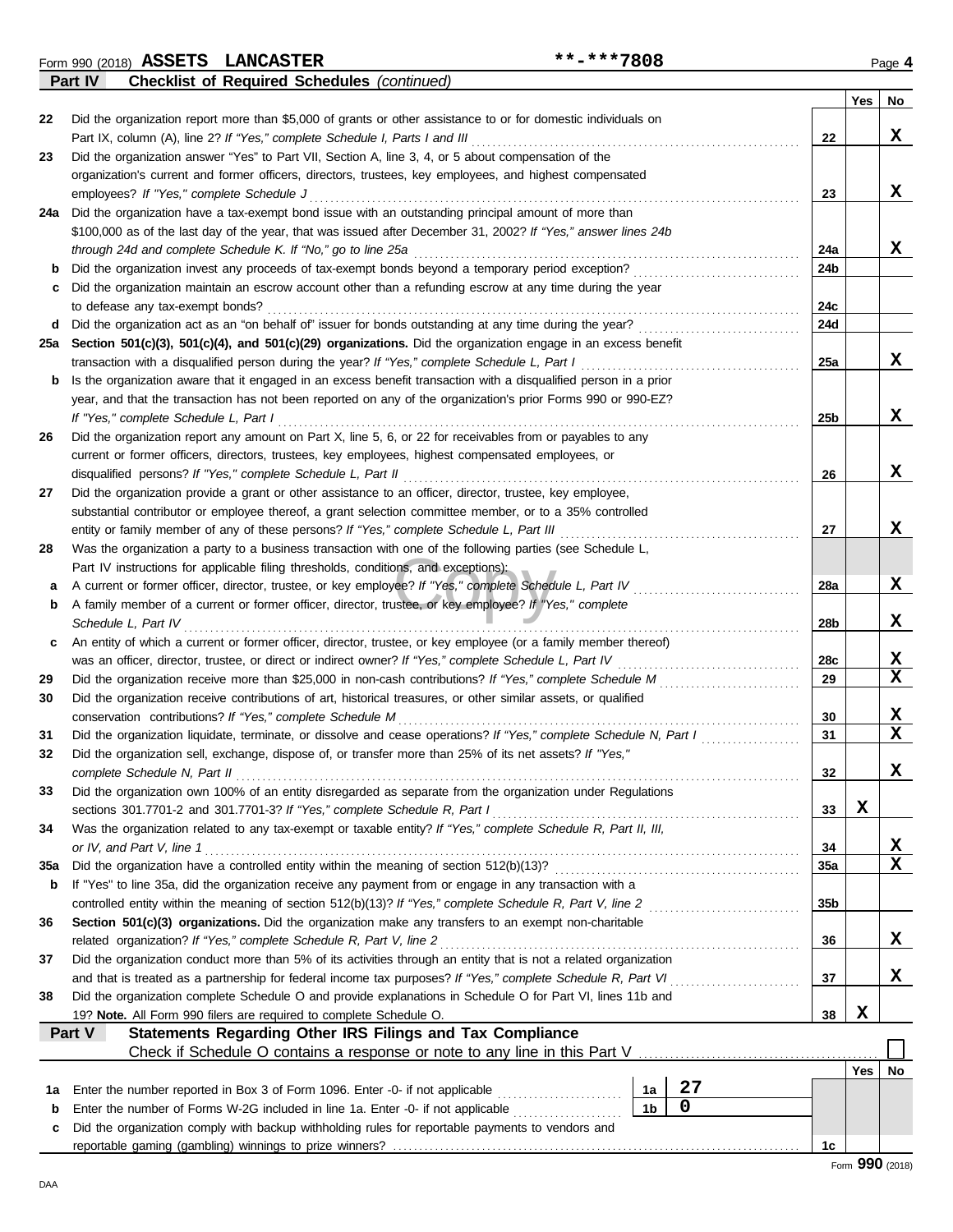|         | Statements Regarding Other IRS Filings and Tax Compliance (continued)<br><b>Part V</b>                                                                                                                        |                        |    |                      |     |    |
|---------|---------------------------------------------------------------------------------------------------------------------------------------------------------------------------------------------------------------|------------------------|----|----------------------|-----|----|
|         |                                                                                                                                                                                                               |                        |    |                      | Yes | No |
| 2a l    | Enter the number of employees reported on Form W-3, Transmittal of Wage and Tax                                                                                                                               |                        |    |                      |     |    |
|         | Statements, filed for the calendar year ending with or within the year covered by this return                                                                                                                 | 2a                     | 14 |                      |     |    |
| b       | If at least one is reported on line 2a, did the organization file all required federal employment tax returns?                                                                                                |                        |    | 2b                   | X   |    |
|         | Note. If the sum of lines 1a and 2a is greater than 250, you may be required to e-file (see instructions)                                                                                                     |                        |    |                      |     |    |
| за      | Did the organization have unrelated business gross income of \$1,000 or more during the year?                                                                                                                 |                        |    | 3a                   |     | X  |
| b       | If "Yes," has it filed a Form 990-T for this year? If "No" to line 3b, provide an explanation in Schedule O                                                                                                   |                        |    | 3b                   |     |    |
| 4a      | At any time during the calendar year, did the organization have an interest in, or a signature or other authority over,                                                                                       |                        |    |                      |     |    |
|         | a financial account in a foreign country (such as a bank account, securities account, or other financial account)?                                                                                            |                        |    | 4a                   |     | x  |
| b       | If "Yes," enter the name of the foreign country: $\mathbf u$                                                                                                                                                  |                        |    |                      |     |    |
|         | See instructions for filing requirements for FinCEN Form 114, Report of Foreign Bank and Financial Accounts (FBAR).                                                                                           |                        |    |                      |     | X  |
| 5а      | Was the organization a party to a prohibited tax shelter transaction at any time during the tax year?                                                                                                         |                        |    | 5a<br>5 <sub>b</sub> |     | x  |
| b       | If "Yes" to line 5a or 5b, did the organization file Form 8886-T?                                                                                                                                             |                        |    | 5c                   |     |    |
| c<br>6а | Does the organization have annual gross receipts that are normally greater than \$100,000, and did the                                                                                                        |                        |    |                      |     |    |
|         | organization solicit any contributions that were not tax deductible as charitable contributions?                                                                                                              |                        |    | 6a                   |     | X  |
| b       | If "Yes," did the organization include with every solicitation an express statement that such contributions or                                                                                                |                        |    |                      |     |    |
|         | gifts were not tax deductible?                                                                                                                                                                                |                        |    | 6b                   |     |    |
| 7       | Organizations that may receive deductible contributions under section 170(c).                                                                                                                                 |                        |    |                      |     |    |
| а       | Did the organization receive a payment in excess of \$75 made partly as a contribution and partly for goods                                                                                                   |                        |    |                      |     |    |
|         | and services provided to the payor?                                                                                                                                                                           |                        |    | 7а                   |     | х  |
| b       | If "Yes," did the organization notify the donor of the value of the goods or services provided?                                                                                                               |                        |    | 7b                   |     |    |
| с       | Did the organization sell, exchange, or otherwise dispose of tangible personal property for which it was                                                                                                      |                        |    |                      |     |    |
|         |                                                                                                                                                                                                               |                        |    | 7c                   |     | X  |
| d       | If "Yes," indicate the number of Forms 8282 filed during the year                                                                                                                                             | 7d                     |    |                      |     |    |
| е       | Did the organization receive any funds, directly or indirectly, to pay premiums on a personal benefit contract?                                                                                               |                        |    | 7e                   |     | X  |
| f       | Did the organization, during the year, pay premiums, directly or indirectly, on a personal benefit contract?                                                                                                  |                        |    | 7f                   |     | X  |
| g       | If the organization received a contribution of qualified intellectual property, did the organization file Form 8899 as required?                                                                              |                        |    | 7g                   |     | X  |
| h       | If the organization received a contribution of cars, boats, airplanes, or other vehicles, did the organization file a Form 1098-C?                                                                            |                        |    | 7h                   |     | X  |
| 8       | Sponsoring organizations maintaining donor advised funds. Did a donor advised fund maintained by the                                                                                                          |                        |    |                      |     |    |
|         | sponsoring organization have excess business holdings at any time during the year?                                                                                                                            |                        |    | 8                    |     |    |
| 9       | Sponsoring organizations maintaining donor advised funds.                                                                                                                                                     |                        |    |                      |     |    |
| а       | Did the sponsoring organization make any taxable distributions under section 4966?                                                                                                                            |                        |    | 9a                   |     |    |
| b       |                                                                                                                                                                                                               |                        |    | 9b                   |     |    |
| 10      | Section 501(c)(7) organizations. Enter:                                                                                                                                                                       |                        |    |                      |     |    |
| а       | Initiation fees and capital contributions included on Part VIII, line 12 [11] [11] [12] [11] [12] [11] [12] [1<br>Gross receipts, included on Form 990, Part VIII, line 12, for public use of club facilities | 10a<br>10 <sub>b</sub> |    |                      |     |    |
| 11      | Section 501(c)(12) organizations. Enter:                                                                                                                                                                      |                        |    |                      |     |    |
| а       | Gross income from members or shareholders                                                                                                                                                                     | 11a                    |    |                      |     |    |
| b       | Gross income from other sources (Do not net amounts due or paid to other sources                                                                                                                              |                        |    |                      |     |    |
|         | against amounts due or received from them.)                                                                                                                                                                   | 11 <sub>b</sub>        |    |                      |     |    |
| 12a     | Section 4947(a)(1) non-exempt charitable trusts. Is the organization filing Form 990 in lieu of Form 1041?                                                                                                    |                        |    | 12a                  |     |    |
| b       | If "Yes," enter the amount of tax-exempt interest received or accrued during the year <i>[[COSTERRY]</i>                                                                                                      | 12b                    |    |                      |     |    |
| 13      | Section 501(c)(29) qualified nonprofit health insurance issuers.                                                                                                                                              |                        |    |                      |     |    |
| a       | Is the organization licensed to issue qualified health plans in more than one state?                                                                                                                          |                        |    | 13а                  |     |    |
|         | Note. See the instructions for additional information the organization must report on Schedule O.                                                                                                             |                        |    |                      |     |    |
| b       | Enter the amount of reserves the organization is required to maintain by the states in which                                                                                                                  |                        |    |                      |     |    |
|         |                                                                                                                                                                                                               | 13 <sub>b</sub>        |    |                      |     |    |
| c       | Enter the amount of reserves on hand                                                                                                                                                                          | 13c                    |    |                      |     |    |
| 14a     | Did the organization receive any payments for indoor tanning services during the tax year?                                                                                                                    |                        |    | 14a                  |     | x  |
| b       |                                                                                                                                                                                                               |                        |    | 14b                  |     |    |
| 15      | Is the organization subject to the section 4960 tax on payment(s) of more than \$1,000,000 in remuneration or                                                                                                 |                        |    |                      |     |    |
|         | excess parachute payment(s) during the year?                                                                                                                                                                  |                        |    | 15                   |     | X  |
|         | If "Yes," see instructions and file Form 4720, Schedule N.                                                                                                                                                    |                        |    |                      |     |    |
| 16      | Is the organization an educational institution subject to the section 4968 excise tax on net investment income?                                                                                               |                        |    | 16                   |     | X  |
|         | If "Yes," complete Form 4720, Schedule O.                                                                                                                                                                     |                        |    |                      |     |    |

Form 990 (2018) Page **5 ASSETS LANCASTER \*\*-\*\*\*7808**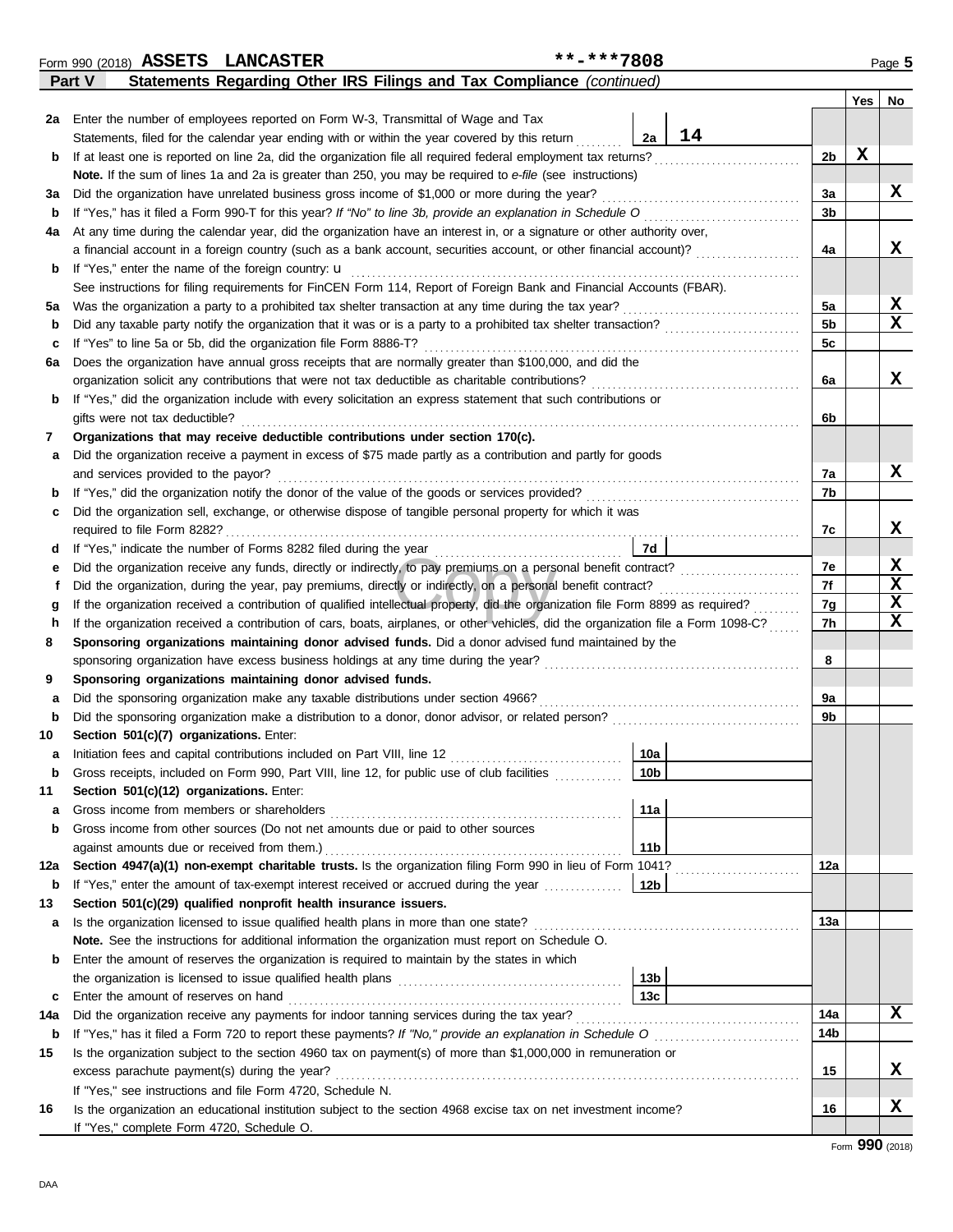|              | **-***7808<br>Form 990 (2018) ASSETS LANCASTER                                                                                                                                            |          |    |    |                 |     | Page 6      |
|--------------|-------------------------------------------------------------------------------------------------------------------------------------------------------------------------------------------|----------|----|----|-----------------|-----|-------------|
|              | Part VI<br>Governance, Management, and Disclosure For each "Yes" response to lines 2 through 7b below, and for a "No"                                                                     |          |    |    |                 |     |             |
|              | response to line 8a, 8b, or 10b below, describe the circumstances, processes, or changes in Schedule O. See instructions.                                                                 |          |    |    |                 |     |             |
|              |                                                                                                                                                                                           |          |    |    |                 |     | x           |
|              | Section A. Governing Body and Management                                                                                                                                                  |          |    |    |                 |     |             |
|              |                                                                                                                                                                                           |          |    |    |                 | Yes | No          |
| 1а           | Enter the number of voting members of the governing body at the end of the tax year                                                                                                       |          | 1a | 13 |                 |     |             |
|              | If there are material differences in voting rights among members of the governing body, or                                                                                                |          |    |    |                 |     |             |
|              | if the governing body delegated broad authority to an executive committee or similar                                                                                                      |          |    |    |                 |     |             |
|              | committee, explain in Schedule O.                                                                                                                                                         |          |    |    |                 |     |             |
| b            | Enter the number of voting members included in line 1a, above, who are independent                                                                                                        |          | 1b | 13 |                 |     |             |
| $\mathbf{2}$ | Did any officer, director, trustee, or key employee have a family relationship or a business relationship with                                                                            |          |    |    |                 |     |             |
|              | any other officer, director, trustee, or key employee?                                                                                                                                    |          |    |    | 2               |     | X           |
| 3            | Did the organization delegate control over management duties customarily performed by or under the direct                                                                                 |          |    |    |                 |     |             |
|              | supervision of officers, directors, or trustees, or key employees to a management company or other person?                                                                                |          |    |    | 3               |     | X           |
| 4            | Did the organization make any significant changes to its governing documents since the prior Form 990 was filed?                                                                          |          |    |    | 4               |     | $\mathbf x$ |
| 5            | Did the organization become aware during the year of a significant diversion of the organization's assets?                                                                                |          |    |    | 5               |     | X           |
| 6            | Did the organization have members or stockholders?                                                                                                                                        |          |    |    | 6               |     | X           |
| 7а           | Did the organization have members, stockholders, or other persons who had the power to elect or appoint                                                                                   |          |    |    |                 |     |             |
|              | one or more members of the governing body?                                                                                                                                                |          |    |    | 7a              |     | X           |
| b            | Are any governance decisions of the organization reserved to (or subject to approval by) members,                                                                                         |          |    |    |                 |     |             |
|              | stockholders, or persons other than the governing body?                                                                                                                                   |          |    |    | 7b              |     | x           |
| 8            | Did the organization contemporaneously document the meetings held or written actions undertaken during the year by the following:                                                         |          |    |    |                 |     |             |
|              | The governing body?                                                                                                                                                                       |          |    |    | 8a              | X   |             |
| а            |                                                                                                                                                                                           |          |    |    | 8b              | X   |             |
| $\mathbf b$  | Each committee with authority to act on behalf of the governing body?<br>Is there any officer, director, trustee, or key employee listed in Part VII, Section A, who cannot be reached at |          |    |    |                 |     |             |
| 9            |                                                                                                                                                                                           |          |    |    | 9               |     | X           |
|              | <b>Section B. Policies</b> (This Section B requests information about policies not required by the Internal Revenue Code.)                                                                |          |    |    |                 |     |             |
|              |                                                                                                                                                                                           |          |    |    |                 | Yes |             |
|              |                                                                                                                                                                                           |          |    |    | 10a             |     | No<br>х     |
| 10a          | Did the organization have local chapters, branches, or affiliates?                                                                                                                        |          |    |    |                 |     |             |
| b            | If "Yes," did the organization have written policies and procedures governing the activities of such chapters,                                                                            |          |    |    |                 |     |             |
|              | affiliates, and branches to ensure their operations are consistent with the organization's exempt purposes?                                                                               |          |    |    | 10b             | х   |             |
| 11a          | Has the organization provided a complete copy of this Form 990 to all members of its governing body before filing the form?                                                               |          |    |    | 11a             |     |             |
| b            | Describe in Schedule O the process, if any, used by the organization to review this Form 990.                                                                                             |          |    |    |                 |     |             |
| 12a          | Did the organization have a written conflict of interest policy? If "No," go to line 13                                                                                                   |          |    |    | 12a             | X   |             |
| b            | Were officers, directors, or trustees, and key employees required to disclose annually interests that could give rise to conflicts?                                                       |          |    |    | 12 <sub>b</sub> | X   |             |
| c            | Did the organization regularly and consistently monitor and enforce compliance with the policy? If "Yes,"                                                                                 |          |    |    |                 |     |             |
|              | describe in Schedule O how this was done                                                                                                                                                  |          |    |    | 12c             | X   |             |
| 13           | Did the organization have a written whistleblower policy?                                                                                                                                 |          |    |    | 13              | X   |             |
| 14           | Did the organization have a written document retention and destruction policy?                                                                                                            |          |    |    | 14              | х   |             |
| 15           | Did the process for determining compensation of the following persons include a review and approval by                                                                                    |          |    |    |                 |     |             |
|              | independent persons, comparability data, and contemporaneous substantiation of the deliberation and decision?                                                                             |          |    |    |                 |     |             |
| а            |                                                                                                                                                                                           |          |    |    | 15a             | X   |             |
| b            | Other officers or key employees of the organization                                                                                                                                       |          |    |    | 15 <sub>b</sub> | х   |             |
|              | If "Yes" to line 15a or 15b, describe the process in Schedule O (see instructions).                                                                                                       |          |    |    |                 |     |             |
| 16a          | Did the organization invest in, contribute assets to, or participate in a joint venture or similar arrangement                                                                            |          |    |    |                 |     |             |
|              | with a taxable entity during the year?                                                                                                                                                    |          |    |    | 16a             |     | х           |
|              | <b>b</b> If "Yes," did the organization follow a written policy or procedure requiring the organization to evaluate its                                                                   |          |    |    |                 |     |             |
|              | participation in joint venture arrangements under applicable federal tax law, and take steps to safeguard the                                                                             |          |    |    |                 |     |             |
|              |                                                                                                                                                                                           |          |    |    | 16b             |     |             |
|              | <b>Section C. Disclosure</b>                                                                                                                                                              |          |    |    |                 |     |             |
| 17           | List the states with which a copy of this Form 990 is required to be filed $\mathbf{u}$ PA                                                                                                |          |    |    |                 |     |             |
| 18           | Section 6104 requires an organization to make its Forms 1023 (1024 or 1024-A if applicable), 990, and 990-T (Section 501(c)                                                               |          |    |    |                 |     |             |
|              | (3)s only) available for public inspection. Indicate how you made these available. Check all that apply.                                                                                  |          |    |    |                 |     |             |
|              | $ \mathbf{X} $ Own website<br>Another's website $ \mathbf{X} $ Upon request<br>Other (explain in Schedule O)                                                                              |          |    |    |                 |     |             |
| 19           | Describe in Schedule O whether (and if so, how) the organization made its governing documents, conflict of interest policy, and                                                           |          |    |    |                 |     |             |
|              | financial statements available to the public during the tax year.                                                                                                                         |          |    |    |                 |     |             |
| 20           | State the name, address, and telephone number of the person who possesses the organization's books and records u                                                                          |          |    |    |                 |     |             |
|              | 24 S QUEEN ST<br><b>ALEX ALVAREZ</b>                                                                                                                                                      |          |    |    |                 |     |             |
|              | <b>LANCASTER</b>                                                                                                                                                                          | PA 17603 |    |    | 717-393-6089    |     |             |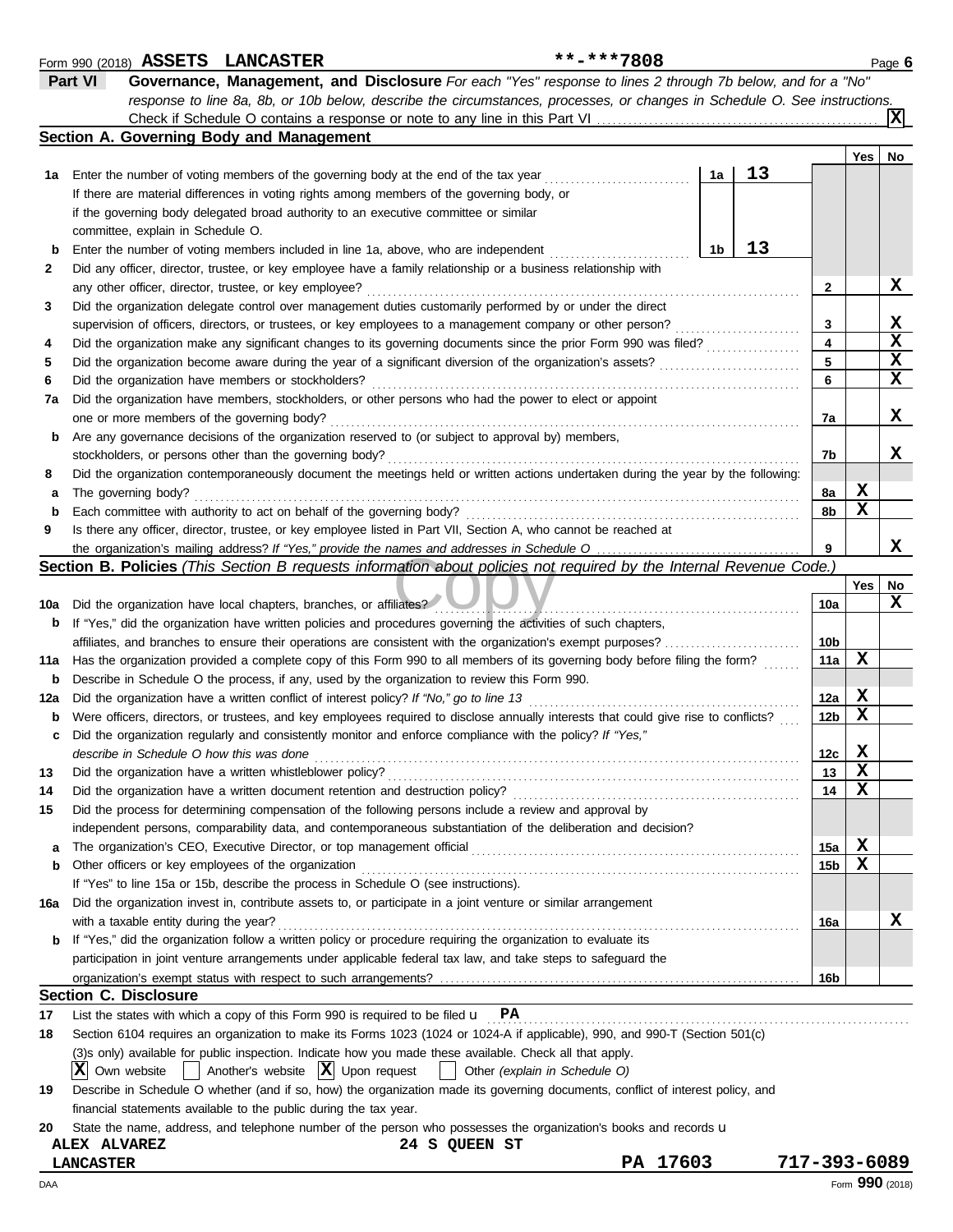| Part VII Compensation of Officers, Directors, Trustees, Key Employees, Highest Compensated Employees, and                                    |  |
|----------------------------------------------------------------------------------------------------------------------------------------------|--|
| Independent Contractors                                                                                                                      |  |
| $\bigcap$ and $\mathcal{F}\bigcap$ and in $\bigcap$ is a series of the series of the series of the series $\bigcap$ and $\mathcal{F}\bigcap$ |  |

Check if Schedule O contains a response or note to any line in this Part VII.

**Section A. Officers, Directors, Trustees, Key Employees, and Highest Compensated Employees**

**1a** Complete this table for all persons required to be listed. Report compensation for the calendar year ending with or within the organization's tax year.

■ List all of the organization's **current** officers, directors, trustees (whether individuals or organizations), regardless of amount of the companies of amount of compensation. Enter -0- in columns (D), (E), and (F) if no compensation was paid.

● List all of the organization's **current** key employees, if any. See instructions for definition of "key employee."

who received reportable compensation (Box 5 of Form W-2 and/or Box 7 of Form 1099-MISC) of more than \$100,000 from the organization and any related organizations. ■ List the organization's five **current** highest compensated employees (other than an officer, director, trustee, or key employee)<br> **•** Preceived reportable compensation (Box 5 of Form W.2 and/or Box 7 of Form 1000 MISC)

■ List all of the organization's **former** officers, key employees, and highest compensated employees who received more than<br> **•** 00,000 of reportable compensation from the ergonization and any related ergonizations \$100,000 of reportable compensation from the organization and any related organizations.

■ List all of the organization's **former directors or trustees** that received, in the capacity as a former director or trustee of the<br>paization, more than \$10,000 of reportable compensation from the organization and any r organization, more than \$10,000 of reportable compensation from the organization and any related organizations. List persons in the following order: individual trustees or directors; institutional trustees; officers; key employees; highest

compensated employees; and former such persons.

Check this box if neither the organization nor any related organization compensated any current officer, director, or trustee.

| (A)<br>Name and Title                | (B)<br>Average<br>hours per<br>week<br>(list any               |                                      |                         | Position    | (C)             | (do not check more than one<br>box, unless person is both an<br>officer and a director/trustee) |        | (D)<br>Reportable<br>compensation<br>from<br>the | (E)<br>Reportable<br>compensation from<br>related<br>organizations | (F)<br>Estimated<br>amount of<br>other<br>compensation<br>from the |
|--------------------------------------|----------------------------------------------------------------|--------------------------------------|-------------------------|-------------|-----------------|-------------------------------------------------------------------------------------------------|--------|--------------------------------------------------|--------------------------------------------------------------------|--------------------------------------------------------------------|
|                                      | hours for<br>related<br>organizations<br>below dotted<br>line) | Individual<br>or director<br>trustee | nstitutional<br>trustee | Officer     | Key<br>employee | Highest compensated<br>employee                                                                 | Former | organization<br>(W-2/1099-MISC)                  | (W-2/1099-MISC)                                                    | organization<br>and related<br>organizations                       |
| (1) NANCY NEFF                       | 2.00                                                           |                                      |                         |             |                 |                                                                                                 |        |                                                  |                                                                    |                                                                    |
| <b>DIRECTOR</b>                      | 0.00                                                           | $\mathbf x$                          |                         |             |                 |                                                                                                 |        | 0                                                | 0                                                                  | 0                                                                  |
| (2) LASHONDA WHITAKER                | 2.00                                                           |                                      |                         |             |                 |                                                                                                 |        |                                                  |                                                                    |                                                                    |
| <b>DIRECTOR</b>                      | 0.00                                                           | $\mathbf x$                          |                         |             |                 |                                                                                                 |        | 0                                                | 0                                                                  | $\mathbf 0$                                                        |
| (3) RUTH MARTIN                      |                                                                |                                      |                         |             |                 |                                                                                                 |        |                                                  |                                                                    |                                                                    |
|                                      | 2.00                                                           |                                      |                         |             |                 |                                                                                                 |        |                                                  |                                                                    |                                                                    |
| PAST CHAIR                           | 0.00                                                           | $\mathbf x$                          |                         | $\mathbf x$ |                 |                                                                                                 |        | 0                                                | 0                                                                  | $\mathbf 0$                                                        |
| (4) JESSE CASLER                     |                                                                |                                      |                         |             |                 |                                                                                                 |        |                                                  |                                                                    |                                                                    |
|                                      | 2.00                                                           |                                      |                         |             |                 |                                                                                                 |        |                                                  |                                                                    |                                                                    |
| <b>CHAIR</b>                         | 0.00                                                           | $\mathbf x$                          |                         | $\mathbf x$ |                 |                                                                                                 |        | 0                                                | 0                                                                  | 0                                                                  |
| (5) RICK OPPENHEIMER                 |                                                                |                                      |                         |             |                 |                                                                                                 |        |                                                  |                                                                    |                                                                    |
|                                      | 2.00                                                           |                                      |                         |             |                 |                                                                                                 |        |                                                  |                                                                    |                                                                    |
| <b>DIRECTOR</b>                      | 0.00                                                           | $\mathbf x$                          |                         |             |                 |                                                                                                 |        | 0                                                | 0                                                                  | 0                                                                  |
| (6) LIZ MARTIN                       | 2.00                                                           |                                      |                         |             |                 |                                                                                                 |        |                                                  |                                                                    |                                                                    |
| <b>DIRECTOR</b>                      | 0.00                                                           | $\mathbf x$                          |                         |             |                 |                                                                                                 |        | 0                                                | 0                                                                  | $\mathbf 0$                                                        |
| (7) CLAUDIA GALDAMEZ                 |                                                                |                                      |                         |             |                 |                                                                                                 |        |                                                  |                                                                    |                                                                    |
|                                      | 2.00                                                           |                                      |                         |             |                 |                                                                                                 |        |                                                  |                                                                    |                                                                    |
| <b>DIRECTOR</b>                      | 0.00                                                           | $\mathbf x$                          |                         |             |                 |                                                                                                 |        | 0                                                | 0                                                                  | $\pmb{0}$                                                          |
| (8) ALEX RIVERA                      |                                                                |                                      |                         |             |                 |                                                                                                 |        |                                                  |                                                                    |                                                                    |
|                                      | 2.00                                                           |                                      |                         |             |                 |                                                                                                 |        |                                                  |                                                                    |                                                                    |
| <b>DIRECTOR</b>                      | 0.00                                                           | $\mathbf x$                          |                         |             |                 |                                                                                                 |        | 0                                                | 0                                                                  | $\mathbf 0$                                                        |
| (9) ALEX ALVAREZ                     |                                                                |                                      |                         |             |                 |                                                                                                 |        |                                                  |                                                                    |                                                                    |
|                                      | 2.00                                                           |                                      |                         |             |                 |                                                                                                 |        |                                                  |                                                                    |                                                                    |
| <b>TREASURER</b>                     | 0.00                                                           | $\mathbf x$                          |                         | $\mathbf x$ |                 |                                                                                                 |        | 0                                                | 0                                                                  | $\pmb{0}$                                                          |
| (10) JULIE PEACHEY                   |                                                                |                                      |                         |             |                 |                                                                                                 |        |                                                  |                                                                    |                                                                    |
|                                      | 2.00<br>0.00                                                   | $\mathbf x$                          |                         | $\mathbf x$ |                 |                                                                                                 |        |                                                  |                                                                    |                                                                    |
| <b>SECRETARY</b><br>(11) FRED WALLER |                                                                |                                      |                         |             |                 |                                                                                                 |        | 0                                                | 0                                                                  | 0                                                                  |
|                                      | 2.00                                                           |                                      |                         |             |                 |                                                                                                 |        |                                                  |                                                                    |                                                                    |
| <b>VICE-CHAIR</b>                    | 0.00                                                           | $\mathbf x$                          |                         | $\mathbf x$ |                 |                                                                                                 |        | 0                                                | 0                                                                  | O                                                                  |
| DAA                                  |                                                                |                                      |                         |             |                 |                                                                                                 |        |                                                  |                                                                    | Form 990 (2018)                                                    |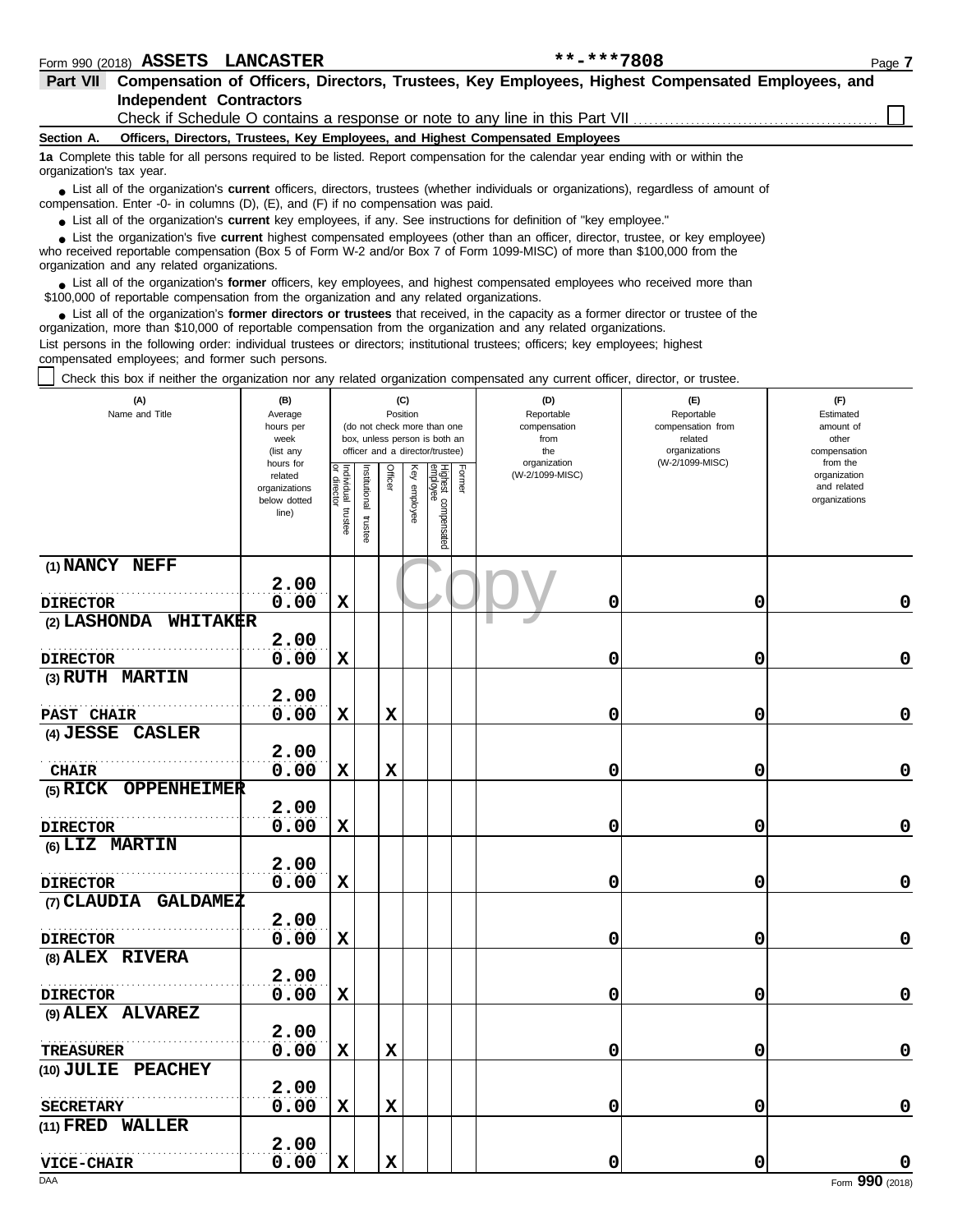|                |                 | Form 990 (2018) ASSETS                                   | <b>LANCASTER</b>                                              |                                      |                      |          |              |                                                                                                 |        | **-***7808                                                                                                                                                                                                                                                                                                                                                                                                                                         |                                                                                       |                                                                    | Page 8              |
|----------------|-----------------|----------------------------------------------------------|---------------------------------------------------------------|--------------------------------------|----------------------|----------|--------------|-------------------------------------------------------------------------------------------------|--------|----------------------------------------------------------------------------------------------------------------------------------------------------------------------------------------------------------------------------------------------------------------------------------------------------------------------------------------------------------------------------------------------------------------------------------------------------|---------------------------------------------------------------------------------------|--------------------------------------------------------------------|---------------------|
|                | Part VII        |                                                          |                                                               |                                      |                      |          |              |                                                                                                 |        | Section A. Officers, Directors, Trustees, Key Employees, and Highest Compensated Employees (continued)                                                                                                                                                                                                                                                                                                                                             |                                                                                       |                                                                    |                     |
|                |                 | (A)<br>Name and title                                    | (B)<br>Average<br>hours per<br>week<br>(list any<br>hours for |                                      |                      | Position | (C)          | (do not check more than one<br>box, unless person is both an<br>officer and a director/trustee) |        | (D)<br>Reportable<br>compensation<br>from<br>the<br>organization                                                                                                                                                                                                                                                                                                                                                                                   | (F)<br>Reportable<br>compensation from<br>related<br>organizations<br>(W-2/1099-MISC) | (F)<br>Estimated<br>amount of<br>other<br>compensation<br>from the |                     |
|                |                 |                                                          | related<br>organizations<br>below dotted<br>line)             | Individual<br>or director<br>trustee | nstitutional trustee | Officer  | Key employee | Highest compensated<br>employee                                                                 | Former | (W-2/1099-MISC)                                                                                                                                                                                                                                                                                                                                                                                                                                    |                                                                                       | organization<br>and related<br>organizations                       |                     |
| (12)           |                 | <b>KIANDRA</b><br>(BAIR)                                 | <b>STEFFY</b><br>2.00                                         |                                      |                      |          |              |                                                                                                 |        |                                                                                                                                                                                                                                                                                                                                                                                                                                                    |                                                                                       |                                                                    |                     |
|                | <b>DIRECTOR</b> |                                                          | 0.00                                                          | $\mathbf x$                          |                      |          |              |                                                                                                 |        | 0                                                                                                                                                                                                                                                                                                                                                                                                                                                  | 0                                                                                     |                                                                    | 0                   |
| (13)           |                 | DAVID CRUZ, JR                                           | 2.00                                                          |                                      |                      |          |              |                                                                                                 |        |                                                                                                                                                                                                                                                                                                                                                                                                                                                    |                                                                                       |                                                                    |                     |
|                | <b>DIRECTOR</b> |                                                          | 0.00                                                          | $\mathbf x$                          |                      |          |              |                                                                                                 |        | 0                                                                                                                                                                                                                                                                                                                                                                                                                                                  | 0                                                                                     |                                                                    | $\mathbf 0$         |
| (14)           | <b>TINA</b>     | <b>CAMPBELL</b>                                          |                                                               |                                      |                      |          |              |                                                                                                 |        |                                                                                                                                                                                                                                                                                                                                                                                                                                                    |                                                                                       |                                                                    |                     |
|                |                 |                                                          | 40.00                                                         |                                      |                      |          |              |                                                                                                 |        |                                                                                                                                                                                                                                                                                                                                                                                                                                                    |                                                                                       |                                                                    |                     |
| CO-CEO<br>(15) |                 | <b>JONATHAN</b>                                          | 0.00<br><b>COLEMAN</b>                                        |                                      |                      | X        |              |                                                                                                 |        | 69,442                                                                                                                                                                                                                                                                                                                                                                                                                                             | 0                                                                                     |                                                                    | 7,332               |
|                |                 |                                                          | 40.00                                                         |                                      |                      |          |              |                                                                                                 |        |                                                                                                                                                                                                                                                                                                                                                                                                                                                    |                                                                                       |                                                                    |                     |
| CO-CEO         |                 |                                                          | 0.00                                                          |                                      |                      | X        |              |                                                                                                 |        | 63,279                                                                                                                                                                                                                                                                                                                                                                                                                                             | 0                                                                                     |                                                                    | 7,035               |
|                |                 |                                                          |                                                               |                                      |                      |          |              |                                                                                                 |        |                                                                                                                                                                                                                                                                                                                                                                                                                                                    |                                                                                       |                                                                    |                     |
|                |                 |                                                          |                                                               |                                      |                      |          |              |                                                                                                 |        |                                                                                                                                                                                                                                                                                                                                                                                                                                                    |                                                                                       |                                                                    |                     |
|                |                 |                                                          |                                                               |                                      |                      |          |              |                                                                                                 |        |                                                                                                                                                                                                                                                                                                                                                                                                                                                    |                                                                                       |                                                                    |                     |
|                |                 |                                                          |                                                               |                                      |                      |          |              |                                                                                                 |        |                                                                                                                                                                                                                                                                                                                                                                                                                                                    |                                                                                       |                                                                    |                     |
|                |                 |                                                          |                                                               |                                      |                      |          |              |                                                                                                 |        |                                                                                                                                                                                                                                                                                                                                                                                                                                                    |                                                                                       |                                                                    |                     |
|                |                 |                                                          |                                                               |                                      |                      |          |              |                                                                                                 | u      | 132,721                                                                                                                                                                                                                                                                                                                                                                                                                                            |                                                                                       |                                                                    | 14,367              |
|                |                 | c Total from continuation sheets to Part VII, Section A  |                                                               |                                      |                      |          |              |                                                                                                 | u      |                                                                                                                                                                                                                                                                                                                                                                                                                                                    |                                                                                       |                                                                    | 14,367              |
| $\mathbf{2}$   |                 |                                                          |                                                               |                                      |                      |          |              |                                                                                                 |        | d Total (add lines 1b and 1c) $\ldots$ $\ldots$ $\ldots$ $\ldots$ $\ldots$ $\ldots$ $\ldots$ $\ldots$ $\ldots$ $\ldots$ $\ldots$ $\ldots$ $\ldots$ $\ldots$ $\ldots$ $\ldots$ $\ldots$ $\ldots$ $\ldots$ $\ldots$ $\ldots$ $\ldots$ $\ldots$ $\ldots$ $\ldots$ $\ldots$ $\ldots$ $\ldots$ $\ldots$ $\ldots$ $\ldots$ $\ldots$<br>Total number of individuals (including but not limited to those listed above) who received more than \$100,000 of |                                                                                       |                                                                    |                     |
|                |                 | reportable compensation from the organization $\bf{u}$ 0 |                                                               |                                      |                      |          |              |                                                                                                 |        |                                                                                                                                                                                                                                                                                                                                                                                                                                                    |                                                                                       |                                                                    | Yes<br>No           |
| 3              |                 |                                                          |                                                               |                                      |                      |          |              |                                                                                                 |        | Did the organization list any former officer, director, or trustee, key employee, or highest compensated                                                                                                                                                                                                                                                                                                                                           |                                                                                       |                                                                    |                     |
|                |                 |                                                          |                                                               |                                      |                      |          |              |                                                                                                 |        |                                                                                                                                                                                                                                                                                                                                                                                                                                                    |                                                                                       | 3                                                                  | X                   |
| 4              |                 |                                                          |                                                               |                                      |                      |          |              |                                                                                                 |        | For any individual listed on line 1a, is the sum of reportable compensation and other compensation from the<br>organization and related organizations greater than \$150,000? If "Yes," complete Schedule J for such                                                                                                                                                                                                                               |                                                                                       |                                                                    |                     |
|                |                 |                                                          |                                                               |                                      |                      |          |              |                                                                                                 |        | individual commutation and contact the contract of the contract of the contract of the contract of the contract of the contract of the contract of the contract of the contract of the contract of the contract of the contrac                                                                                                                                                                                                                     |                                                                                       | 4                                                                  | X                   |
| 5              |                 |                                                          |                                                               |                                      |                      |          |              |                                                                                                 |        | Did any person listed on line 1a receive or accrue compensation from any unrelated organization or individual                                                                                                                                                                                                                                                                                                                                      |                                                                                       | 5                                                                  | X                   |
|                |                 | Section B. Independent Contractors                       |                                                               |                                      |                      |          |              |                                                                                                 |        |                                                                                                                                                                                                                                                                                                                                                                                                                                                    |                                                                                       |                                                                    |                     |
| 1              |                 |                                                          |                                                               |                                      |                      |          |              |                                                                                                 |        | Complete this table for your five highest compensated independent contractors that received more than \$100,000 of<br>compensation from the organization. Report compensation for the calendar year ending with or within the organization's tax year.                                                                                                                                                                                             |                                                                                       |                                                                    |                     |
|                |                 |                                                          | (A)<br>Name and business address                              |                                      |                      |          |              |                                                                                                 |        |                                                                                                                                                                                                                                                                                                                                                                                                                                                    | (B)<br>Description of services                                                        |                                                                    | (C)<br>Compensation |
|                |                 |                                                          |                                                               |                                      |                      |          |              |                                                                                                 |        |                                                                                                                                                                                                                                                                                                                                                                                                                                                    |                                                                                       |                                                                    |                     |
|                |                 |                                                          |                                                               |                                      |                      |          |              |                                                                                                 |        |                                                                                                                                                                                                                                                                                                                                                                                                                                                    |                                                                                       |                                                                    |                     |
|                |                 |                                                          |                                                               |                                      |                      |          |              |                                                                                                 |        |                                                                                                                                                                                                                                                                                                                                                                                                                                                    |                                                                                       |                                                                    |                     |
|                |                 |                                                          |                                                               |                                      |                      |          |              |                                                                                                 |        |                                                                                                                                                                                                                                                                                                                                                                                                                                                    |                                                                                       |                                                                    |                     |
|                |                 |                                                          |                                                               |                                      |                      |          |              |                                                                                                 |        |                                                                                                                                                                                                                                                                                                                                                                                                                                                    |                                                                                       |                                                                    |                     |
|                |                 |                                                          |                                                               |                                      |                      |          |              |                                                                                                 |        |                                                                                                                                                                                                                                                                                                                                                                                                                                                    |                                                                                       |                                                                    |                     |
|                |                 |                                                          |                                                               |                                      |                      |          |              |                                                                                                 |        |                                                                                                                                                                                                                                                                                                                                                                                                                                                    |                                                                                       |                                                                    |                     |
|                |                 |                                                          |                                                               |                                      |                      |          |              |                                                                                                 |        |                                                                                                                                                                                                                                                                                                                                                                                                                                                    |                                                                                       |                                                                    |                     |

**2** Total number of independent contractors (including but not limited to those listed above) who received more than \$100,000 of compensation from the organization u

**0**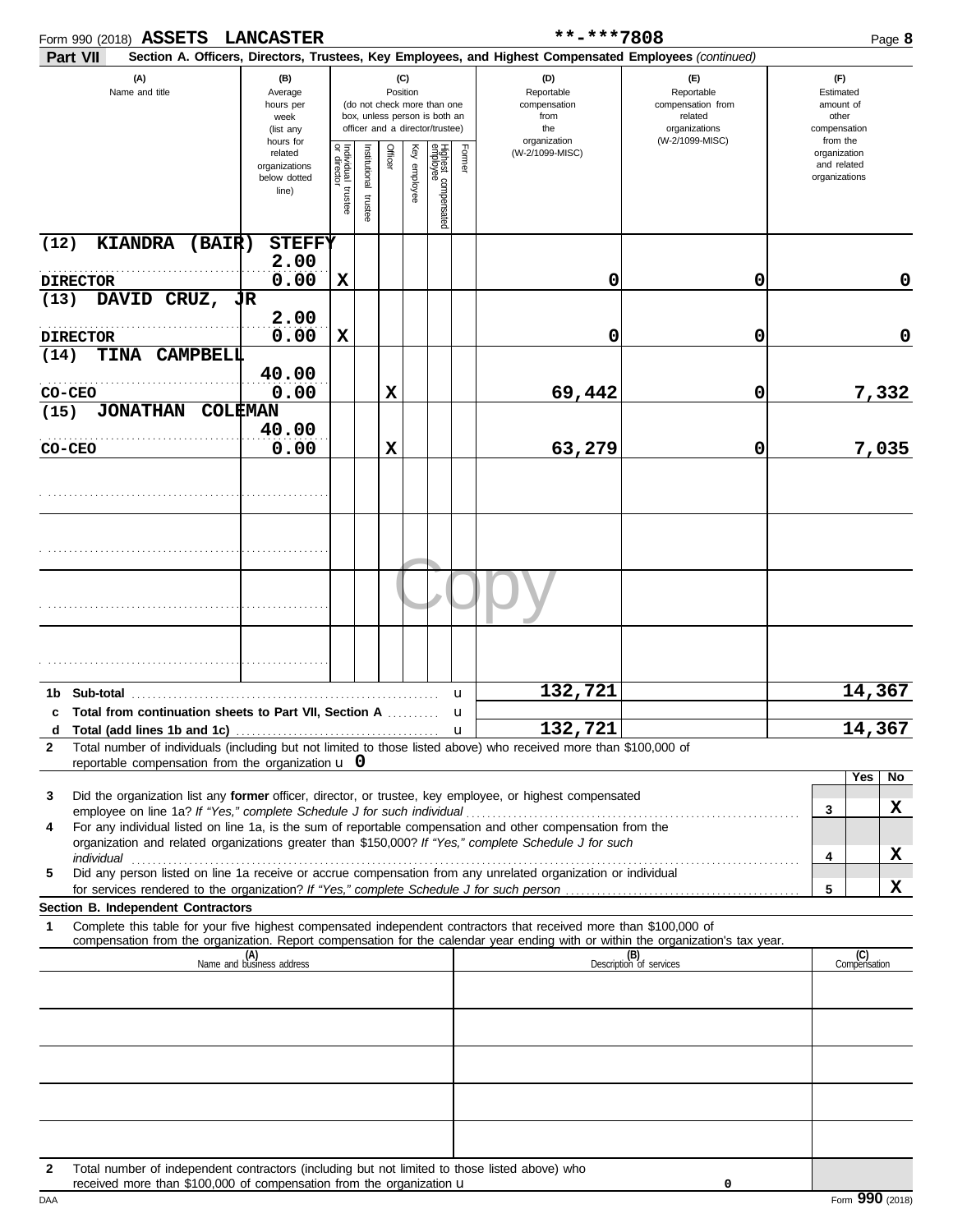### Form 990 (2018) Page **9 ASSETS LANCASTER \*\*-\*\*\*7808 Part VIII Statement of Revenue**

 $\Box$ 

|                                                     |         |                                                                                     |                   |               | (A)<br>Total revenue | (B)<br>Related or<br>exempt<br>function | (C)<br>Unrelated<br>business<br>revenue | (D)<br>Revenue<br>excluded from tax<br>under sections<br>512-514 |
|-----------------------------------------------------|---------|-------------------------------------------------------------------------------------|-------------------|---------------|----------------------|-----------------------------------------|-----------------------------------------|------------------------------------------------------------------|
|                                                     |         | 1a Federated campaigns                                                              | 1a                |               |                      | revenue                                 |                                         |                                                                  |
|                                                     |         | <b>b</b> Membership dues                                                            | 1b                |               |                      |                                         |                                         |                                                                  |
|                                                     |         |                                                                                     |                   |               |                      |                                         |                                         |                                                                  |
|                                                     |         | c Fundraising events                                                                | 1c                |               |                      |                                         |                                         |                                                                  |
|                                                     |         | d Related organizations                                                             | 1 <sub>d</sub>    |               |                      |                                         |                                         |                                                                  |
|                                                     |         | <b>e</b> Government grants (contributions)                                          | 1e                | 685,928       |                      |                                         |                                         |                                                                  |
|                                                     |         | f All other contributions, gifts, grants,<br>and similar amounts not included above |                   |               |                      |                                         |                                         |                                                                  |
|                                                     |         |                                                                                     | 1f                | 503,093       |                      |                                         |                                         |                                                                  |
|                                                     |         | g Noncash contributions included in lines 1a-1f:                                    | \$                |               |                      |                                         |                                         |                                                                  |
| Service Revenue <b>Contributions, Gifts, Grants</b> |         |                                                                                     |                   |               | 1,189,021            |                                         |                                         |                                                                  |
|                                                     |         |                                                                                     |                   | Busn. Code    | 336,750              | 336,750                                 |                                         |                                                                  |
|                                                     | 2a<br>b | PROGRAM SERVICE REVENUE                                                             |                   |               | 7,326                | 7,326                                   |                                         |                                                                  |
|                                                     |         | INTEREST INCOME                                                                     |                   |               |                      |                                         |                                         |                                                                  |
|                                                     | c<br>d  |                                                                                     |                   |               |                      |                                         |                                         |                                                                  |
|                                                     |         |                                                                                     |                   |               |                      |                                         |                                         |                                                                  |
|                                                     |         | f All other program service revenue                                                 |                   |               |                      |                                         |                                         |                                                                  |
| Program :                                           |         |                                                                                     |                   |               | 344,076              |                                         |                                         |                                                                  |
|                                                     | 3       | Investment income (including dividends, interest,                                   |                   |               |                      |                                         |                                         |                                                                  |
|                                                     |         | and other similar amounts)                                                          |                   | u             |                      |                                         |                                         |                                                                  |
|                                                     | 4       | Income from investment of tax-exempt bond proceeds u                                |                   |               |                      |                                         |                                         |                                                                  |
|                                                     | 5       |                                                                                     |                   | u             |                      |                                         |                                         |                                                                  |
|                                                     |         | (i) Real                                                                            |                   | (ii) Personal |                      |                                         |                                         |                                                                  |
|                                                     |         | 6a Gross rents                                                                      |                   |               |                      |                                         |                                         |                                                                  |
|                                                     | b       | Less: rental exps.                                                                  |                   |               |                      |                                         |                                         |                                                                  |
|                                                     |         | Rental inc. or (loss)                                                               |                   |               |                      |                                         |                                         |                                                                  |
|                                                     |         |                                                                                     |                   | u             |                      |                                         |                                         |                                                                  |
|                                                     |         | <b>7a</b> Gross amount from<br>(i) Securities<br>sales of assets                    |                   | (ii) Other    |                      |                                         |                                         |                                                                  |
|                                                     |         | other than inventory                                                                |                   |               |                      |                                         |                                         |                                                                  |
|                                                     |         | <b>b</b> Less: cost or other                                                        |                   |               |                      |                                         |                                         |                                                                  |
|                                                     |         | basis & sales exps.                                                                 |                   |               |                      |                                         |                                         |                                                                  |
|                                                     |         | c Gain or (loss)                                                                    |                   |               |                      |                                         |                                         |                                                                  |
|                                                     |         |                                                                                     |                   | u             |                      |                                         |                                         |                                                                  |
| g                                                   |         | 8a Gross income from fundraising events                                             |                   |               |                      |                                         |                                         |                                                                  |
|                                                     |         |                                                                                     |                   |               |                      |                                         |                                         |                                                                  |
| Other Reven                                         |         | of contributions reported on line 1c).                                              |                   |               |                      |                                         |                                         |                                                                  |
|                                                     |         | See Part IV, line 18 $\ldots$                                                       | a                 |               |                      |                                         |                                         |                                                                  |
|                                                     |         | <b>b</b> Less: direct expenses                                                      | $\mathbf b$       |               |                      |                                         |                                         |                                                                  |
|                                                     |         | c Net income or (loss) from fundraising events  u                                   |                   |               |                      |                                         |                                         |                                                                  |
|                                                     |         | 9a Gross income from gaming activities.                                             |                   |               |                      |                                         |                                         |                                                                  |
|                                                     |         | See Part IV, line $19$<br><b>b</b> Less: direct expenses                            | a <br>$\mathbf b$ |               |                      |                                         |                                         |                                                                  |
|                                                     |         | c Net income or (loss) from gaming activities  u                                    |                   |               |                      |                                         |                                         |                                                                  |
|                                                     |         | 10a Gross sales of inventory, less                                                  |                   |               |                      |                                         |                                         |                                                                  |
|                                                     |         | returns and allowances                                                              | a                 |               |                      |                                         |                                         |                                                                  |
|                                                     |         | <b>b</b> Less: cost of goods sold                                                   | $\mathbf b$       |               |                      |                                         |                                         |                                                                  |
|                                                     |         | c Net income or (loss) from sales of inventory  u                                   |                   |               |                      |                                         |                                         |                                                                  |
|                                                     |         | Miscellaneous Revenue                                                               |                   | Busn. Code    |                      |                                         |                                         |                                                                  |
|                                                     | 11a     |                                                                                     |                   |               |                      |                                         |                                         |                                                                  |
|                                                     | b       |                                                                                     |                   |               |                      |                                         |                                         |                                                                  |
|                                                     |         |                                                                                     |                   |               |                      |                                         |                                         |                                                                  |
|                                                     |         |                                                                                     |                   |               |                      |                                         |                                         |                                                                  |
|                                                     |         |                                                                                     |                   | $\mathbf{u}$  |                      |                                         |                                         |                                                                  |
|                                                     | 12      |                                                                                     |                   |               | 1,533,097            | 344,076                                 | 0                                       | 0                                                                |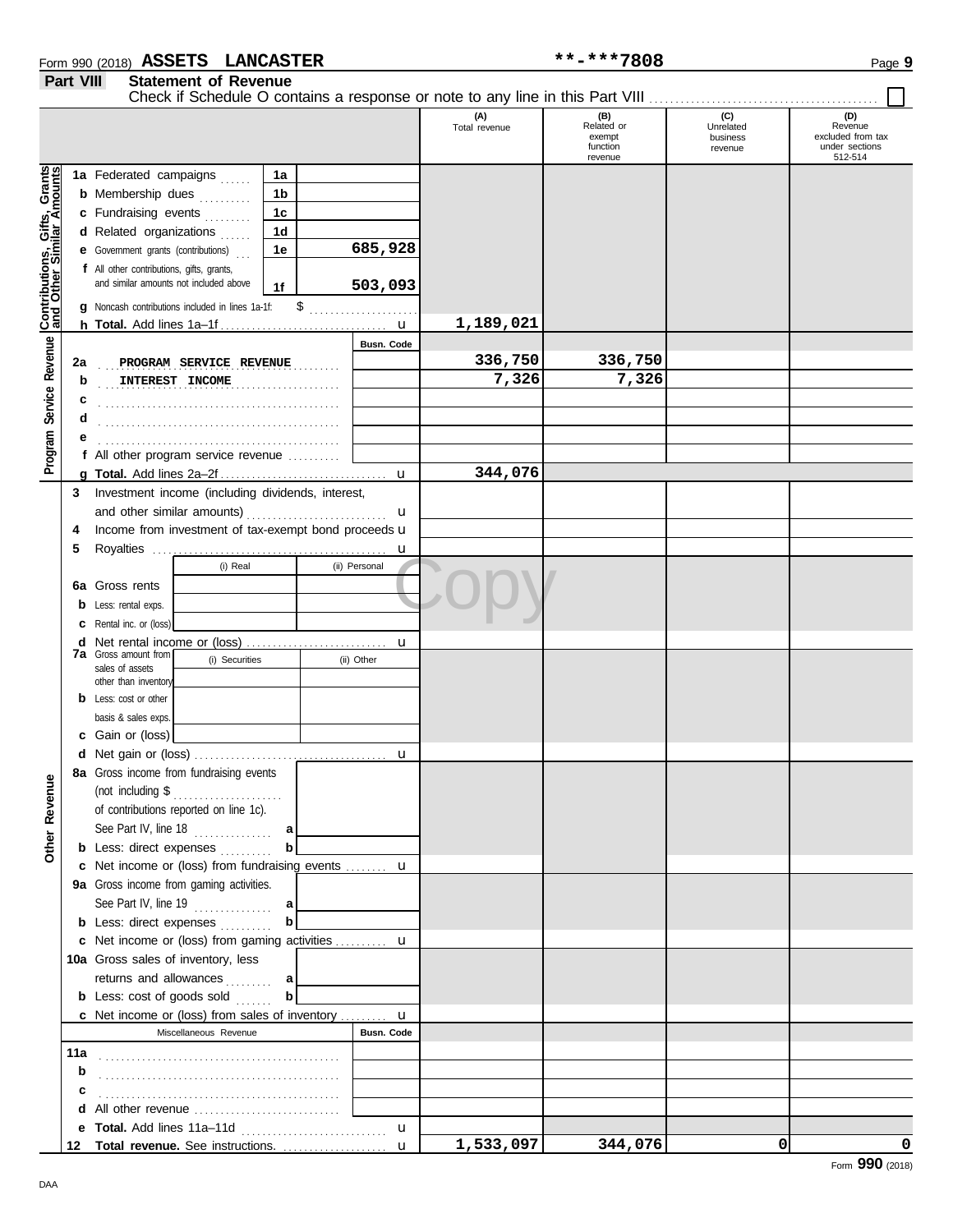#### Copy **18,275 12,793 3,655 1,827 Part IX Statement of Functional Expenses** *Section 501(c)(3) and 501(c)(4) organizations must complete all columns. All other organizations must complete column (A). Do not include amounts reported on lines 6b, 7b, 8b, 9b, and 10b of Part VIII.* **1 2 3** Grants and other assistance to foreign **4 5 6 7 8 9 10 11 a** Management ................................. **b** Legal . . . . . . . . . . . . . . . . . . . . . . . . . . . . . . . . . . . . . . . . . **c** Accounting . . . . . . . . . . . . . . . . . . . . . . . . . . . . . . . . . . . **d** Lobbying . . . . . . . . . . . . . . . . . . . . . . . . . . . . . . . . . . . . . **e** Professional fundraising services. See Part IV, line 17 **f g** Other. (If line 11g amount exceeds 10% of line 25, column **12** Advertising and promotion . . . . . . . . . . . . . . . . . **13 14 15 16 17 18 19 20 21 22** Depreciation, depletion, and amortization . . . **23 24 a b c d e** All other expenses . . . . . . . . . . . . . . . . . . . . . . . . . . . **25 Total functional expenses.** Add lines 1 through 24e . . . . . **26** Grants and other assistance to domestic organizations and domestic governments. See Part IV, line 21 . . . . . . . . . . Grants and other assistance to domestic individuals. See Part IV, line 22 . . . . . . . . . . . . . organizations, foreign governments, and foreign individuals. See Part IV, lines 15 and 16 Benefits paid to or for members ............. Compensation of current officers, directors, trustees, and key employees . . . . . . . . . . . . . . . . Compensation not included above, to disqualified persons (as defined under section 4958(f)(1)) and persons described in section 4958(c)(3)(B) . . . . . . . . Other salaries and wages ................... Pension plan accruals and contributions (include section 401(k) and 403(b) employer contributions) Other employee benefits .................... Payroll taxes . . . . . . . . . . . . . . . . . . . . . . . . . . . . . . . . . Fees for services (non-employees): Investment management fees ................ Office expenses ................................ Information technology ...................... Royalties . . . . . . . . . . . . . . . . . . . . . . . . . . . . . . . . . . . . . Occupancy . . . . . . . . . . . . . . . . . . . . . . . . . . . . . . . . . . Travel . . . . . . . . . . . . . . . . . . . . . . . . . . . . . . . . . . . . . . . . Payments of travel or entertainment expenses for any federal, state, or local public officials Conferences, conventions, and meetings Interest . . . . . . . . . . . . . . . . . . . . . . . . . . . . . . . . . . . . . . Payments to affiliates . . . . . . . . . . . . . . . . . . . . . . . . Insurance . . . . . . . . . . . . . . . . . . . . . . . . . . . . . . . . . . . . Other expenses. Itemize expenses not covered above (List miscellaneous expenses in line 24e. If line 24e amount exceeds 10% of line 25, column (A) amount, list line 24e expenses on Schedule O.) fundraising solicitation. Check here  $\mathbf{u}$  | if organization reported in column (B) joint costs from a combined educational campaign and following SOP 98-2 (ASC 958-720) **(A) (B) (C) (D)** Total expenses Program service Management and expenses and general expenses (D)<br>Fundraising expenses **CONTRACT LABOR 220,884 220,884 PROGRAM EXPENSES** 3,497 . . . . . . . . . . . . . . . . . . . . . . . . . . . . . . . . . . . . . . . . . . . . . . . . . . . . . . . . . . . . . . . . . . . . . . . . . . . . . . . . . . . . . . . . . . . . . . **ADMINISTRATION EXPENSES 13,405 9,383 2,681 1,341** Check if Schedule O contains a response or note to any line in this Part IX **Joint costs.** Complete this line only if the (A) amount, list line 11g expenses on Schedule O.) ....... **132,721 93,426 26,197 13,098 502,396 353,648 99,165 49,583 12,294 8,606 2,459 1,229 79,041 55,329 15,808 7,904 52,614 36,830 10,523 5,261 5,060 3,542 1,012 506 430 301 86 43 1,227 859 245 123 37,211 31,651 5,560 20,225 14,157 4,045 2,023 8,571 8,571 12,032 12,032 13,449 9,414 2,690 1,345 CONSULTING FEES** 69,060 69,060<br> **ADMINISTRATION EXPENSES** 13,405 9,383 **35,601 30,002 1,679 3,920 1,349,616 1,070,079 182,277 97,260**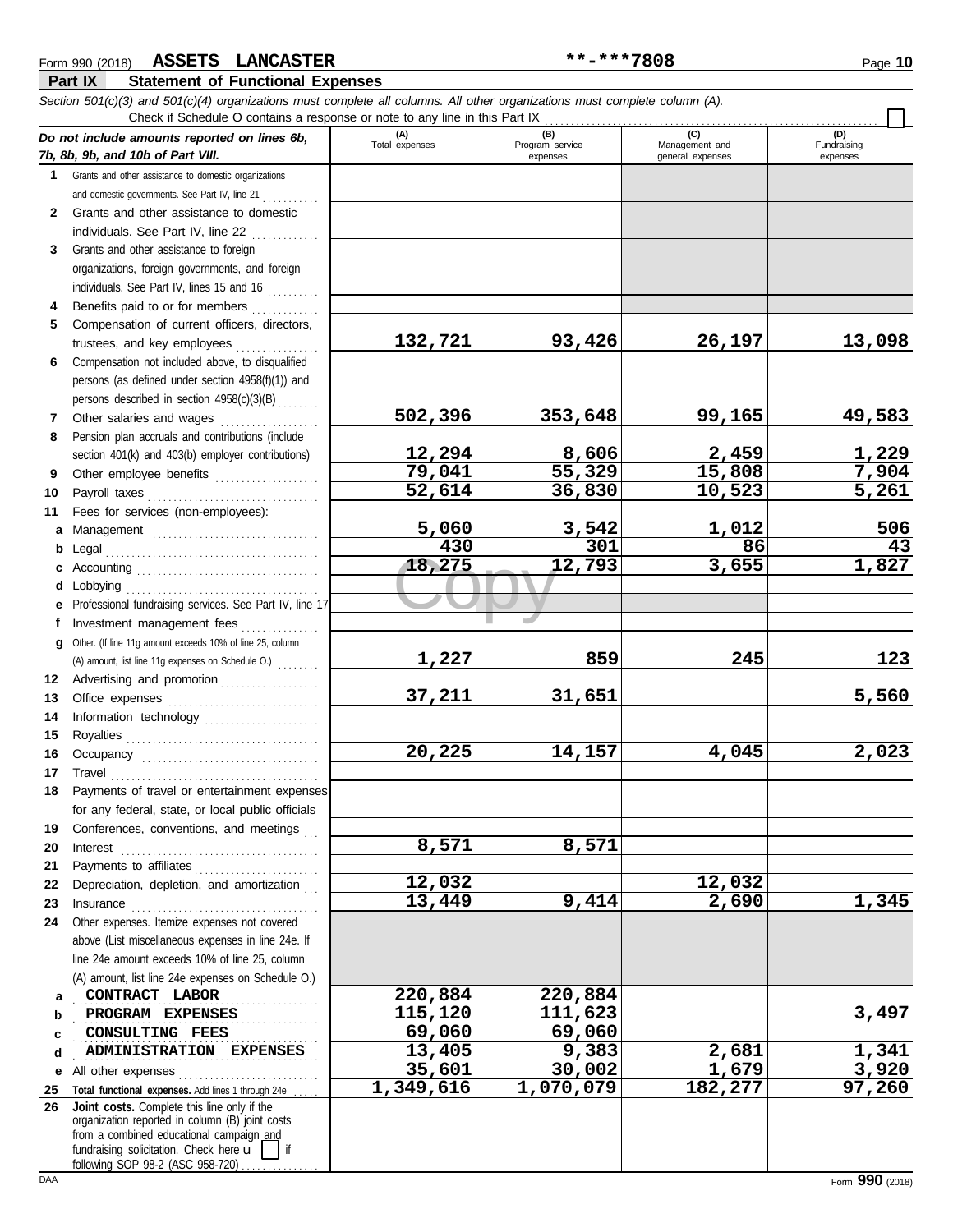### Form 990 (2018) Page **11 ASSETS LANCASTER \*\*-\*\*\*7808**

**Part X Balance Sheet**

|                 |          | Check if Schedule O contains a response or note to any line in this Part X                                                                                                                                                           |        |                   |                |                      |
|-----------------|----------|--------------------------------------------------------------------------------------------------------------------------------------------------------------------------------------------------------------------------------------|--------|-------------------|----------------|----------------------|
|                 |          |                                                                                                                                                                                                                                      |        | (A)               |                | (B)                  |
|                 |          |                                                                                                                                                                                                                                      |        | Beginning of year |                | End of year          |
|                 | 1        |                                                                                                                                                                                                                                      |        | 408,433           | $\mathbf{1}$   | 740,008              |
|                 | 2        |                                                                                                                                                                                                                                      |        |                   | $\mathbf{2}$   |                      |
|                 | 3        |                                                                                                                                                                                                                                      |        | 22,001            | 3              | 29,843               |
|                 | 4        |                                                                                                                                                                                                                                      |        | 3,432             | 4              | 40,590               |
|                 | 5        | Loans and other receivables from current and former officers, directors,                                                                                                                                                             |        |                   |                |                      |
|                 |          | trustees, key employees, and highest compensated employees.                                                                                                                                                                          |        |                   |                |                      |
|                 |          | Complete Part II of Schedule L                                                                                                                                                                                                       |        |                   | 5              |                      |
|                 | 6        | Loans and other receivables from other disqualified persons (as defined under section                                                                                                                                                |        |                   |                |                      |
|                 |          | 4958(f)(1)), persons described in section 4958(c)(3)(B), and contributing employers and                                                                                                                                              |        |                   |                |                      |
|                 |          | sponsoring organizations of section 501(c)(9) voluntary employees' beneficiary                                                                                                                                                       |        |                   |                |                      |
|                 |          | organizations (see instructions). Complete Part II of Schedule L [1111] [11]                                                                                                                                                         |        |                   | 6              |                      |
| Assets          | 7        |                                                                                                                                                                                                                                      |        | 38,910            | $\overline{7}$ | 61,683               |
|                 | 8        | Inventories for sale or use <i>construction</i> and the state of the state or use of the state or the state of the state or the state or the state or the state or the state of the state of the state or the state or the state or  |        |                   | 8              |                      |
|                 | 9        |                                                                                                                                                                                                                                      |        | 6,222             | 9              | 6,863                |
|                 |          | <b>10a</b> Land, buildings, and equipment: cost or                                                                                                                                                                                   |        |                   |                |                      |
|                 |          | other basis. Complete Part VI of Schedule D  10a                                                                                                                                                                                     | 85,308 |                   |                |                      |
|                 |          |                                                                                                                                                                                                                                      | 53,551 | 41,828            | 10c            | 31,757               |
|                 | 11       |                                                                                                                                                                                                                                      |        |                   | 11             |                      |
|                 | 12       |                                                                                                                                                                                                                                      |        |                   | 12             |                      |
|                 | 13       |                                                                                                                                                                                                                                      |        |                   | 13             |                      |
|                 | 14       | Intangible assets with a state of the contract of the state of the state of the state of the state of the state of the state of the state of the state of the state of the state of the state of the state of the state of the       |        | 14                |                |                      |
|                 | 15       |                                                                                                                                                                                                                                      |        | 104,051           | 15             | 121,136              |
|                 | 16       | Total assets. Add lines 1 through 15 (must equal line 34)                                                                                                                                                                            |        | 624,877<br>32,188 | 16             | 1,031,880            |
|                 | 17       |                                                                                                                                                                                                                                      |        |                   | 17             | $\overline{1}$ 4,773 |
|                 | 18       | Grants payable <i>communication</i> and contain the contract of the contract of the contract of the contract of the contract of the contract of the contract of the contract of the contract of the contract of the contract of the  |        |                   | 18             |                      |
|                 | 19       | Deferred revenue <b>contract and the contract of the contract of the contract of the contract of the contract of the contract of the contract of the contract of the contract of the contract of the contract of the contract of</b> |        |                   | 19<br>20       |                      |
|                 | 20<br>21 | Escrow or custodial account liability. Complete Part IV of Schedule D                                                                                                                                                                |        |                   | 21             |                      |
|                 | 22       | Loans and other payables to current and former officers, directors,                                                                                                                                                                  |        |                   |                |                      |
| Liabilities     |          | trustees, key employees, highest compensated employees, and                                                                                                                                                                          |        |                   |                |                      |
|                 |          | disqualified persons. Complete Part II of Schedule L                                                                                                                                                                                 |        |                   | 22             |                      |
|                 | 23       |                                                                                                                                                                                                                                      |        | 130,693           | 23             | 330,694              |
|                 | 24       | Unsecured notes and loans payable to unrelated third parties                                                                                                                                                                         |        | 44,830            | 24             | 60,940               |
|                 | 25       | Other liabilities (including federal income tax, payables to related third                                                                                                                                                           |        |                   |                |                      |
|                 |          | parties, and other liabilities not included on lines 17-24). Complete Part X                                                                                                                                                         |        |                   |                |                      |
|                 |          | of Schedule D                                                                                                                                                                                                                        |        | 46,572            | 25             | 71,398               |
|                 | 26       |                                                                                                                                                                                                                                      |        | 254,283           | 26             | 477,805              |
|                 |          | Organizations that follow SFAS 117 (ASC 958), check here $\mathbf{u}$ $\overline{X}$ and                                                                                                                                             |        |                   |                |                      |
|                 |          | complete lines 27 through 29, and lines 33 and 34.                                                                                                                                                                                   |        |                   |                |                      |
| <b>Balances</b> | 27       | Unrestricted net assets                                                                                                                                                                                                              |        | $-48,705$         | 27             | $-53,012$            |
|                 | 28       |                                                                                                                                                                                                                                      |        | 419,299           | 28             | 607,087              |
| Fund            | 29       | Permanently restricted net assets                                                                                                                                                                                                    |        |                   | 29             |                      |
|                 |          | Organizations that do not follow SFAS 117 (ASC 958), check here u                                                                                                                                                                    | and    |                   |                |                      |
| ŏ               |          | complete lines 30 through 34.                                                                                                                                                                                                        |        |                   |                |                      |
| Assets          | 30       | Capital stock or trust principal, or current funds                                                                                                                                                                                   |        |                   | 30             |                      |
|                 | 31       | Paid-in or capital surplus, or land, building, or equipment fund                                                                                                                                                                     |        |                   | 31             |                      |
| ğ               | 32       | Retained earnings, endowment, accumulated income, or other funds                                                                                                                                                                     |        |                   | 32             |                      |
|                 | 33       | Total net assets or fund balances                                                                                                                                                                                                    |        | 370,594           | 33             | 554,075              |
|                 | 34       |                                                                                                                                                                                                                                      |        | 624,877           | 34             | 1,031,880            |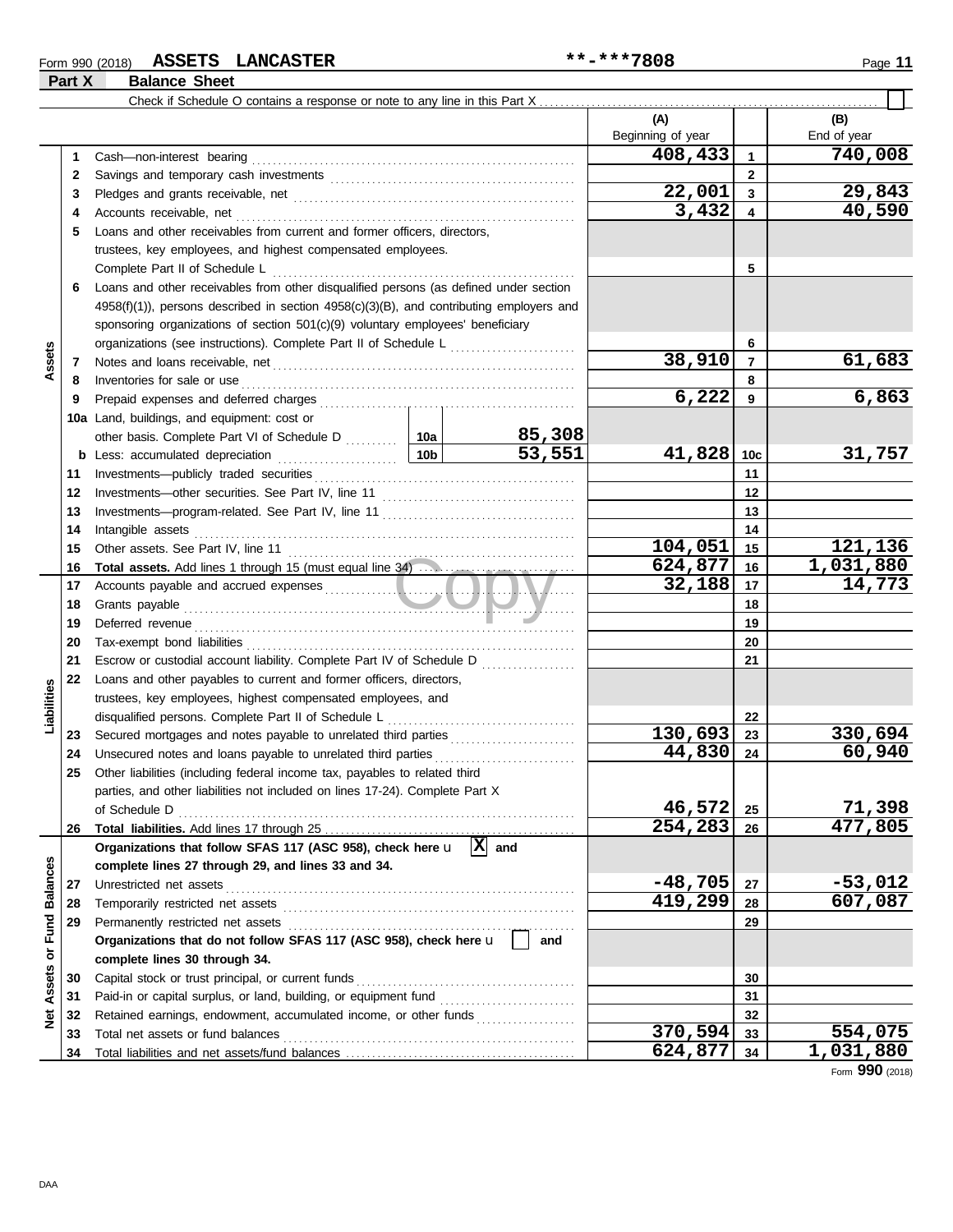|    | **-***7808<br>Form 990 (2018) ASSETS LANCASTER                                                                         |                         |    |           | Page 12 |
|----|------------------------------------------------------------------------------------------------------------------------|-------------------------|----|-----------|---------|
|    | <b>Reconciliation of Net Assets</b><br>Part XI                                                                         |                         |    |           |         |
|    |                                                                                                                        |                         |    |           |         |
| 1  |                                                                                                                        | $\blacktriangleleft$    |    | 1,533,097 |         |
| 2  |                                                                                                                        | $\overline{2}$          |    | 1,349,616 |         |
| 3  |                                                                                                                        | 3                       |    | 183,481   |         |
| 4  | Net assets or fund balances at beginning of year (must equal Part X, line 33, column (A)) [[[[[[[[[[[[[[[[[[[          | $\overline{\mathbf{4}}$ |    | 370,594   |         |
| 5  |                                                                                                                        | 5                       |    |           |         |
| 6  |                                                                                                                        | 6                       |    |           |         |
| 7  | Investment expenses                                                                                                    | $\overline{7}$          |    |           |         |
| 8  | Prior period adjustments <b>construction and construction of the construction</b> and construction of the construction | 8                       |    |           |         |
| 9  | Other changes in net assets or fund balances (explain in Schedule O)                                                   | 9                       |    |           |         |
| 10 | Net assets or fund balances at end of year. Combine lines 3 through 9 (must equal Part X, line                         |                         |    |           |         |
|    | 33, column (B))                                                                                                        | 10                      |    | 554,075   |         |
|    | <b>Financial Statements and Reporting</b><br>Part XII                                                                  |                         |    |           |         |
|    |                                                                                                                        |                         |    |           |         |
|    |                                                                                                                        |                         |    | Yes       | No      |
|    | $\overline{\mathbf{x}}$<br>Accounting method used to prepare the Form 990:<br>Cash<br>Accrual<br>Other                 |                         |    |           |         |
|    | If the organization changed its method of accounting from a prior year or checked "Other," explain in                  |                         |    |           |         |
|    | Schedule O.                                                                                                            |                         |    |           |         |
|    | 2a Were the organization's financial statements compiled or reviewed by an independent accountant?                     |                         | 2a |           | X       |
|    | If "Yes," check a box below to indicate whether the financial statements for the year were compiled or                 |                         |    |           |         |
|    | reviewed on a separate basis, consolidated basis, or both:                                                             |                         |    |           |         |
|    | Consolidated basis<br>Separate basis<br>Both consolidated and separate basis<br>$\perp$                                |                         |    |           |         |
|    | <b>b</b> Were the organization's financial statements audited by an independent accountant?                            |                         | 2b | X         |         |
|    | If "Yes," check a box below to indicate whether the financial statements for the year were audited on a                |                         |    |           |         |
|    | separate basis, consolidated basis, or both:                                                                           |                         |    |           |         |
|    | $ \mathbf{\overline{X}} $ Consolidated basis<br>Separate basis<br>  Both consolidated and separate basis               |                         |    |           |         |
|    | c If "Yes" to line 2a or 2b, does the organization have a committee that assumes responsibility for oversight          |                         |    |           |         |
|    | of the audit, review, or compilation of its financial statements and selection of an independent accountant?           |                         | 2c | X         |         |
|    | If the organization changed either its oversight process or selection process during the tax year, explain in          |                         |    |           |         |
|    | Schedule O.                                                                                                            |                         |    |           |         |
|    | 3a As a result of a federal award, was the organization required to undergo an audit or audits as set forth in         |                         |    |           |         |
|    | the Single Audit Act and OMB Circular A-133?                                                                           |                         | За |           | x       |
|    | <b>b</b> If "Yes," did the organization undergo the required audit or audits? If the organization did not undergo the  |                         |    |           |         |
|    | required audit or audits, explain why in Schedule O and describe any steps taken to undergo such audits.               |                         | 3b |           |         |

Form **990** (2018)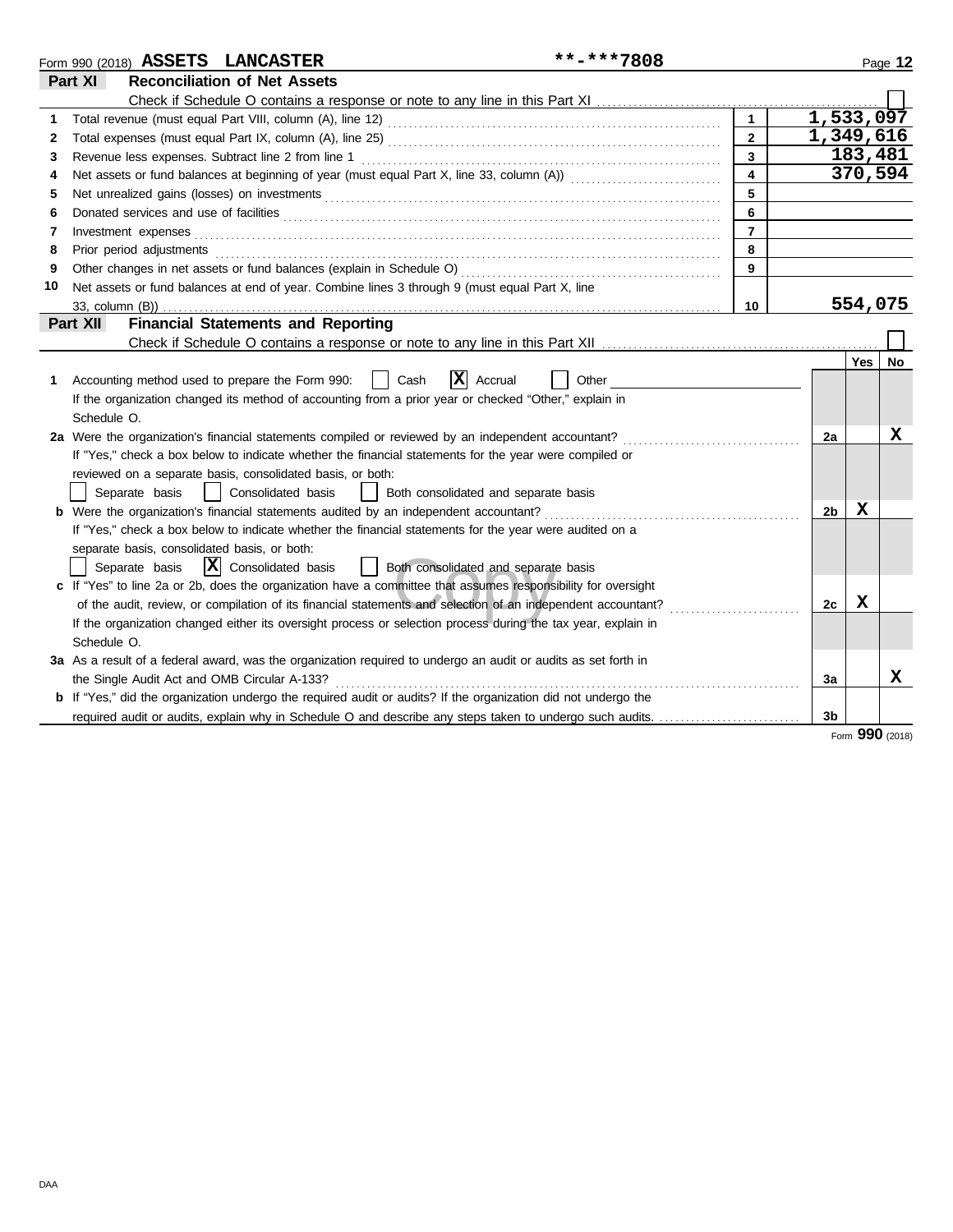| <b>SCHEDULE A</b> |                      |
|-------------------|----------------------|
|                   | (Form 990 or 990-EZ) |

Department of the Treasury<br>Internal Revenue Service

# **Public Charity Status and Public Support**

**Complete if the organization is a section 501(c)(3) organization or a section 4947(a)(1) nonexempt charitable trust.**

u **Attach to Form 990 or Form 990-EZ.**

| M.<br>v | M.<br>۰, |
|---------|----------|
|         |          |

OMB No. 1545-0047

**Open to Public Inspection**

| Internal Revenue Service<br>u Go to www.irs.gov/Form990 for instructions and the latest information. |                          |                                                            |                                                                                                                                                                                                                                                                                                                                                                                                                                                                                  |                                                                                |           |                               |                                              | Inspection                          |
|------------------------------------------------------------------------------------------------------|--------------------------|------------------------------------------------------------|----------------------------------------------------------------------------------------------------------------------------------------------------------------------------------------------------------------------------------------------------------------------------------------------------------------------------------------------------------------------------------------------------------------------------------------------------------------------------------|--------------------------------------------------------------------------------|-----------|-------------------------------|----------------------------------------------|-------------------------------------|
|                                                                                                      | Name of the organization | <b>ASSETS</b><br><b>LANCASTER</b>                          |                                                                                                                                                                                                                                                                                                                                                                                                                                                                                  |                                                                                |           |                               | Employer identification number<br>**-***7808 |                                     |
| Part I                                                                                               |                          |                                                            | Reason for Public Charity Status (All organizations must complete this part.) See instructions.                                                                                                                                                                                                                                                                                                                                                                                  |                                                                                |           |                               |                                              |                                     |
|                                                                                                      |                          |                                                            | The organization is not a private foundation because it is: (For lines 1 through 12, check only one box.)                                                                                                                                                                                                                                                                                                                                                                        |                                                                                |           |                               |                                              |                                     |
| 1                                                                                                    |                          |                                                            | A church, convention of churches, or association of churches described in section 170(b)(1)(A)(i).                                                                                                                                                                                                                                                                                                                                                                               |                                                                                |           |                               |                                              |                                     |
| 2                                                                                                    |                          |                                                            | A school described in section 170(b)(1)(A)(ii). (Attach Schedule E (Form 990 or 990-EZ).)                                                                                                                                                                                                                                                                                                                                                                                        |                                                                                |           |                               |                                              |                                     |
| 3                                                                                                    |                          |                                                            | A hospital or a cooperative hospital service organization described in section 170(b)(1)(A)(iii).                                                                                                                                                                                                                                                                                                                                                                                |                                                                                |           |                               |                                              |                                     |
|                                                                                                      |                          |                                                            | A medical research organization operated in conjunction with a hospital described in section 170(b)(1)(A)(iii). Enter the hospital's name,                                                                                                                                                                                                                                                                                                                                       |                                                                                |           |                               |                                              |                                     |
| 5                                                                                                    | city, and state:         |                                                            | An organization operated for the benefit of a college or university owned or operated by a governmental unit described in                                                                                                                                                                                                                                                                                                                                                        |                                                                                |           |                               |                                              |                                     |
|                                                                                                      |                          | section 170(b)(1)(A)(iv). (Complete Part II.)              |                                                                                                                                                                                                                                                                                                                                                                                                                                                                                  |                                                                                |           |                               |                                              |                                     |
| 6                                                                                                    |                          |                                                            | A federal, state, or local government or governmental unit described in section 170(b)(1)(A)(v).                                                                                                                                                                                                                                                                                                                                                                                 |                                                                                |           |                               |                                              |                                     |
| X<br>7                                                                                               |                          | described in section 170(b)(1)(A)(vi). (Complete Part II.) | An organization that normally receives a substantial part of its support from a governmental unit or from the general public                                                                                                                                                                                                                                                                                                                                                     |                                                                                |           |                               |                                              |                                     |
| 8                                                                                                    |                          |                                                            | A community trust described in section 170(b)(1)(A)(vi). (Complete Part II.)                                                                                                                                                                                                                                                                                                                                                                                                     |                                                                                |           |                               |                                              |                                     |
| 9                                                                                                    | university:              |                                                            | An agricultural research organization described in section 170(b)(1)(A)(ix) operated in conjunction with a land-grant college<br>or university or a non-land-grant college of agriculture (see instructions). Enter the name, city, and state of the college or                                                                                                                                                                                                                  |                                                                                |           |                               |                                              |                                     |
| 10                                                                                                   |                          |                                                            | An organization that normally receives: (1) more than 33 1/3% of its support from contributions, membership fees, and gross<br>receipts from activities related to its exempt functions—subject to certain exceptions, and (2) no more than 33 1/3% of its<br>support from gross investment income and unrelated business taxable income (less section 511 tax) from businesses<br>acquired by the organization after June 30, 1975. See section 509(a)(2). (Complete Part III.) |                                                                                |           |                               |                                              |                                     |
| 11                                                                                                   |                          |                                                            | An organization organized and operated exclusively to test for public safety. See section 509(a)(4).                                                                                                                                                                                                                                                                                                                                                                             |                                                                                |           |                               |                                              |                                     |
| 12                                                                                                   |                          |                                                            | An organization organized and operated exclusively for the benefit of, to perform the functions of, or to carry out the purposes<br>of one or more publicly supported organizations described in section 509(a)(1) or section 509(a)(2). See section 509(a)(3).                                                                                                                                                                                                                  |                                                                                |           |                               |                                              |                                     |
| a                                                                                                    |                          |                                                            | Check the box in lines 12a through 12d that describes the type of supporting organization and complete lines 12e, 12f, and 12g.<br>Type I. A supporting organization operated, supervised, or controlled by its supported organization(s), typically by giving                                                                                                                                                                                                                   |                                                                                |           |                               |                                              |                                     |
|                                                                                                      |                          |                                                            | the supported organization(s) the power to regularly appoint or elect a majority of the directors or trustees of the<br>supporting organization. You must complete Part IV, Sections A and B.                                                                                                                                                                                                                                                                                    |                                                                                |           |                               |                                              |                                     |
| b                                                                                                    |                          |                                                            | Type II. A supporting organization supervised or controlled in connection with its supported organization(s), by having                                                                                                                                                                                                                                                                                                                                                          |                                                                                |           |                               |                                              |                                     |
|                                                                                                      |                          |                                                            | control or management of the supporting organization vested in the same persons that control or manage the supported<br>organization(s). You must complete Part IV, Sections A and C.                                                                                                                                                                                                                                                                                            |                                                                                |           |                               |                                              |                                     |
| c                                                                                                    |                          |                                                            | Type III functionally integrated. A supporting organization operated in connection with, and functionally integrated with,<br>its supported organization(s) (see instructions). You must complete Part IV, Sections A, D, and E.                                                                                                                                                                                                                                                 |                                                                                |           |                               |                                              |                                     |
| d                                                                                                    |                          |                                                            | Type III non-functionally integrated. A supporting organization operated in connection with its supported organization(s)                                                                                                                                                                                                                                                                                                                                                        |                                                                                |           |                               |                                              |                                     |
|                                                                                                      |                          |                                                            | that is not functionally integrated. The organization generally must satisfy a distribution requirement and an attentiveness<br>requirement (see instructions). You must complete Part IV, Sections A and D, and Part V.                                                                                                                                                                                                                                                         |                                                                                |           |                               |                                              |                                     |
| е                                                                                                    |                          |                                                            | Check this box if the organization received a written determination from the IRS that it is a Type I, Type II, Type III                                                                                                                                                                                                                                                                                                                                                          |                                                                                |           |                               |                                              |                                     |
|                                                                                                      |                          |                                                            | functionally integrated, or Type III non-functionally integrated supporting organization.                                                                                                                                                                                                                                                                                                                                                                                        |                                                                                |           |                               |                                              |                                     |
| f                                                                                                    |                          | Enter the number of supported organizations                |                                                                                                                                                                                                                                                                                                                                                                                                                                                                                  |                                                                                |           |                               |                                              |                                     |
| g                                                                                                    |                          |                                                            | Provide the following information about the supported organization(s).                                                                                                                                                                                                                                                                                                                                                                                                           |                                                                                |           |                               |                                              |                                     |
|                                                                                                      | (i) Name of supported    | (ii) EIN                                                   | (iii) Type of organization                                                                                                                                                                                                                                                                                                                                                                                                                                                       | (iv) Is the organization<br>(v) Amount of monetary<br>listed in your governing |           |                               |                                              | (vi) Amount of                      |
| organization                                                                                         |                          |                                                            | (described on lines 1-10<br>above (see instructions))                                                                                                                                                                                                                                                                                                                                                                                                                            |                                                                                | document? | support (see<br>instructions) |                                              | other support (see<br>instructions) |
|                                                                                                      |                          |                                                            |                                                                                                                                                                                                                                                                                                                                                                                                                                                                                  | Yes                                                                            | No        |                               |                                              |                                     |
| (A)                                                                                                  |                          |                                                            |                                                                                                                                                                                                                                                                                                                                                                                                                                                                                  |                                                                                |           |                               |                                              |                                     |
| (B)                                                                                                  |                          |                                                            |                                                                                                                                                                                                                                                                                                                                                                                                                                                                                  |                                                                                |           |                               |                                              |                                     |
| (C)                                                                                                  |                          |                                                            |                                                                                                                                                                                                                                                                                                                                                                                                                                                                                  |                                                                                |           |                               |                                              |                                     |
| (D)                                                                                                  |                          |                                                            |                                                                                                                                                                                                                                                                                                                                                                                                                                                                                  |                                                                                |           |                               |                                              |                                     |
| (E)                                                                                                  |                          |                                                            |                                                                                                                                                                                                                                                                                                                                                                                                                                                                                  |                                                                                |           |                               |                                              |                                     |
|                                                                                                      |                          |                                                            |                                                                                                                                                                                                                                                                                                                                                                                                                                                                                  |                                                                                |           |                               |                                              |                                     |
| <b>Total</b>                                                                                         |                          |                                                            |                                                                                                                                                                                                                                                                                                                                                                                                                                                                                  |                                                                                |           |                               |                                              |                                     |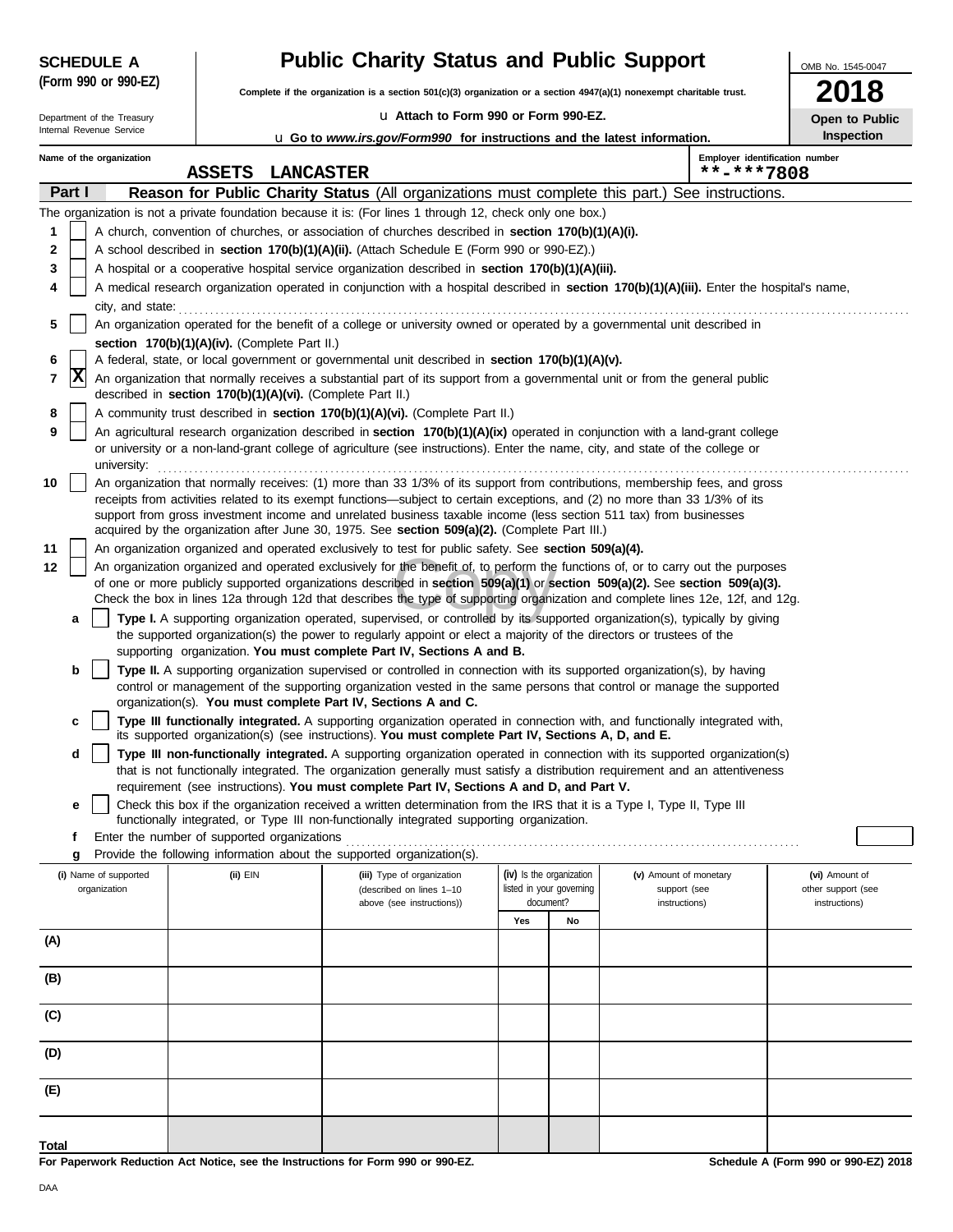|              | Schedule A (Form 990 or 990-EZ) 2018                                                                                                                                                                                           | <b>ASSETS LANCASTER</b> |            |            |            | **-***7808 | Page 2                             |
|--------------|--------------------------------------------------------------------------------------------------------------------------------------------------------------------------------------------------------------------------------|-------------------------|------------|------------|------------|------------|------------------------------------|
|              | Support Schedule for Organizations Described in Sections 170(b)(1)(A)(iv) and 170(b)(1)(A)(vi)<br>Part II                                                                                                                      |                         |            |            |            |            |                                    |
|              | (Complete only if you checked the box on line 5, 7, or 8 of Part I or if the organization failed to qualify under                                                                                                              |                         |            |            |            |            |                                    |
|              | Part III. If the organization fails to qualify under the tests listed below, please complete Part III.)                                                                                                                        |                         |            |            |            |            |                                    |
|              | <b>Section A. Public Support</b>                                                                                                                                                                                               |                         |            |            |            |            |                                    |
|              | Calendar year (or fiscal year beginning in)<br>$\mathbf{u}$                                                                                                                                                                    | (a) 2014                | (b) $2015$ | (c) 2016   | (d) $2017$ | (e) $2018$ | (f) Total                          |
|              |                                                                                                                                                                                                                                |                         |            |            |            |            |                                    |
| 1            | Gifts, grants, contributions, and<br>membership fees received. (Do not                                                                                                                                                         |                         |            |            |            |            |                                    |
|              | include any "unusual grants.")                                                                                                                                                                                                 | 868,901                 | 810,017    | 801,765    | 1,080,582  | 1,189,021  | 4,750,286                          |
| $\mathbf{2}$ | Tax revenues levied for the                                                                                                                                                                                                    |                         |            |            |            |            |                                    |
|              | organization's benefit and either paid                                                                                                                                                                                         |                         |            |            |            |            |                                    |
|              | to or expended on its behalf                                                                                                                                                                                                   |                         |            |            |            |            |                                    |
| 3            | The value of services or facilities                                                                                                                                                                                            |                         |            |            |            |            |                                    |
|              | furnished by a governmental unit to the                                                                                                                                                                                        |                         |            |            |            |            |                                    |
|              | organization without charge                                                                                                                                                                                                    |                         |            |            |            |            |                                    |
| 4            | Total. Add lines 1 through 3                                                                                                                                                                                                   | 868,901                 | 810,017    | 801,765    | 1,080,582  | 1,189,021  | 4,750,286                          |
| 5            | The portion of total contributions by                                                                                                                                                                                          |                         |            |            |            |            |                                    |
|              | each person (other than a<br>governmental unit or publicly                                                                                                                                                                     |                         |            |            |            |            |                                    |
|              | supported organization) included on                                                                                                                                                                                            |                         |            |            |            |            |                                    |
|              | line 1 that exceeds 2% of the amount                                                                                                                                                                                           |                         |            |            |            |            |                                    |
|              | shown on line 11, column (f) $\ldots$                                                                                                                                                                                          |                         |            |            |            |            | 124,151                            |
| 6            | Public support. Subtract line 5 from line 4                                                                                                                                                                                    |                         |            |            |            |            | 4,626,135                          |
|              | <b>Section B. Total Support</b>                                                                                                                                                                                                |                         |            |            |            |            |                                    |
|              | Calendar year (or fiscal year beginning in)<br>$\mathbf{u}$                                                                                                                                                                    | (a) 2014                | (b) 2015   | $(c)$ 2016 | $(d)$ 2017 | (e) $2018$ | (f) Total                          |
| 7            | Amounts from line 4                                                                                                                                                                                                            | 868,901                 | 810,017    | 801,765    | 1,080,582  | 1,189,021  | 4,750,286                          |
| 8            | Gross income from interest, dividends,<br>payments received on securities loans,                                                                                                                                               |                         |            |            |            |            |                                    |
|              | rents, royalties, and income from                                                                                                                                                                                              |                         |            |            |            |            |                                    |
|              |                                                                                                                                                                                                                                | 7,452                   | 5,745      |            |            |            | 13,197                             |
| 9            | Net income from unrelated business                                                                                                                                                                                             |                         |            |            |            |            |                                    |
|              | activities, whether or not the business                                                                                                                                                                                        |                         |            |            |            |            |                                    |
|              | is regularly carried on                                                                                                                                                                                                        |                         |            |            |            |            |                                    |
| 10           | Other income. Do not include gain or                                                                                                                                                                                           |                         |            |            |            |            |                                    |
|              | loss from the sale of capital assets                                                                                                                                                                                           |                         |            |            |            |            |                                    |
| 11           | Total support. Add lines 7 through 10                                                                                                                                                                                          |                         | 246        | 372        | 68         |            | 686                                |
| 12           |                                                                                                                                                                                                                                |                         |            |            |            | 12         | 4,764,169<br>426,445               |
| 13           | First five years. If the Form 990 is for the organization's first, second, third, fourth, or fifth tax year as a section 501(c)(3)                                                                                             |                         |            |            |            |            |                                    |
|              | organization, check this box and stop here                                                                                                                                                                                     |                         |            |            |            |            |                                    |
|              | Section C. Computation of Public Support Percentage                                                                                                                                                                            |                         |            |            |            |            |                                    |
| 14           |                                                                                                                                                                                                                                |                         |            |            |            | 14         | 97.10%                             |
| 15           | Public support percentage from 2017 Schedule A, Part II, line 14                                                                                                                                                               |                         |            |            |            | 15         | 95.38%                             |
| 16a          | 33 1/3% support test-2018. If the organization did not check the box on line 13, and line 14 is 33 1/3% or more, check this                                                                                                    |                         |            |            |            |            |                                    |
|              | box and stop here. The organization qualifies as a publicly supported organization [11] content content content of the content of the state of the state of the state of the state of the state of the state of the state of t |                         |            |            |            |            | $\blacktriangleright \overline{X}$ |
| b            | 33 1/3% support test-2017. If the organization did not check a box on line 13 or 16a, and line 15 is 33 1/3% or more, check                                                                                                    |                         |            |            |            |            |                                    |
|              |                                                                                                                                                                                                                                |                         |            |            |            |            |                                    |
| 17a          | 10%-facts-and-circumstances test-2018. If the organization did not check a box on line 13, 16a, or 16b, and line 14 is                                                                                                         |                         |            |            |            |            |                                    |
|              | 10% or more, and if the organization meets the "facts-and-circumstances" test, check this box and stop here. Explain in                                                                                                        |                         |            |            |            |            |                                    |
|              | Part VI how the organization meets the "facts-and-circumstances" test. The organization qualifies as a publicly supported                                                                                                      |                         |            |            |            |            |                                    |
|              | organization                                                                                                                                                                                                                   |                         |            |            |            |            |                                    |
| b            | 10%-facts-and-circumstances test-2017. If the organization did not check a box on line 13, 16a, 16b, or 17a, and line                                                                                                          |                         |            |            |            |            |                                    |
|              | 15 is 10% or more, and if the organization meets the "facts-and-circumstances" test, check this box and stop here.                                                                                                             |                         |            |            |            |            |                                    |
|              | Explain in Part VI how the organization meets the "facts-and-circumstances" test. The organization qualifies as a publicly                                                                                                     |                         |            |            |            |            |                                    |
|              | supported organization                                                                                                                                                                                                         |                         |            |            |            |            |                                    |
| 18           | Private foundation. If the organization did not check a box on line 13, 16a, 16b, 17a, or 17b, check this box and see                                                                                                          |                         |            |            |            |            |                                    |
|              | <b>instructions</b>                                                                                                                                                                                                            |                         |            |            |            |            |                                    |
|              |                                                                                                                                                                                                                                |                         |            |            |            |            |                                    |

**Schedule A (Form 990 or 990-EZ) 2018**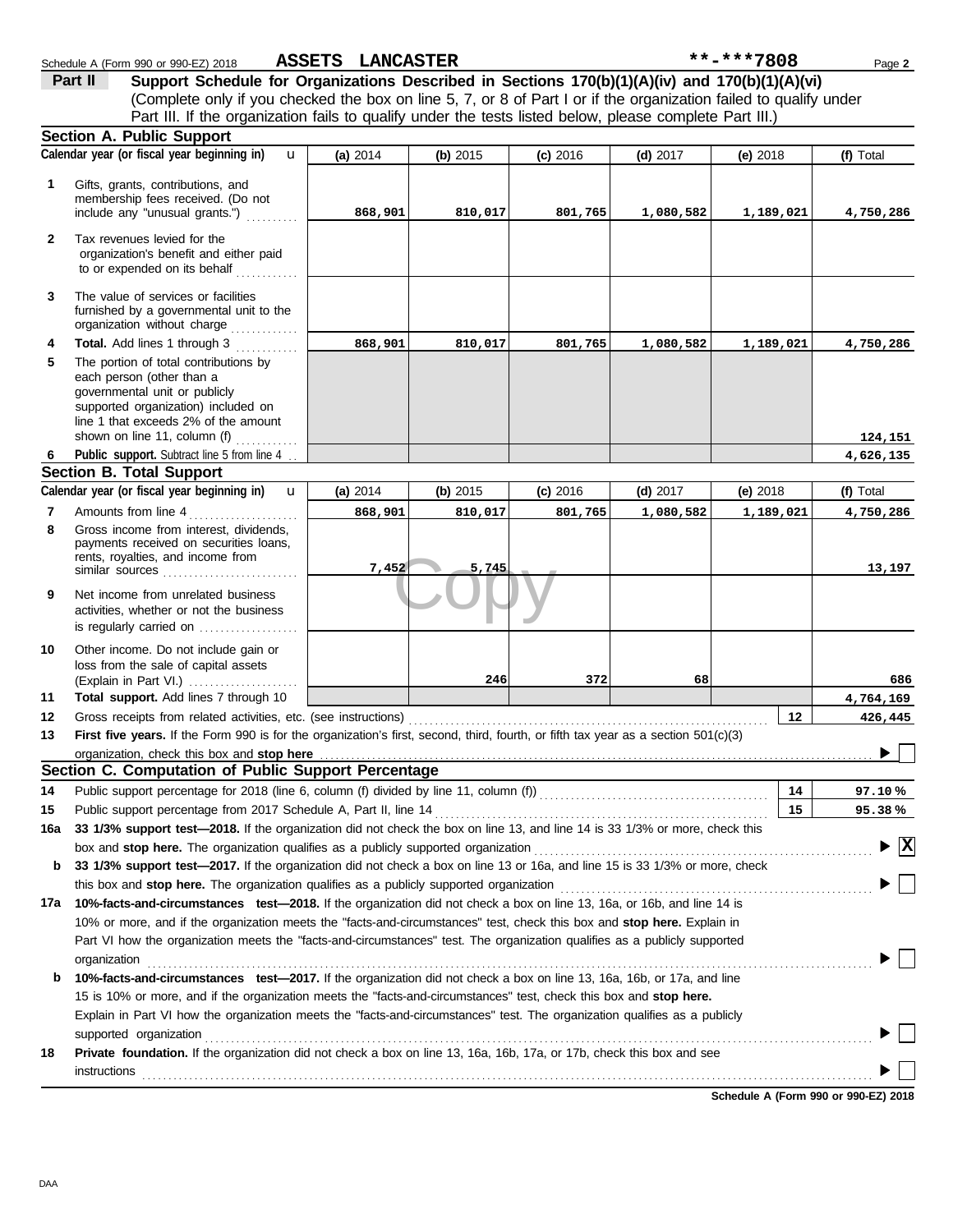|              | Calendar year (or fiscal year beginning in)<br>$\mathbf{u}$                                                                                                                       | (a) 2014 | (b) 2015 | $(c)$ 2016 | $(d)$ 2017 | (e) 2018   | (f) Total                            |
|--------------|-----------------------------------------------------------------------------------------------------------------------------------------------------------------------------------|----------|----------|------------|------------|------------|--------------------------------------|
| 1            | Gifts, grants, contributions, and membership<br>fees received. (Do not include any "unusual grants.")                                                                             |          |          |            |            |            |                                      |
| $\mathbf{2}$ | Gross receipts from admissions, merchandise<br>sold or services performed, or facilities<br>furnished in any activity that is related to the<br>organization's tax-exempt purpose |          |          |            |            |            |                                      |
| 3            | Gross receipts from activities that are not an<br>unrelated trade or business under section 513                                                                                   |          |          |            |            |            |                                      |
| 4            | Tax revenues levied for the<br>organization's benefit and either paid<br>to or expended on its behalf                                                                             |          |          |            |            |            |                                      |
| 5            | The value of services or facilities<br>furnished by a governmental unit to the<br>organization without charge                                                                     |          |          |            |            |            |                                      |
| 6            | Total. Add lines 1 through 5<br><u>.</u><br>1986 - Paul Barbara, president                                                                                                        |          |          |            |            |            |                                      |
|              | <b>7a</b> Amounts included on lines 1, 2, and 3<br>received from disqualified persons                                                                                             |          |          |            |            |            |                                      |
| b            | Amounts included on lines 2 and 3<br>received from other than disqualified<br>persons that exceed the greater of \$5,000<br>or 1% of the amount on line 13 for the year $\ldots$  |          |          |            |            |            |                                      |
| c            | Add lines 7a and 7b<br>.                                                                                                                                                          |          |          |            |            |            |                                      |
| 8            | Public support. (Subtract line 7c from<br>line $6.$ )                                                                                                                             |          |          |            |            |            |                                      |
|              | <b>Section B. Total Support</b>                                                                                                                                                   |          |          |            |            |            |                                      |
|              | Calendar year (or fiscal year beginning in)<br>u                                                                                                                                  | (a) 2014 | (b) 2015 | $(c)$ 2016 | $(d)$ 2017 | (e) $2018$ | (f) Total                            |
| 9            | Amounts from line 6                                                                                                                                                               |          |          |            |            |            |                                      |
| 10a          | Gross income from interest, dividends,<br>payments received on securities loans, rents,<br>royalties, and income from similar sources                                             |          |          |            |            |            |                                      |
| b            | Unrelated business taxable income (less<br>section 511 taxes) from businesses<br>acquired after June 30, 1975                                                                     |          |          |            |            |            |                                      |
| c            | Add lines 10a and 10b                                                                                                                                                             |          |          |            |            |            |                                      |
| 11           | Net income from unrelated business<br>activities not included in line 10b, whether<br>or not the business is regularly carried on                                                 |          |          |            |            |            |                                      |
| 12           | Other income. Do not include gain or<br>loss from the sale of capital assets<br>(Explain in Part VI.)                                                                             |          |          |            |            |            |                                      |
| 13           | Total support. (Add lines 9, 10c, 11,<br>and 12.)                                                                                                                                 |          |          |            |            |            |                                      |
| 14           | First five years. If the Form 990 is for the organization's first, second, third, fourth, or fifth tax year as a section 501(c)(3)                                                |          |          |            |            |            |                                      |
|              | organization, check this box and stop here                                                                                                                                        |          |          |            |            |            |                                      |
|              | Section C. Computation of Public Support Percentage                                                                                                                               |          |          |            |            |            |                                      |
| 15           |                                                                                                                                                                                   |          |          |            |            | 15         | %                                    |
| 16           |                                                                                                                                                                                   |          |          |            |            | 16         | %                                    |
|              | Section D. Computation of Investment Income Percentage                                                                                                                            |          |          |            |            |            |                                      |
| 17           | Investment income percentage for 2018 (line 10c, column (f), divided by line 13, column (f)) [[[[[[[[[[[[[[[[                                                                     |          |          |            |            | 17         | %                                    |
| 18           | Investment income percentage from 2017 Schedule A, Part III, line 17                                                                                                              |          |          |            |            | 18         | %                                    |
| 19a          | 33 1/3% support tests-2018. If the organization did not check the box on line 14, and line 15 is more than 33 1/3%, and line                                                      |          |          |            |            |            |                                      |
|              |                                                                                                                                                                                   |          |          |            |            |            |                                      |
| b            | 33 1/3% support tests-2017. If the organization did not check a box on line 14 or line 19a, and line 16 is more than 33 1/3%, and                                                 |          |          |            |            |            |                                      |
|              |                                                                                                                                                                                   |          |          |            |            |            |                                      |
| 20           |                                                                                                                                                                                   |          |          |            |            |            | Schodule A (Form 000 or 000 EZ) 2019 |

(Complete only if you checked the box on line 10 of Part I or if the organization failed to qualify under Part II.

If the organization fails to qualify under the tests listed below, please complete Part II.)

**Part III Support Schedule for Organizations Described in Section 509(a)(2)** Schedule A (Form 990 or 990-EZ) 2018 ASSETS LANCASTER **ACCHA FINAL ACCESS 12018** Page 3 **ASSETS LANCASTER \*\*-\*\*\*7808**

**Section A. Public Support**

**Schedule A (Form 990 or 990-EZ) 2018**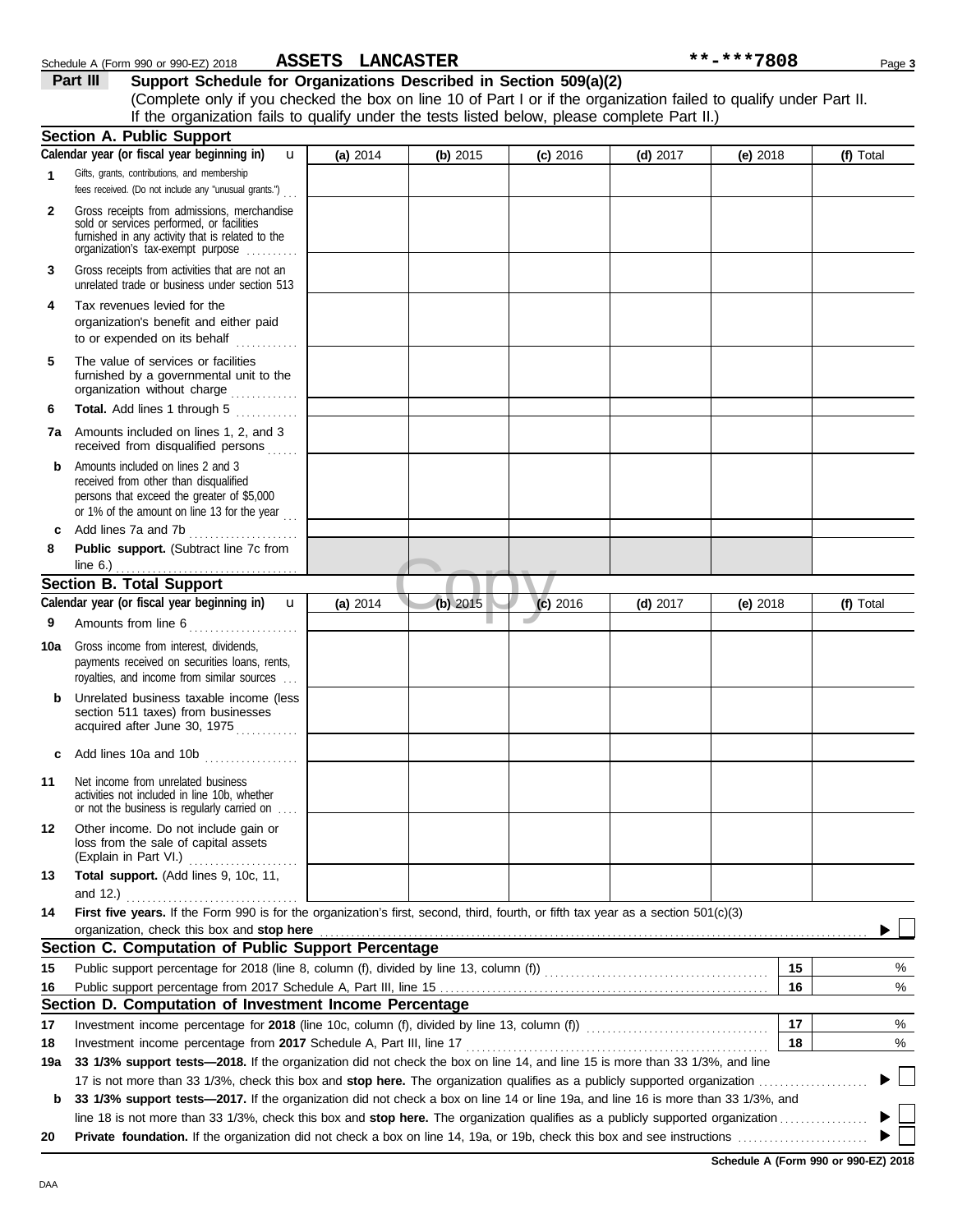Schedule A (Form 990 or 990-EZ) 2018 Page **4**

**ASSETS LANCASTER \*\*-\*\*\*7808**

**Part IV Supporting Organizations**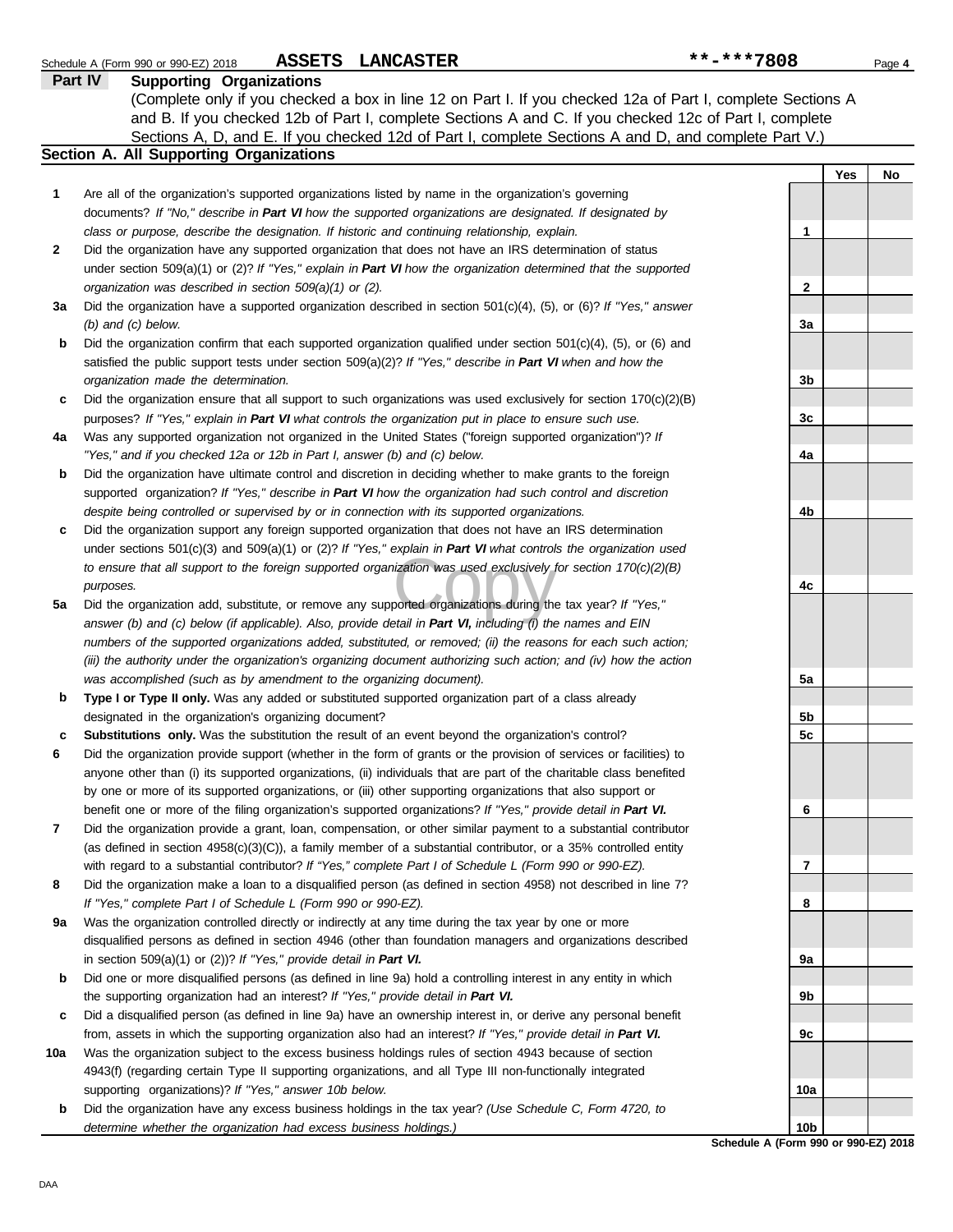|    | ASSETS LANCASTER<br>Schedule A (Form 990 or 990-EZ) 2018                                                                          | **-***7808      |     | Page 5 |
|----|-----------------------------------------------------------------------------------------------------------------------------------|-----------------|-----|--------|
|    | Part IV<br><b>Supporting Organizations (continued)</b>                                                                            |                 |     |        |
|    |                                                                                                                                   |                 | Yes | No     |
| 11 | Has the organization accepted a gift or contribution from any of the following persons?                                           |                 |     |        |
| а  | A person who directly or indirectly controls, either alone or together with persons described in (b) and (c)                      |                 |     |        |
|    | below, the governing body of a supported organization?                                                                            | 11a             |     |        |
|    | <b>b</b> A family member of a person described in (a) above?                                                                      | 11 <sub>b</sub> |     |        |
|    | c A 35% controlled entity of a person described in (a) or (b) above? If "Yes" to a, b, or c, provide detail in Part VI.           | 11c             |     |        |
|    | <b>Section B. Type I Supporting Organizations</b>                                                                                 |                 |     |        |
|    |                                                                                                                                   |                 | Yes | No     |
| 1  | Did the directors, trustees, or membership of one or more supported organizations have the power to                               |                 |     |        |
|    | regularly appoint or elect at least a majority of the organization's directors or trustees at all times during the                |                 |     |        |
|    | tax year? If "No," describe in Part VI how the supported organization(s) effectively operated, supervised, or                     |                 |     |        |
|    | controlled the organization's activities. If the organization had more than one supported organization,                           |                 |     |        |
|    | describe how the powers to appoint and/or remove directors or trustees were allocated among the supported                         |                 |     |        |
|    | organizations and what conditions or restrictions, if any, applied to such powers during the tax year.                            | 1               |     |        |
| 2  | Did the organization operate for the benefit of any supported organization other than the supported                               |                 |     |        |
|    | organization(s) that operated, supervised, or controlled the supporting organization? If "Yes," explain in Part                   |                 |     |        |
|    | VI how providing such benefit carried out the purposes of the supported organization(s) that operated,                            |                 |     |        |
|    | supervised, or controlled the supporting organization.                                                                            | $\mathbf{2}$    |     |        |
|    | Section C. Type II Supporting Organizations                                                                                       |                 |     |        |
|    |                                                                                                                                   |                 | Yes | No     |
| 1  | Were a majority of the organization's directors or trustees during the tax year also a majority of the directors                  |                 |     |        |
|    | or trustees of each of the organization's supported organization(s)? If "No," describe in Part VI how control                     |                 |     |        |
|    | or management of the supporting organization was vested in the same persons that controlled or managed                            |                 |     |        |
|    | the supported organization(s).                                                                                                    | 1               |     |        |
|    | Section D. All Type III Supporting Organizations                                                                                  |                 |     |        |
|    |                                                                                                                                   |                 | Yes | No     |
| 1  | Did the organization provide to each of its supported organizations, by the last day of the fifth month of the                    |                 |     |        |
|    | organization's tax year, (i) a written notice describing the type and amount of support provided during the prior tax             |                 |     |        |
|    | year, (ii) a copy of the Form 990 that was most recently filed as of the date of notification, and (iii) copies of the            |                 |     |        |
|    | organization's governing documents in effect on the date of notification, to the extent not previously provided?                  | 1               |     |        |
| 2  | Were any of the organization's officers, directors, or trustees either (i) appointed or elected by the supported                  |                 |     |        |
|    | organization(s) or (ii) serving on the governing body of a supported organization? If "No," explain in Part VI how                |                 |     |        |
|    | the organization maintained a close and continuous working relationship with the supported organization(s).                       | $\mathbf{2}$    |     |        |
| 3  | By reason of the relationship described in (2), did the organization's supported organizations have a                             |                 |     |        |
|    | significant voice in the organization's investment policies and in directing the use of the organization's                        |                 |     |        |
|    | income or assets at all times during the tax year? If "Yes," describe in Part VI the role the organization's                      |                 |     |        |
|    | supported organizations played in this regard.                                                                                    | 3               |     |        |
|    | Section E. Type III Functionally-Integrated Supporting Organizations                                                              |                 |     |        |
| 1  | Check the box next to the method that the organization used to satisfy the Integral Part Test during the year (see instructions). |                 |     |        |
| a  | The organization satisfied the Activities Test. Complete line 2 below.                                                            |                 |     |        |
| b  | The organization is the parent of each of its supported organizations. Complete line 3 below.                                     |                 |     |        |
| c  | The organization supported a governmental entity. Describe in Part VI how you supported a government entity (see instructions).   |                 |     |        |
|    |                                                                                                                                   |                 |     |        |
|    | 2 Activities Test. Answer (a) and (b) below.                                                                                      |                 | Yes | No     |

**2** Activities Test. *Answer (a) and (b) below.*

- **a** Did substantially all of the organization's activities during the tax year directly further the exempt purposes of the supported organization(s) to which the organization was responsive? *If "Yes," then in Part VI identify those supported organizations and explain how these activities directly furthered their exempt purposes, how the organization was responsive to those supported organizations, and how the organization determined that these activities constituted substantially all of its activities.*
- **b** Did the activities described in (a) constitute activities that, but for the organization's involvement, one or more of the organization's supported organization(s) would have been engaged in? *If "Yes," explain in Part VI the reasons for the organization's position that its supported organization(s) would have engaged in these activities but for the organization's involvement.*
- **3** Parent of Supported Organizations. *Answer (a) and (b) below.*
	- **a** Did the organization have the power to regularly appoint or elect a majority of the officers, directors, or trustees of each of the supported organizations? *Provide details in Part VI.*
	- **b** Did the organization exercise a substantial degree of direction over the policies, programs, and activities of each of its supported organizations? *If "Yes," describe in Part VI the role played by the organization in this regard.*

**2a 2b 3a 3b**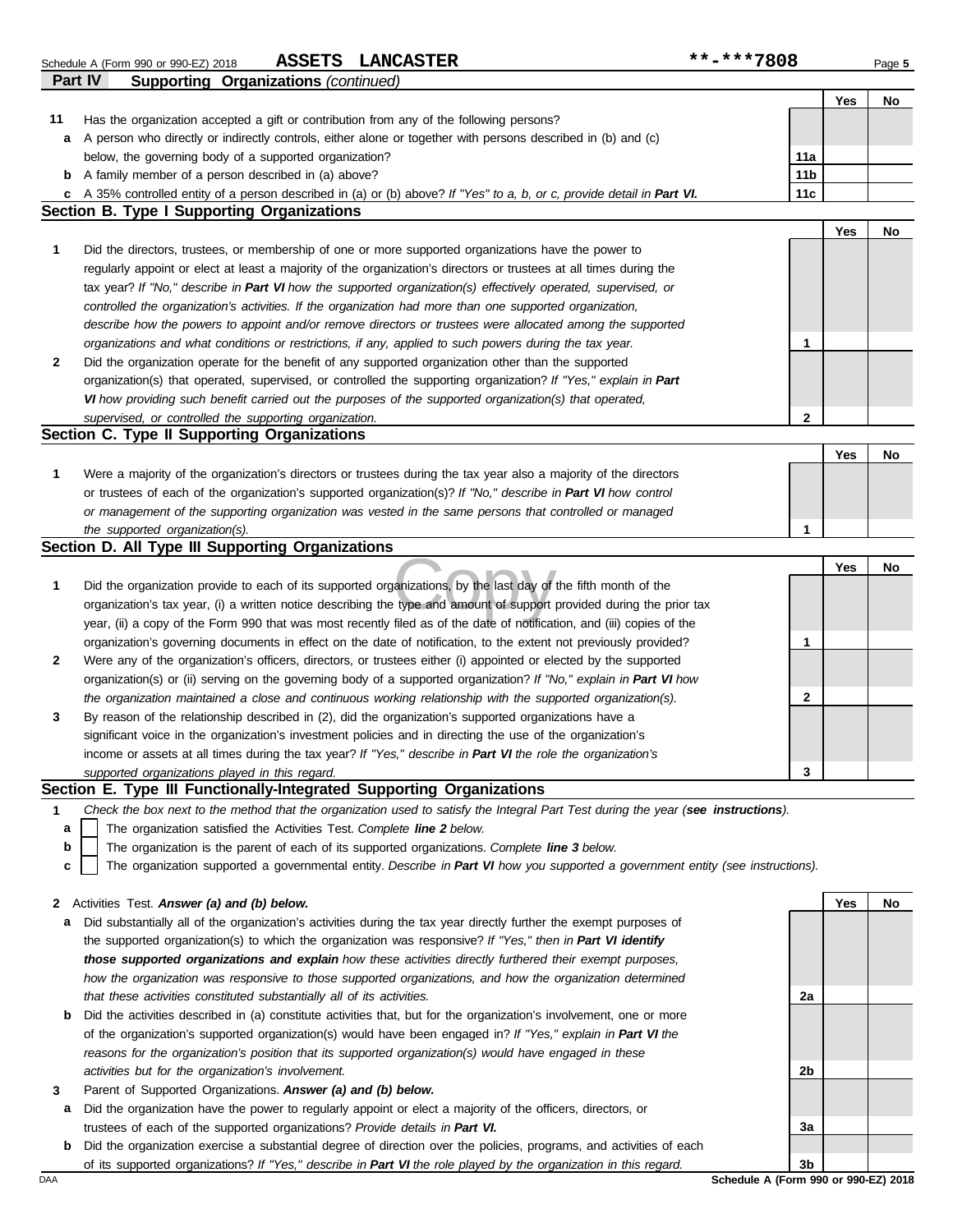| Part V<br>Type III Non-Functionally Integrated 509(a)(3) Supporting Organizations                                                                |                |                                |                                |
|--------------------------------------------------------------------------------------------------------------------------------------------------|----------------|--------------------------------|--------------------------------|
| $\mathbf{1}$<br>Check here if the organization satisfied the Integral Part Test as a qualifying trust on Nov. 20, 1970 (explain in Part VI). See |                |                                |                                |
| <b>instructions.</b> All other Type III non-functionally integrated supporting organizations must complete Sections A through E.                 |                |                                |                                |
| Section A - Adjusted Net Income                                                                                                                  | (A) Prior Year | (B) Current Year<br>(optional) |                                |
| Net short-term capital gain<br>1                                                                                                                 | 1              |                                |                                |
| $\mathbf{2}$<br>Recoveries of prior-year distributions                                                                                           | $\mathbf{2}$   |                                |                                |
| 3<br>Other gross income (see instructions)                                                                                                       | 3              |                                |                                |
| Add lines 1 through 3.<br>4                                                                                                                      | 4              |                                |                                |
| 5<br>Depreciation and depletion                                                                                                                  | 5              |                                |                                |
| Portion of operating expenses paid or incurred for production or<br>6                                                                            |                |                                |                                |
| collection of gross income or for management, conservation, or                                                                                   |                |                                |                                |
| maintenance of property held for production of income (see instructions)                                                                         | 6              |                                |                                |
| Other expenses (see instructions)<br>$\mathbf{7}$                                                                                                | $\overline{7}$ |                                |                                |
| 8<br>Adjusted Net Income (subtract lines 5, 6, and 7 from line 4)                                                                                | 8              |                                |                                |
| <b>Section B - Minimum Asset Amount</b>                                                                                                          |                | (A) Prior Year                 | (B) Current Year<br>(optional) |
| Aggregate fair market value of all non-exempt-use assets (see<br>1                                                                               |                |                                |                                |
| instructions for short tax year or assets held for part of year):                                                                                |                |                                |                                |
| Average monthly value of securities<br>a                                                                                                         | 1a             |                                |                                |
| <b>b</b> Average monthly cash balances                                                                                                           | 1 <sub>b</sub> |                                |                                |
| <b>c</b> Fair market value of other non-exempt-use assets                                                                                        | 1c             |                                |                                |
| <b>Total</b> (add lines 1a, 1b, and 1c)<br>d                                                                                                     | 1d             |                                |                                |
| Discount claimed for blockage or other<br>e                                                                                                      |                |                                |                                |
| factors (explain in detail in <b>Part VI</b> ):                                                                                                  |                |                                |                                |
| Acquisition indebtedness applicable to non-exempt-use assets<br>2                                                                                | $\mathbf{2}$   |                                |                                |
| Subtract line 2 from line 1d.<br>3                                                                                                               | 3              |                                |                                |
| 4<br>Cash deemed held for exempt use. Enter 1-1/2% of line 3 (for greater amount,                                                                |                |                                |                                |
| see instructions)                                                                                                                                | 4              |                                |                                |
| 5.<br>Net value of non-exempt-use assets (subtract line 4 from line 3)                                                                           | 5              |                                |                                |
| 6<br>.035. Multiply line 5 by                                                                                                                    | 6              |                                |                                |
| 7<br>Recoveries of prior-year distributions                                                                                                      | $\overline{7}$ |                                |                                |
| 8<br>Minimum Asset Amount (add line 7 to line 6)                                                                                                 | 8              |                                |                                |
| Section C - Distributable Amount                                                                                                                 |                |                                | <b>Current Year</b>            |
| Adjusted net income for prior year (from Section A, line 8, Column A)<br>1                                                                       | $\mathbf{1}$   |                                |                                |
| Enter 85% of line 1.<br>$\mathbf{2}$                                                                                                             | $\mathbf{2}$   |                                |                                |
| 3<br>Minimum asset amount for prior year (from Section B, line 8, Column A)                                                                      | 3              |                                |                                |
| 4<br>Enter greater of line 2 or line 3.                                                                                                          | 4              |                                |                                |
| 5<br>Income tax imposed in prior year                                                                                                            | 5              |                                |                                |
| Distributable Amount. Subtract line 5 from line 4, unless subject to<br>6                                                                        |                |                                |                                |
| emergency temporary reduction (see instructions).                                                                                                | 6              |                                |                                |
|                                                                                                                                                  |                |                                |                                |

Schedule A (Form 990 or 990-EZ) 2018 **ASSETS LANCASTER** \*\*\*\*\*7808 Page 6

**ASSETS LANCASTER \*\*-\*\*\*7808**

**7** | Check here if the current year is the organization's first as a non-functionally integrated Type III supporting organization (see instructions).

**Schedule A (Form 990 or 990-EZ) 2018**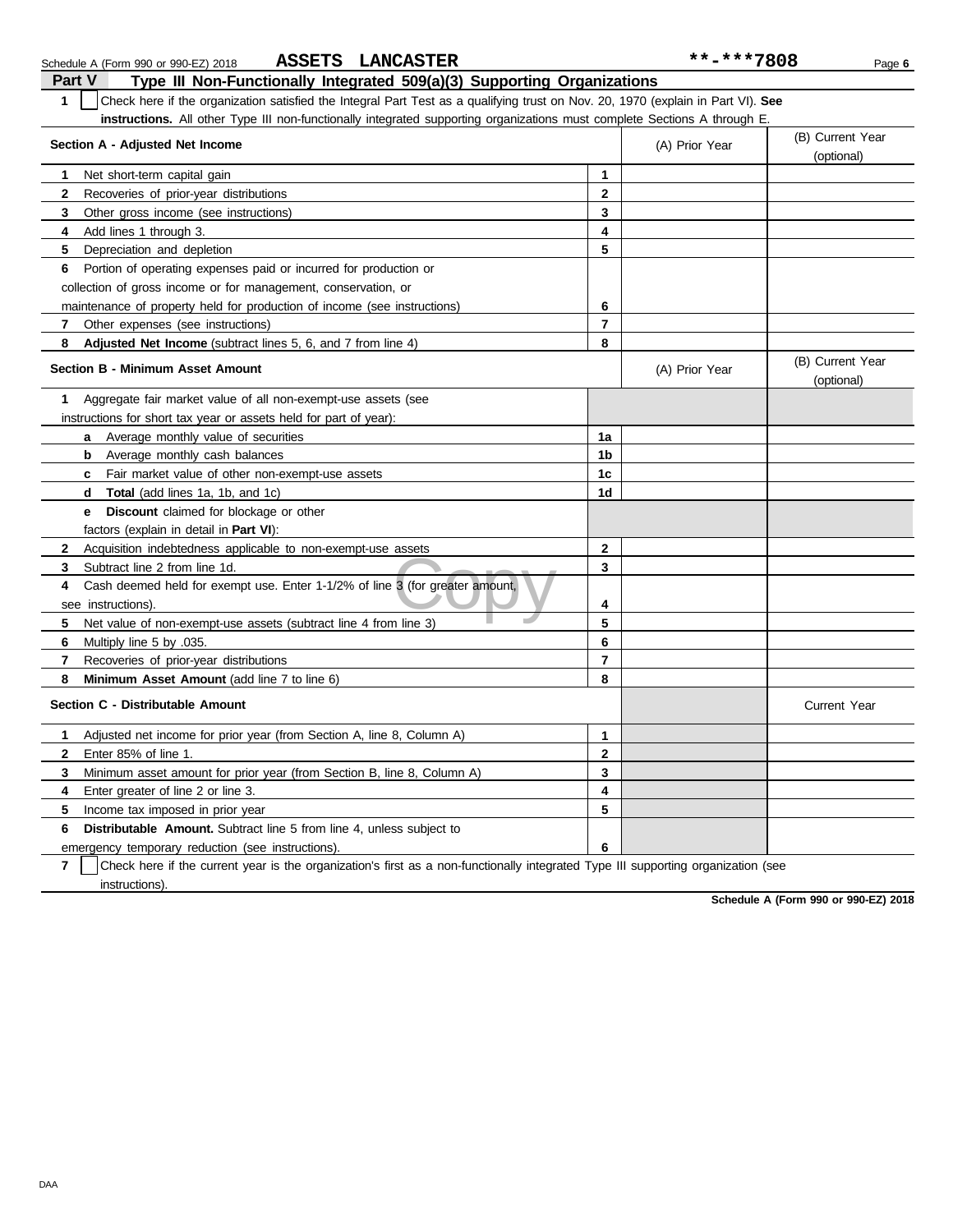| Part V<br>Type III Non-Functionally Integrated 509(a)(3) Supporting Organizations (continued) |                                                                                            |                                    |                                                |                                                  |  |  |  |  |  |
|-----------------------------------------------------------------------------------------------|--------------------------------------------------------------------------------------------|------------------------------------|------------------------------------------------|--------------------------------------------------|--|--|--|--|--|
| <b>Section D - Distributions</b>                                                              |                                                                                            | <b>Current Year</b>                |                                                |                                                  |  |  |  |  |  |
| 1                                                                                             | Amounts paid to supported organizations to accomplish exempt purposes                      |                                    |                                                |                                                  |  |  |  |  |  |
| $\mathbf{2}$                                                                                  | Amounts paid to perform activity that directly furthers exempt purposes of supported       |                                    |                                                |                                                  |  |  |  |  |  |
|                                                                                               | organizations, in excess of income from activity                                           |                                    |                                                |                                                  |  |  |  |  |  |
| 3                                                                                             | Administrative expenses paid to accomplish exempt purposes of supported organizations      |                                    |                                                |                                                  |  |  |  |  |  |
| 4                                                                                             | Amounts paid to acquire exempt-use assets                                                  |                                    |                                                |                                                  |  |  |  |  |  |
| 5                                                                                             | Qualified set-aside amounts (prior IRS approval required)                                  |                                    |                                                |                                                  |  |  |  |  |  |
| 6                                                                                             | Other distributions (describe in Part VI). See instructions.                               |                                    |                                                |                                                  |  |  |  |  |  |
| 7                                                                                             | Total annual distributions. Add lines 1 through 6.                                         |                                    |                                                |                                                  |  |  |  |  |  |
| 8                                                                                             | Distributions to attentive supported organizations to which the organization is responsive |                                    |                                                |                                                  |  |  |  |  |  |
|                                                                                               | (provide details in Part VI). See instructions.                                            |                                    |                                                |                                                  |  |  |  |  |  |
| 9                                                                                             | Distributable amount for 2018 from Section C, line 6                                       |                                    |                                                |                                                  |  |  |  |  |  |
| 10                                                                                            | Line 8 amount divided by line 9 amount                                                     |                                    |                                                |                                                  |  |  |  |  |  |
|                                                                                               | Section E - Distribution Allocations (see instructions)                                    | (i)<br><b>Excess Distributions</b> | (iii)<br><b>Underdistributions</b><br>Pre-2018 | (iii)<br><b>Distributable</b><br>Amount for 2018 |  |  |  |  |  |
| 1                                                                                             | Distributable amount for 2018 from Section C, line 6                                       |                                    |                                                |                                                  |  |  |  |  |  |
| $\mathbf{2}$                                                                                  | Underdistributions, if any, for years prior to 2018                                        |                                    |                                                |                                                  |  |  |  |  |  |
|                                                                                               | (reasonable cause required-explain in Part VI). See                                        |                                    |                                                |                                                  |  |  |  |  |  |
|                                                                                               | instructions.                                                                              |                                    |                                                |                                                  |  |  |  |  |  |
| 3                                                                                             | Excess distributions carryover, if any, to 2018                                            |                                    |                                                |                                                  |  |  |  |  |  |
|                                                                                               |                                                                                            |                                    |                                                |                                                  |  |  |  |  |  |
|                                                                                               |                                                                                            |                                    |                                                |                                                  |  |  |  |  |  |
|                                                                                               |                                                                                            |                                    |                                                |                                                  |  |  |  |  |  |
|                                                                                               |                                                                                            |                                    |                                                |                                                  |  |  |  |  |  |
|                                                                                               |                                                                                            |                                    |                                                |                                                  |  |  |  |  |  |
|                                                                                               | f Total of lines 3a through e                                                              |                                    |                                                |                                                  |  |  |  |  |  |
|                                                                                               | <b>g</b> Applied to underdistributions of prior years                                      |                                    |                                                |                                                  |  |  |  |  |  |
|                                                                                               | h Applied to 2018 distributable amount                                                     |                                    |                                                |                                                  |  |  |  |  |  |
|                                                                                               | <i>i</i> Carryover from 2013 not applied (see instructions)                                |                                    |                                                |                                                  |  |  |  |  |  |
|                                                                                               | Remainder. Subtract lines 3q, 3h, and 3i from 3f.                                          |                                    |                                                |                                                  |  |  |  |  |  |
| 4                                                                                             | Distributions for 2018 from                                                                |                                    |                                                |                                                  |  |  |  |  |  |
|                                                                                               | \$<br>Section D, line 7:                                                                   |                                    |                                                |                                                  |  |  |  |  |  |
|                                                                                               | a Applied to underdistributions of prior years                                             |                                    |                                                |                                                  |  |  |  |  |  |
|                                                                                               | <b>b</b> Applied to 2018 distributable amount                                              |                                    |                                                |                                                  |  |  |  |  |  |
|                                                                                               | c Remainder. Subtract lines 4a and 4b from 4.                                              |                                    |                                                |                                                  |  |  |  |  |  |
| 5.                                                                                            | Remaining underdistributions for years prior to 2018, if                                   |                                    |                                                |                                                  |  |  |  |  |  |
|                                                                                               | any. Subtract lines 3g and 4a from line 2. For result                                      |                                    |                                                |                                                  |  |  |  |  |  |
|                                                                                               | greater than zero, explain in Part VI. See instructions.                                   |                                    |                                                |                                                  |  |  |  |  |  |
| 6                                                                                             | Remaining underdistributions for 2018. Subtract lines 3h                                   |                                    |                                                |                                                  |  |  |  |  |  |
|                                                                                               | and 4b from line 1. For result greater than zero, explain in                               |                                    |                                                |                                                  |  |  |  |  |  |
|                                                                                               | <b>Part VI.</b> See instructions.                                                          |                                    |                                                |                                                  |  |  |  |  |  |
| 7                                                                                             | Excess distributions carryover to 2019. Add lines 3j                                       |                                    |                                                |                                                  |  |  |  |  |  |
|                                                                                               | and 4c.                                                                                    |                                    |                                                |                                                  |  |  |  |  |  |
| 8                                                                                             | Breakdown of line 7:                                                                       |                                    |                                                |                                                  |  |  |  |  |  |
|                                                                                               |                                                                                            |                                    |                                                |                                                  |  |  |  |  |  |
|                                                                                               |                                                                                            |                                    |                                                |                                                  |  |  |  |  |  |
|                                                                                               |                                                                                            |                                    |                                                |                                                  |  |  |  |  |  |
|                                                                                               | d Excess from 2017                                                                         |                                    |                                                |                                                  |  |  |  |  |  |
|                                                                                               | e Excess from 2018                                                                         |                                    |                                                |                                                  |  |  |  |  |  |

**Schedule A (Form 990 or 990-EZ) 2018**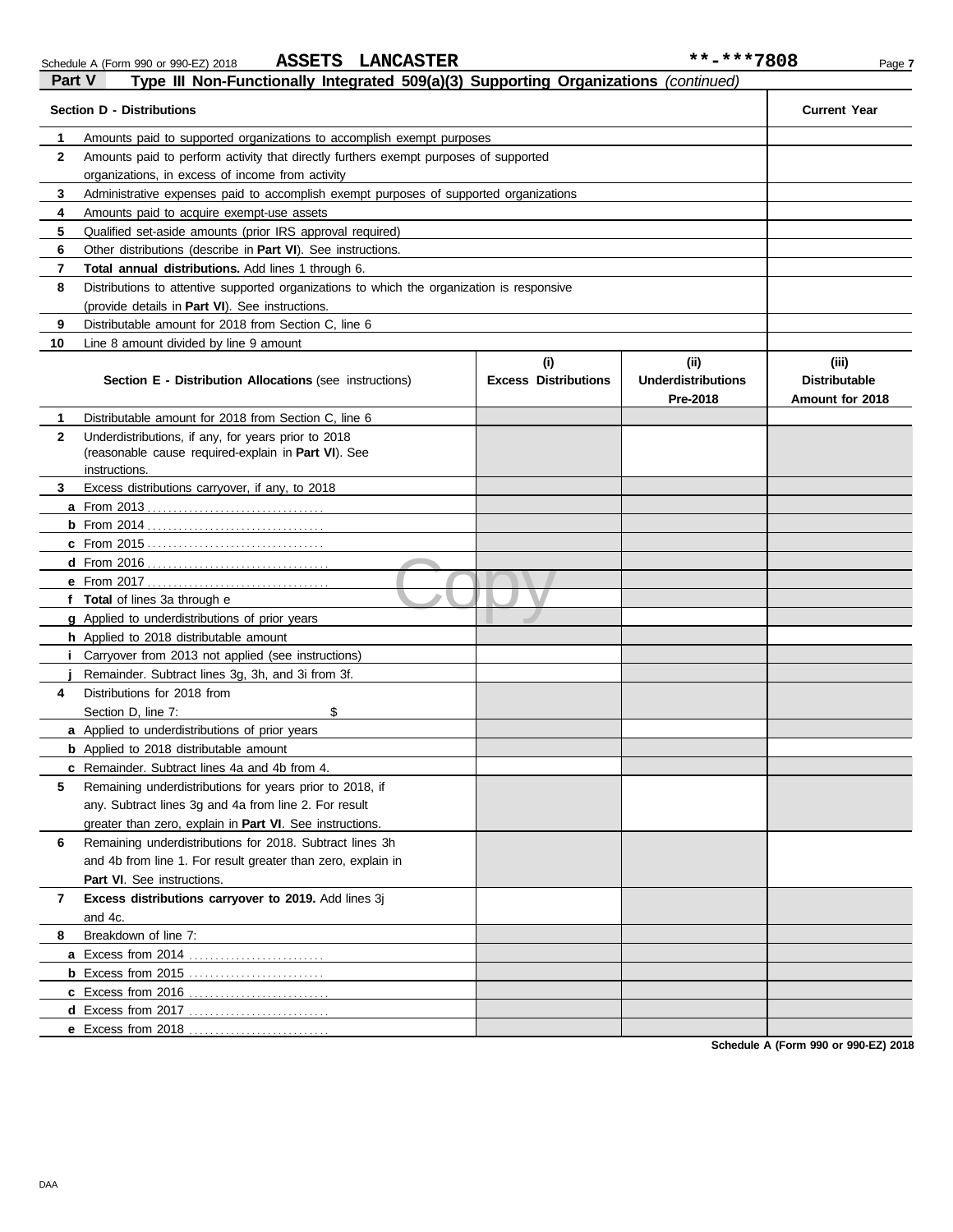| Schedule A (Form 990 or 990-EZ) 2018 |                                        | ASSETS LANCASTER |    |                                                                                                | **-***7808                                                                                                                                                                                                                                                                                                                                                                                                                                                                                | Page 8 |
|--------------------------------------|----------------------------------------|------------------|----|------------------------------------------------------------------------------------------------|-------------------------------------------------------------------------------------------------------------------------------------------------------------------------------------------------------------------------------------------------------------------------------------------------------------------------------------------------------------------------------------------------------------------------------------------------------------------------------------------|--------|
| Part VI                              |                                        |                  |    | lines 2, 5, and 6. Also complete this part for any additional information. (See instructions.) | Supplemental Information. Provide the explanations required by Part II, line 10; Part II, line 17a or 17b; Part<br>III, line 12; Part IV, Section A, lines 1, 2, 3b, 3c, 4b, 4c, 5a, 6, 9a, 9b, 9c, 11a, 11b, and 11c; Part IV, Section<br>B, lines 1 and 2; Part IV, Section C, line 1; Part IV, Section D, lines 2 and 3; Part IV, Section E, lines 1c, 2a, 2b,<br>3a, and 3b; Part V, line 1; Part V, Section B, line 1e; Part V, Section D, lines 5, 6, and 8; and Part V, Section E, |        |
|                                      | PART II, LINE 10 - OTHER INCOME DETAIL |                  |    |                                                                                                |                                                                                                                                                                                                                                                                                                                                                                                                                                                                                           |        |
|                                      | MISCELLANEOUS INCOME                   |                  | \$ | 686                                                                                            |                                                                                                                                                                                                                                                                                                                                                                                                                                                                                           |        |
|                                      |                                        |                  |    |                                                                                                |                                                                                                                                                                                                                                                                                                                                                                                                                                                                                           |        |
|                                      |                                        |                  |    |                                                                                                |                                                                                                                                                                                                                                                                                                                                                                                                                                                                                           |        |
|                                      |                                        |                  |    |                                                                                                |                                                                                                                                                                                                                                                                                                                                                                                                                                                                                           |        |
|                                      |                                        |                  |    |                                                                                                |                                                                                                                                                                                                                                                                                                                                                                                                                                                                                           |        |
|                                      |                                        |                  |    |                                                                                                |                                                                                                                                                                                                                                                                                                                                                                                                                                                                                           |        |
|                                      |                                        |                  |    |                                                                                                |                                                                                                                                                                                                                                                                                                                                                                                                                                                                                           |        |
|                                      |                                        |                  |    |                                                                                                |                                                                                                                                                                                                                                                                                                                                                                                                                                                                                           |        |
|                                      |                                        |                  |    |                                                                                                |                                                                                                                                                                                                                                                                                                                                                                                                                                                                                           |        |
|                                      |                                        |                  |    |                                                                                                |                                                                                                                                                                                                                                                                                                                                                                                                                                                                                           |        |
|                                      |                                        |                  |    |                                                                                                |                                                                                                                                                                                                                                                                                                                                                                                                                                                                                           |        |
|                                      |                                        |                  |    |                                                                                                |                                                                                                                                                                                                                                                                                                                                                                                                                                                                                           |        |
|                                      |                                        |                  |    |                                                                                                |                                                                                                                                                                                                                                                                                                                                                                                                                                                                                           |        |
|                                      |                                        |                  |    |                                                                                                |                                                                                                                                                                                                                                                                                                                                                                                                                                                                                           |        |
|                                      |                                        |                  |    |                                                                                                |                                                                                                                                                                                                                                                                                                                                                                                                                                                                                           |        |
|                                      |                                        |                  |    |                                                                                                |                                                                                                                                                                                                                                                                                                                                                                                                                                                                                           |        |
|                                      |                                        |                  |    |                                                                                                |                                                                                                                                                                                                                                                                                                                                                                                                                                                                                           |        |
|                                      |                                        |                  |    |                                                                                                |                                                                                                                                                                                                                                                                                                                                                                                                                                                                                           |        |
|                                      |                                        |                  |    |                                                                                                |                                                                                                                                                                                                                                                                                                                                                                                                                                                                                           |        |
|                                      |                                        |                  |    |                                                                                                |                                                                                                                                                                                                                                                                                                                                                                                                                                                                                           |        |
|                                      |                                        |                  |    |                                                                                                |                                                                                                                                                                                                                                                                                                                                                                                                                                                                                           |        |
|                                      |                                        |                  |    |                                                                                                |                                                                                                                                                                                                                                                                                                                                                                                                                                                                                           |        |
|                                      |                                        |                  |    |                                                                                                |                                                                                                                                                                                                                                                                                                                                                                                                                                                                                           |        |
|                                      |                                        |                  |    |                                                                                                |                                                                                                                                                                                                                                                                                                                                                                                                                                                                                           |        |
|                                      |                                        |                  |    |                                                                                                |                                                                                                                                                                                                                                                                                                                                                                                                                                                                                           |        |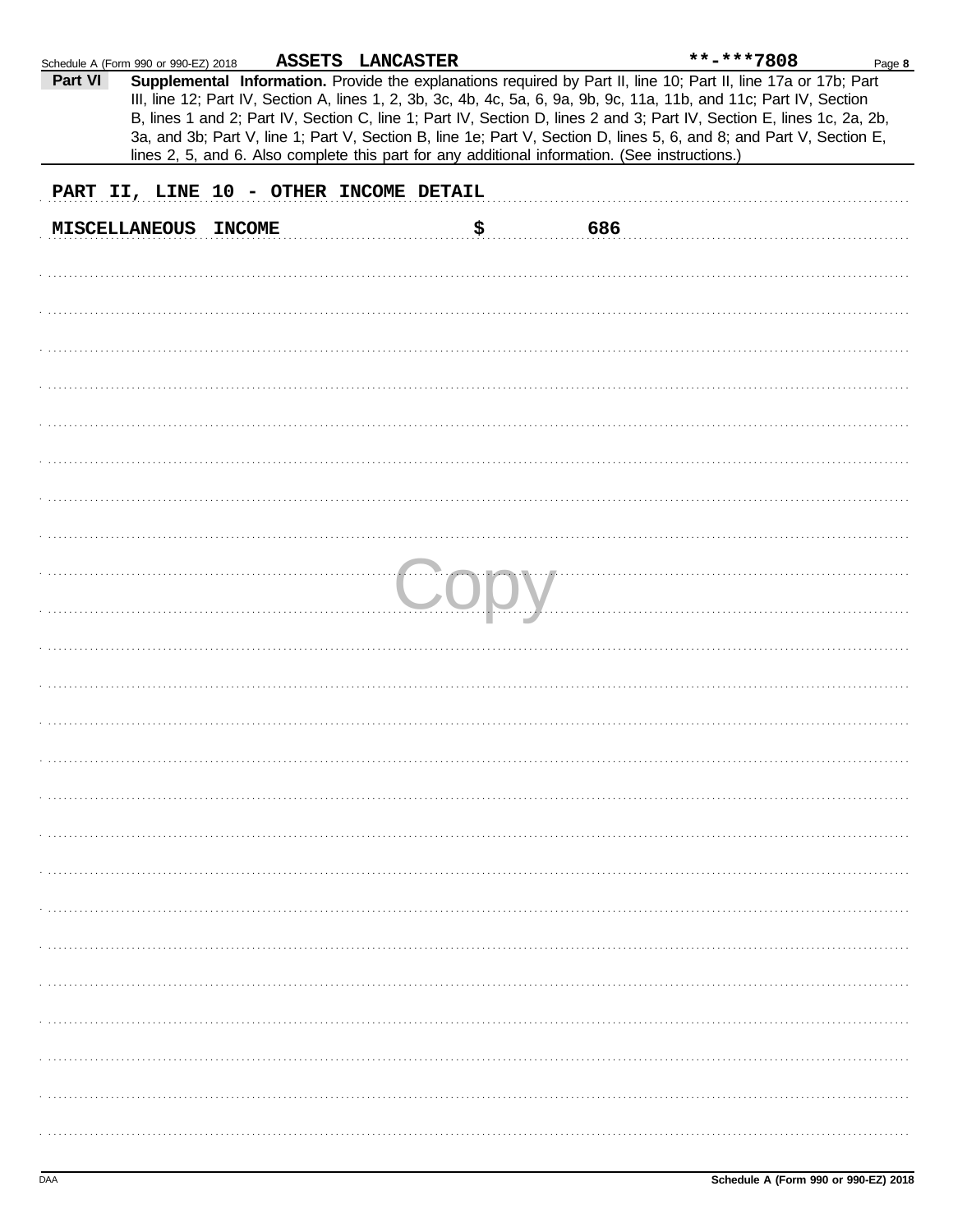Internal Revenue Service

#### Name of the organization

### **ASSETS LANCASTER \*\*-\*\*\*7808**

**Organization type** (check one):

# **Schedule of Contributors Schedule B**

**or 990-PF)** u **Attach to Form 990, Form 990-EZ, or Form 990-PF.** u **Go to** *www.irs.gov/Form990* **for the latest information.** OMB No. 1545-0047

**2018**

**Employer identification number**

| Filers of:         | Section:                                                                           |
|--------------------|------------------------------------------------------------------------------------|
| Form 990 or 990-EZ | $ \mathbf{X} $ 501(c)( $3$ ) (enter number) organization                           |
|                    | $4947(a)(1)$ nonexempt charitable trust <b>not</b> treated as a private foundation |
|                    | 527 political organization                                                         |
| Form 990-PF        | 501(c)(3) exempt private foundation                                                |
|                    | 4947(a)(1) nonexempt charitable trust treated as a private foundation              |
|                    | $501(c)(3)$ taxable private foundation                                             |

Check if your organization is covered by the **General Rule** or a **Special Rule. Note:** Only a section 501(c)(7), (8), or (10) organization can check boxes for both the General Rule and a Special Rule. See instructions.

### **General Rule**

This.<br>
For an organization filing Form 990, 990-EZ, or 990-PF that received, during the year, contributions totaling \$5,000 or more (in money or property) from any one contributor. Complete Parts I and II. See instructions for determining a contributor's total contributions.

#### **Special Rules**

| $ \mathbf{X} $ For an organization described in section 501(c)(3) filing Form 990 or 990-EZ that met the 33 <sup>1</sup> /3% support test of the<br>regulations under sections 509(a)(1) and 170(b)(1)(A)(vi), that checked Schedule A (Form 990 or 990-EZ), Part II, line<br>13, 16a, or 16b, and that received from any one contributor, during the year, total contributions of the greater of (1)<br>\$5,000; or (2) 2% of the amount on (i) Form 990, Part VIII, line 1h; or (ii) Form 990-EZ, line 1. Complete Parts I and II. |
|--------------------------------------------------------------------------------------------------------------------------------------------------------------------------------------------------------------------------------------------------------------------------------------------------------------------------------------------------------------------------------------------------------------------------------------------------------------------------------------------------------------------------------------|
| For an organization described in section 501(c)(7), (8), or (10) filing Form 990 or 990-EZ that received from any one<br>contributor, during the year, total contributions of more than \$1,000 exclusively for religious, charitable, scientific,<br>literary as advactional numerose, or for the prevention of equality to objection as apimals. Complete Darte L(optarion)                                                                                                                                                        |

literary, or educational purposes, or for the prevention of cruelty to children or animals. Complete Parts I (entering) "N/A" in column (b) instead of the contributor name and address), II, and III.

For an organization described in section 501(c)(7), (8), or (10) filing Form 990 or 990-EZ that received from any one contributor, during the year, contributions *exclusively* for religious, charitable, etc., purposes, but no such contributions totaled more than \$1,000. If this box is checked, enter here the total contributions that were received during the year for an *exclusively* religious, charitable, etc., purpose. Don't complete any of the parts unless the **General Rule** applies to this organization because it received *nonexclusively* religious, charitable, etc., contributions totaling \$5,000 or more during the year . . . . . . . . . . . . . . . . . . . . . . . . . . . . . . . . . . . . . . . . . . . . . . . . . . . . . . . . . . . . . . . . . . . . . . . . . . . . . . . .

990-EZ, or 990-PF), but it **must** answer "No" on Part IV, line 2, of its Form 990; or check the box on line H of its Form 990-EZ or on its Form 990-PF, Part I, line 2, to certify that it doesn't meet the filing requirements of Schedule B (Form 990, 990-EZ, or 990-PF). **Caution:** An organization that isn't covered by the General Rule and/or the Special Rules doesn't file Schedule B (Form 990,

**For Paperwork Reduction Act Notice, see the instructions for Form 990, 990-EZ, or 990-PF.**

\$ . . . . . . . . . . . . . . . . . . . . . . . . . . .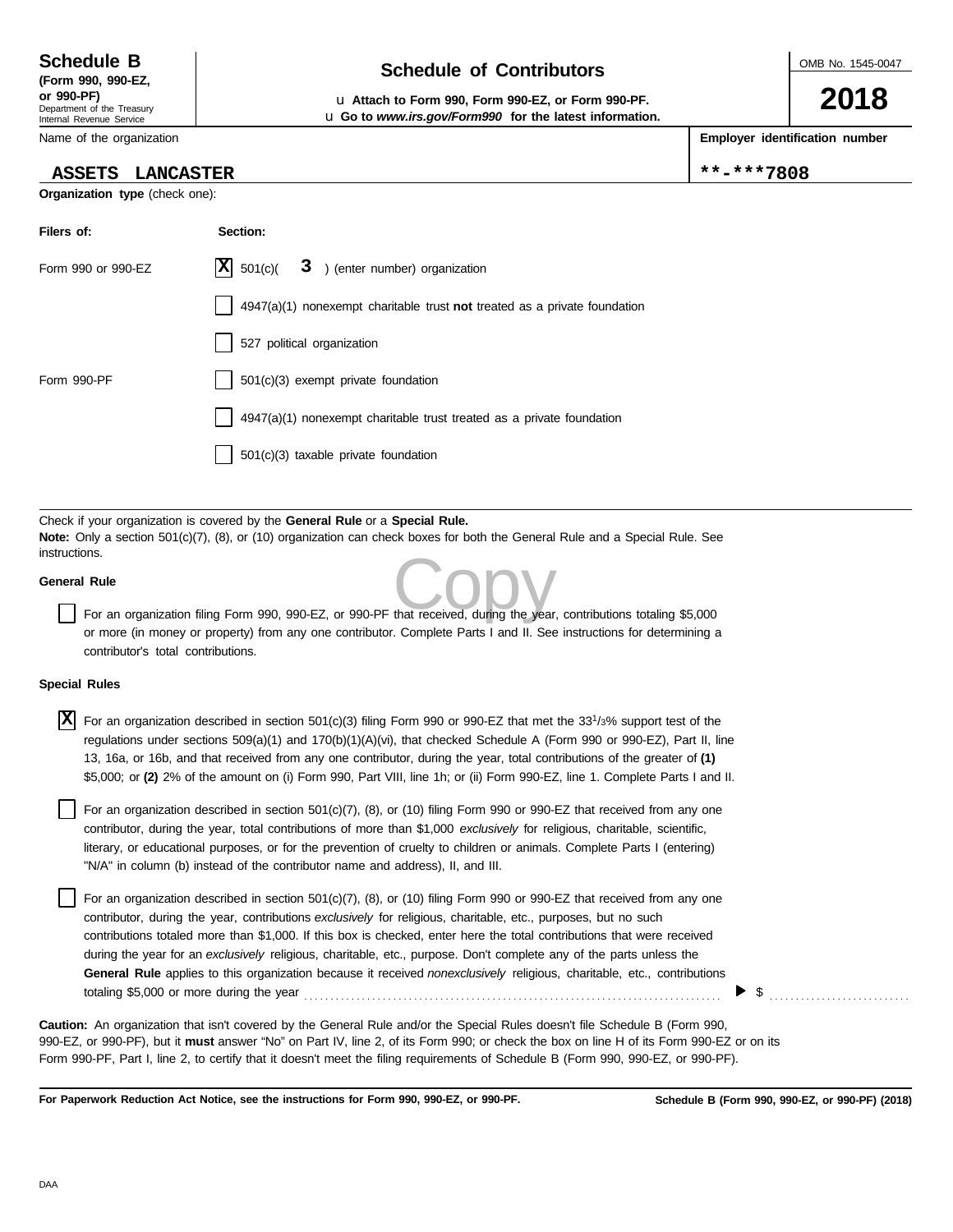| Name of organization<br><b>ASSETS</b> | <b>LANCASTER</b>                                                                                                 |                                   | Employer identification number<br>**-***7808                                                                       |
|---------------------------------------|------------------------------------------------------------------------------------------------------------------|-----------------------------------|--------------------------------------------------------------------------------------------------------------------|
| Part I                                | Contributors (see instructions). Use duplicate copies of Part I if additional space is needed.                   |                                   |                                                                                                                    |
| (a)<br>No.                            | (b)<br>Name, address, and ZIP + 4                                                                                | (c)<br><b>Total contributions</b> | (d)<br>Type of contribution                                                                                        |
| 1                                     | RODGERS & ASSOCIATES<br>2025 LITITZ PIKE<br><b>LANCASTER</b><br>PA 17601                                         | 55,000<br>$\mathsf{\$}$ .         | X<br>Person<br>Payroll<br>Noncash<br>(Complete Part II for<br>noncash contributions.)                              |
| (a)<br>No.                            | (b)<br>Name, address, and ZIP + 4                                                                                | (c)<br><b>Total contributions</b> | (d)<br>Type of contribution                                                                                        |
| 2                                     | <b>GARY NEFF</b><br>100 SOUTH QUEEN STREET<br>PA 17603<br><b>LANCASTER</b>                                       | 25,000<br>$\mathsf{\$}$           | ΙX<br>Person<br>Payroll<br><b>Noncash</b><br>(Complete Part II for<br>noncash contributions.)                      |
| (a)<br>No.                            | (b)<br>Name, address, and ZIP + 4                                                                                | (c)<br><b>Total contributions</b> | (d)<br>Type of contribution                                                                                        |
| 3                                     | <b>BB&amp;T</b><br>150 S STRATFORD RD<br><b>STE 330</b><br>NC 27104<br><b>WINSTON SALEM</b>                      | 100,000<br>'s                     | X<br>Person<br>Payroll<br>Noncash<br>(Complete Part II for<br>noncash contributions.)                              |
| (a)<br>No.                            | (b)<br>Name, address, and ZIP + 4                                                                                | (c)<br><b>Total contributions</b> | (d)<br>Type of contribution                                                                                        |
| $\frac{4}{\pi}$                       | LANCASTER COUNTY COMMUNITY<br><b>FOUNDATIO</b><br>24 W KING ST<br><b>STE 201</b><br>PA 17602<br><b>LANCASTER</b> | 107,706<br>$\mathfrak{s}$ .       | X<br>Person<br>Payroll<br><b>Noncash</b><br>(Complete Part II for<br>noncash contributions.)                       |
| (a)<br>No.                            | (b)<br>Name, address, and ZIP + 4                                                                                | (c)<br><b>Total contributions</b> | (d)<br>Type of contribution                                                                                        |
| 5                                     | <b>SANTANDER</b><br><b>75 STATE STREET</b><br>MA 02109<br><b>BOSTON</b>                                          | 30,000<br>$\mathsf{\$}$           | $\overline{\mathbf{x}}$<br>Person<br>Payroll<br><b>Noncash</b><br>(Complete Part II for<br>noncash contributions.) |
| (a)<br>No.                            | (b)<br>Name, address, and ZIP + 4                                                                                | (c)<br><b>Total contributions</b> | (d)<br>Type of contribution                                                                                        |
| $\overline{6}$                        | <b>CDFI</b><br>1500 PENNSYLVANIA AVENUE NW<br>DC 20220<br><b>WASHINGTON</b>                                      | 428,000<br>$\mathsf{S}$           | $\overline{\mathbf{x}}$<br>Person<br>Payroll<br>Noncash<br>(Complete Part II for<br>noncash contributions.)        |

Page **2**

**PAGE 1 OF 2**

Schedule B (Form 990, 990-EZ, or 990-PF) (2018)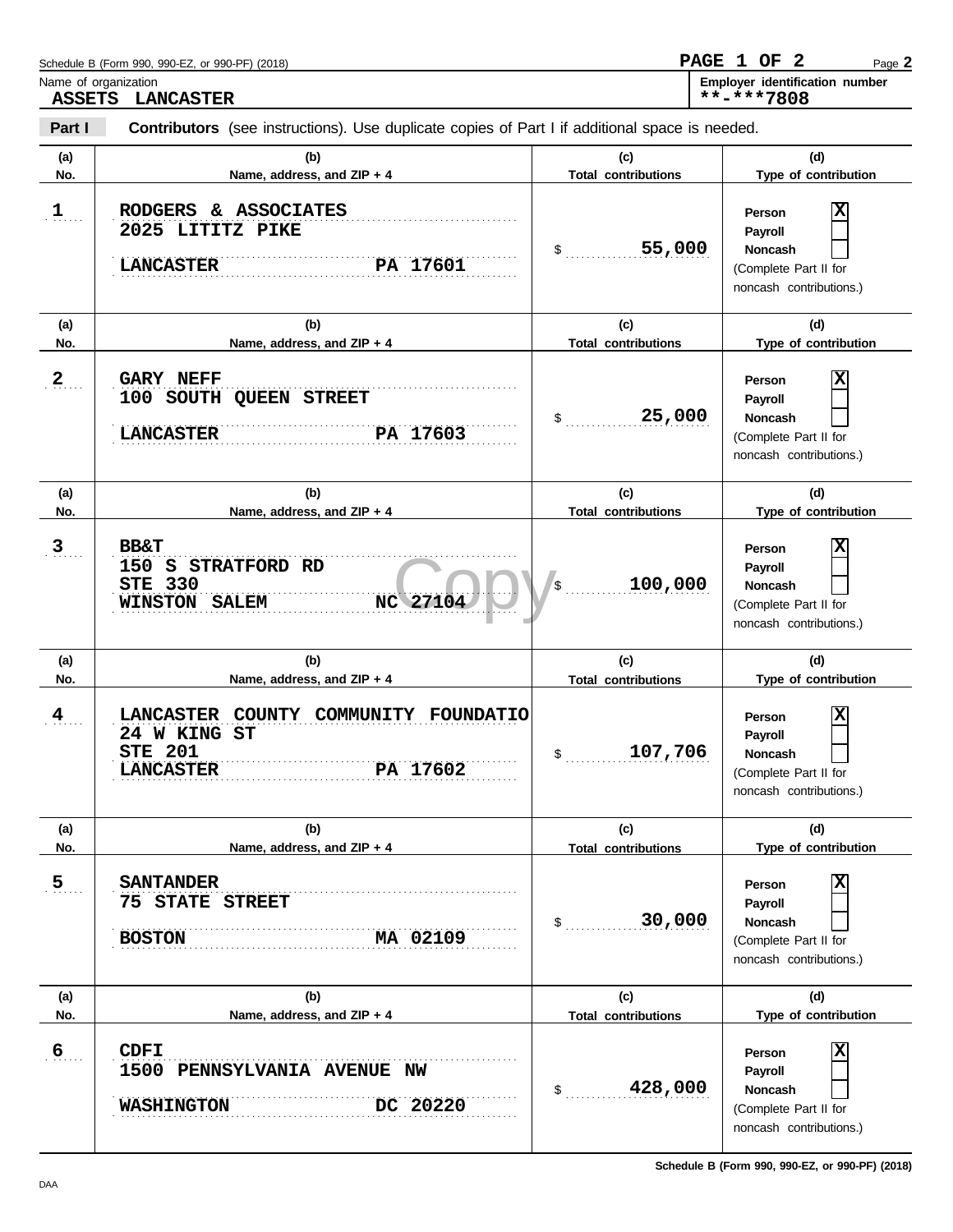| Name of organization<br><b>ASSETS</b> | <b>LANCASTER</b>                                                                               |                                      | Employer identification number<br>**-****7808                                                                   |
|---------------------------------------|------------------------------------------------------------------------------------------------|--------------------------------------|-----------------------------------------------------------------------------------------------------------------|
| Part I                                | Contributors (see instructions). Use duplicate copies of Part I if additional space is needed. |                                      |                                                                                                                 |
| (a)<br>No.                            | (b)<br>Name, address, and ZIP + 4                                                              | (c)<br><b>Total contributions</b>    | (d)<br>Type of contribution                                                                                     |
| $\overline{7}$                        | <b>SBA</b><br>409 3RD ST. SW<br><b>WASHINGTON</b><br>DC 20416                                  | 246,914<br>$\mathsf{\$}$             | X<br>Person<br>Payroll<br><b>Noncash</b><br>(Complete Part II for<br>noncash contributions.)                    |
| (a)<br>No.                            | (b)<br>Name, address, and ZIP + 4                                                              | (c)<br><b>Total contributions</b>    | (d)<br>Type of contribution                                                                                     |
| 1.1.1.1                               |                                                                                                |                                      | Person<br>Payroll<br>Noncash<br>(Complete Part II for<br>noncash contributions.)                                |
| (a)<br>No.                            | (b)<br>Name, address, and ZIP + 4                                                              | (c)<br><b>Total contributions</b>    | (d)<br>Type of contribution                                                                                     |
| .                                     |                                                                                                | $\sqrt{3}$                           | Person<br>Payroll<br>Noncash<br>(Complete Part II for<br>noncash contributions.)                                |
| (a)<br>No.                            | (b)<br>Name, address, and ZIP + 4                                                              | (c)<br><b>Total contributions</b>    | (d)<br>Type of contribution                                                                                     |
|                                       |                                                                                                | \$                                   | Person<br>Payroll<br>Noncash<br>(Complete Part II for<br>noncash contributions.)                                |
| (a)                                   | (b)                                                                                            | (c)                                  | (d)                                                                                                             |
| No.                                   | Name, address, and ZIP + 4                                                                     | <b>Total contributions</b><br>$\sim$ | Type of contribution<br>Person<br>Payroll<br><b>Noncash</b><br>(Complete Part II for<br>noncash contributions.) |
| (a)<br>No.                            | (b)<br>Name, address, and ZIP + 4                                                              | (c)<br><b>Total contributions</b>    | (d)<br>Type of contribution                                                                                     |
|                                       |                                                                                                | \$                                   | Person<br>Payroll<br><b>Noncash</b><br>(Complete Part II for<br>noncash contributions.)                         |

Page **2**

**PAGE 2 OF 2**

Schedule B (Form 990, 990-EZ, or 990-PF) (2018)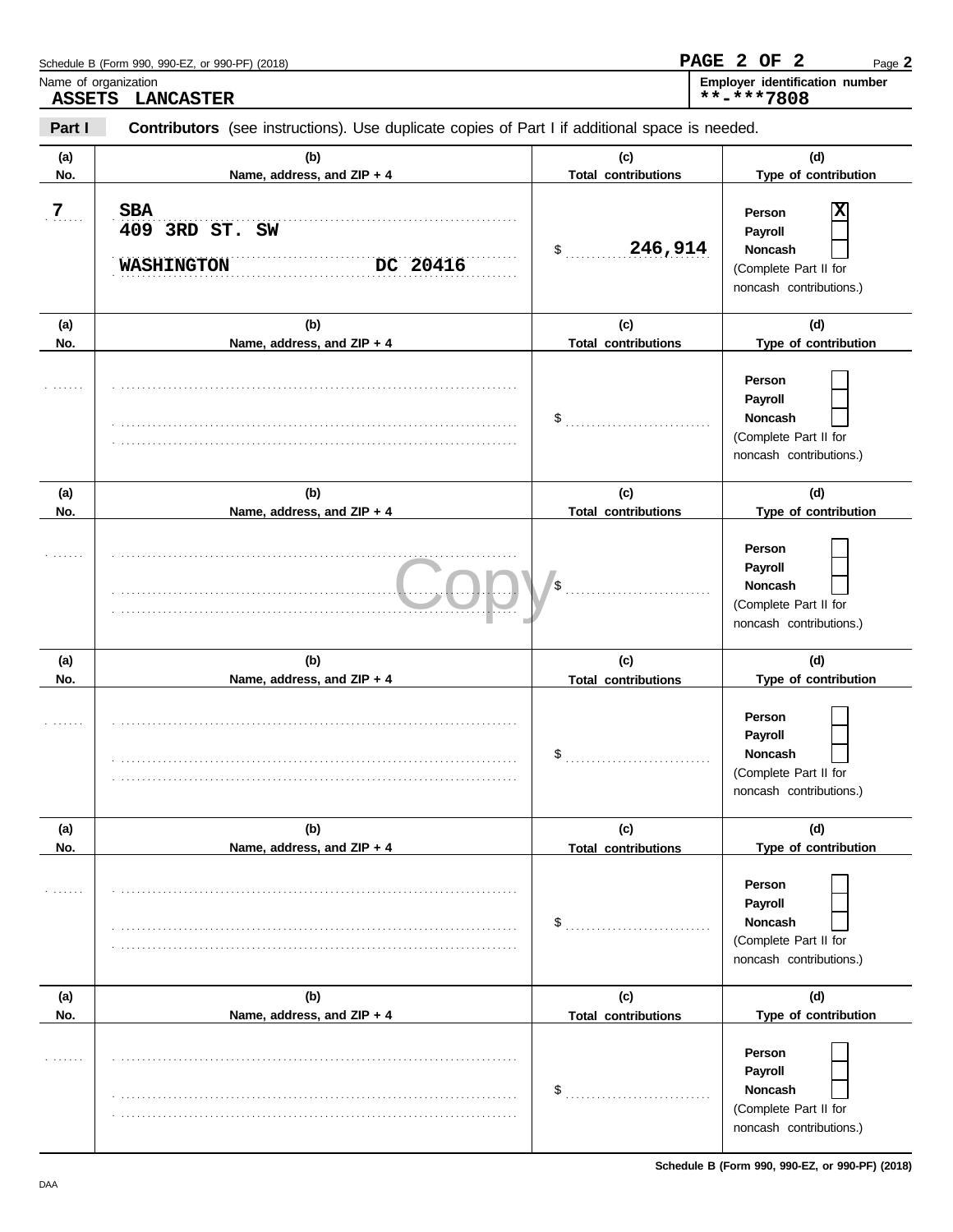Department of the Treasury Internal Revenue Service **Name of the organization**

### **SCHEDULE D Supplemental Financial Statements**

u **Attach to Form 990. Part IV, line 6, 7, 8, 9, 10, 11a, 11b, 11c, 11d, 11e, 11f, 12a, or 12b.** u **Complete if the organization answered "Yes" on Form 990,**

**2018** OMB No. 1545-0047 **Open to Public Inspection**

u **Go to** *www.irs.gov/Form990* **for instructions and the latest information.**

**Employer identification number**

|              | <b>ASSETS</b><br><b>LANCASTER</b>                                                                                                                                      |                                                                            | **-***7808                      |
|--------------|------------------------------------------------------------------------------------------------------------------------------------------------------------------------|----------------------------------------------------------------------------|---------------------------------|
|              | Organizations Maintaining Donor Advised Funds or Other Similar Funds or Accounts.<br>Part I                                                                            |                                                                            |                                 |
|              | Complete if the organization answered "Yes" on Form 990, Part IV, line 6.                                                                                              |                                                                            |                                 |
|              |                                                                                                                                                                        | (a) Donor advised funds                                                    | (b) Funds and other accounts    |
| 1.           |                                                                                                                                                                        |                                                                            |                                 |
| 2            | Aggregate value of contributions to (during year) [10] Aggregate value of contributions to (during year)                                                               | the control of the control of the control of the control of the control of |                                 |
| 3            |                                                                                                                                                                        |                                                                            |                                 |
| 4            | Aggregate value at end of year                                                                                                                                         |                                                                            |                                 |
| 5            | Did the organization inform all donors and donor advisors in writing that the assets held in donor advised                                                             |                                                                            |                                 |
|              |                                                                                                                                                                        |                                                                            | Yes<br>No                       |
| 6            | Did the organization inform all grantees, donors, and donor advisors in writing that grant funds can be used                                                           |                                                                            |                                 |
|              | only for charitable purposes and not for the benefit of the donor or donor advisor, or for any other purpose                                                           |                                                                            |                                 |
|              |                                                                                                                                                                        |                                                                            | Yes<br>No.                      |
|              | Part II<br><b>Conservation Easements.</b>                                                                                                                              |                                                                            |                                 |
|              | Complete if the organization answered "Yes" on Form 990, Part IV, line 7.                                                                                              |                                                                            |                                 |
| 1            | Purpose(s) of conservation easements held by the organization (check all that apply).                                                                                  |                                                                            |                                 |
|              | Preservation of land for public use (e.g., recreation or education)                                                                                                    | Preservation of a historically important land area                         |                                 |
|              | Protection of natural habitat                                                                                                                                          | Preservation of a certified historic structure                             |                                 |
|              | Preservation of open space                                                                                                                                             |                                                                            |                                 |
| $\mathbf{2}$ | Complete lines 2a through 2d if the organization held a qualified conservation contribution in the form of a conservation<br>easement on the last day of the tax year. |                                                                            |                                 |
|              |                                                                                                                                                                        |                                                                            | Held at the End of the Tax Year |
| а            |                                                                                                                                                                        |                                                                            | 2a                              |
| b            |                                                                                                                                                                        |                                                                            | 2b<br>2c                        |
| c            | Number of conservation easements on a certified historic structure included in (a) Municipal conservation easements on a certified historic structure included in (a)  |                                                                            |                                 |
|              | d Number of conservation easements included in (c) acquired after 7/25/06, and not on a<br>historic structure listed in the National Register                          |                                                                            | 2d                              |
| 3            | Number of conservation easements modified, transferred, released, extinguished, or terminated by the organization during the                                           |                                                                            |                                 |
|              |                                                                                                                                                                        |                                                                            |                                 |
|              | tax year $\mathbf u$<br>Number of states where property subject to conservation easement is located <b>u</b>                                                           |                                                                            |                                 |
| 4            |                                                                                                                                                                        |                                                                            |                                 |
| 5            | Does the organization have a written policy regarding the periodic monitoring, inspection, handling of                                                                 |                                                                            | Yes<br>No                       |
| 6            | Staff and volunteer hours devoted to monitoring, inspecting, handling of violations, and enforcing conservation easements during the year                              |                                                                            |                                 |
|              |                                                                                                                                                                        |                                                                            |                                 |
| 7            | u <sub></sub><br>Amount of expenses incurred in monitoring, inspecting, handling of violations, and enforcing conservation easements during the year                   |                                                                            |                                 |
|              | u\$                                                                                                                                                                    |                                                                            |                                 |
| 8            | Does each conservation easement reported on line 2(d) above satisfy the requirements of section 170(h)(4)(B)(i)                                                        |                                                                            |                                 |
|              | and section $170(h)(4)(B)(ii)?$                                                                                                                                        |                                                                            | Yes<br>No                       |
| 9            | In Part XIII, describe how the organization reports conservation easements in its revenue and expense statement, and                                                   |                                                                            |                                 |
|              | balance sheet, and include, if applicable, the text of the footnote to the organization's financial statements that describes the                                      |                                                                            |                                 |
|              | organization's accounting for conservation easements.                                                                                                                  |                                                                            |                                 |
|              | Organizations Maintaining Collections of Art, Historical Treasures, or Other Similar Assets.<br>Part III                                                               |                                                                            |                                 |
|              | Complete if the organization answered "Yes" on Form 990, Part IV, line 8.                                                                                              |                                                                            |                                 |
|              | 1a If the organization elected, as permitted under SFAS 116 (ASC 958), not to report in its revenue statement and balance sheet                                        |                                                                            |                                 |
|              | works of art, historical treasures, or other similar assets held for public exhibition, education, or research in furtherance of                                       |                                                                            |                                 |
|              | public service, provide, in Part XIII, the text of the footnote to its financial statements that describes these items.                                                |                                                                            |                                 |
|              | <b>b</b> If the organization elected, as permitted under SFAS 116 (ASC 958), to report in its revenue statement and balance sheet                                      |                                                                            |                                 |
|              | works of art, historical treasures, or other similar assets held for public exhibition, education, or research in furtherance of                                       |                                                                            |                                 |
|              | public service, provide the following amounts relating to these items:                                                                                                 |                                                                            |                                 |
|              |                                                                                                                                                                        |                                                                            |                                 |
|              |                                                                                                                                                                        |                                                                            |                                 |
| 2            | If the organization received or held works of art, historical treasures, or other similar assets for financial gain, provide the                                       |                                                                            |                                 |
|              | following amounts required to be reported under SFAS 116 (ASC 958) relating to these items:                                                                            |                                                                            |                                 |
| а            |                                                                                                                                                                        |                                                                            |                                 |
|              |                                                                                                                                                                        |                                                                            |                                 |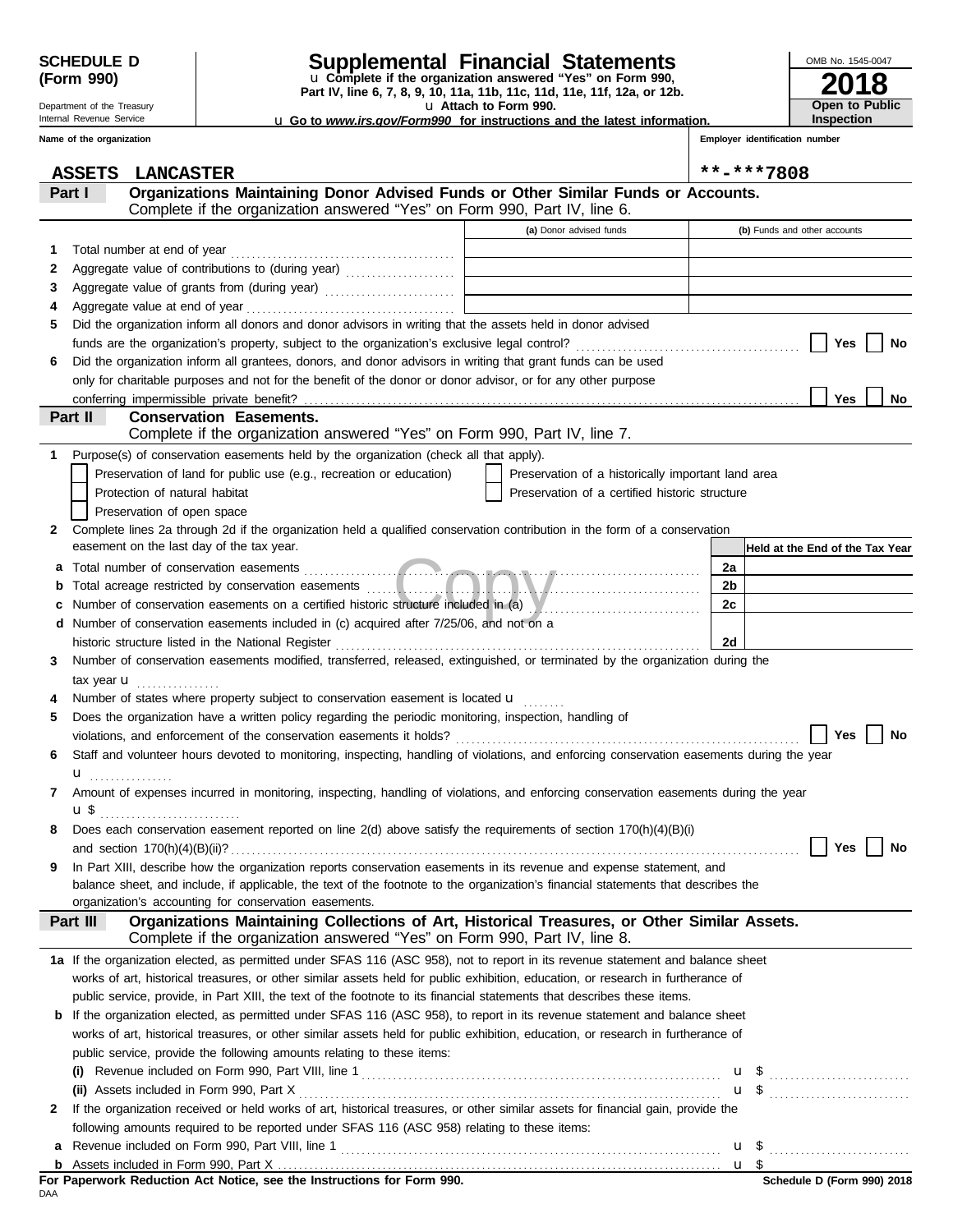|    | Schedule D (Form 990) 2018 ASSETS LANCASTER                                                                                                                                                                                    |                         |                           |                    | **-***7808      |                      |                     |        | Page 2    |
|----|--------------------------------------------------------------------------------------------------------------------------------------------------------------------------------------------------------------------------------|-------------------------|---------------------------|--------------------|-----------------|----------------------|---------------------|--------|-----------|
|    | Organizations Maintaining Collections of Art, Historical Treasures, or Other Similar Assets (continued)<br>Part III                                                                                                            |                         |                           |                    |                 |                      |                     |        |           |
| 3  | Using the organization's acquisition, accession, and other records, check any of the following that are a significant use of its<br>collection items (check all that apply):                                                   |                         |                           |                    |                 |                      |                     |        |           |
| a  | Public exhibition                                                                                                                                                                                                              | d                       | Loan or exchange programs |                    |                 |                      |                     |        |           |
| b  | Scholarly research                                                                                                                                                                                                             | е                       |                           |                    |                 |                      |                     |        |           |
| c  | Preservation for future generations                                                                                                                                                                                            |                         |                           |                    |                 |                      |                     |        |           |
|    | Provide a description of the organization's collections and explain how they further the organization's exempt purpose in Part                                                                                                 |                         |                           |                    |                 |                      |                     |        |           |
|    | XIII.                                                                                                                                                                                                                          |                         |                           |                    |                 |                      |                     |        |           |
| 5. | During the year, did the organization solicit or receive donations of art, historical treasures, or other similar                                                                                                              |                         |                           |                    |                 |                      |                     |        |           |
|    | assets to be sold to raise funds rather than to be maintained as part of the organization's collection?                                                                                                                        |                         |                           |                    |                 |                      | Yes                 |        | No        |
|    | Part IV<br><b>Escrow and Custodial Arrangements.</b>                                                                                                                                                                           |                         |                           |                    |                 |                      |                     |        |           |
|    | Complete if the organization answered "Yes" on Form 990, Part IV, line 9, or reported an amount on Form<br>990, Part X, line 21.                                                                                               |                         |                           |                    |                 |                      |                     |        |           |
|    | 1a Is the organization an agent, trustee, custodian or other intermediary for contributions or other assets not                                                                                                                |                         |                           |                    |                 |                      |                     |        |           |
|    |                                                                                                                                                                                                                                |                         |                           |                    |                 |                      | Yes                 |        | No        |
|    | <b>b</b> If "Yes," explain the arrangement in Part XIII and complete the following table:                                                                                                                                      |                         |                           |                    |                 |                      |                     |        |           |
|    |                                                                                                                                                                                                                                |                         |                           |                    |                 |                      | Amount              |        |           |
|    | c Beginning balance                                                                                                                                                                                                            |                         |                           |                    |                 | 1c                   |                     |        |           |
|    |                                                                                                                                                                                                                                |                         |                           |                    |                 | 1 <sub>d</sub>       |                     |        |           |
|    |                                                                                                                                                                                                                                |                         |                           |                    |                 | 1e                   |                     |        |           |
|    | Ending balance contains and a series of the contact of the contact of the contact of the contact of the contact of the contact of the contact of the contact of the contact of the contact of the contact of the contact of th |                         |                           |                    |                 | 1f                   |                     |        |           |
|    |                                                                                                                                                                                                                                |                         |                           |                    |                 |                      | Yes                 |        | <b>No</b> |
|    |                                                                                                                                                                                                                                |                         |                           |                    |                 |                      |                     |        |           |
|    | <b>Endowment Funds.</b><br>Part V                                                                                                                                                                                              |                         |                           |                    |                 |                      |                     |        |           |
|    | Complete if the organization answered "Yes" on Form 990, Part IV, line 10.                                                                                                                                                     |                         |                           |                    |                 |                      |                     |        |           |
|    |                                                                                                                                                                                                                                | (a) Current year        | (b) Prior year            | (c) Two years back |                 | (d) Three years back | (e) Four years back |        |           |
|    | <b>1a</b> Beginning of year balance                                                                                                                                                                                            |                         |                           |                    |                 |                      |                     |        |           |
|    | Contributions <b>Contributions</b>                                                                                                                                                                                             |                         |                           |                    |                 |                      |                     |        |           |
| c  | Net investment earnings, gains, and                                                                                                                                                                                            |                         |                           |                    |                 |                      |                     |        |           |
|    |                                                                                                                                                                                                                                |                         |                           |                    |                 |                      |                     |        |           |
|    | <b>d</b> Grants or scholarships<br>.                                                                                                                                                                                           |                         |                           |                    |                 |                      |                     |        |           |
| е  | Other expenditures for facilities and                                                                                                                                                                                          |                         |                           |                    |                 |                      |                     |        |           |
|    |                                                                                                                                                                                                                                |                         |                           |                    |                 |                      |                     |        |           |
|    | f Administrative expenses                                                                                                                                                                                                      |                         |                           |                    |                 |                      |                     |        |           |
|    | End of year balance <i>[[[[[[[[[[[[[[[[[[[[[[[[[[[[[]]]</i> ]]]                                                                                                                                                                |                         |                           |                    |                 |                      |                     |        |           |
| 2  | Provide the estimated percentage of the current year end balance (line 1g, column (a)) held as:                                                                                                                                |                         |                           |                    |                 |                      |                     |        |           |
|    | a Board designated or quasi-endowment u                                                                                                                                                                                        |                         |                           |                    |                 |                      |                     |        |           |
|    | <b>b</b> Permanent endowment $\mathbf{u}$ %<br>c Temporarily restricted endowment <b>u</b>                                                                                                                                     | %                       |                           |                    |                 |                      |                     |        |           |
|    | The percentages on lines 2a, 2b, and 2c should equal 100%.                                                                                                                                                                     |                         |                           |                    |                 |                      |                     |        |           |
|    | 3a Are there endowment funds not in the possession of the organization that are held and administered for the                                                                                                                  |                         |                           |                    |                 |                      |                     |        |           |
|    | organization by:                                                                                                                                                                                                               |                         |                           |                    |                 |                      |                     | Yes    | No.       |
|    |                                                                                                                                                                                                                                |                         |                           |                    |                 |                      | 3a(i)               |        |           |
|    | (ii) related organizations                                                                                                                                                                                                     |                         |                           |                    |                 |                      | 3a(ii)              |        |           |
|    |                                                                                                                                                                                                                                |                         |                           |                    |                 |                      | 3b                  |        |           |
|    | Describe in Part XIII the intended uses of the organization's endowment funds.                                                                                                                                                 |                         |                           |                    |                 |                      |                     |        |           |
|    | Land, Buildings, and Equipment.<br>Part VI                                                                                                                                                                                     |                         |                           |                    |                 |                      |                     |        |           |
|    | Complete if the organization answered "Yes" on Form 990, Part IV, line 11a. See Form 990, Part X, line 10.                                                                                                                     |                         |                           |                    |                 |                      |                     |        |           |
|    | Description of property                                                                                                                                                                                                        | (a) Cost or other basis | (b) Cost or other basis   |                    | (c) Accumulated |                      | (d) Book value      |        |           |
|    |                                                                                                                                                                                                                                | (investment)            | (other)                   |                    | depreciation    |                      |                     |        |           |
|    |                                                                                                                                                                                                                                |                         |                           |                    |                 |                      |                     |        |           |
|    |                                                                                                                                                                                                                                |                         |                           |                    |                 |                      |                     |        |           |
|    | c Leasehold improvements                                                                                                                                                                                                       |                         |                           |                    |                 |                      |                     |        |           |
|    |                                                                                                                                                                                                                                |                         |                           | 53,702             |                 | 37,350               |                     | 16,352 |           |
|    | e Other                                                                                                                                                                                                                        |                         |                           | 31,606             |                 | 16,201               |                     | 15,405 |           |
|    | Total. Add lines 1a through 1e. (Column (d) must equal Form 990, Part X, column (B), line 10c.)                                                                                                                                |                         |                           |                    |                 | u                    |                     | 31,757 |           |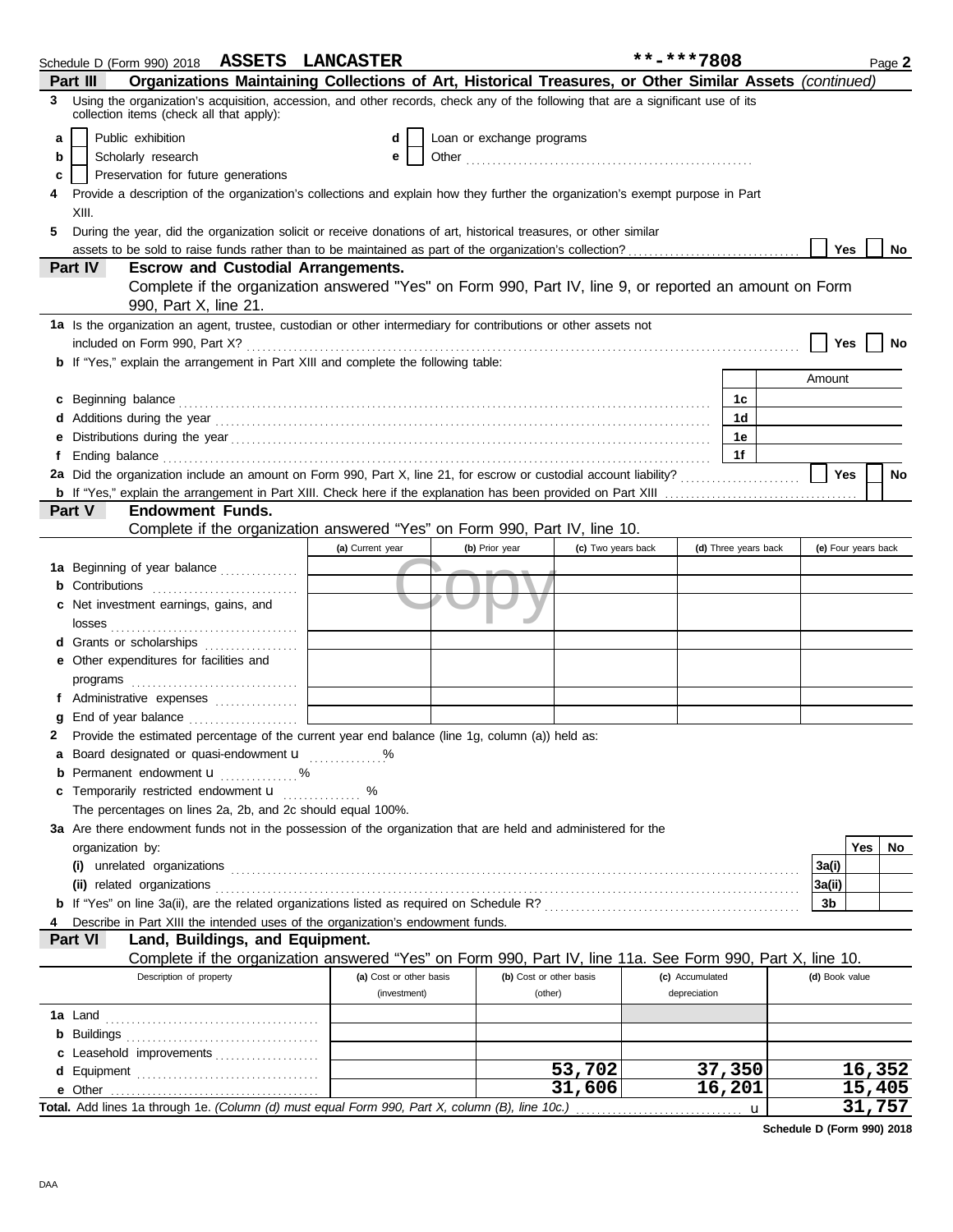|                           | Schedule D (Form 990) 2018 ASSETS LANCASTER                                                                |                | **-***7808                       | Page 3         |
|---------------------------|------------------------------------------------------------------------------------------------------------|----------------|----------------------------------|----------------|
| Part VII                  | Investments-Other Securities.                                                                              |                |                                  |                |
|                           | Complete if the organization answered "Yes" on Form 990, Part IV, line 11b. See Form 990, Part X, line 12. |                |                                  |                |
|                           | (a) Description of security or category                                                                    | (b) Book value | (c) Method of valuation:         |                |
|                           | (including name of security)                                                                               |                | Cost or end-of-year market value |                |
| (1) Financial derivatives |                                                                                                            |                |                                  |                |
|                           |                                                                                                            |                |                                  |                |
| (3) Other                 |                                                                                                            |                |                                  |                |
| $(A)$ .                   |                                                                                                            |                |                                  |                |
| (B)                       |                                                                                                            |                |                                  |                |
| (C)                       |                                                                                                            |                |                                  |                |
| (D)                       |                                                                                                            |                |                                  |                |
| (E)                       |                                                                                                            |                |                                  |                |
| (F)                       |                                                                                                            |                |                                  |                |
| (G)                       |                                                                                                            |                |                                  |                |
| (H)                       |                                                                                                            |                |                                  |                |
|                           | Total. (Column (b) must equal Form 990, Part X, col. (B) line 12.) u                                       |                |                                  |                |
| Part VIII                 | <b>Investments-Program Related.</b>                                                                        |                |                                  |                |
|                           | Complete if the organization answered "Yes" on Form 990, Part IV, line 11c. See Form 990, Part X, line 13. |                |                                  |                |
|                           | (a) Description of investment                                                                              | (b) Book value | (c) Method of valuation:         |                |
|                           |                                                                                                            |                | Cost or end-of-year market value |                |
|                           |                                                                                                            |                |                                  |                |
| (1)                       |                                                                                                            |                |                                  |                |
| (2)                       |                                                                                                            |                |                                  |                |
| (3)                       |                                                                                                            |                |                                  |                |
| (4)                       |                                                                                                            |                |                                  |                |
| (5)                       |                                                                                                            |                |                                  |                |
| (6)                       |                                                                                                            |                |                                  |                |
| (7)                       |                                                                                                            |                |                                  |                |
| (8)                       |                                                                                                            |                |                                  |                |
| (9)                       |                                                                                                            |                |                                  |                |
|                           | Total. (Column (b) must equal Form 990, Part X, col. (B) line 13.) u                                       |                |                                  |                |
| Part IX                   | <b>Other Assets.</b>                                                                                       |                |                                  |                |
|                           | Complete if the organization answered "Yes" on Form 990, Part IV, line 11d. See Form 990, Part X, line 15. |                |                                  |                |
|                           | (a) Description                                                                                            |                |                                  | (b) Book value |
| (1)                       | TERM NOTES RECEIVABLE<br>LONG                                                                              |                |                                  | 121, 136       |
| (2)                       |                                                                                                            |                |                                  |                |
| (3)                       |                                                                                                            |                |                                  |                |
| (4)                       |                                                                                                            |                |                                  |                |
| (5)                       |                                                                                                            |                |                                  |                |
| (6)                       |                                                                                                            |                |                                  |                |
| (7)                       |                                                                                                            |                |                                  |                |
| (8)                       |                                                                                                            |                |                                  |                |
| (9)                       |                                                                                                            |                |                                  |                |
|                           | Total. (Column (b) must equal Form 990, Part X, col. (B) line 15.)                                         |                | u                                | 121, 136       |
| Part X                    | Other Liabilities.                                                                                         |                |                                  |                |
|                           | Complete if the organization answered "Yes" on Form 990, Part IV, line 11e or 11f. See Form 990, Part X,   |                |                                  |                |
|                           | line 25.                                                                                                   |                |                                  |                |
| 1.                        | (a) Description of liability                                                                               | (b) Book value |                                  |                |
| (1)                       | Federal income taxes                                                                                       |                |                                  |                |
| (2)                       | ACCRUED PAYROLL                                                                                            | 46,558         |                                  |                |
| (3)                       | <b>COMPENSATED</b><br><b>ABSENCES</b>                                                                      | 19,466         |                                  |                |
| (4)                       | <b>ESCROW PAYABLE</b>                                                                                      | 5,374          |                                  |                |
| (5)                       |                                                                                                            |                |                                  |                |
| (6)                       |                                                                                                            |                |                                  |                |
| (7)                       |                                                                                                            |                |                                  |                |
| (8)                       |                                                                                                            |                |                                  |                |
| (9)                       |                                                                                                            |                |                                  |                |

| <b>Total.</b> (Column (b) must equal Form 990, Part X, col. (B) line $25$ .) <b>u</b>                                 |  |
|-----------------------------------------------------------------------------------------------------------------------|--|
| A littliffe for considering and articles. In Bran VIII, and discussed the formation in the consideration formation of |  |

Liability for uncertain tax positions. In Part XIII, provide the text of the footnote to the organization's financial statements that reports the **2.** organization's liability for uncertain tax positions under FIN 48 (ASC 740). Check here if the text of the footnote has been provided in Part XIII

**X**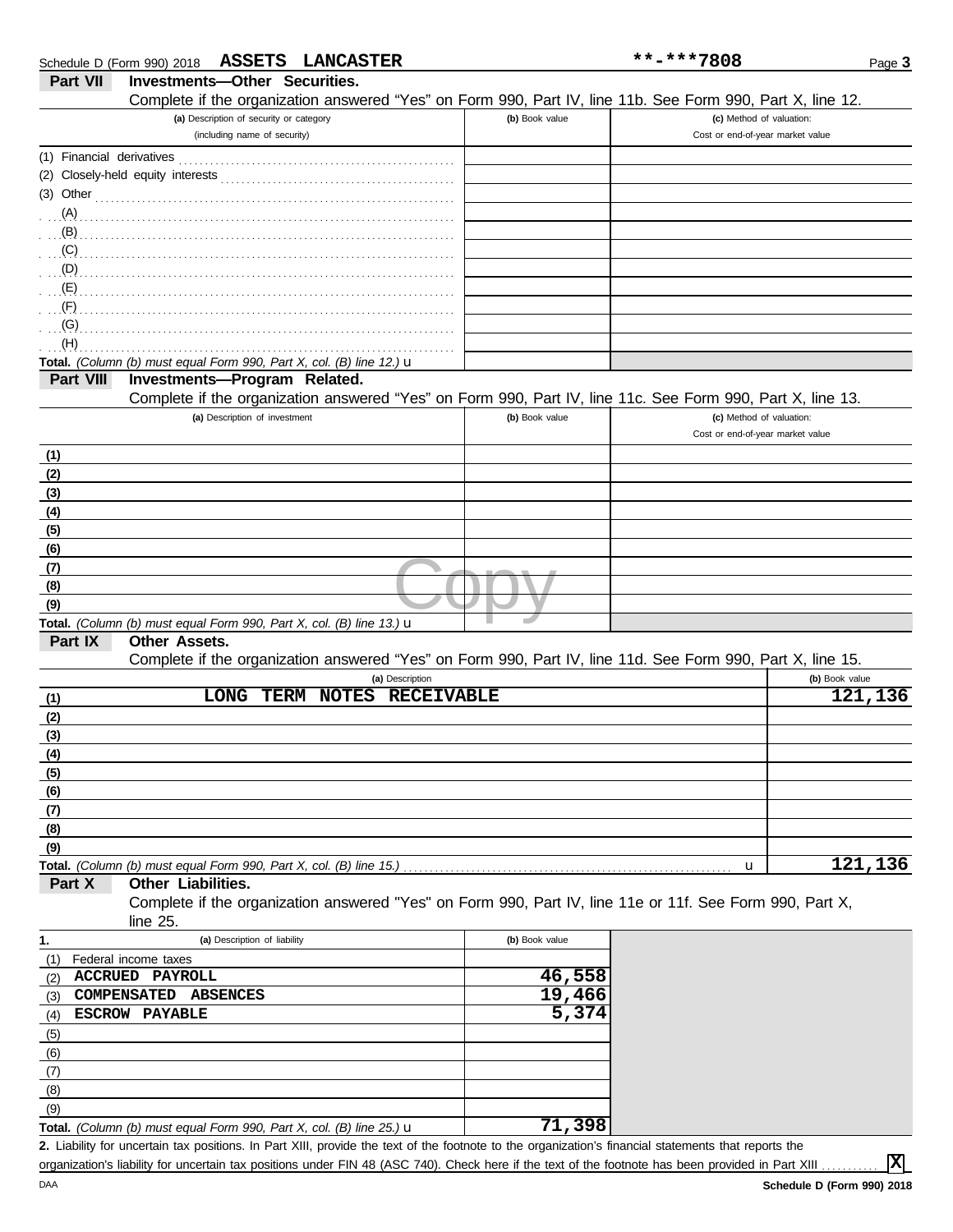|                                     | Schedule D (Form 990) 2018 ASSETS LANCASTER                                                                                                                                                                                    | **-***7808     |              | Page 4 |
|-------------------------------------|--------------------------------------------------------------------------------------------------------------------------------------------------------------------------------------------------------------------------------|----------------|--------------|--------|
| Part XI                             | Reconciliation of Revenue per Audited Financial Statements With Revenue per Return.                                                                                                                                            |                |              |        |
|                                     | Complete if the organization answered "Yes" on Form 990, Part IV, line 12a.                                                                                                                                                    |                |              |        |
| 1                                   |                                                                                                                                                                                                                                |                | $\mathbf{1}$ |        |
| 2                                   | Amounts included on line 1 but not on Form 990, Part VIII, line 12:                                                                                                                                                            |                |              |        |
| а                                   |                                                                                                                                                                                                                                | 2a             |              |        |
| b                                   |                                                                                                                                                                                                                                | 2 <sub>b</sub> |              |        |
| c                                   |                                                                                                                                                                                                                                | 2c             |              |        |
| d                                   |                                                                                                                                                                                                                                | 2d             |              |        |
| е                                   | Add lines 2a through 2d [11] Additional Property and Property and Property and Property and Property and Property and Property and Property and Property and Property and Property and Property and Property and Property and  |                | 2e           |        |
| З                                   |                                                                                                                                                                                                                                |                | 3            |        |
| 4                                   | Amounts included on Form 990, Part VIII, line 12, but not on line 1:                                                                                                                                                           |                |              |        |
| а                                   |                                                                                                                                                                                                                                | 4а             |              |        |
| b                                   |                                                                                                                                                                                                                                | 4b             |              |        |
| c Add lines 4a and 4b               |                                                                                                                                                                                                                                |                | 4c           |        |
| 5                                   |                                                                                                                                                                                                                                |                | 5            |        |
| <b>Part XII</b>                     | Reconciliation of Expenses per Audited Financial Statements With Expenses per Return.                                                                                                                                          |                |              |        |
|                                     | Complete if the organization answered "Yes" on Form 990, Part IV, line 12a.                                                                                                                                                    |                |              |        |
| 1                                   | Total expenses and losses per audited financial statements                                                                                                                                                                     |                | $\mathbf{1}$ |        |
| 2                                   | Amounts included on line 1 but not on Form 990, Part IX, line 25:                                                                                                                                                              |                |              |        |
| а                                   |                                                                                                                                                                                                                                | 2a             |              |        |
| b                                   |                                                                                                                                                                                                                                | 2b             |              |        |
| <b>c</b> Other losses               |                                                                                                                                                                                                                                | 2c             |              |        |
| d                                   |                                                                                                                                                                                                                                | 2d             |              |        |
| е                                   |                                                                                                                                                                                                                                |                | 2e           |        |
| 3                                   | Add lines 2a through 2d [11] Additional Property and Table 1 and Table 1 and Table 1 and Table 1 and Table 1 and Table 1 and Table 1 and Table 1 and Table 1 and Table 1 and Table 1 and Table 1 and Table 1 and Table 1 and T |                | 3            |        |
| 4                                   | Amounts included on Form 990, Part IX, line 25, but not on line 1:                                                                                                                                                             |                |              |        |
|                                     | Investment expenses not included on Form 990, Part VIII, line 7b.                                                                                                                                                              | 4a             |              |        |
| а                                   |                                                                                                                                                                                                                                | 4b             |              |        |
|                                     |                                                                                                                                                                                                                                |                |              |        |
| c Add lines 4a and 4b<br>5.         | Total expenses. Add lines 3 and 4c. (This must equal Form 990, Part I, line 18.) [100] Total expenses. Add lines 3 and 4c. (This must equal Form 990, Part I, line 18.)                                                        |                | 4с<br>5      |        |
| Part XIII Supplemental Information. |                                                                                                                                                                                                                                |                |              |        |
|                                     | Provide the descriptions required for Part II, lines 3, 5, and 9; Part III, lines 1a and 4; Part IV, lines 1b and 2b; Part V, line 4; Part X, line                                                                             |                |              |        |
|                                     | 2; Part XI, lines 2d and 4b; and Part XII, lines 2d and 4b. Also complete this part to provide any additional information.                                                                                                     |                |              |        |
| PART X - FIN 48 FOOTNOTE            |                                                                                                                                                                                                                                |                |              |        |
|                                     |                                                                                                                                                                                                                                |                |              |        |
|                                     | TAX RETURNS ARE OPEN FOR EXAMINATION BY THE INTERNAL REVENUE SERVICE FOR                                                                                                                                                       |                |              |        |
|                                     |                                                                                                                                                                                                                                |                |              |        |
|                                     | THREE YEARS FROM THE DUE DATE OF THE RETURNS. THE TAX YEARS SUBJECT TO                                                                                                                                                         |                |              |        |
|                                     |                                                                                                                                                                                                                                |                |              |        |
|                                     | EXAMINATION BY THE STATE JURISDICTION ARE UNLIMITED. THE ORGANIZATION HAS                                                                                                                                                      |                |              |        |
|                                     |                                                                                                                                                                                                                                |                |              |        |
|                                     | EVALUATED ITS TAX FILINGS FOR THE OPEN TAX YEARS FOR UNCERTAIN TAX                                                                                                                                                             |                |              |        |
|                                     |                                                                                                                                                                                                                                |                |              |        |
| POSITIONS.                          |                                                                                                                                                                                                                                |                |              |        |
|                                     |                                                                                                                                                                                                                                |                |              |        |
|                                     |                                                                                                                                                                                                                                |                |              |        |
|                                     |                                                                                                                                                                                                                                |                |              |        |
|                                     |                                                                                                                                                                                                                                |                |              |        |
|                                     |                                                                                                                                                                                                                                |                |              |        |
|                                     |                                                                                                                                                                                                                                |                |              |        |
|                                     |                                                                                                                                                                                                                                |                |              |        |
|                                     |                                                                                                                                                                                                                                |                |              |        |
|                                     |                                                                                                                                                                                                                                |                |              |        |
|                                     |                                                                                                                                                                                                                                |                |              |        |
|                                     |                                                                                                                                                                                                                                |                |              |        |
|                                     |                                                                                                                                                                                                                                |                |              |        |
|                                     |                                                                                                                                                                                                                                |                |              |        |
|                                     |                                                                                                                                                                                                                                |                |              |        |
|                                     |                                                                                                                                                                                                                                |                |              |        |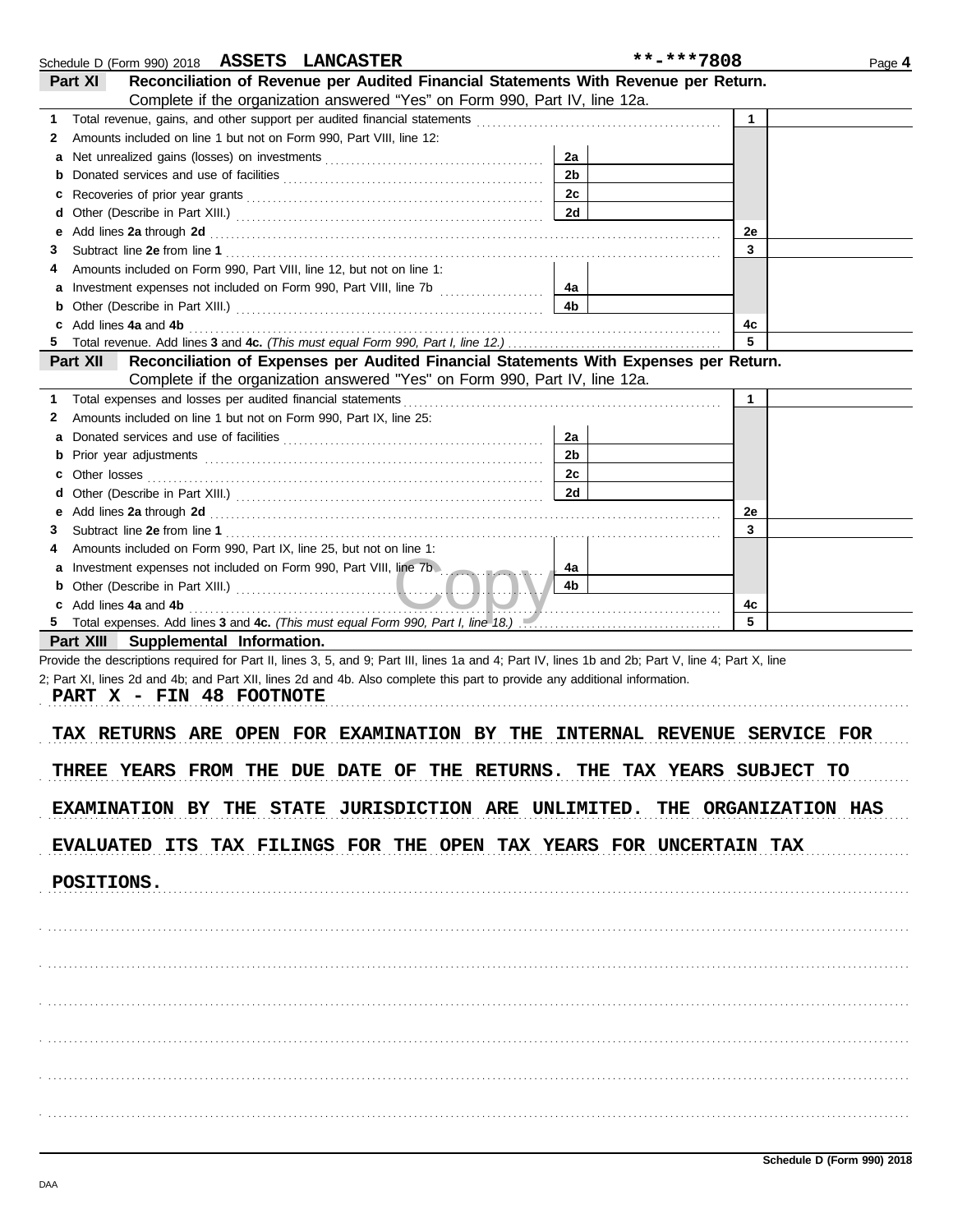| $\mathbf{m}$ |      |
|--------------|------|
|              |      |
|              |      |
|              |      |
|              |      |
|              |      |
|              |      |
|              |      |
|              |      |
|              |      |
|              |      |
|              |      |
|              |      |
|              |      |
|              |      |
|              |      |
|              |      |
|              |      |
|              |      |
|              |      |
|              |      |
|              | Copy |
|              |      |
|              |      |
|              |      |
|              |      |
|              |      |
|              |      |
|              |      |
|              |      |
|              |      |
|              |      |
|              |      |
|              |      |
|              |      |
|              |      |
|              |      |
|              |      |
|              |      |
|              |      |
|              |      |
|              |      |
|              |      |
|              |      |
|              |      |
|              |      |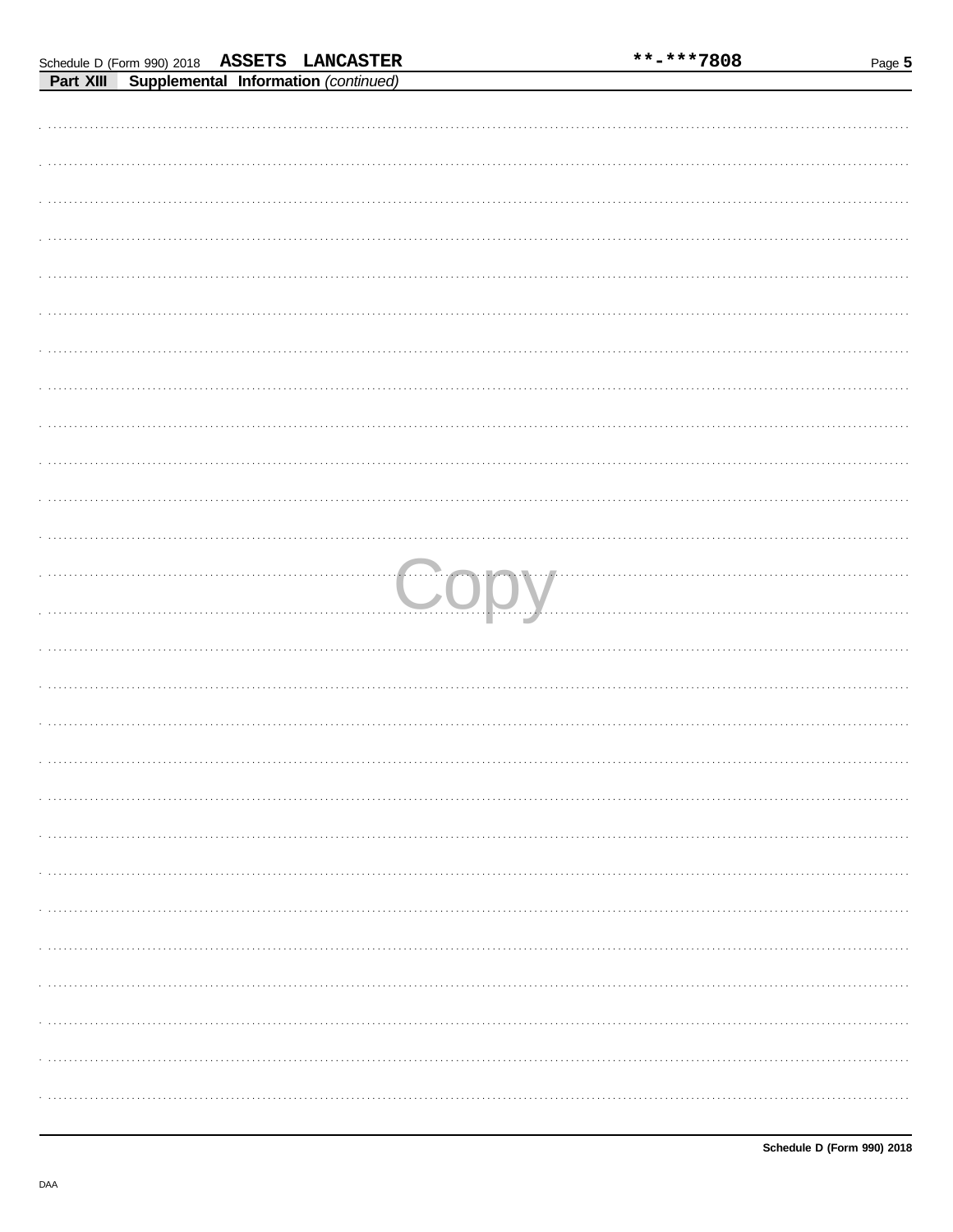**SCHEDULE O** (Form 990 or 990-EZ)

### Supplemental Information to Form 990 or 990-EZ

Complete to provide information for responses to specific questions on Form 990 or 990-EZ or to provide any additional information. u Attach to Form 990 or 990-EZ.

u Go to www.irs.gov/Form990 for the latest information.

OMB No 1545-0047

2018 Open to Public

Inspection

Department of the Treasury Internal Revenue Service Name of the organization

### ASSETS LANCASTER

\*\*-\*\*\*\*7808

Employer identification number

FORM 990 - ORGANIZATION'S MISSION ASSETS LANCASTER IS A NON-PROFIT THAT WORKS WITH START-UP AND EXISTING BUSINESSES TO FORM A MORE EQUITABLE AND ETHICAL ECONOMY. ASSETS LANCASTER OFFERS IN-DEPTH TRAINING AND FINANCING FOR ENTREPRENEURS, AND WORKS WITH ESTABLISHED BUSINESSES TO IMPROVE THEIR SOCIAL AND ENVIRONMENTAL IMPACT. FORM 990, PART VI, LINE 11B - ORGANIZATION'S PROCESS TO REVIEW FORM 990 THE 990 IS REVIEWED WITH THE BOARD TREASURER BEFORE FILING. FORM 990, PART VI, LINE 12C - ENFORCEMENT OF CONFLICTS POLICY THE ORGANIZATION ANNUALLY MONITORS COMPLIANCE WITH THIS POLICY BY ENSURING THAT BOARD MEMBERS FILL OUT A FORM EACH YEAR DISCLOSING POTENTIAL CONFLICTS OF INTEREST. THIS INFORMATION IS KEPT ON FILE. FORM 990, PART VI, LINE 15A - COMPENSATION PROCESS FOR TOP OFFICIAL COMPENSATION IS BASED ON COMPARABLE DATA OBTAINED THROUGH THE CHAMBER OF COMMERCE WAGE AND BENEFIT SURVEY. FORM 990, PART VI, LINE 15B - COMPENSATION PROCESS FOR OFFICERS OFFICERS OF THE BOARD OF DIRECTORS ARE NOT COMPENSATED. KEY EMPLOYEE COMPENSATION IS BASED ON COMPARABLE DATA OBTAINED THROUGH THE CHAMBER OF COMMERCE. FORM 990, PART VI, LINE 19 - GOVERNING DOCUMENTS DISCLOSURE EXPLANATION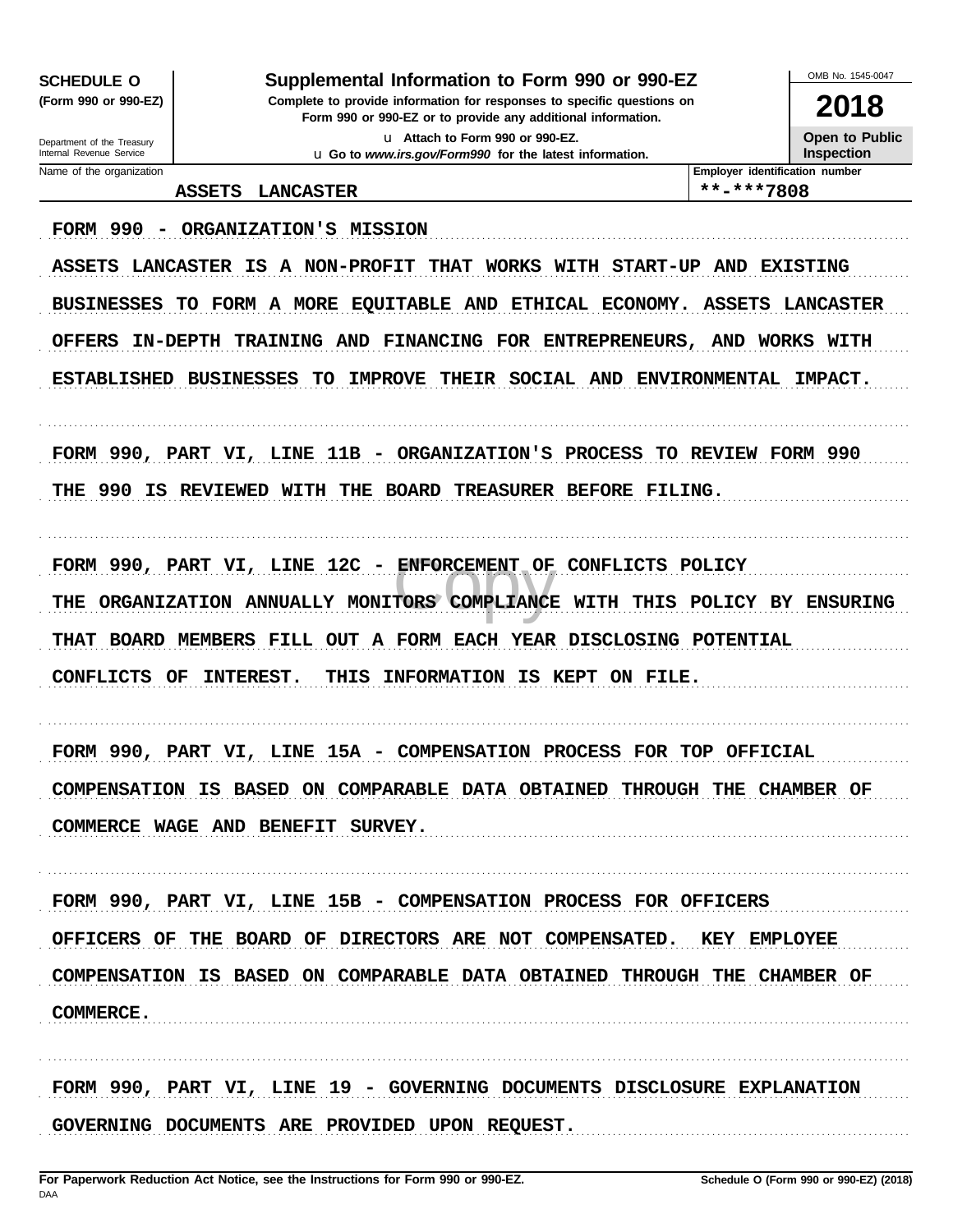| <b>SCHEDULE R</b> |  |
|-------------------|--|
| (Form 990)        |  |

# **(Form 990) Related Organizations and Unrelated Partnerships**

u **Complete if the organization answered "Yes" on Form 990, Part IV, line 33, 34, 35b, 36, or 37.**

u **Attach to Form 990.**

u **Go to** *www.irs.gov/Form990* **for instructions and the latest information.**

Department of the Treasury Internal Revenue Service Name of the organization

**ASSETS LANCASTER \*\*-\*\*\*7808**

**Employer identification number Open to Public Inspection**

**Part I Identification of Disregarded Entities.** Complete if the organization answered "Yes" on Form 990, Part IV, line 33.

| (a)<br>Name, address, and EIN (if applicable) of disregarded entity                                                                                                                                                        | (b)<br>Primary activity | (c)<br>Legal domicile (state<br>or foreign country) |                            | (d)<br>Total income                                       | (e)<br>End-of-year assets           | (f)<br>Direct controlling<br>entity |                                                         |
|----------------------------------------------------------------------------------------------------------------------------------------------------------------------------------------------------------------------------|-------------------------|-----------------------------------------------------|----------------------------|-----------------------------------------------------------|-------------------------------------|-------------------------------------|---------------------------------------------------------|
| (1) LANCASTER WORKS AT ASSETS, LLC<br>100 S. QUEEN STREET<br>**-***4121<br><b>LANCASTER</b><br>PA 17603<br>(2)                                                                                                             | EMPLOYMENT              | PA                                                  |                            | 272,567                                                   | 34,749                              | N/A                                 |                                                         |
|                                                                                                                                                                                                                            |                         |                                                     |                            |                                                           |                                     |                                     |                                                         |
| (3)                                                                                                                                                                                                                        |                         |                                                     |                            |                                                           |                                     |                                     |                                                         |
| (4)                                                                                                                                                                                                                        |                         |                                                     |                            |                                                           |                                     |                                     |                                                         |
| (5)                                                                                                                                                                                                                        |                         |                                                     |                            |                                                           |                                     |                                     |                                                         |
| Identification of Related Tax-Exempt Organizations. Complete if the organization answered "Yes" on Form 990, Part IV, line 34, because it had one or more related tax-exempt organizations during the tax year.<br>Part II |                         |                                                     |                            |                                                           |                                     |                                     |                                                         |
| (a)<br>Name, address, and EIN of related organization                                                                                                                                                                      | (b)<br>Primary activity | (c)<br>Legal domicile (state<br>or foreign country) | (d)<br>Exempt Code section | (e)<br>Public charity status<br>(if section $501(c)(3)$ ) | (f)<br>Direct controlling<br>entity | Yes                                 | $(g)$<br>Section 512(b)(13)<br>controlled entity?<br>No |
| (1)                                                                                                                                                                                                                        |                         |                                                     |                            |                                                           |                                     |                                     |                                                         |
| (2)                                                                                                                                                                                                                        |                         |                                                     |                            |                                                           |                                     |                                     |                                                         |
| (3)                                                                                                                                                                                                                        |                         |                                                     |                            |                                                           |                                     |                                     |                                                         |
| (4)                                                                                                                                                                                                                        |                         |                                                     |                            |                                                           |                                     |                                     |                                                         |
| (5)                                                                                                                                                                                                                        |                         |                                                     |                            |                                                           |                                     |                                     |                                                         |
|                                                                                                                                                                                                                            |                         |                                                     |                            |                                                           |                                     |                                     |                                                         |

OMB No. 1545-0047

**2018**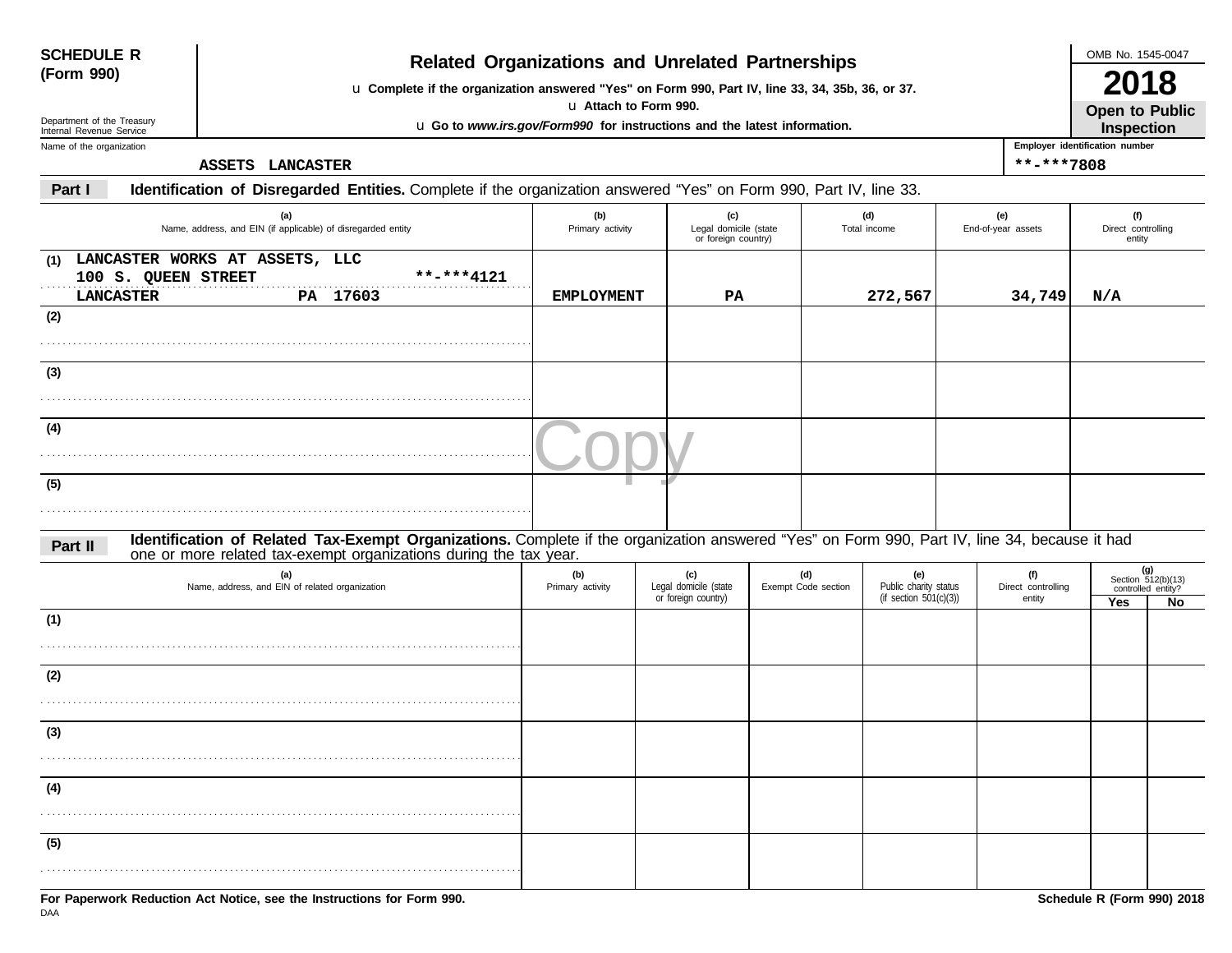| Identification of Related Organizations Taxable as a Partnership. Complete if the organization answered "Yes" on Form 990, Part IV, line 34,<br>Part III<br>because it had one or more related organizations treated as a partnership during the tax year.                  |                         |                                                              |                                                        |                                                                                                         |                                                        |                                 |                                        |                                                   |                                       |                                                                         |                                |                                                       |                                                       |
|-----------------------------------------------------------------------------------------------------------------------------------------------------------------------------------------------------------------------------------------------------------------------------|-------------------------|--------------------------------------------------------------|--------------------------------------------------------|---------------------------------------------------------------------------------------------------------|--------------------------------------------------------|---------------------------------|----------------------------------------|---------------------------------------------------|---------------------------------------|-------------------------------------------------------------------------|--------------------------------|-------------------------------------------------------|-------------------------------------------------------|
| (a)<br>Name, address, and EIN of<br>related organization                                                                                                                                                                                                                    | (b)<br>Primary activity | (c)<br>Legal<br>domicile<br>(state or<br>foreign<br>country) | (d)<br>Direct controlling<br>entity                    | (e)<br>Predominant<br>income (related,<br>unrelated,<br>excluded from<br>tax under<br>sections 512-514) | (f)<br>Share of total<br>income                        |                                 | (g)<br>Share of end-of-<br>year assets | (h)<br>Dispro-<br>portionate<br>alloc.?<br>Yes No |                                       | (i)<br>Code V-UBI<br>amount in box 20<br>of Schedule K-1<br>(Form 1065) |                                | (j)<br>General or<br>managing<br>partner?<br>Yes   No | (k)<br>Percentage<br>ownership                        |
| (1)                                                                                                                                                                                                                                                                         |                         |                                                              |                                                        |                                                                                                         |                                                        |                                 |                                        |                                                   |                                       |                                                                         |                                |                                                       |                                                       |
| (2)                                                                                                                                                                                                                                                                         |                         |                                                              |                                                        |                                                                                                         |                                                        |                                 |                                        |                                                   |                                       |                                                                         |                                |                                                       |                                                       |
| (3)                                                                                                                                                                                                                                                                         |                         |                                                              |                                                        |                                                                                                         |                                                        |                                 |                                        |                                                   |                                       |                                                                         |                                |                                                       |                                                       |
| (4)                                                                                                                                                                                                                                                                         |                         |                                                              |                                                        |                                                                                                         |                                                        |                                 |                                        |                                                   |                                       |                                                                         |                                |                                                       |                                                       |
| Identification of Related Organizations Taxable as a Corporation or Trust. Complete if the organization answered "Yes" on Form 990, Part IV,<br>Part IV<br>line 34, because it had one or more related organizations treated as a corporation or trust during the tax year. |                         |                                                              |                                                        |                                                                                                         |                                                        |                                 |                                        |                                                   |                                       |                                                                         |                                |                                                       |                                                       |
| (a)<br>Name, address, and EIN of related organization                                                                                                                                                                                                                       | (b)<br>Primary activity |                                                              | (c)<br>Legal domicile<br>(state or<br>foreign country) | (d)<br>Direct controlling<br>entity                                                                     | (e)<br>Type of entity<br>(C corp, S corp,<br>or trust) | (f)<br>Share of total<br>income |                                        |                                                   | (g)<br>Share of<br>end-of-year assets |                                                                         | (h)<br>Percentage<br>ownership |                                                       | (i)<br>Section<br>512(b)(13)<br>controlled<br>entity? |
| (1)                                                                                                                                                                                                                                                                         |                         |                                                              |                                                        |                                                                                                         |                                                        |                                 |                                        |                                                   |                                       |                                                                         |                                |                                                       | Yes   No                                              |
| (2)                                                                                                                                                                                                                                                                         |                         |                                                              |                                                        |                                                                                                         |                                                        |                                 |                                        |                                                   |                                       |                                                                         |                                |                                                       |                                                       |
| (3)                                                                                                                                                                                                                                                                         |                         |                                                              |                                                        |                                                                                                         |                                                        |                                 |                                        |                                                   |                                       |                                                                         |                                |                                                       |                                                       |
| (4)                                                                                                                                                                                                                                                                         |                         |                                                              |                                                        |                                                                                                         |                                                        |                                 |                                        |                                                   |                                       |                                                                         |                                |                                                       |                                                       |
|                                                                                                                                                                                                                                                                             |                         |                                                              |                                                        |                                                                                                         |                                                        |                                 |                                        |                                                   |                                       |                                                                         |                                |                                                       |                                                       |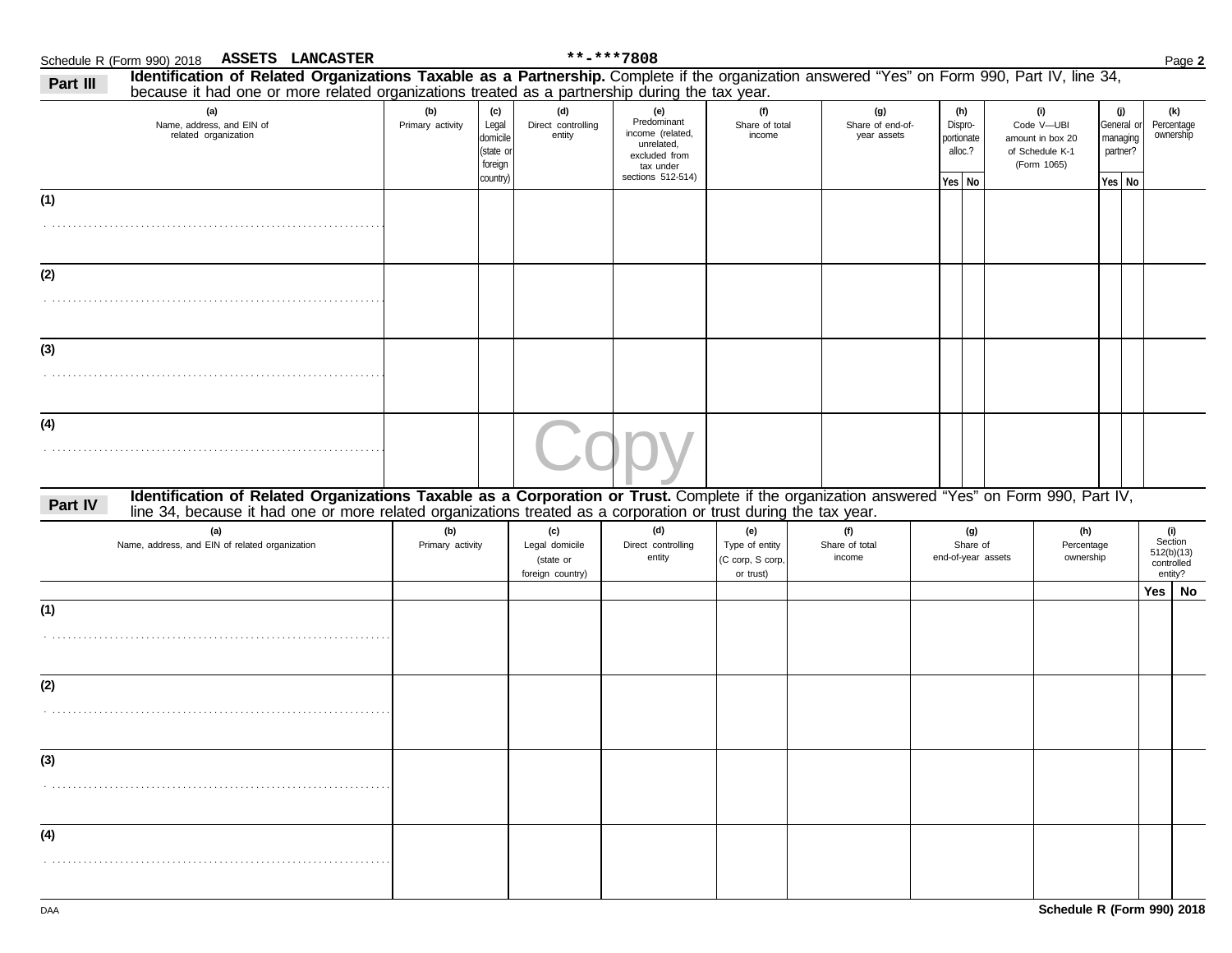| Part V | Transactions With Related Organizations. Complete if the organization answered "Yes" on Form 990, Part IV, line 34, 35b, or 36.                                                                                                |                             |                 |                                       |                |     |    |
|--------|--------------------------------------------------------------------------------------------------------------------------------------------------------------------------------------------------------------------------------|-----------------------------|-----------------|---------------------------------------|----------------|-----|----|
|        | Note: Complete line 1 if any entity is listed in Parts II, III, or IV of this schedule.                                                                                                                                        |                             |                 |                                       |                | Yes | No |
|        | 1 During the tax year, did the organization engage in any of the following transactions with one or more related organizations listed in Parts II-IV?                                                                          |                             |                 |                                       |                |     |    |
|        |                                                                                                                                                                                                                                |                             |                 |                                       | 1a             |     |    |
|        |                                                                                                                                                                                                                                |                             |                 |                                       | 1 <sub>b</sub> |     |    |
|        |                                                                                                                                                                                                                                |                             |                 |                                       |                |     |    |
|        |                                                                                                                                                                                                                                |                             |                 |                                       |                |     |    |
|        |                                                                                                                                                                                                                                |                             |                 |                                       | 1е             |     |    |
|        |                                                                                                                                                                                                                                |                             |                 |                                       | 1f             |     |    |
|        |                                                                                                                                                                                                                                |                             |                 |                                       | 1 <sub>q</sub> |     |    |
|        | h Purchase of assets from related organization(s) encourance contains and contains a container and container and container and container and container and container and container and container and container and container a |                             |                 |                                       | 1 <sub>h</sub> |     |    |
|        | i Exchange of assets with related organization(s) excess contact the control of the control of the contact of the contact of the contact of the contact of the contact of the contact of the contact of the contact of the con |                             |                 |                                       | 1i             |     |    |
|        |                                                                                                                                                                                                                                |                             |                 |                                       | 11             |     |    |
|        |                                                                                                                                                                                                                                |                             |                 |                                       |                |     |    |
|        |                                                                                                                                                                                                                                |                             |                 |                                       | 1k             |     |    |
|        |                                                                                                                                                                                                                                |                             |                 |                                       |                |     |    |
|        | m Performance of services or membership or fundraising solicitations by related organization(s)                                                                                                                                |                             |                 |                                       | 1 <sub>m</sub> |     |    |
|        |                                                                                                                                                                                                                                |                             |                 |                                       | 1n             |     |    |
|        | o Sharing of paid employees with related organization(s) entertainment and the state of the state of the state of the state of the state of the state of the state of the state of the state of the state of the state of the  |                             |                 |                                       | 10             |     |    |
|        |                                                                                                                                                                                                                                |                             |                 |                                       |                |     |    |
|        |                                                                                                                                                                                                                                |                             |                 |                                       | 1p             |     |    |
|        |                                                                                                                                                                                                                                |                             |                 |                                       | 1q             |     |    |
|        |                                                                                                                                                                                                                                |                             |                 |                                       |                |     |    |
|        |                                                                                                                                                                                                                                |                             |                 |                                       | 1r             |     |    |
|        |                                                                                                                                                                                                                                |                             |                 |                                       | 1s             |     |    |
|        | If the answer to any of the above is "Yes," see the instructions for information on who must complete this line, including covered relationships and transaction thresholds.                                                   |                             |                 |                                       |                |     |    |
|        | (a)                                                                                                                                                                                                                            | (b)                         | (c)             | (d)                                   |                |     |    |
|        | Name of related organization                                                                                                                                                                                                   | Transaction<br>type $(a-s)$ | Amount involved | Method of determining amount involved |                |     |    |
| (1)    |                                                                                                                                                                                                                                |                             |                 |                                       |                |     |    |
|        |                                                                                                                                                                                                                                |                             |                 |                                       |                |     |    |
| (2)    |                                                                                                                                                                                                                                |                             |                 |                                       |                |     |    |
| (3)    |                                                                                                                                                                                                                                |                             |                 |                                       |                |     |    |
|        |                                                                                                                                                                                                                                |                             |                 |                                       |                |     |    |

**(4)**

**(5)**

**(6)**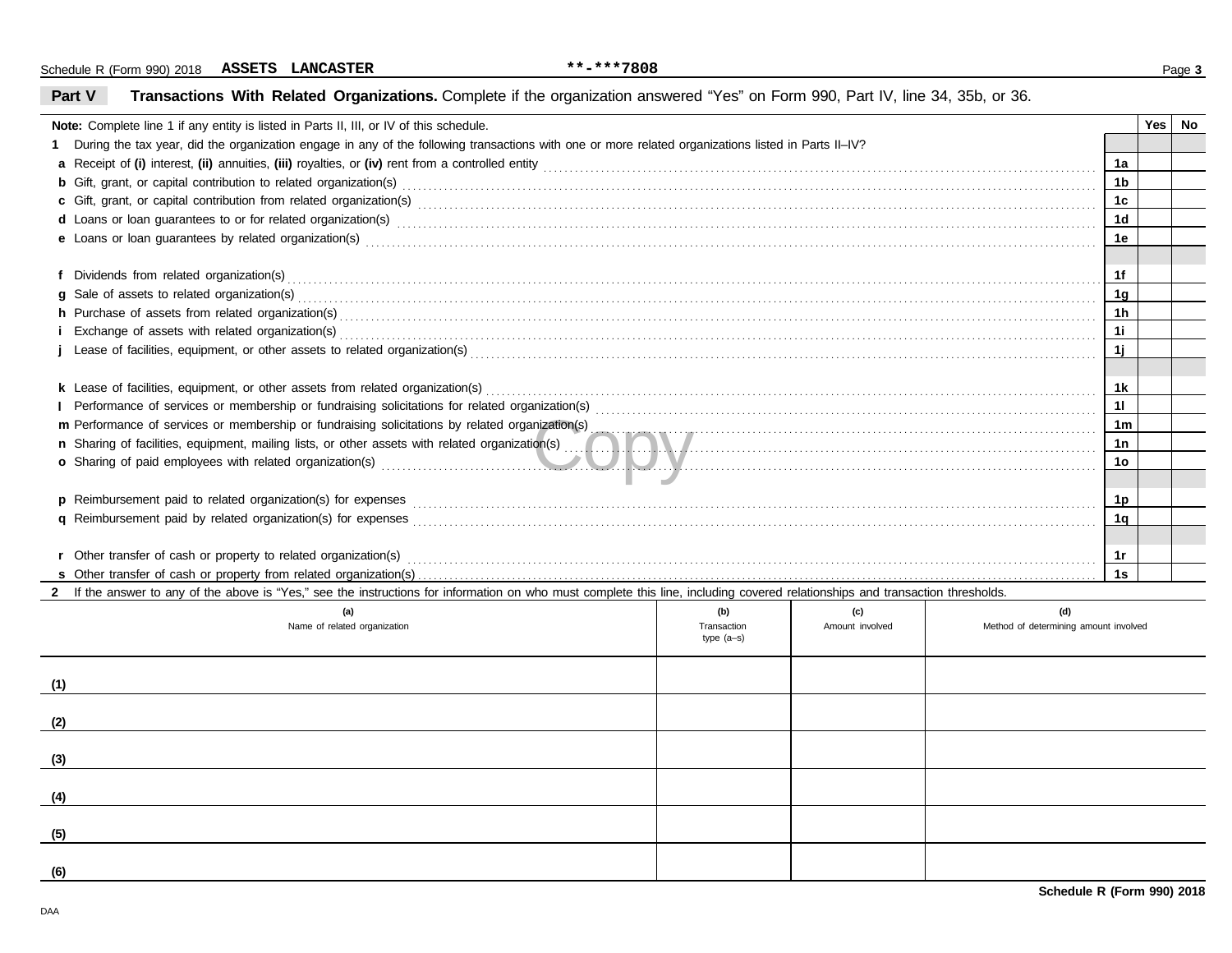### Part VI Unrelated Organizations Taxable as a Partnership. Complete if the organization answered "Yes" on Form 990, Part IV, line 37.

Provide the following information for each entity taxed as a partnership through which the organization conducted more than five percent of its activities (measured by total assets or gross revenue) that was not a related organization. See instructions regarding exclusion for certain investment partnerships.

| $5.222$ . $2.222$ . $2.222$ . $2.222$ . $2.222$<br>(a)<br>Name, address, and EIN of entity | . <del>.</del> 9 - 9<br>(b)<br>Primary activity | (c)<br>Legal<br>domicile<br>(state or<br>foreign | (d)<br>Predominant<br>income (related,<br>unrelated, excluded<br>from tax under | 501(c)(3)<br>organizations? | <u></u> .<br>(e)<br>Are all partners<br>section | (f)<br>Share of<br>total income | (g)<br>Share of<br>end-of-year<br>assets |     | (h)<br>Disproportionate<br>allocations? | (i)<br>Code V-UBI<br>amount in box 20<br>of Schedule K-1<br>(Form 1065) | managing<br>partner? | (j)<br>General or | (k)<br>Percentage<br>ownership |
|--------------------------------------------------------------------------------------------|-------------------------------------------------|--------------------------------------------------|---------------------------------------------------------------------------------|-----------------------------|-------------------------------------------------|---------------------------------|------------------------------------------|-----|-----------------------------------------|-------------------------------------------------------------------------|----------------------|-------------------|--------------------------------|
|                                                                                            |                                                 | country)                                         | sections 512-514)                                                               | Yes $\vert$ No              |                                                 |                                 |                                          | Yes | No                                      |                                                                         | Yes                  | No                |                                |
| (1)                                                                                        |                                                 |                                                  |                                                                                 |                             |                                                 |                                 |                                          |     |                                         |                                                                         |                      |                   |                                |
| (2)                                                                                        |                                                 |                                                  |                                                                                 |                             |                                                 |                                 |                                          |     |                                         |                                                                         |                      |                   |                                |
| (3)                                                                                        |                                                 |                                                  |                                                                                 |                             |                                                 |                                 |                                          |     |                                         |                                                                         |                      |                   |                                |
| (4)                                                                                        |                                                 |                                                  |                                                                                 |                             |                                                 |                                 |                                          |     |                                         |                                                                         |                      |                   |                                |
| (5)                                                                                        |                                                 |                                                  |                                                                                 |                             |                                                 |                                 |                                          |     |                                         |                                                                         |                      |                   |                                |
| (6)                                                                                        |                                                 |                                                  |                                                                                 |                             |                                                 |                                 |                                          |     |                                         |                                                                         |                      |                   |                                |
| (7)                                                                                        |                                                 |                                                  |                                                                                 |                             |                                                 |                                 |                                          |     |                                         |                                                                         |                      |                   |                                |
| (8)                                                                                        |                                                 |                                                  |                                                                                 |                             |                                                 |                                 |                                          |     |                                         |                                                                         |                      |                   |                                |
| (9)                                                                                        |                                                 |                                                  |                                                                                 |                             |                                                 |                                 |                                          |     |                                         |                                                                         |                      |                   |                                |
| (10)                                                                                       |                                                 |                                                  |                                                                                 |                             |                                                 |                                 |                                          |     |                                         |                                                                         |                      |                   |                                |
| (11)                                                                                       |                                                 |                                                  |                                                                                 |                             |                                                 |                                 |                                          |     |                                         |                                                                         |                      |                   |                                |

**Schedule R (Form 990) 2018**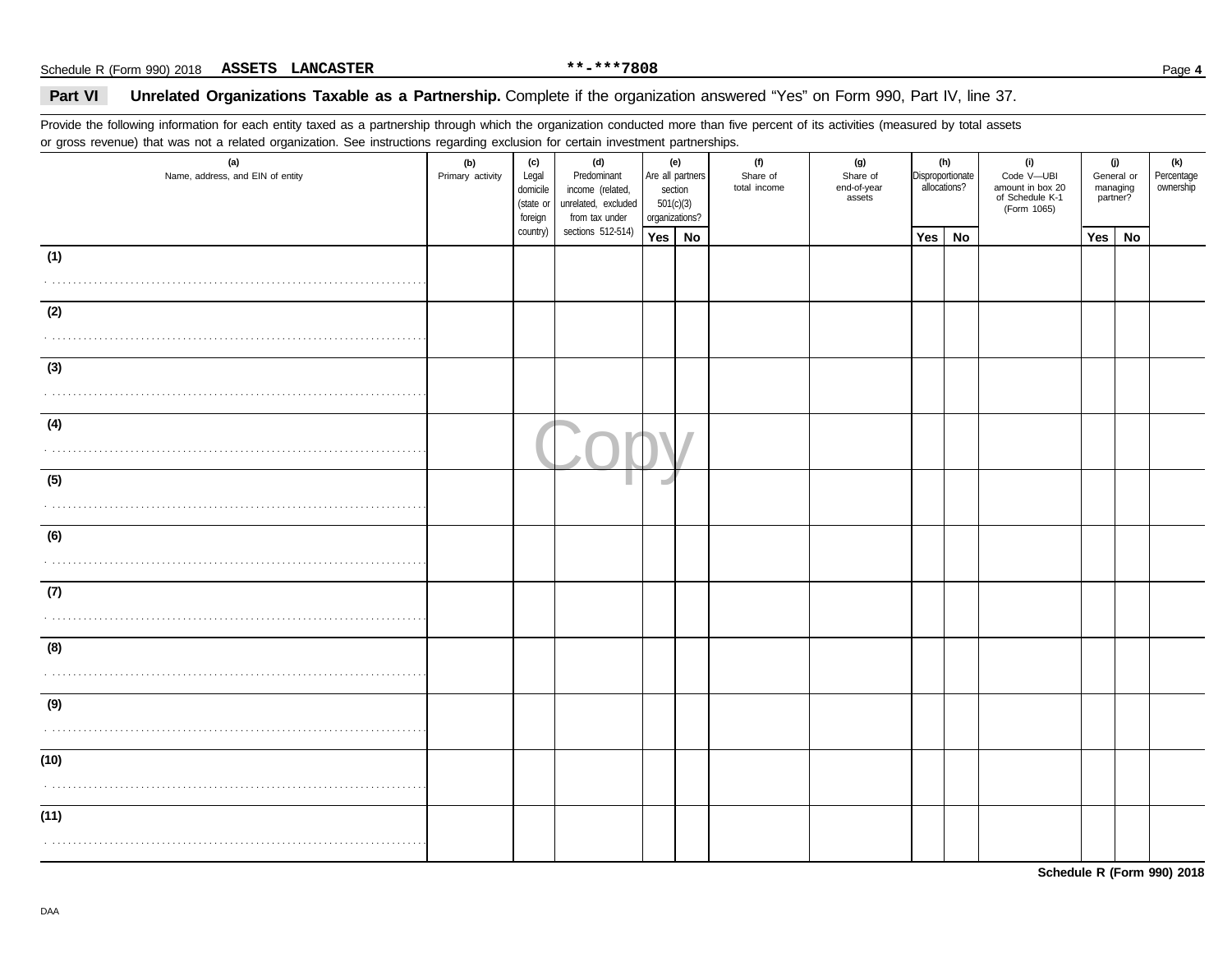|          | Schedule R (Form 990) 2018 ASSETS LANCASTER |                           |  |  | **-***7808                                                                                 | Page 5 |
|----------|---------------------------------------------|---------------------------|--|--|--------------------------------------------------------------------------------------------|--------|
| Part VII |                                             | Supplemental Information. |  |  |                                                                                            |        |
|          |                                             |                           |  |  | Provide additional information for responses to questions on Schedule R. See Instructions. |        |
|          |                                             |                           |  |  |                                                                                            |        |
|          |                                             |                           |  |  |                                                                                            |        |
|          |                                             |                           |  |  |                                                                                            |        |
|          |                                             |                           |  |  |                                                                                            |        |
|          |                                             |                           |  |  |                                                                                            |        |
|          |                                             |                           |  |  |                                                                                            |        |
|          |                                             |                           |  |  |                                                                                            |        |
|          |                                             |                           |  |  |                                                                                            |        |
|          |                                             |                           |  |  |                                                                                            |        |
|          |                                             |                           |  |  |                                                                                            |        |
|          |                                             |                           |  |  |                                                                                            |        |
|          |                                             |                           |  |  |                                                                                            |        |
|          |                                             |                           |  |  |                                                                                            |        |
|          |                                             |                           |  |  |                                                                                            |        |
|          |                                             |                           |  |  |                                                                                            |        |
|          |                                             |                           |  |  |                                                                                            |        |
|          |                                             |                           |  |  |                                                                                            |        |
|          |                                             |                           |  |  |                                                                                            |        |
|          |                                             |                           |  |  |                                                                                            |        |
|          |                                             |                           |  |  |                                                                                            |        |
|          |                                             |                           |  |  |                                                                                            |        |
|          |                                             |                           |  |  |                                                                                            |        |
| .        |                                             |                           |  |  | LJODV                                                                                      |        |
|          |                                             |                           |  |  |                                                                                            |        |
|          |                                             |                           |  |  |                                                                                            |        |
|          |                                             |                           |  |  |                                                                                            |        |
|          |                                             |                           |  |  |                                                                                            |        |
|          |                                             |                           |  |  |                                                                                            |        |
|          |                                             |                           |  |  |                                                                                            |        |
|          |                                             |                           |  |  |                                                                                            |        |
|          |                                             |                           |  |  |                                                                                            |        |
|          |                                             |                           |  |  |                                                                                            |        |
|          |                                             |                           |  |  |                                                                                            |        |
|          |                                             |                           |  |  |                                                                                            |        |
|          |                                             |                           |  |  |                                                                                            |        |
|          |                                             |                           |  |  |                                                                                            |        |
|          |                                             |                           |  |  |                                                                                            |        |
|          |                                             |                           |  |  |                                                                                            |        |
|          |                                             |                           |  |  |                                                                                            |        |
|          |                                             |                           |  |  |                                                                                            |        |
|          |                                             |                           |  |  |                                                                                            |        |
|          |                                             |                           |  |  |                                                                                            |        |
|          |                                             |                           |  |  |                                                                                            |        |
|          |                                             |                           |  |  |                                                                                            |        |
|          |                                             |                           |  |  |                                                                                            |        |
|          |                                             |                           |  |  |                                                                                            |        |
|          |                                             |                           |  |  |                                                                                            |        |
|          |                                             |                           |  |  |                                                                                            |        |
|          |                                             |                           |  |  |                                                                                            |        |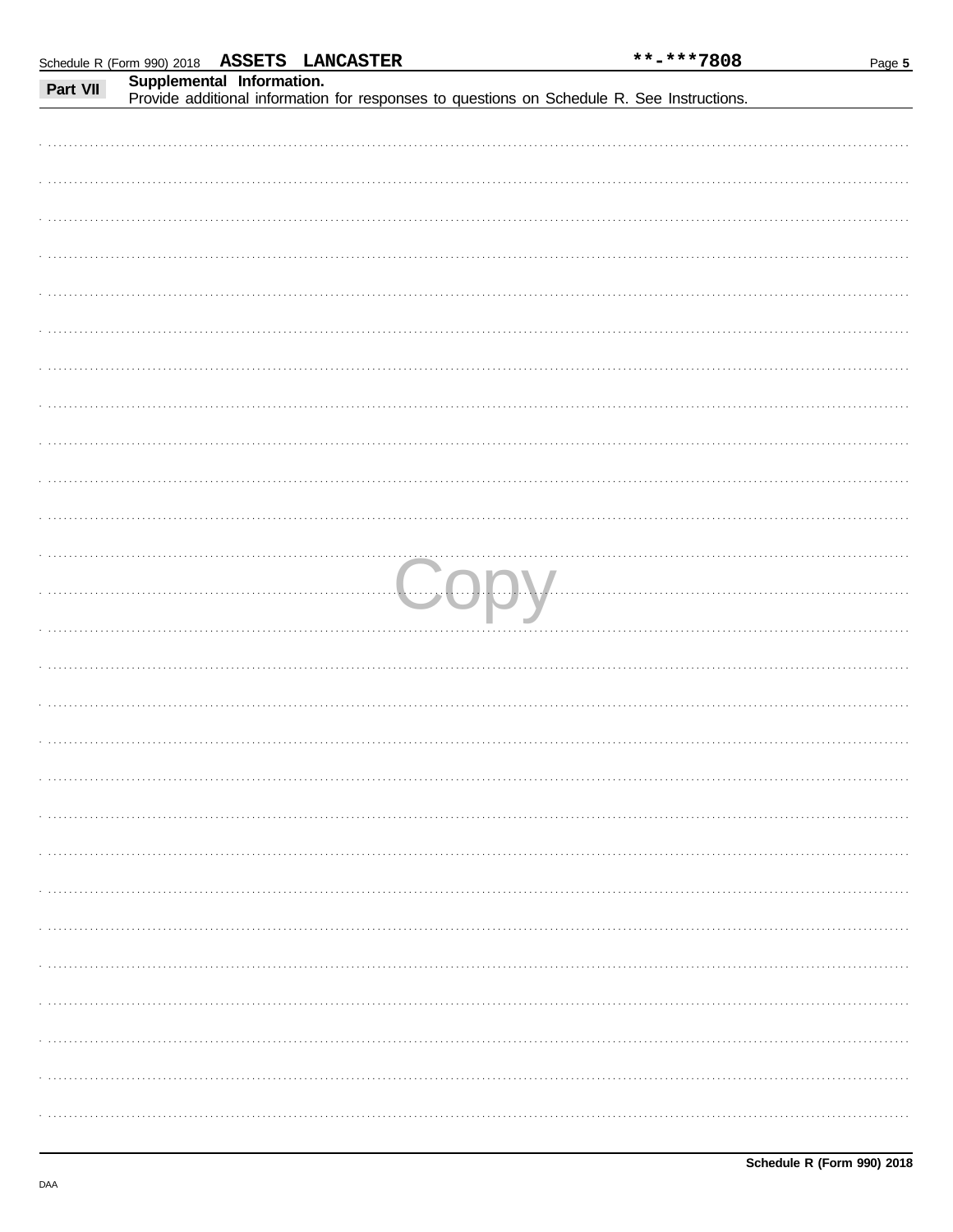|      | - 1 |
|------|-----|
| Form |     |

### **Depreciation and Amortization**

|     | Form 4562                                                                                                                                                                                                                            |                                    |                                                                                                          | Depreciation and Amortization                                                    |                              |                |                  |                    | OMB No. 1545-0172                 |
|-----|--------------------------------------------------------------------------------------------------------------------------------------------------------------------------------------------------------------------------------------|------------------------------------|----------------------------------------------------------------------------------------------------------|----------------------------------------------------------------------------------|------------------------------|----------------|------------------|--------------------|-----------------------------------|
|     |                                                                                                                                                                                                                                      |                                    | (Including Information on Listed Property)                                                               |                                                                                  |                              |                |                  |                    |                                   |
|     | Department of the Treasury                                                                                                                                                                                                           |                                    |                                                                                                          |                                                                                  | u Attach to your tax return. |                |                  |                    |                                   |
|     | (99)<br>Internal Revenue Service                                                                                                                                                                                                     |                                    |                                                                                                          | <b>u</b> Go to www.irs.gov/Form4562 for instructions and the latest information. |                              |                |                  |                    | Attachment<br>179<br>Sequence No. |
|     | Name(s) shown on return                                                                                                                                                                                                              |                                    |                                                                                                          |                                                                                  |                              |                |                  | Identifying number |                                   |
|     |                                                                                                                                                                                                                                      | <b>ASSETS</b>                      | <b>LANCASTER</b>                                                                                         |                                                                                  |                              |                |                  | **-***7808         |                                   |
|     | Business or activity to which this form relates                                                                                                                                                                                      |                                    |                                                                                                          |                                                                                  |                              |                |                  |                    |                                   |
|     | <b>INDIRECT</b>                                                                                                                                                                                                                      | <b>DEPRECIATION</b>                |                                                                                                          |                                                                                  |                              |                |                  |                    |                                   |
|     | Part I                                                                                                                                                                                                                               |                                    | Election To Expense Certain Property Under Section 179                                                   |                                                                                  |                              |                |                  |                    |                                   |
|     |                                                                                                                                                                                                                                      |                                    |                                                                                                          |                                                                                  |                              |                |                  |                    |                                   |
|     |                                                                                                                                                                                                                                      |                                    | Note: If you have any listed property, complete Part V before you complete Part I.                       |                                                                                  |                              |                |                  |                    |                                   |
| 1   | Maximum amount (see instructions)                                                                                                                                                                                                    |                                    |                                                                                                          |                                                                                  |                              |                |                  | 1                  | 1,000,000                         |
| 2   |                                                                                                                                                                                                                                      |                                    |                                                                                                          |                                                                                  |                              |                |                  | $\mathbf{2}$       |                                   |
| 3   |                                                                                                                                                                                                                                      |                                    |                                                                                                          |                                                                                  |                              |                |                  | 3                  | 2,500,000                         |
| 4   | Reduction in limitation. Subtract line 3 from line 2. If zero or less, enter -0-                                                                                                                                                     |                                    |                                                                                                          |                                                                                  |                              |                |                  | 4                  |                                   |
| 5   | Dollar limitation for tax year. Subtract line 4 from line 1. If zero or less, enter -0-. If married filing separately, see instructions                                                                                              |                                    |                                                                                                          |                                                                                  |                              |                |                  | 5                  |                                   |
| 6   |                                                                                                                                                                                                                                      | (a) Description of property        |                                                                                                          |                                                                                  | (b) Cost (business use only) |                | (c) Elected cost |                    |                                   |
|     |                                                                                                                                                                                                                                      |                                    |                                                                                                          |                                                                                  |                              |                |                  |                    |                                   |
|     |                                                                                                                                                                                                                                      |                                    |                                                                                                          |                                                                                  |                              |                |                  |                    |                                   |
| 7   |                                                                                                                                                                                                                                      |                                    |                                                                                                          |                                                                                  |                              | 7              |                  |                    |                                   |
| 8   | Total elected cost of section 179 property. Add amounts in column (c), lines 6 and 7 [[[[[[[[[[[[[[[[[[[[[[[[[                                                                                                                       |                                    |                                                                                                          |                                                                                  |                              |                |                  | 8                  |                                   |
| 9   | Tentative deduction. Enter the smaller of line 5 or line 8                                                                                                                                                                           |                                    |                                                                                                          |                                                                                  |                              |                |                  | 9                  |                                   |
| 10  |                                                                                                                                                                                                                                      |                                    |                                                                                                          |                                                                                  |                              |                |                  | 10                 |                                   |
| 11  | Business income limitation. Enter the smaller of business income (not less than zero) or line 5. See instructions                                                                                                                    |                                    |                                                                                                          |                                                                                  |                              |                |                  | 11                 |                                   |
| 12  | Section 179 expense deduction. Add lines 9 and 10, but don't enter more than line 11 [1] [1] expense deduction. Add lines 9 and 10, but don't enter more than line 11                                                                |                                    |                                                                                                          |                                                                                  |                              |                |                  | $12 \,$            |                                   |
| 13  | Carryover of disallowed deduction to 2019. Add lines 9 and 10, less line 12                                                                                                                                                          |                                    |                                                                                                          |                                                                                  | ▶                            | 13             |                  |                    |                                   |
|     | Note: Don't use Part II or Part III below for listed property. Instead, use Part V.                                                                                                                                                  |                                    |                                                                                                          |                                                                                  |                              |                |                  |                    |                                   |
|     | Part II                                                                                                                                                                                                                              |                                    | Special Depreciation Allowance and Other Depreciation (Don't include listed property. See instructions.) |                                                                                  |                              |                |                  |                    |                                   |
| 14  | Special depreciation allowance for qualified property (other than listed property) placed in service                                                                                                                                 |                                    |                                                                                                          |                                                                                  |                              |                |                  |                    |                                   |
|     | during the tax year. See instructions                                                                                                                                                                                                |                                    |                                                                                                          |                                                                                  |                              |                |                  | 14                 |                                   |
|     |                                                                                                                                                                                                                                      |                                    |                                                                                                          |                                                                                  |                              |                |                  | 15                 |                                   |
| 15  | Property subject to section 168(f)(1) election <i>contract to the contract of the contract of the contract of the contract of the contract of the contract of the contract of the contract of the contract of the contract of th</i> |                                    |                                                                                                          |                                                                                  |                              |                |                  |                    | 12,036                            |
| 16  | Part III                                                                                                                                                                                                                             |                                    |                                                                                                          |                                                                                  |                              |                |                  | 16                 |                                   |
|     |                                                                                                                                                                                                                                      |                                    | <b>MACRS Depreciation (Don't include listed property. See instructions.)</b>                             | <b>Section A</b>                                                                 |                              |                |                  |                    |                                   |
|     |                                                                                                                                                                                                                                      |                                    |                                                                                                          |                                                                                  |                              |                |                  |                    | 0                                 |
| 17  |                                                                                                                                                                                                                                      |                                    |                                                                                                          |                                                                                  |                              |                |                  | 17                 |                                   |
| 18  | If you are electing to group any assets placed in service during the tax year into one or more general asset accounts, check here                                                                                                    |                                    |                                                                                                          |                                                                                  |                              |                | $\mathbf{u}$     |                    |                                   |
|     |                                                                                                                                                                                                                                      |                                    | Section B-Assets Placed in Service During 2018 Tax Year Using the General Depreciation System            |                                                                                  |                              |                |                  |                    |                                   |
|     | (a) Classification of property                                                                                                                                                                                                       |                                    | (b) Month and year<br>placed in                                                                          | (c) Basis for depreciation<br>(business/investment use                           | (d) Recovery                 | (e) Convention | (f) Method       |                    | (g) Depreciation deduction        |
|     |                                                                                                                                                                                                                                      |                                    | service                                                                                                  | only-see instructions)                                                           | period                       |                |                  |                    |                                   |
| 19a | 3-year property                                                                                                                                                                                                                      |                                    |                                                                                                          |                                                                                  |                              |                |                  |                    |                                   |
| b   | 5-year property                                                                                                                                                                                                                      |                                    |                                                                                                          |                                                                                  |                              |                |                  |                    |                                   |
| c   | 7-year property                                                                                                                                                                                                                      |                                    |                                                                                                          |                                                                                  |                              |                |                  |                    |                                   |
| d   | 10-year property                                                                                                                                                                                                                     |                                    |                                                                                                          |                                                                                  |                              |                |                  |                    |                                   |
| е   | 15-year property                                                                                                                                                                                                                     |                                    |                                                                                                          |                                                                                  |                              |                |                  |                    |                                   |
| f   | 20-year property                                                                                                                                                                                                                     |                                    |                                                                                                          |                                                                                  |                              |                |                  |                    |                                   |
| g   | 25-year property                                                                                                                                                                                                                     |                                    |                                                                                                          |                                                                                  | 25 yrs.                      |                | S/L              |                    |                                   |
|     | h Residential rental                                                                                                                                                                                                                 |                                    |                                                                                                          |                                                                                  | 27.5 yrs.                    | MМ             | S/L              |                    |                                   |
|     | property                                                                                                                                                                                                                             |                                    |                                                                                                          |                                                                                  | 27.5 yrs.                    | MМ             | S/L              |                    |                                   |
| i.  | Nonresidential real                                                                                                                                                                                                                  |                                    |                                                                                                          |                                                                                  | 39 yrs.                      | MМ             | S/L              |                    |                                   |
|     | property                                                                                                                                                                                                                             |                                    |                                                                                                          |                                                                                  |                              | MМ             | S/L              |                    |                                   |
|     |                                                                                                                                                                                                                                      |                                    | Section C-Assets Placed in Service During 2018 Tax Year Using the Alternative Depreciation System        |                                                                                  |                              |                |                  |                    |                                   |
| 20a | Class life                                                                                                                                                                                                                           |                                    |                                                                                                          |                                                                                  |                              |                | S/L              |                    |                                   |
| b   | 12-year                                                                                                                                                                                                                              |                                    |                                                                                                          |                                                                                  | 12 yrs.                      |                | S/L              |                    |                                   |
|     | $c30$ -year                                                                                                                                                                                                                          |                                    |                                                                                                          |                                                                                  | 30 yrs.                      | MМ             | S/L              |                    |                                   |
|     | $d$ 40-year                                                                                                                                                                                                                          |                                    |                                                                                                          |                                                                                  | 40 yrs.                      | MМ             | S/L              |                    |                                   |
|     | Part IV                                                                                                                                                                                                                              | <b>Summary</b> (See instructions.) |                                                                                                          |                                                                                  |                              |                |                  |                    |                                   |
|     |                                                                                                                                                                                                                                      |                                    |                                                                                                          |                                                                                  |                              |                |                  |                    |                                   |
| 21  | Listed property. Enter amount from line 28                                                                                                                                                                                           |                                    |                                                                                                          |                                                                                  |                              |                |                  | 21                 |                                   |
| 22  | Total. Add amounts from line 12, lines 14 through 17, lines 19 and 20 in column (g), and line 21. Enter<br>here and on the appropriate lines of your return. Partnerships and S corporations—see instructions                        |                                    |                                                                                                          |                                                                                  |                              |                |                  | 22                 | 12,036                            |
| 23  | For assets shown above and placed in service during the current year, enter the                                                                                                                                                      |                                    |                                                                                                          |                                                                                  |                              |                |                  |                    |                                   |

portion of the basis attributable to section 263A costs . . . . . . . . . . . . . . . . . . . . . . . . . . . . . . . . . . . . . . . **For Paperwork Reduction Act Notice, see separate instructions.**

DAA

**23**

OMB No. 1545-0172

|       | . .<br>ш                   |  |
|-------|----------------------------|--|
|       | Attachment<br>Sequence No. |  |
| ımher |                            |  |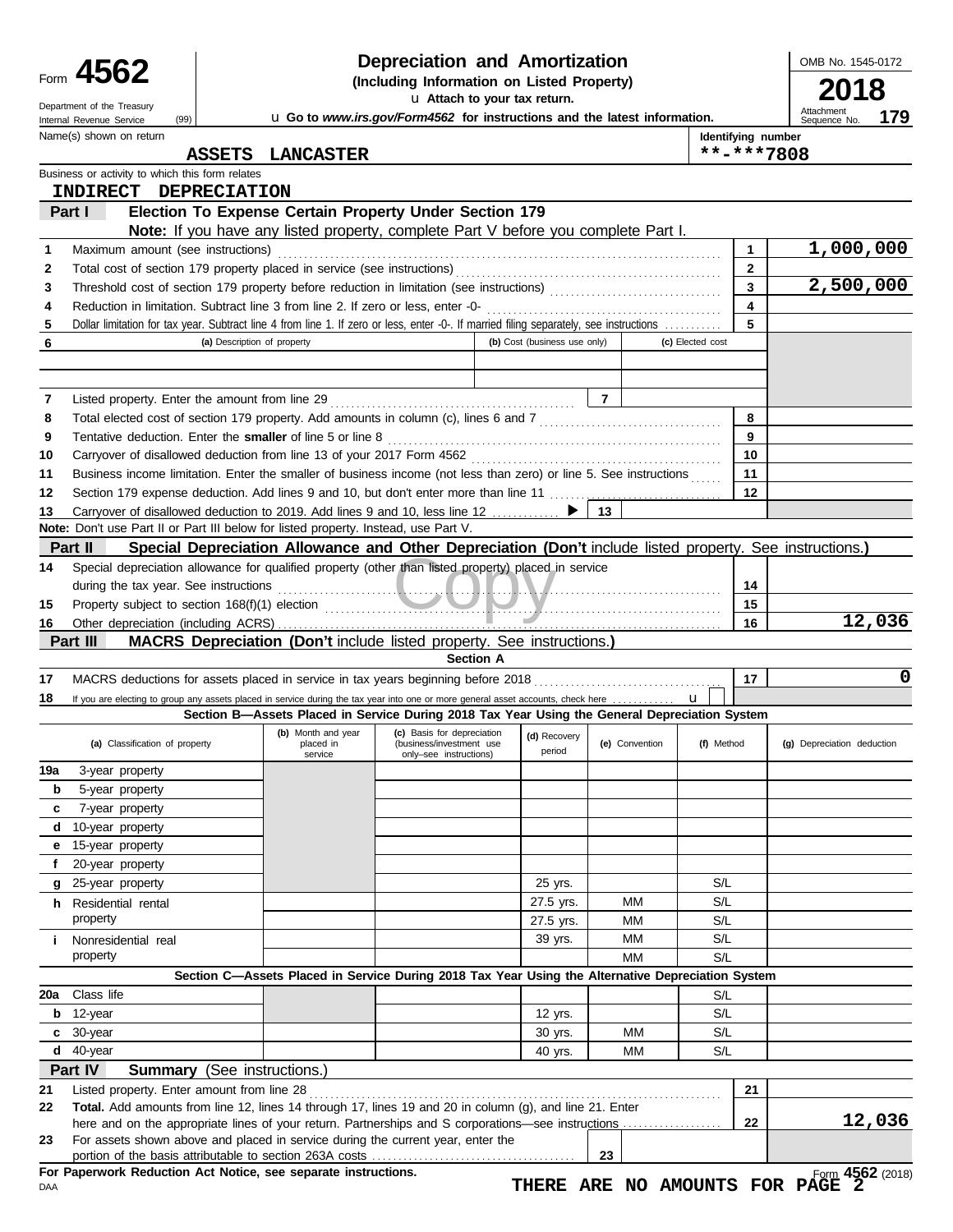# \*\*-\*\*\*7808 **Federal Asset Report Form 990, Page 1**

| Asset      | Description                                                      | Date<br>In Service | Cost             | Bus Sec<br>% | Basis<br>179 Bonus for Depr | PerConv Meth         | Prior              | Current            |
|------------|------------------------------------------------------------------|--------------------|------------------|--------------|-----------------------------|----------------------|--------------------|--------------------|
|            |                                                                  |                    |                  |              |                             |                      |                    |                    |
| 12         | <b>Other Depreciation:</b><br>Furniture for Classroom            | 2/03/04            | 7,527            |              | 7,527                       | 5 MO S/L             | 7,527              | 0                  |
| 16         | Telephone System                                                 | 6/09/04            | 5,502            |              | 5,502                       | 7 MO S/L             | 5,502              | $\boldsymbol{0}$   |
| 45         | Server Upgrade                                                   | 8/11/06            | 1,165            |              | 1,165                       | 5 MO S/L             | 1,165              | 0                  |
| 58         | Filemaker Software & Development                                 | 6/01/12            | 5,211            |              | 5,211                       | 5 MO S/L             | 5,211              | $\boldsymbol{0}$   |
| 60         | Dell Docking Station                                             | 3/15/13            | 318              |              | 318                         | 5 MO S/L             | 318                | $\mathbf{0}$       |
| 61         | Mini Tower                                                       | 3/05/13            | 449              |              | 449                         | 5 MO S/L             | 449                | $\boldsymbol{0}$   |
| 62         | Lap Top                                                          | 3/05/13            | 548              |              | 548                         | 5 MO S/L             | 548                | $\mathbf{0}$       |
| 63         | Lap Top                                                          | 3/05/13            | 548              |              | 548                         | 5 MO S/L             | 548                | $\boldsymbol{0}$   |
| 64         | Dell Upgrade                                                     | 4/18/13<br>1/18/14 | 725              |              | 725                         | 5 MO S/L<br>5 MO S/L | 725                | $\boldsymbol{0}$   |
| 65<br>67   | MacBook Air 13.3<br>Fireproof Filing Cabinet                     | 5/05/15            | 1,049<br>1,249   |              | 1,049<br>1,249              | 5 MO S/L             | 926<br>791         | 123<br>250         |
| 68         | (3) Think Pad Laptops                                            | 2/10/15            | 2,825            |              | 2,825                       | 5 MO S/L             | 1,930              | 565                |
| 69         | Refrigerator                                                     | 8/24/15            | 523              |              | 523                         | 5 MO S/L             | 296                | 105                |
| 70         | Think Pad X-250                                                  | 12/31/15           | 922              |              | 922                         | 5 MO S/L             | 461                | 184                |
| 71         | 20 Stacking Training Room Chairs                                 | 6/23/16            | 3,220            |              | 3,220                       | 5 MO S/L             | 1,288              | 644                |
| 72         | 26" Cylinder Table                                               | 6/23/16            | 255              |              | 255                         | 5 MO S/L             | 102                | 51                 |
| 73         | 2 Table Accessories                                              | 6/23/16            | 267              |              | 267                         | 5 MO S/L             | 107                | 53                 |
| 74         | 18" Personal Table                                               | 6/23/16            | 225              |              | 225                         | 5 MO S/L             | 90                 | 45                 |
| 75         | 30" Square Table (2)                                             | 6/23/16            | 241              |              | 241                         | 5 MO S/L             | 96                 | 49                 |
| 76<br>77   | 2 Cafe Tables<br>4 Cafe Stools                                   | 6/23/16<br>6/23/16 | 426<br>797       |              | 426<br>797                  | 5 MO S/L<br>5 MO S/L | 170<br>319         | 85<br>159          |
| 78         | 4 Lounge Chairs                                                  | 6/23/16            | 2,936            |              | 2,936                       | 5 MO S/L             | 1,174              | 587                |
| 79         | 4 Leg Stack Chair Set - Regatta (2)                              | 6/23/16            | 443              |              | 443                         | 5 MO S/L             | 177                | 89                 |
| 80         | 4 Leg Stack Chair Set - Lime (3)                                 | 6/23/16            | 664              |              | 664                         | 5 MO S/L             | 266                | 133                |
| 81         | Presentation Cart Shelf                                          | 6/23/16            | 108              |              | 108                         | 5 MO S/L             | 43                 | 22                 |
| 82         | Presentation Cart                                                | 6/23/16            | 328              |              | 328                         | 5 MO S/L             | 131                | 66                 |
| 83         | Presentation Cart Desk Lectern                                   | 6/23/16            | 124              |              | 124                         | 5 MO S/L             | 50                 | 25                 |
| 84         | 3 Round Minis                                                    | 6/23/16            | 587              |              | 587                         | 5 MO S/L             | 235                | 117                |
| 85         | $24x72$ " Tables (6)                                             | 6/23/16            | 1,009            |              | 1,009                       | 5 MO S/L             | 403                | 202                |
| 86<br>87   | 24Dx72" W Nesting V Left (6)<br>$24Dx72$ W V-Fixed (4)           | 6/23/16<br>6/23/16 | 2,145<br>672     |              | 2,145<br>672                | 5 MO S/L<br>5 MO S/L | 858<br>269         | 429<br>135         |
| 88         | 18-24D Fixed V Leg Casters (4)                                   | 6/23/16            | 960              |              | 960                         | 5 MO S/L             | 384                | 192                |
| 89         | 24Dx48W Half Round Tables (2)                                    | 6/23/16            | 364              |              | 364                         | 5 MO S/L             | 145                | 73                 |
| 90         | 24-30D Fixed V Casters                                           | 6/23/16            | 423              |              | 423                         | 5 MO S/L             | 169                | 85                 |
| 91         | Furniture for training room $\&$ lobby - WBC 9/28/16             |                    | 2,670            |              | 2,670                       | 5 MO S/L             | 934                | 534                |
| 92         | Office furniture from Jet                                        | 5/18/17            | 2,733            |              | 2,733                       | 5 MO S/L             | 592                | 547                |
| 93         | Staff Furniture - Houzz                                          | 5/19/17            | 1,222            |              | 1,222                       | 5 MO S/L             | 265                | 244                |
| 94         | 12 Corner Tables & 12 Sit to Stand Tables                        | 6/01/17            | 7,668            |              | 7,668                       | 5 MO S/L             | 1,661              | 1,534              |
| 95<br>96   | Computer Equipment & Setup TCW<br>Apple Ipad Air for WBC Program | 9/01/16<br>9/22/16 | 6,385<br>846     |              | 6,385<br>846                | 5 MO S/L<br>5 MO S/L | 2,341<br>296       | 1,277<br>169       |
| 97         | New Phone System and installation - TCW + 4/28/17                |                    | 2,877            |              | 2,877                       | 7 MO S/L             | 480                | 411                |
| 98         | Lenovo Computers, Software & Install. - TC 4/28/17               |                    | 5,695            |              | 5,695                       | 5 MO S/L             | 1,329              | 1,139              |
| 99.        | Viewsonic 24 Inch Monitor                                        | 9/19/17            | 560              |              | 560                         | 5 MO S/L             | 84                 | 112                |
|            | 100 Lenova Think Center Desktop Computer                         | 9/29/17            | 750              |              | 750                         | 5 MO S/L             | 113                | 150                |
| 101        | 2 X TCL 55' LED Roku Smart HDTV                                  | 9/29/17            | 1,000            |              | 1,000                       | 5 MO S/L             | 150                | <b>200</b>         |
| 102        | 2 Desks (IKEA)                                                   | 6/06/18            | 1,120            |              | 1,120                       | 7 MO S/L             | 13                 | 160                |
| 103        | <b>TCW</b> Laptop                                                | 7/31/17            | 1,229            |              | 1,229                       | 5 MO S/L             | 225                | 246                |
| 104        | TCW - New Computer<br>Phone System                               | 2/24/18<br>5/12/18 | 989<br>1,861     |              | 989<br>1,861                | 5 MO S/L<br>7 MO S/L | 66                 | 198                |
| 105<br>106 | Lenova Thinkpad i5                                               | 4/07/18            | 989              |              | 989                         | 5 MO S/L             | 44<br>49           | 266<br>198         |
| 107        | Apple Retina MacBook 15"                                         | 3/29/19            | 1,112            |              | 1,112                       | 5 MO S/L             | $\theta$           | 56                 |
| 108        | Apple MacBook Air 13"                                            | 10/15/18           | 849              |              | 849                         | 5 MO S/L             | $\mathbf{0}$       | 127                |
|            | <b>Total Other Depreciation</b>                                  |                    | 85,310           |              | 85,310                      |                      | 41,515             | 12,036             |
|            |                                                                  |                    |                  |              |                             |                      |                    |                    |
|            | <b>Total ACRS and Other Depreciation</b>                         |                    | 85,310           |              | 85,310                      |                      | 41,515             | 12,036             |
|            |                                                                  |                    |                  |              |                             |                      |                    |                    |
|            | <b>Grand Totals</b><br><b>Less: Dispositions and Transfers</b>   |                    | 85,310<br>0      |              | 85,310<br>O                 |                      | 41,515<br>$\theta$ | 12,036<br>$\theta$ |
|            | Less: Start-up/Org Expense                                       |                    | $\boldsymbol{0}$ |              | $\boldsymbol{0}$            |                      | $\boldsymbol{0}$   | $\boldsymbol{0}$   |
|            | <b>Net Grand Totals</b>                                          |                    | 85,310           |              | 85,310                      |                      | 41,515             | 12,036             |
|            |                                                                  |                    |                  |              |                             |                      |                    |                    |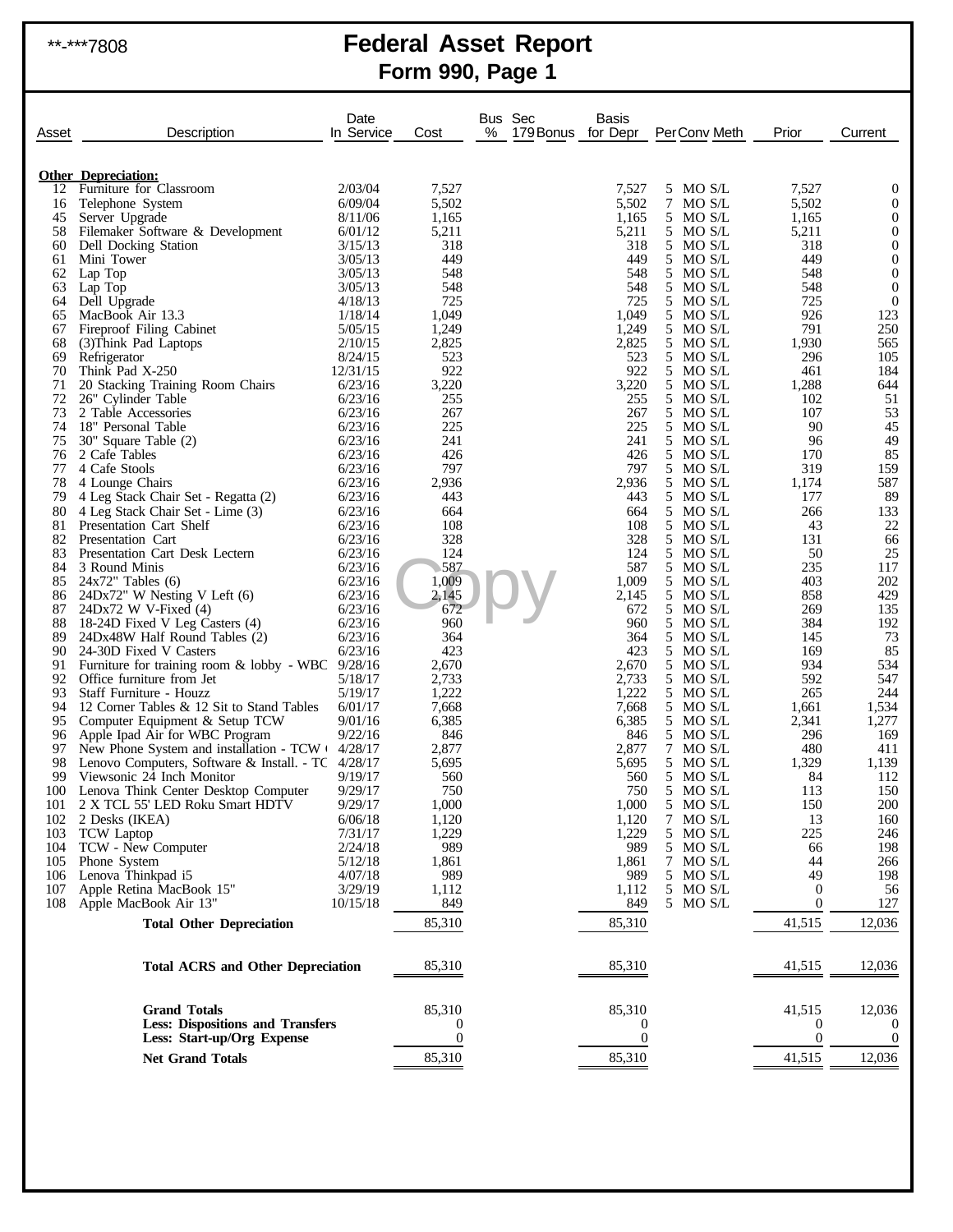# \*\*-\*\*\*7808 **PA Asset Report Form 990, Page 1**

|            |                                                                                                               | Date                |                  | Basis          | РA                    | <b>PA</b>           | Federal                        | <b>Difference</b>     |
|------------|---------------------------------------------------------------------------------------------------------------|---------------------|------------------|----------------|-----------------------|---------------------|--------------------------------|-----------------------|
| Asset      | Description                                                                                                   | In Service          | Cost             | for Depr       | Prior                 | Current             | Current                        | Fed - PA              |
|            |                                                                                                               |                     |                  |                |                       |                     |                                |                       |
| 12         | <b>Other Depreciation:</b><br>Furniture for Classroom                                                         | 2/03/04             | 7,527            | 7,527          | 7,527                 | 0                   | $\boldsymbol{0}$               | 0                     |
| 16         | Telephone System                                                                                              | 6/09/04             | 5,502            | 5,502          | 5,502                 | 0                   | $\overline{0}$                 | 0                     |
| 45         | Server Upgrade                                                                                                | 8/11/06             | 1,165            | 1,165          | 1,165                 | $\overline{0}$      | $\overline{0}$                 | $\Omega$              |
| 58         | Filemaker Software & Development                                                                              | 6/01/12             | 5,211            | 5,211          | 5,211                 | 0                   | $\mathbf{0}$                   | 0                     |
| 60<br>61   | Dell Docking Station<br>Mini Tower                                                                            | 3/15/13<br>3/05/13  | 318<br>449       | 318<br>449     | 318<br>449            | $\overline{0}$<br>0 | $\mathbf{0}$<br>$\overline{0}$ | 0<br>0                |
| 62         | Lap Top                                                                                                       | 3/05/13             | 548              | 548            | 548                   | $\overline{0}$      | $\mathbf{0}$                   | 0                     |
| 63         | Lap Top                                                                                                       | 3/05/13             | 548              | 548            | 548                   | $\overline{0}$      | $\overline{0}$                 | 0                     |
| 64         | Dell Upgrade                                                                                                  | 4/18/13             | 725              | 725            | 725                   | $\overline{0}$      | $\overline{0}$                 | 0                     |
| 65<br>67   | MacBook Air 13.3<br>Fireproof Filing Cabinet                                                                  | 1/18/14<br>5/05/15  | 1,049<br>1,249   | 1,049<br>1,249 | 926<br>791            | 123<br>250          | 123<br>250                     | 0<br>0                |
| 68         | (3) Think Pad Laptops                                                                                         | 2/10/15             | 2,825            | 2,825          | 1,930                 | 565                 | 565                            | 0                     |
| 69         | Refrigerator                                                                                                  | 8/24/15             | 523              | 523            | 296                   | 105                 | 105                            | 0                     |
| 70         | Think Pad X-250                                                                                               | 12/31/15            | 922              | 922            | 461                   | 184                 | 184                            | 0                     |
| 71<br>72   | 20 Stacking Training Room Chairs<br>26" Cylinder Table                                                        | 6/23/16<br>6/23/16  | 3,220<br>255     | 3,220<br>255   | 1,288<br>102          | 644<br>51           | 644<br>51                      | 0<br>0                |
| 73         | 2 Table Accessories                                                                                           | 6/23/16             | 267              | 267            | 107                   | 53                  | 53                             | 0                     |
| 74         | 18" Personal Table                                                                                            | 6/23/16             | 225              | 225            | 90                    | 45                  | 45                             | 0                     |
| 75         | 30" Square Table (2)                                                                                          | 6/23/16             | 241              | 241            | 96                    | 49                  | 49                             | 0                     |
| 76<br>77   | 2 Cafe Tables<br>4 Cafe Stools                                                                                | 6/23/16<br>6/23/16  | 426<br>797       | 426<br>797     | 170<br>319            | 85<br>159           | 85<br>159                      | 0<br>0                |
| 78         | 4 Lounge Chairs                                                                                               | 6/23/16             | 2,936            | 2,936          | 1,174                 | 587                 | 587                            | 0                     |
| 79         | 4 Leg Stack Chair Set - Regatta (2)                                                                           | 6/23/16             | 443              | 443            | 177                   | 89                  | 89                             | 0                     |
| 80         | 4 Leg Stack Chair Set - Lime (3)                                                                              | 6/23/16             | 664              | 664            | 266                   | 133                 | 133                            | 0                     |
| 81<br>82   | Presentation Cart Shelf                                                                                       | 6/23/16<br>6/23/16  | 108<br>328       | 108<br>328     | 43<br>131             | 22<br>66            | 22<br>66                       | 0<br>0                |
| 83         | Presentation Cart<br>Presentation Cart Desk Lectern                                                           | 6/23/16             | 124              | 124            | 50                    | 25                  | 25                             | 0                     |
| 84         | 3 Round Minis                                                                                                 | 6/23/16             | 587              | 587            | 235                   | 117                 | 117                            | 0                     |
| 85         | $24x72$ " Tables (6)                                                                                          | 6/23/16             | 1,009            | 1,009          | 403                   | 202                 | 202                            | 0                     |
| 86         | $24Dx72''$ W Nesting V Left (6)                                                                               | 6/23/16             | 2,145            | 2,145          | 858                   | 429                 | 429                            | 0                     |
| 87<br>88   | $24Dx72$ W V-Fixed (4)<br>18-24D Fixed V Leg Casters (4)                                                      | 6/23/16<br>6/23/16  | 672<br>960       | 672<br>960     | 269<br>384            | 135<br>192          | 135<br>192                     | 0<br>0                |
| 89         | 24Dx48W Half Round Tables (2)                                                                                 | 6/23/16             | 364              | 364            | 145                   | 73                  | 73                             | 0                     |
| 90         | 24-30D Fixed V Casters                                                                                        | 6/23/16             | 423              | 423            | 169                   | 85                  | 85                             | 0                     |
| 91         | Furniture for training room & lobby - WBC 9/28/16                                                             |                     | 2,670            | 2,670          | 934                   | 534                 | 534                            | 0                     |
| 92<br>93   | Office furniture from Jet<br>Staff Furniture - Houzz                                                          | 5/18/17<br>5/19/17  | 2,733<br>1,222   | 2,733<br>1,222 | 592<br>265            | 547<br>244          | 547<br>244                     | 0<br>0                |
| 94         | 12 Corner Tables & 12 Sit to Stand Tables                                                                     | 6/01/17             | 7,668            | 7,668          | 1,661                 | 1,534               | 1,534                          | 0                     |
| 95         | Computer Equipment & Setup TCW                                                                                | 9/01/16             | 6,385            | 6,385          | 2,341                 | 1,277               | 1,277                          | 0                     |
| 96         | Apple Ipad Air for WBC Program                                                                                | 9/22/16             | 846              | 846            | 296                   | 169                 | 169                            | 0                     |
| 97<br>98   | New Phone System and installation - $TCW \cdot 4/28/17$<br>Lenovo Computers, Software & Install. - TC 4/28/17 |                     | 2,877<br>5,695   | 2,877<br>5,695 | 480<br>1,329          | 411<br>1,139        | 411<br>1,139                   | 0<br>0                |
| 99         | Viewsonic 24 Inch Monitor                                                                                     | 9/19/17             | 560              | 560            | 84                    | 112                 | 112                            | $\overline{0}$        |
| 100        | Lenova Think Center Desktop Computer                                                                          | 9/29/17             | 750              | 750            | 113                   | 150                 | 150                            | 0                     |
| 101        | 2 X TCL 55' LED Roku Smart HDTV                                                                               | 9/29/17             | 1,000            | 1,000          | 150                   | 200                 | 200                            | 0                     |
| 102<br>103 | 2 Desks (IKEA)<br><b>TCW</b> Laptop                                                                           | 6/06/18<br>7/31/17  | 1,120<br>1,229   | 1,120<br>1,229 | 13<br>225             | 160<br>246          | 160<br>246                     | 0<br>0                |
| 104        | TCW - New Computer                                                                                            | 2/24/18             | 989              | 989            | 66                    | 198                 | 198                            | 0                     |
| 105        | Phone System                                                                                                  | 5/12/18             | 1,861            | 1,861          | 44                    | 266                 | 266                            | 0                     |
| 106        | Lenova Thinkpad i5                                                                                            | 4/07/18             | 989              | 989            | 49                    | 198                 | 198                            | 0                     |
| 107<br>108 | Apple Retina MacBook 15"<br>Apple MacBook Air 13"                                                             | 3/29/19<br>10/15/18 | 1,112<br>849     | 1,112<br>849   | $\boldsymbol{0}$<br>0 | 56<br>127           | 56<br>127                      | 0<br>$\boldsymbol{0}$ |
|            |                                                                                                               |                     |                  |                |                       |                     |                                |                       |
|            | <b>Total Other Depreciation</b>                                                                               |                     | 85,310           | 85,310         | 41,515                | 12,036              | 12,036                         | $\boldsymbol{0}$      |
|            | <b>Total ACRS and Other Depreciation</b>                                                                      |                     | 85,310           | 85,310         | 41,515                | 12,036              | 12,036                         | $\boldsymbol{0}$      |
|            |                                                                                                               |                     |                  |                |                       |                     |                                |                       |
|            | <b>Grand Totals</b>                                                                                           |                     | 85,310           | 85,310         | 41,515                | 12,036              | 12,036                         | 0                     |
|            | <b>Less: Dispositions</b>                                                                                     |                     | $\bf{0}$         | $\theta$       | $\theta$              | $\theta$            | $\theta$                       | $\mathbf{0}$          |
|            | Less: Start-up/Org Expense                                                                                    |                     | $\boldsymbol{0}$ | $\mathbf{0}$   | $\boldsymbol{0}$      | $\boldsymbol{0}$    | $\boldsymbol{0}$               | $\mathbf{0}$          |
|            | <b>Net Grand Totals</b>                                                                                       |                     | 85,310           | 85,310         | 41,515                | 12,036              | 12,036                         | $\mathbf{0}$          |
|            |                                                                                                               |                     |                  |                |                       |                     |                                |                       |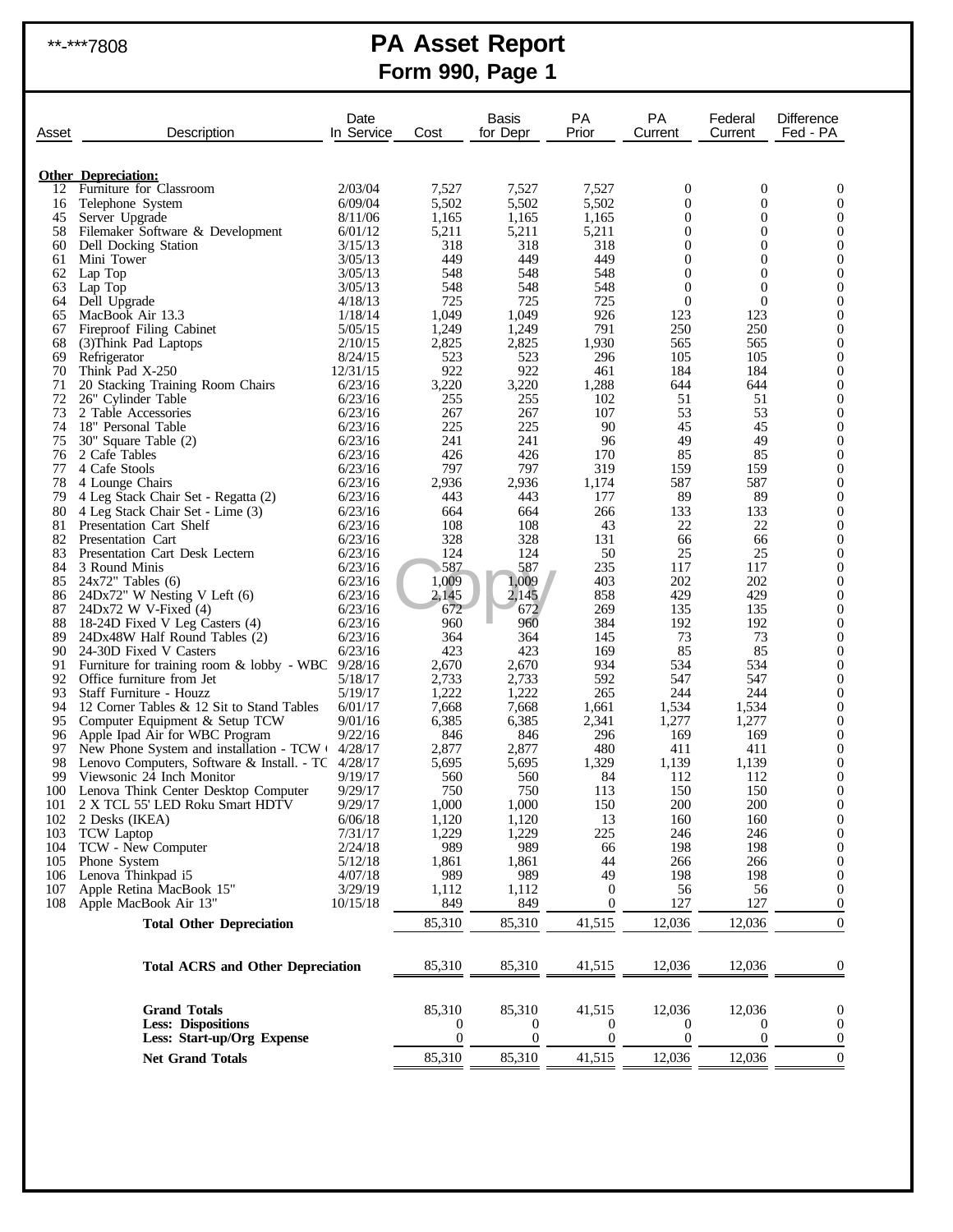# \*\*-\*\*\*7808 **AMT Asset Report Form 990, Page 1**

| Asset      | Description                                                                                                   | Date<br>In Service  | Cost                 | Bus Sec<br>% | Basis<br>179 Bonus for Depr      | PerConv Meth      | Prior          | Current                            |
|------------|---------------------------------------------------------------------------------------------------------------|---------------------|----------------------|--------------|----------------------------------|-------------------|----------------|------------------------------------|
|            |                                                                                                               |                     |                      |              |                                  |                   |                |                                    |
|            | <b>Other Depreciation:</b><br>12 Furniture for Classroom                                                      | 2/03/04             | $\boldsymbol{0}$     |              | 0                                | $0$ HY            | $\theta$       | $\boldsymbol{0}$                   |
| 16         | Telephone System                                                                                              | 6/09/04             | $\overline{0}$       |              | $\overline{0}$                   | HY<br>0           | 0              | $\overline{0}$                     |
| 45         | Server Upgrade                                                                                                | 8/11/06             | $\Omega$             |              | $\Omega$                         | $0$ HY            | $\theta$       | 0                                  |
| 58         | Filemaker Software & Development                                                                              | 6/01/12             | $\Omega$             |              | $\theta$                         | $0$ HY            | 0              | $\boldsymbol{0}$                   |
| 60         | Dell Docking Station                                                                                          | 3/15/13             | $\Omega$             |              | 0                                | $0$ HY            | $\theta$       | $\boldsymbol{0}$                   |
| 61         | Mini Tower                                                                                                    | 3/05/13             | 0                    |              | $\overline{0}$                   | HY<br>0           | 0              | $\boldsymbol{0}$                   |
| 62         | Lap Top                                                                                                       | 3/05/13             | $\Omega$             |              | $\overline{0}$                   | $0$ HY            | $\theta$       | $\boldsymbol{0}$                   |
| 63         | Lap Top                                                                                                       | 3/05/13             | 0                    |              | $\theta$                         | HY<br>0           | 0              | $\overline{0}$                     |
|            | 64 Dell Upgrade                                                                                               | 4/18/13             | $\Omega$             |              | $\theta$                         | $0$ HY            | 0              | $\boldsymbol{0}$                   |
| 65<br>67   | MacBook Air 13.3<br>Fireproof Filing Cabinet                                                                  | 1/18/14<br>5/05/15  | $\Omega$<br>$\Omega$ |              | $\overline{0}$<br>$\overline{0}$ | HY<br>0<br>$0$ HY | 0<br>0         | $\overline{0}$<br>$\boldsymbol{0}$ |
| 68         | (3) Think Pad Laptops                                                                                         | 2/10/15             | 0                    |              | $\theta$                         | HY<br>0           | 0              | $\overline{0}$                     |
| 69         | Refrigerator                                                                                                  | 8/24/15             | $\Omega$             |              | $\overline{0}$                   | $0$ HY            | 0              | $\boldsymbol{0}$                   |
| 70         | Think Pad X-250                                                                                               | 12/31/15            | 0                    |              | $\overline{0}$                   | HY<br>0           | 0              | $\overline{0}$                     |
| 71         | 20 Stacking Training Room Chairs                                                                              | 6/23/16             | $\Omega$             |              | $\overline{0}$                   | $0$ HY            | 0              | $\boldsymbol{0}$                   |
| 72         | 26" Cylinder Table                                                                                            | 6/23/16             | 0                    |              | $\overline{0}$                   | HY<br>0           | 0              | $\boldsymbol{0}$                   |
| 73         | 2 Table Accessories                                                                                           | 6/23/16             | $\Omega$             |              | $\overline{0}$                   | $0$ HY            | 0              | $\boldsymbol{0}$                   |
| 74         | 18" Personal Table                                                                                            | 6/23/16             | 0                    |              | $\overline{0}$                   | HY<br>0           | 0              | $\overline{0}$                     |
| 75         | 30" Square Table (2)                                                                                          | 6/23/16             | $\Omega$             |              | 0                                | $0$ HY            | $\theta$       | $\boldsymbol{0}$                   |
| 76         | 2 Cafe Tables                                                                                                 | 6/23/16             | 0                    |              | 0                                | HY<br>0           | 0              | $\boldsymbol{0}$                   |
| 77<br>78   | 4 Cafe Stools                                                                                                 | 6/23/16<br>6/23/16  | $\Omega$<br>0        |              | 0<br>0                           | $0$ HY<br>HY<br>0 | $\theta$<br>0  | $\boldsymbol{0}$<br>$\overline{0}$ |
| 79         | 4 Lounge Chairs<br>4 Leg Stack Chair Set - Regatta (2)                                                        | 6/23/16             | $\Omega$             |              | $\theta$                         | $0$ HY            | $\theta$       | $\boldsymbol{0}$                   |
| 80         | 4 Leg Stack Chair Set - Lime (3)                                                                              | 6/23/16             | 0                    |              | $\theta$                         | $0$ HY            | 0              | $\boldsymbol{0}$                   |
| 81         | Presentation Cart Shelf                                                                                       | 6/23/16             | $\Omega$             |              | 0                                | $0$ HY            | $\theta$       | $\boldsymbol{0}$                   |
| 82         | Presentation Cart                                                                                             | 6/23/16             | $\overline{0}$       |              | 0                                | HY<br>0           | 0              | $\boldsymbol{0}$                   |
| 83         | Presentation Cart Desk Lectern                                                                                | 6/23/16             | $\overline{0}$       |              | 0                                | $0$ HY            | $\Omega$       | $\boldsymbol{0}$                   |
| 84         | 3 Round Minis                                                                                                 | 6/23/16             | 0                    |              | 0                                | $0$ HY            | 0              | $\overline{0}$                     |
| 85         | $24x72$ " Tables (6)                                                                                          | 6/23/16             | O                    |              | 0                                | $0$ HY            | $\theta$       | $\boldsymbol{0}$                   |
| 86         | 24Dx72" W Nesting V Left (6)                                                                                  | 6/23/16             | $\overline{0}$       |              | 0                                | HY<br>0           | 0              | $\boldsymbol{0}$                   |
| 87         | $24Dx72$ W V-Fixed $(4)$                                                                                      | 6/23/16             | 0                    |              | 0<br>0                           | $0$ HY<br>HY<br>0 | $\Omega$<br>0  | $\boldsymbol{0}$<br>$\overline{0}$ |
| 88<br>89   | 18-24D Fixed V Leg Casters (4)<br>24Dx48W Half Round Tables (2)                                               | 6/23/16<br>6/23/16  | $\Omega$             |              | 0                                | $0$ HY            | $\theta$       | $\boldsymbol{0}$                   |
| 90         | 24-30D Fixed V Casters                                                                                        | 6/23/16             | 0                    |              | 0                                | HY<br>0           | 0              | $\boldsymbol{0}$                   |
| 91         | Furniture for training room $\&$ lobby - WBC 9/28/16                                                          |                     | 0                    |              | 0                                | $0$ HY            | $\Omega$       | $\boldsymbol{0}$                   |
| 92         | Office furniture from Jet                                                                                     | 5/18/17             | 0                    |              | 0                                | $0$ HY            | 0              | $\boldsymbol{0}$                   |
| 93         | Staff Furniture - Houzz                                                                                       | 5/19/17             | 0                    |              | 0                                | $0$ HY            | 0              | $\boldsymbol{0}$                   |
| 94         | 12 Corner Tables & 12 Sit to Stand Tables                                                                     | 6/01/17             | 0                    |              | 0                                | HY<br>0           | 0              | $\boldsymbol{0}$                   |
|            | 95 Computer Equipment & Setup TCW                                                                             | 9/01/16             | $\Omega$             |              | 0                                | $0$ HY            | $\Omega$       | $\boldsymbol{0}$                   |
| 96         | Apple Ipad Air for WBC Program                                                                                | 9/22/16             | 0                    |              | 0                                | HY<br>0           | 0              | $\boldsymbol{0}$                   |
| 97<br>98   | New Phone System and installation - $TCW \cdot 4/28/17$<br>Lenovo Computers, Software & Install. - TC 4/28/17 |                     | 0<br>0               |              | 0<br>0                           | $0$ HY<br>HY<br>0 | 0<br>0         | 0<br>$\boldsymbol{0}$              |
| 99         | Viewsonic 24 Inch Monitor                                                                                     | 9/19/17             | $\Omega$             |              | $\theta$                         | $0$ HY            | $\theta$       | $\theta$                           |
|            | 100 Lenova Think Center Desktop Computer                                                                      | 9/29/17             | $\boldsymbol{0}$     |              | 0                                | $0$ HY            | 0              | $\boldsymbol{0}$                   |
| 101        | 2 X TCL 55' LED Roku Smart HDTV                                                                               | 9/29/17             | $\overline{0}$       |              | 0                                | $0$ HY            | 0              | 0                                  |
| 102        | 2 Desks (IKEA)                                                                                                | 6/06/18             | $\Omega$             |              | 0                                | $0$ HY            | 0              | $\overline{0}$                     |
| 103        | <b>TCW</b> Laptop                                                                                             | 7/31/17             | 0                    |              | 0                                | $0$ HY            | 0              | 0                                  |
| 104        | TCW - New Computer                                                                                            | 2/24/18             |                      |              | 0                                | $0$ HY            | 0              | $\boldsymbol{0}$                   |
| 105        | Phone System                                                                                                  | 5/12/18             |                      |              | 0                                | $0$ HY            | 0              | 0                                  |
| 106        | Lenova Thinkpad i5                                                                                            | 4/07/18             |                      |              | 0                                | $0$ HY            | 0              | $\overline{0}$                     |
| 107<br>108 | Apple Retina MacBook 15"<br>Apple MacBook Air 13"                                                             | 3/29/19<br>10/15/18 | 0                    |              | 0<br>$\theta$                    | $0$ HY<br>$0$ HY  | $\Omega$<br>0  | 0<br>$\Omega$                      |
|            |                                                                                                               |                     |                      |              |                                  |                   |                |                                    |
|            | <b>Total Other Depreciation</b>                                                                               |                     | $\theta$             |              | $\boldsymbol{0}$                 |                   | $\overline{0}$ | $\overline{0}$                     |
|            | <b>Total ACRS and Other Depreciation</b>                                                                      |                     | $\Omega$             |              | $\Omega$                         |                   | $\theta$       | $\Omega$                           |
|            | <b>Grand Totals</b>                                                                                           |                     | 0                    |              | $\overline{0}$                   |                   | $\mathbf{0}$   | 0                                  |
|            | <b>Less: Dispositions and Transfers</b>                                                                       |                     | 0                    |              | 0                                |                   | $\theta$       | $\overline{0}$                     |
|            |                                                                                                               |                     |                      |              |                                  |                   |                |                                    |
|            | <b>Net Grand Totals</b>                                                                                       |                     | $\Omega$             |              | $\theta$                         |                   | $\overline{0}$ | $\overline{0}$                     |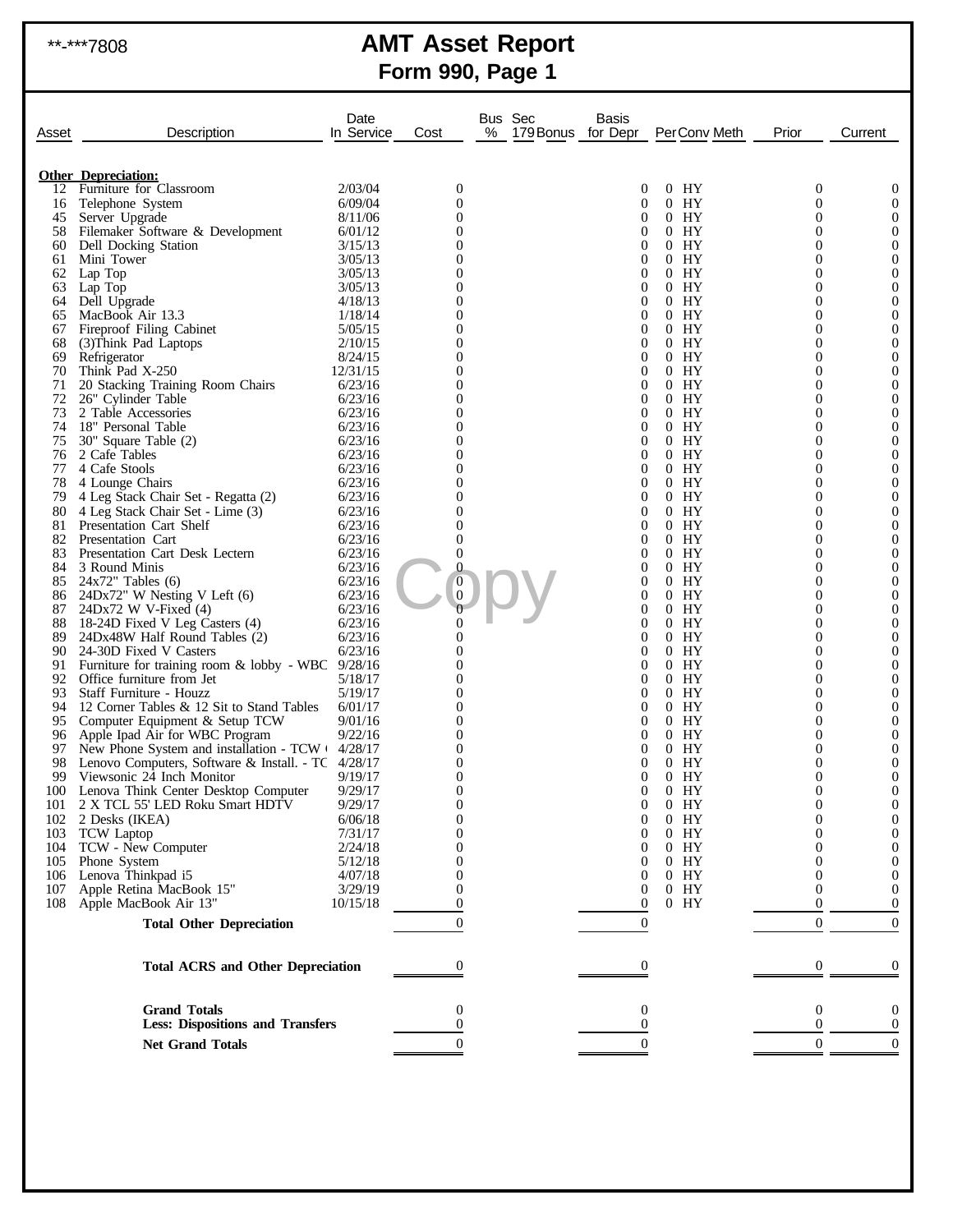| **-***7808         | <b>Depreciation Adjustment Report</b><br><b>All Business Activities</b>                |                                    |
|--------------------|----------------------------------------------------------------------------------------|------------------------------------|
| Unit Asset<br>Form | Description<br>AMT<br>Tax<br>There are no assets that meet the criteria of this report | AMT<br>Adjustments/<br>Preferences |
|                    |                                                                                        |                                    |
|                    |                                                                                        |                                    |
|                    |                                                                                        |                                    |
|                    | Copy                                                                                   |                                    |
|                    |                                                                                        |                                    |
|                    |                                                                                        |                                    |
|                    |                                                                                        |                                    |
|                    |                                                                                        |                                    |
|                    |                                                                                        |                                    |
|                    |                                                                                        |                                    |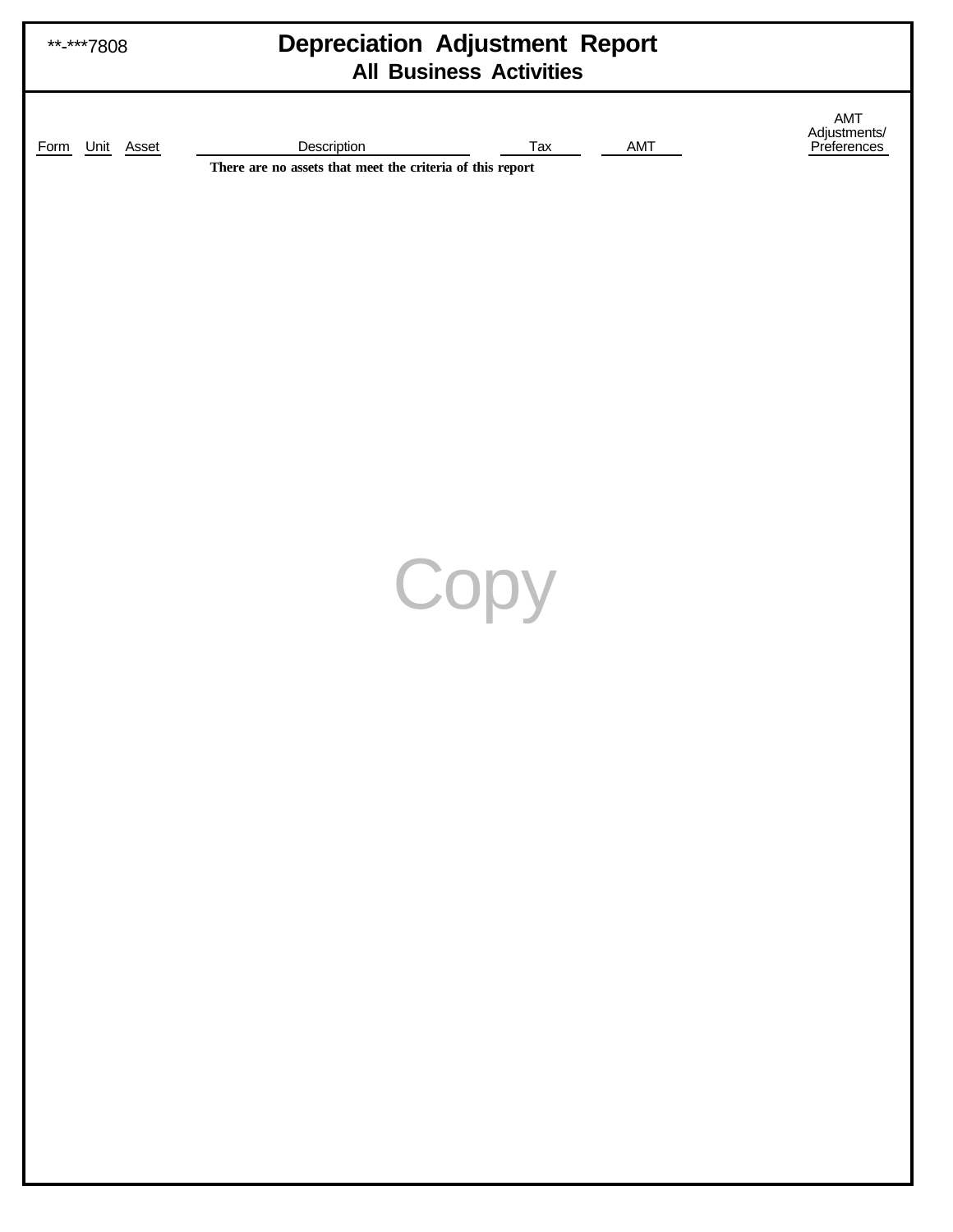# \*\*-\*\*\*7808 **Future Depreciation Report FYE: 6/30/20 Form 990, Page 1**

| Asset     | Description                                                       | Date In<br>Service | Cost           | Tax            | AMT                 |
|-----------|-------------------------------------------------------------------|--------------------|----------------|----------------|---------------------|
|           | <b>Other Depreciation:</b>                                        |                    |                |                |                     |
| 12        | Furniture for Classroom                                           | 2/03/04            | 7,527          | 0              | 0                   |
| 16        | Telephone System                                                  | 6/09/04            | 5,502          | 0              | 0                   |
| 45        | Server Upgrade                                                    | 8/11/06            | 1,165          | 0              | 0                   |
| 58        | Filemaker Software & Development                                  | 6/01/12            | 5,211          | 0              | 0                   |
| 60        | Dell Docking Station                                              | 3/15/13            | 318            | 0              | 0                   |
| 61        | Mini Tower                                                        | 3/05/13            | 449            | 0              | 0                   |
| 62        | Lap Top                                                           | 3/05/13            | 548            | 0              | 0                   |
| 63        | Lap Top                                                           | 3/05/13            | 548            | 0              | 0                   |
| 64        | Dell Upgrade                                                      | 4/18/13            | 725            | 0              | 0                   |
| 65        | MacBook Air 13.3                                                  | 1/18/14            | 1,049          | $\overline{0}$ | 0                   |
| 67        | Fireproof Filing Cabinet                                          | 5/05/15            | 1,249          | 208            | 0                   |
| 68<br>69  | (3) Think Pad Laptops                                             | 2/10/15<br>8/24/15 | 2,825<br>523   | 330<br>104     | 0<br>0              |
| 70        | Refrigerator<br>Think Pad X-250                                   | 12/31/15           | 922            | 185            | 0                   |
| 71        | 20 Stacking Training Room Chairs                                  | 6/23/16            | 3,220          | 644            | 0                   |
| 72        | 26" Cylinder Table                                                | 6/23/16            | 255            | 51             | 0                   |
| 73        | 2 Table Accessories                                               | 6/23/16            | 267            | 53             | 0                   |
| 74        | 18" Personal Table                                                | 6/23/16            | 225            | 45             | 0                   |
| 75        | 30" Square Table (2)                                              | 6/23/16            | 241            | 48             | 0                   |
| 76        | 2 Cafe Tables                                                     | 6/23/16            | 426            | 85             | 0                   |
| 77        | 4 Cafe Stools                                                     | 6/23/16            | 797            | 160            | 0                   |
| 78        | 4 Lounge Chairs                                                   | 6/23/16            | 2,936          | 587            | 0                   |
| 79        | 4 Leg Stack Chair Set - Regatta (2)                               | 6/23/16            | 443            | 88             | 0                   |
| 80        | 4 Leg Stack Chair Set - Lime (3)                                  | 6/23/16            | 664            | 132            | 0                   |
| 81        | Presentation Cart Shelf                                           | 6/23/16            | 108            | 21             | 0                   |
| 82        | Presentation Cart                                                 | 6/23/16            | 328            | 65             | 0                   |
| 83        | Presentation Cart Desk Lectern                                    | 6/23/16            | 124            | 24             | 0                   |
| 84<br>85  | 3 Round Minis                                                     | 6/23/16<br>6/23/16 | 587            | 117            | 0                   |
| 86        | $24x72$ " Tables $(6)$<br>$24Dx72$ " W Nesting V Left $(6)$       | 6/23/16            | 1,009<br>2,145 | 202<br>429     | 0<br>0              |
| 87        | $24Dx72$ W V-Fixed $(4)$                                          | 6/23/16            | 672            | 134            | 0                   |
| 88        | 18-24D Fixed V Leg Casters (4)                                    | 6/23/16            | 960            | 192            | 0                   |
| 89        | 24Dx48W Half Round Tables (2)                                     | 6/23/16            | 364            | 73             | 0                   |
| 90        | 24-30D Fixed V Casters                                            | 6/23/16            | 423            | 85             | 0                   |
| 91        | Furniture for training room $&$ lobby - WBC                       | 9/28/16            | 2,670          | 534            | 0                   |
| 92        | Office furniture from Jet                                         | 5/18/17            | 2,733          | 546            | 0                   |
| 93        | Staff Furniture - Houzz                                           | 5/19/17            | 1,222          | 245            | 0                   |
| 94        | 12 Corner Tables & 12 Sit to Stand Tables                         | 6/01/17            | 7,668          | 1,534          | 0                   |
| 95        | Computer Equipment & Setup TCW                                    | 9/01/16            | 6,385          | 1,277          | 0                   |
| 96        | Apple Ipad Air for WBC Program                                    | 9/22/16            | 846            | 169            | 0                   |
| 97        | New Phone System and installation - TCW Glick                     | 4/28/17            | 2,877          | 411            | 0                   |
| 98        | Lenovo Computers, Software & Install. - TCW C                     | 4/28/17            | 5,695          | 1,139          | 0                   |
| 99<br>100 | Viewsonic 24 Inch Monitor<br>Lenova Think Center Desktop Computer | 9/19/17<br>9/29/17 | 560<br>750     | 112<br>150     | 0<br>$\overline{0}$ |
| 101       | 2 X TCL 55' LED Roku Smart HDTV                                   | 9/29/17            | 1,000          | 200            | $\boldsymbol{0}$    |
| 102       | 2 Desks (IKEA)                                                    | 6/06/18            | 1,120          | 160            | 0                   |
| 103       | <b>TCW</b> Laptop                                                 | 7/31/17            | 1,229          | 246            | 0                   |
| 104       | TCW - New Computer                                                | 2/24/18            | 989            | 198            | 0                   |
| 105       | Phone System                                                      | 5/12/18            | 1,861          | 266            | 0                   |
| 106       | Lenova Thinkpad i5                                                | 4/07/18            | 989            | 198            | 0                   |
| 107       | Apple Retina MacBook 15"                                          | 3/29/19            | 1,112          | 222            | 0                   |
| 108       | Apple MacBook Air 13"                                             | 10/15/18           | 849            | 170            | 0                   |
|           | <b>Total Other Depreciation</b>                                   |                    | 85,310         | 11,839         | $\boldsymbol{0}$    |
|           | <b>Total ACRS and Other Depreciation</b>                          |                    | 85,310         | 11,839         | 0                   |
|           |                                                                   |                    |                |                |                     |
|           | <b>Grand Totals</b>                                               |                    | 85,310         | 11,839         | 0                   |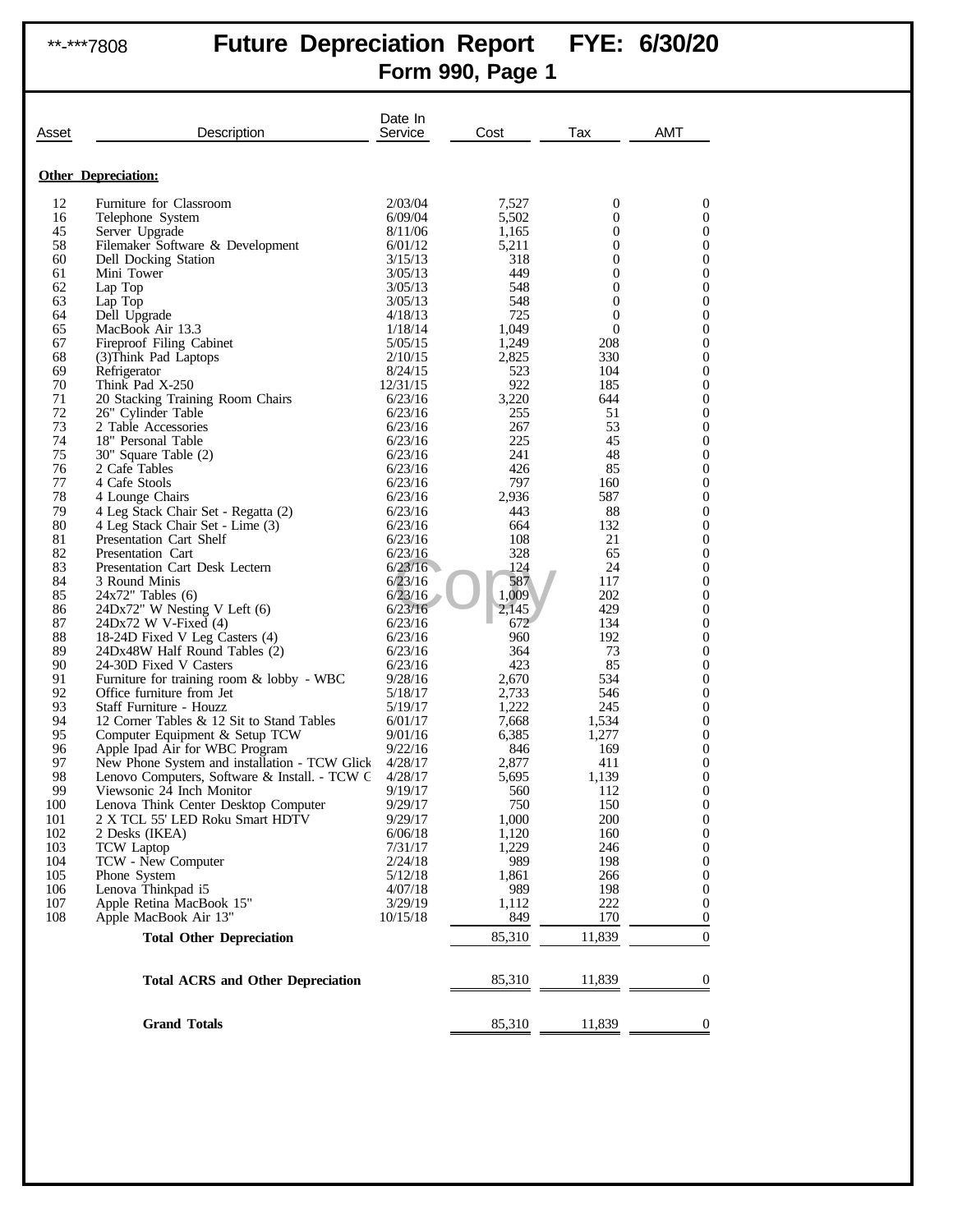# \*\*-\*\*\*7808 **PA Future Depreciation Report FYE: 6/30/20**

**Form 990, Page 1**

| Asset     | Description                                                             | Date In<br>Service | Cost          | PA                    |
|-----------|-------------------------------------------------------------------------|--------------------|---------------|-----------------------|
|           | <b>Other Depreciation:</b>                                              |                    |               |                       |
| 12        | Furniture for Classroom                                                 | 2/03/04            | 7,527         | 0                     |
| 16        | Telephone System                                                        | 6/09/04            | 5,502         | 0                     |
| 45        | Server Upgrade                                                          | 8/11/06            | 1,165         | $\boldsymbol{0}$      |
| 58        | Filemaker Software & Development                                        | 6/01/12            | 5,211         | 0                     |
| 60        | Dell Docking Station<br>Mini Tower                                      | 3/15/13            | 318           | $\boldsymbol{0}$      |
| 61<br>62  | Lap Top                                                                 | 3/05/13<br>3/05/13 | 449<br>548    | 0<br>$\boldsymbol{0}$ |
| 63        | Lap Top                                                                 | 3/05/13            | 548           | 0                     |
| 64        | Dell Upgrade                                                            | 4/18/13            | 725           | $\boldsymbol{0}$      |
| 65        | MacBook Air 13.3                                                        | 1/18/14            | 1,049         | $\boldsymbol{0}$      |
| 67        | Fireproof Filing Cabinet                                                | 5/05/15            | 1,249         | 208                   |
| 68        | (3) Think Pad Laptops                                                   | 2/10/15            | 2,825         | 330                   |
| 69        | Refrigerator                                                            | 8/24/15            | 523           | 104                   |
| 70        | Think Pad X-250                                                         | 12/31/15           | 922           | 185                   |
| 71<br>72  | 20 Stacking Training Room Chairs<br>26" Cylinder Table                  | 6/23/16<br>6/23/16 | 3,220<br>255  | 644<br>51             |
| 73        | 2 Table Accessories                                                     | 6/23/16            | 267           | 53                    |
| 74        | 18" Personal Table                                                      | 6/23/16            | 225           | 45                    |
| 75        | 30" Square Table (2)                                                    | 6/23/16            | 241           | 48                    |
| 76        | 2 Cafe Tables                                                           | 6/23/16            | 426           | 85                    |
| 77        | 4 Cafe Stools                                                           | 6/23/16            | 797           | 160                   |
| 78        | 4 Lounge Chairs                                                         | 6/23/16            | 2,936         | 587                   |
| 79<br>80  | 4 Leg Stack Chair Set - Regatta (2)                                     | 6/23/16            | 443           | 88                    |
| 81        | 4 Leg Stack Chair Set - Lime (3)<br>Presentation Cart Shelf             | 6/23/16<br>6/23/16 | 664<br>108    | 132<br>21             |
| 82        | Presentation Cart                                                       | 6/23/16            | 328           | 65                    |
| 83        | Presentation Cart Desk Lectern                                          | 6/23/16            | 124           | 24                    |
| 84        | 3 Round Minis                                                           | 6/23/16            | 587           | 117                   |
| 85        | $24x72$ " Tables $(6)$                                                  | 6/23/16            | 1,009         | 202                   |
| 86        | 24Dx72" W Nesting V Left (6)                                            | 6/23/16            | 2,145         | 429                   |
| 87        | 24Dx72 W V-Fixed (4)                                                    | 6/23/16            | 672           | 134                   |
| 88        | 18-24D Fixed V Leg Casters (4)                                          | 6/23/16            | 960           | 192                   |
| 89        | 24Dx48W Half Round Tables (2)                                           | 6/23/16            | 364           | 73                    |
| 90<br>91  | 24-30D Fixed V Casters<br>Furniture for training room $&$ lobby - WBC   | 6/23/16<br>9/28/16 | 423<br>2,670  | 85<br>534             |
| 92        | Office furniture from Jet                                               | 5/18/17            | 2,733         | 546                   |
| 93        | Staff Furniture - Houzz                                                 | 5/19/17            | 1,222         | 245                   |
| 94        | 12 Corner Tables & 12 Sit to Stand Tables                               | 6/01/17            | 7,668         | 1,534                 |
| 95        | Computer Equipment & Setup TCW                                          | 9/01/16            | 6,385         | 1,277                 |
| 96        | Apple Ipad Air for WBC Program                                          | 9/22/16            | 846           | 169                   |
| 97        | New Phone System and installation - TCW Glick                           | 4/28/17            | 2,877         | 411                   |
| 98        | Lenovo Computers, Software & Install. - TCW C                           | 4/28/17            | 5,695         | 1,139                 |
| 99<br>100 | Viewsonic 24 Inch Monitor                                               | 9/19/17            | 560<br>750    | 112                   |
| 101       | Lenova Think Center Desktop Computer<br>2 X TCL 55' LED Roku Smart HDTV | 9/29/17<br>9/29/17 | 1,000         | 150<br>200            |
| 102       | 2 Desks (IKEA)                                                          | 6/06/18            | 1,120         | 160                   |
| 103       | <b>TCW</b> Laptop                                                       | 7/31/17            | 1,229         | 246                   |
| 104       | TCW - New Computer                                                      | 2/24/18            | 989           | 198                   |
| 105       | Phone System                                                            | 5/12/18            | 1,861         | 266                   |
| 106       | Lenova Thinkpad i5                                                      | 4/07/18            | 989           | 198                   |
| 107       | Apple Retina MacBook 15"                                                | 3/29/19            | 1,112         | 222                   |
| 108       | Apple MacBook Air 13"<br><b>Total Other Depreciation</b>                | 10/15/18           | 849<br>85,310 | 170<br>11,839         |
|           |                                                                         |                    |               |                       |
|           | <b>Total ACRS and Other Depreciation</b>                                |                    | 85,310        | 11,839                |
|           | <b>Grand Totals</b>                                                     |                    | 85,310        | 11,839                |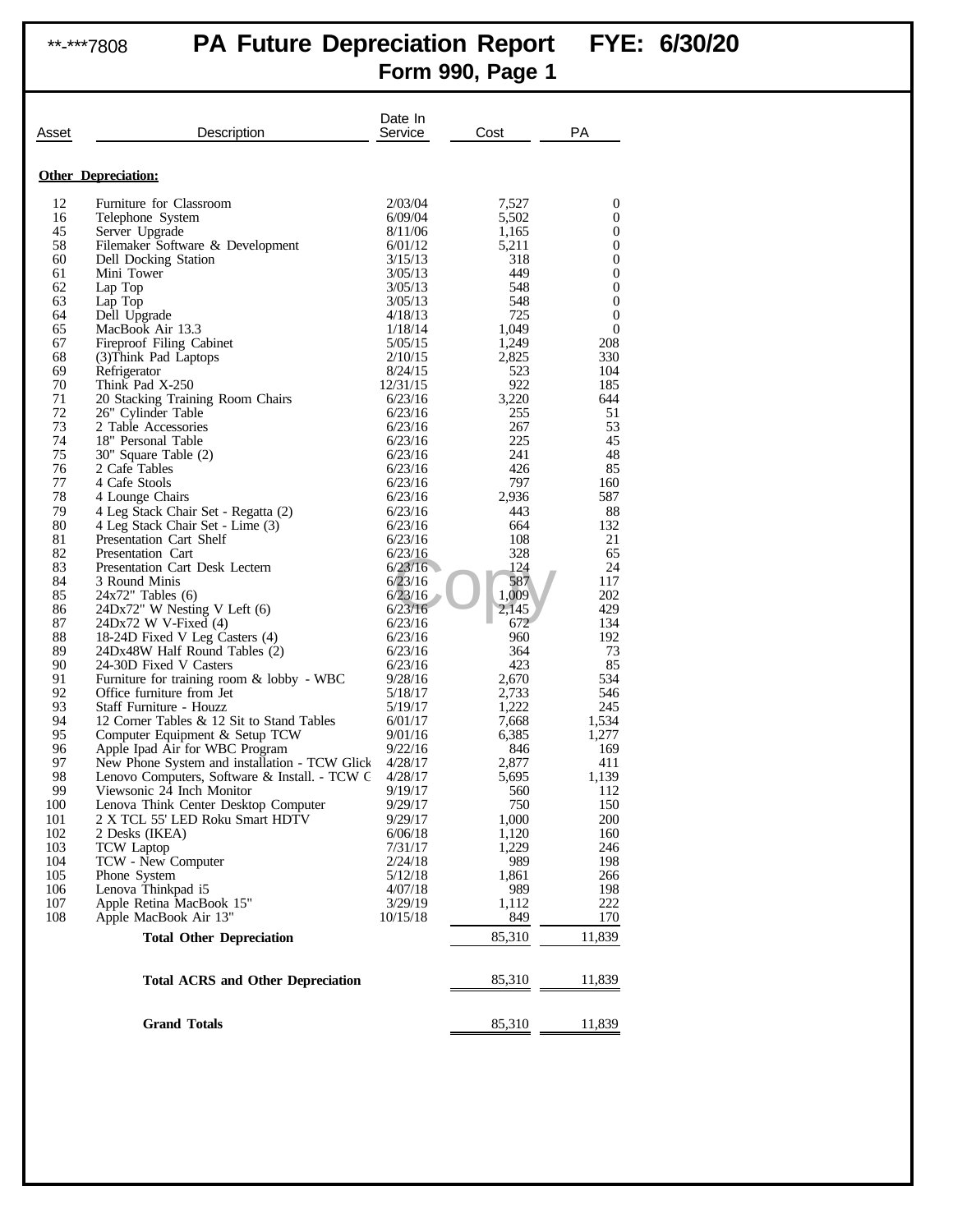**Two Year Comparison Report 2017 & 2018** Form **990** For calendar year 2018, or tax year beginning  $07/01/18$ , ending **07/01/18 06/30/19** Name Taxpayer Identification Number **ASSETS LANCASTER \*\*-\*\*\*7808 2017 2018 Differences 492,351 503,093 10,742 1. 1.** Contributions, gifts, grants . . . . . . . . . . . . . . . . . . . . . . . . . . . . . . . . . . . . . . . **2. 2.** Membership dues and assessments . . . . . . . . . . . . . . . . . . . . . . . . . . . . . **588,231 685,928 97,697 3. 3.** Government contributions and grants **......................... R e v e n u e 50,452 344,076 293,624 4. 4.** Program service revenue . . . . . . . . . . . . . . . . . . . . . . . . . . . . . . . . . . . . . . . . . **5. 5.** Investment income . . . . . . . . . . . . . . . . . . . . . . . . . . . . . . . . . . . . . . . . . . . . . . . **6. 6.** Proceeds from tax exempt bonds . . . . . . . . . . . . . . . . . . . . . . . . . . . . . . . . **7. 7.** Net gain or (loss) from sale of assets other than inventory  $\ldots$ **8. 8.** Net income or (loss) from fundraising events .................... **9.** Net income or (loss) from gaming . . . . . . . . . . . . . . . . . . . . . . . . . . . . . . . . **9. 10. 10.** Net gain or (loss) on sales of inventory ............................ **68 -68 11.** Other revenue . . . . . . . . . . . . . . . . . . . . . . . . . . . . . . . . . . . . . . . . . . . . . . . . . . . . **11. 1,131,102 1,533,097 401,995 12. Total revenue.** Add lines 1 through 11 **12. 13.** Grants and similar amounts paid . . . . . . . . . . . . . . . . . . . . . . . . . . . . . . . . . **13. 14. 14.** Benefits paid to or for members . . . . . . . . . . . . . . . . . . . . . . . . . . . . . . . . . . S **115,652 132,721 17,069 15. E x p e n s e s 15.** Compensation of officers, directors, trustees, etc. . . . . . . . . . . . . . . . **့ 16. 511,556 646,345 134,789 16.** Salaries, other compensation, and employee benefits *.........*... pen **17. 17.** Professional fundraising fees . . . . . . . . . . . . . . . . . . . . . . . . . . . . . . . . . . . . **31,593 24,992 -6,601 18. 18.** Other professional fees . . . . . . . . . . . . . . . . . . . . . . . . . . . . . . . . . . . . . . . . . .  $E \times$ **19. 20,322 20,225 -97 19.** Occupancy, rent, utilities, and maintenance *...................*... **11,522 12,032 510 20. 20.** Depreciation and Depletion . . . . . . . . . . . . . . . . . . . . . . . . . . . . . . . . . . . . . . .  $\begin{array}{|c|c|c|}\n\hline\n21. & 85 \\
\hline\n22. & 1,54 \\
\hline\n23. & -41 \\
\hline\n24 & 1,13\n\end{array}$ **854,169 513,301 -340,868 21. 21.** Other expenses . . . . . . . . . . . . . . . . . . . . . . . . . . . . . . . . . . . . . . . . . . . . . . . . . . **1,544,814 1,349,616 -195,198 22. Total expenses.** Add lines 13 through 21 . . . . . . . . . . . . . . . . . . . . . . . **22. 23. -413,712 183,481 597,193 Excess or (Deficit).** Subtract line 22 from line 12 **23. 1,131,102 1,533,097 401,995 24. 24.** Total exempt revenue . . . . . . . . . . . . . . . . . . . . . . . . . . . . . . . . . . . . . . . . . . **25. 25.** Total unrelated revenue . . . . . . . . . . . . . . . . . . . . . . . . . . . . . . . . . . . . . . . . . . **50,520 344,076 293,556** Information **Other Information 26.** Total excludable revenue . . . . . . . . . . . . . . . . . . . . . . . . . . . . . . . . . . . . . . . . . **26. 27.** Total assets **624,877 1,031,880 407,003 27. 254,283 477,805 223,522** Total liabilities . . . . . . . . . . . . . . . . . . . . . . . . . . . . . . . . . . . . . . . . . . . . . . . . . . . . **28. 28. 370,594 554,075 183,481** Retained earnings . . . . . . . . . . . . . . . . . . . . . . . . . . . . . . . . . . . . . . . . . . . . . . . . **29. 29.** Other

**32. 31. 30.** **13 13 13 13**

**80 80**

**12 14**

**30.** Number of voting members of governing body ................... **31.** Number of independent voting members of governing body  $\ldots$ **32.** Number of employees . . . . . . . . . . . . . . . . . . . . . . . . . . . . . . . . . . . . . . . . . . . . **33.** Number of volunteers **33.**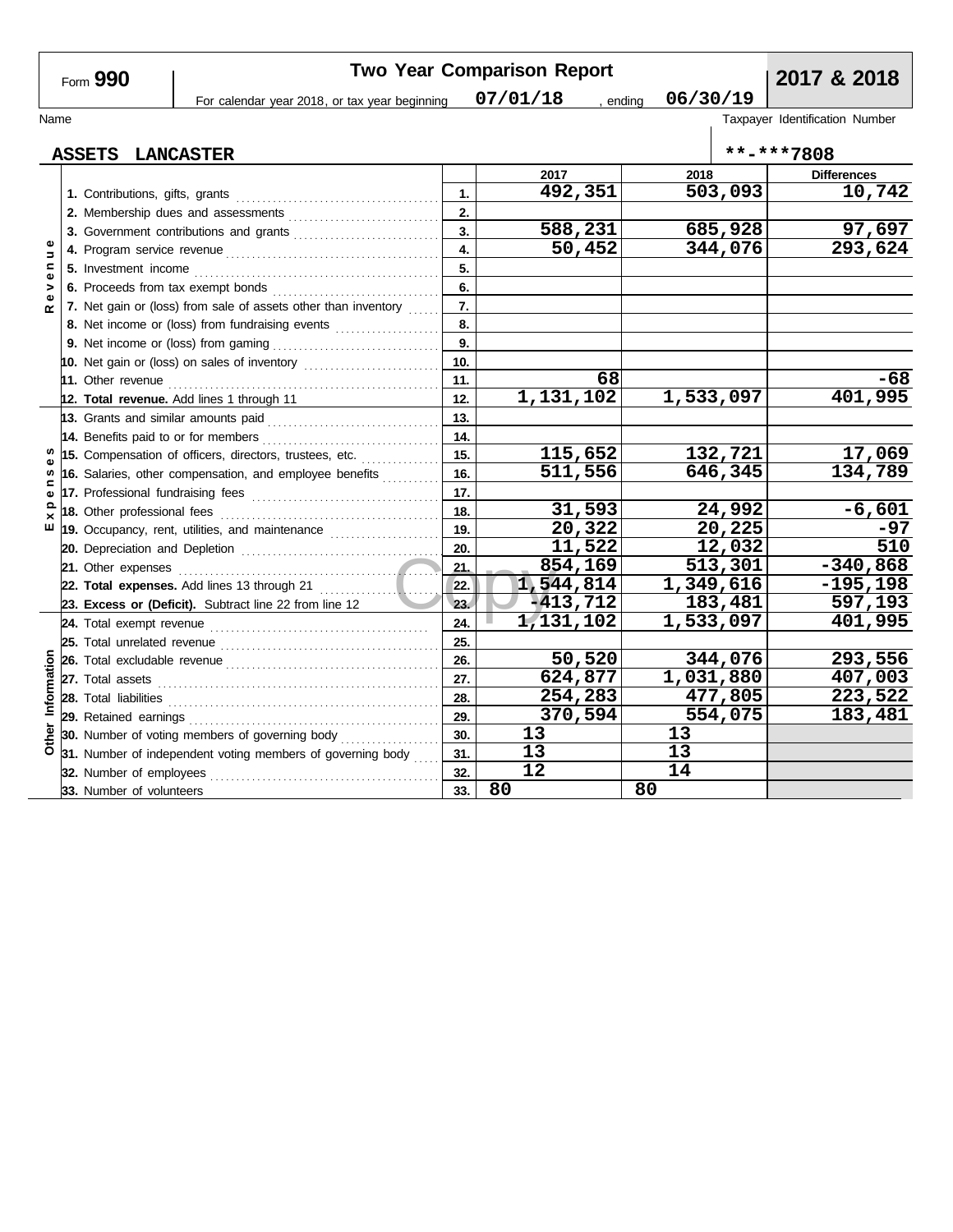# Form **990 Tax Return History 2018**

### **ASSETS LANCASTER \*\*-\*\*\*7808**

Name ASSETS LANCASTER **Employer Identification Number** 

|                                                  | 2014 | 2015    | 2016      | 2017       | 2018      | 2019 |
|--------------------------------------------------|------|---------|-----------|------------|-----------|------|
|                                                  |      | 810,017 | 801,765   | 1,080,582  | 1,189,021 |      |
|                                                  |      |         |           |            |           |      |
| Program service revenue                          |      | 7,143   | 24,774    | 50,452     | 344,076   |      |
|                                                  |      | $-831$  |           |            |           |      |
|                                                  |      | 5,745   |           |            |           |      |
| Fundraising revenue (income/loss)  _____________ |      |         |           |            |           |      |
|                                                  |      |         |           |            |           |      |
|                                                  |      | 246     | 372       | 68         |           |      |
|                                                  |      | 822,320 | 826,911   | 1,131,102  | 1,533,097 |      |
|                                                  |      |         |           |            |           |      |
|                                                  |      |         |           |            |           |      |
|                                                  |      | 74,955  | 75,175    | 115,652    | 132,721   |      |
|                                                  |      | 276,502 | 436,725   | 511,556    | 646,345   |      |
|                                                  |      | 14,829  | 62,823    | 31,593     | 24,992    |      |
|                                                  |      | 13,231  | 13,040    | 20,322     | 20,225    |      |
|                                                  |      | 3,339   | 8,068     | 11,522     | 12,032    |      |
|                                                  |      | 169,086 | 208,864   | 854,169    | 513,301   |      |
|                                                  |      | 551,942 | 804,695   | 1,544,814  | 1,349,616 |      |
|                                                  |      | 270,378 | 22,216    | $-413,712$ | 183,481   |      |
|                                                  |      |         |           |            |           |      |
|                                                  |      | 822,320 | 826,911   | 1,131,102  | 1,533,097 |      |
|                                                  |      |         |           |            |           |      |
|                                                  |      | 12,303  | 25,146    | 50,520     | 344,076   |      |
|                                                  |      | 894,417 | 1,041,993 | 624,877    | 1,031,880 |      |
|                                                  |      | 113,551 | 238,911   | 254,283    | 477,805   |      |
| Net Fund Balances                                |      | 780,866 | 803,082   | 370,594    | 554,075   |      |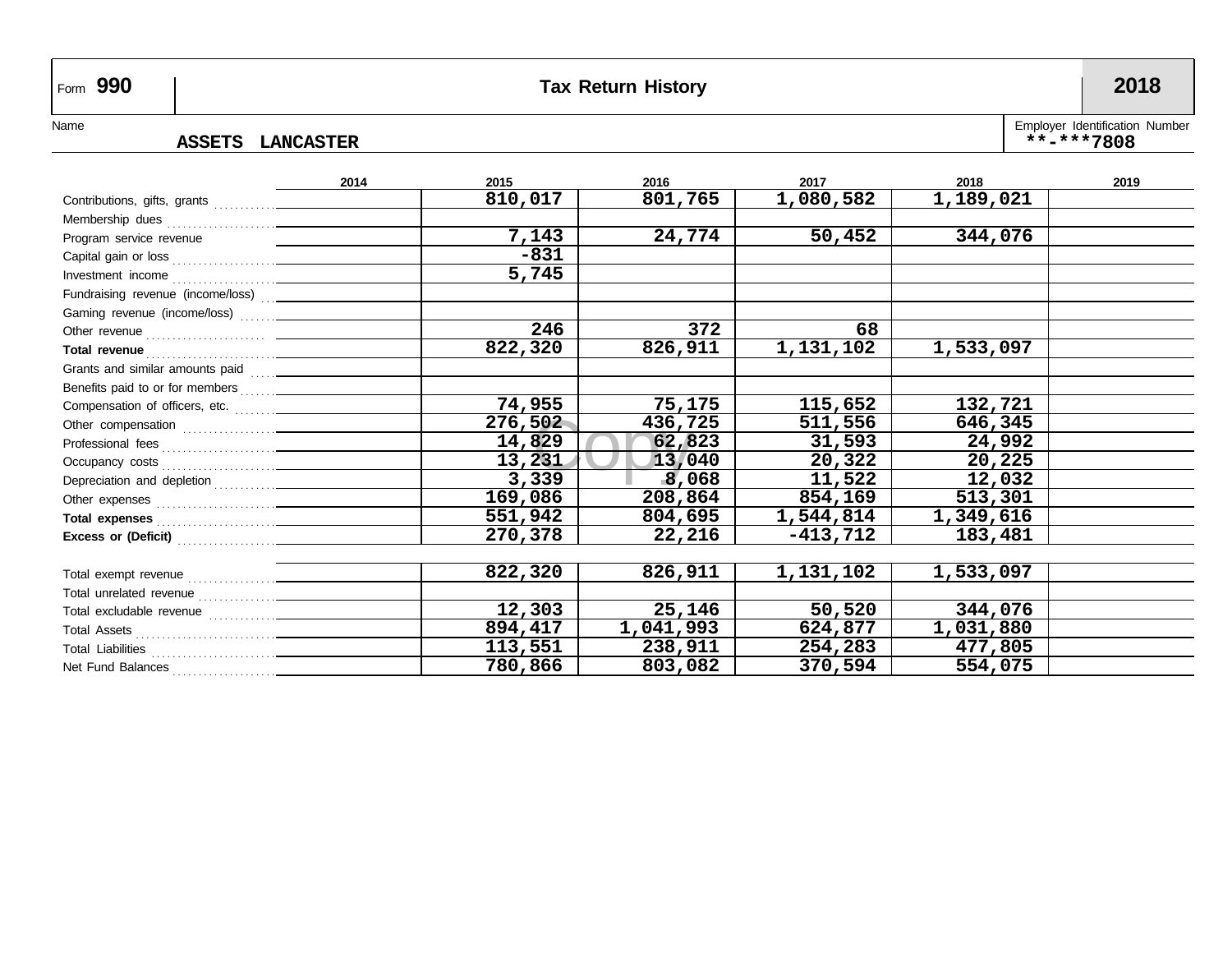# \*\*-\*\*\*7808 **Federal Statements**

| <b>Description</b>                                                                                          |    | Total<br><b>Expenses</b>                         |    | Program<br>Service                 | Management &<br>General | Fund<br>Raising                  |
|-------------------------------------------------------------------------------------------------------------|----|--------------------------------------------------|----|------------------------------------|-------------------------|----------------------------------|
| OTHER FEES                                                                                                  | S  | 1,227                                            | S  | 859                                | 245                     | 123                              |
| TOTAL                                                                                                       |    | 1,227                                            |    | 859                                | 245                     | 123                              |
|                                                                                                             |    | Form 990, Part IX, Line 24e - All Other Expenses |    |                                    |                         |                                  |
| <b>Description</b>                                                                                          |    | Total<br><b>Expenses</b>                         |    | Program<br>Service                 | Management &<br>General | Fund<br>Raising                  |
| DEBT<br>EXPENSE<br><b>BAD</b><br>REGISTRATION/MEMBERSHIP<br>TELEPHONE<br>MISCELLANEOUS<br>EOUIPMENT REPAIRS | \$ | 12,980<br>5,597<br>2,798<br>293<br>13,933        | \$ | 12,980<br>3,918<br>1,958<br>11,146 | \$<br>1,119<br>560      | \$<br>560<br>280<br>293<br>2,787 |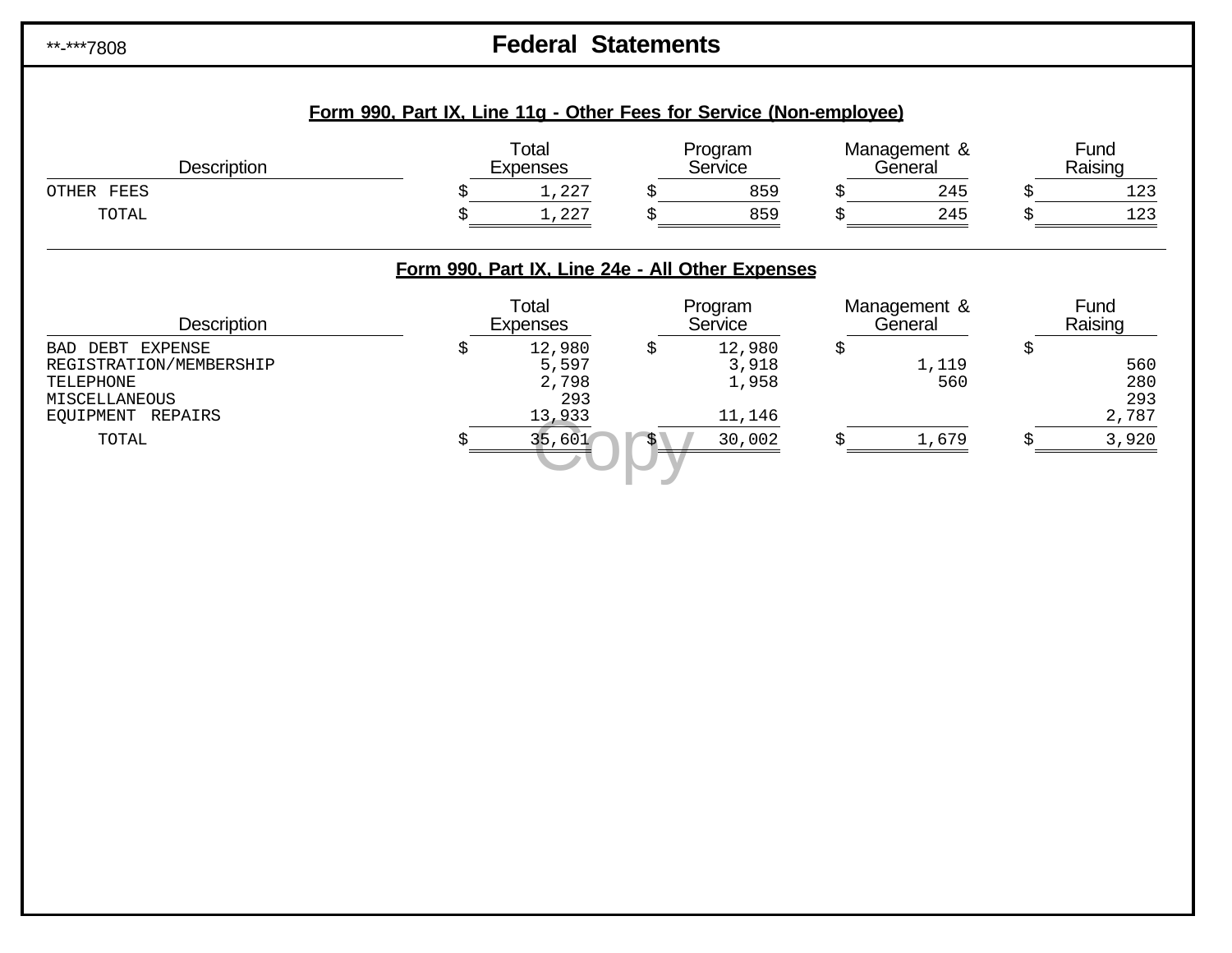# \*\*-\*\*\*7808 **Federal Statements**

### **Schedule A, Part II, Line 1(e)**

| <b>Description</b>                          |  | Amount             |  |
|---------------------------------------------|--|--------------------|--|
| GOVERNMENT GRANTS OR CONTRIBUTIONS<br>OTHER |  | 685,928<br>503,093 |  |
| TOTAL                                       |  | 1,189,021          |  |

**Copy**